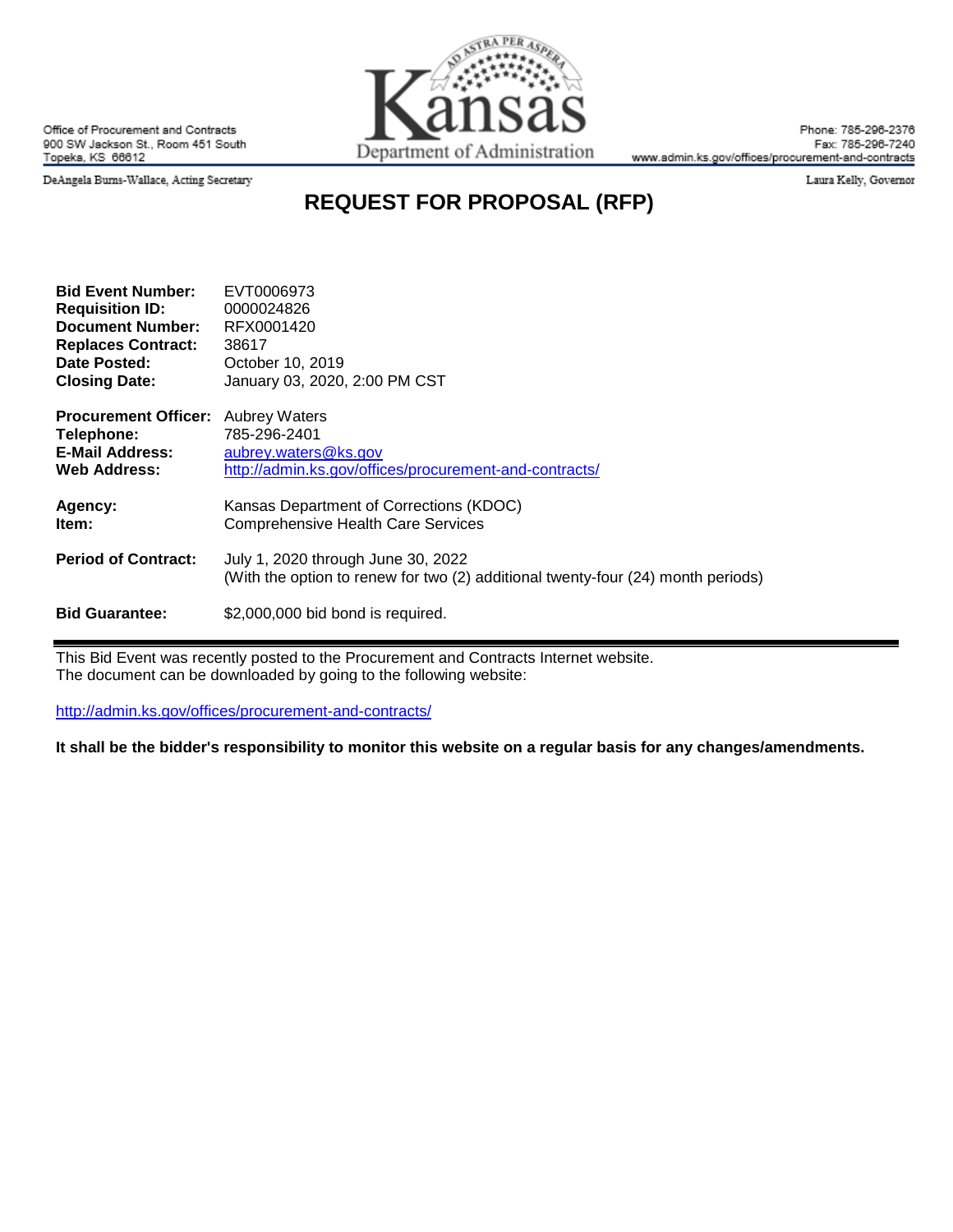## **VENDOR RESPONSE CHECKLIST REQUEST FOR PROPOSAL (RFP)**

The following checklist is provided to assist bidders in ensuring all requirements are met and all required submissions are included with the bid. Bidders are instructed to utilize this list for their own convenience to ensure compliance.

Completed Bidder Registration submitted prior to bid submission (One time) Invitation to participate received from Procurement Officer prior to bid submission (Each bid)

**Technical Proposal** (Original and copies requested in hardcopy and electronic format – See Section 2.1)

- Signature Sheet
- Tax Clearance Certificate
- Immigration Reform and Control Certification
- Sexual Harassment policy
- Boycott of Israel
- Transmittal Letter
- Bidder Information Qualifications
- Experience
- **Timeline**
- Methodology
- References
- Bidder Contracts/Subcontractor information, if applicable
- $\begin{array}{|c|c|c|}\hline \quad \quad & \quad \quad & \quad \quad & \quad \quad \\ \hline \quad \quad & \quad \quad & \quad \quad & \quad \quad \\ \hline \quad \quad & \quad \quad & \quad \quad & \quad \quad \\ \hline \quad \quad & \quad \quad & \quad \quad & \quad \quad \\ \hline \end{array}$ Technical Literature, address Specifications
- Completed and signed Event Details document  $\mathcal{L}^{\text{max}}$
- Any Amendments or Supplemental forms provided
- Exceptions to RFP noted, if applicable

**Cost Proposal** (Original and copies requested in hardcopy and electronic format – See Section 2.1)

- Cost Sheet
	- Completed and signed Event Details document

#### **Emailed bids are not accepted. Bids must be received in our office prior to 2:00PM CST on the closing date to be considered. Bids must be marked as follows:**

Department of Administration Procurement and Contracts Proposal # EVT0006973 Closing Date: January 3, 2020 900 SW Jackson, Suite 451 South Topeka, KS 66612-1286

We recommend shipping via UPS as they deliver daily direct to our office. In order to be considered, your bid must be received prior to 2:00PM CST on the closing date.

If you're hand delivering your bid, we are located in the Landon State Office Bldg at 9<sup>th</sup> and Jackson. Jackson is a oneway street. There is metered parking in front of the building. Enter the public entrance through the North doors. You will pass the Security desk and walk down the long hallway to the South end of the building. Ride the South elevators to the 4 th floor. Our office is to your left as you exit the elevator. Your bid needs to be time stamped as received by 2:00PM to be considered.

## *NOTE: In order to properly and completely respond to this Request for Proposal, bidders must carefully review all sections and respond as required.*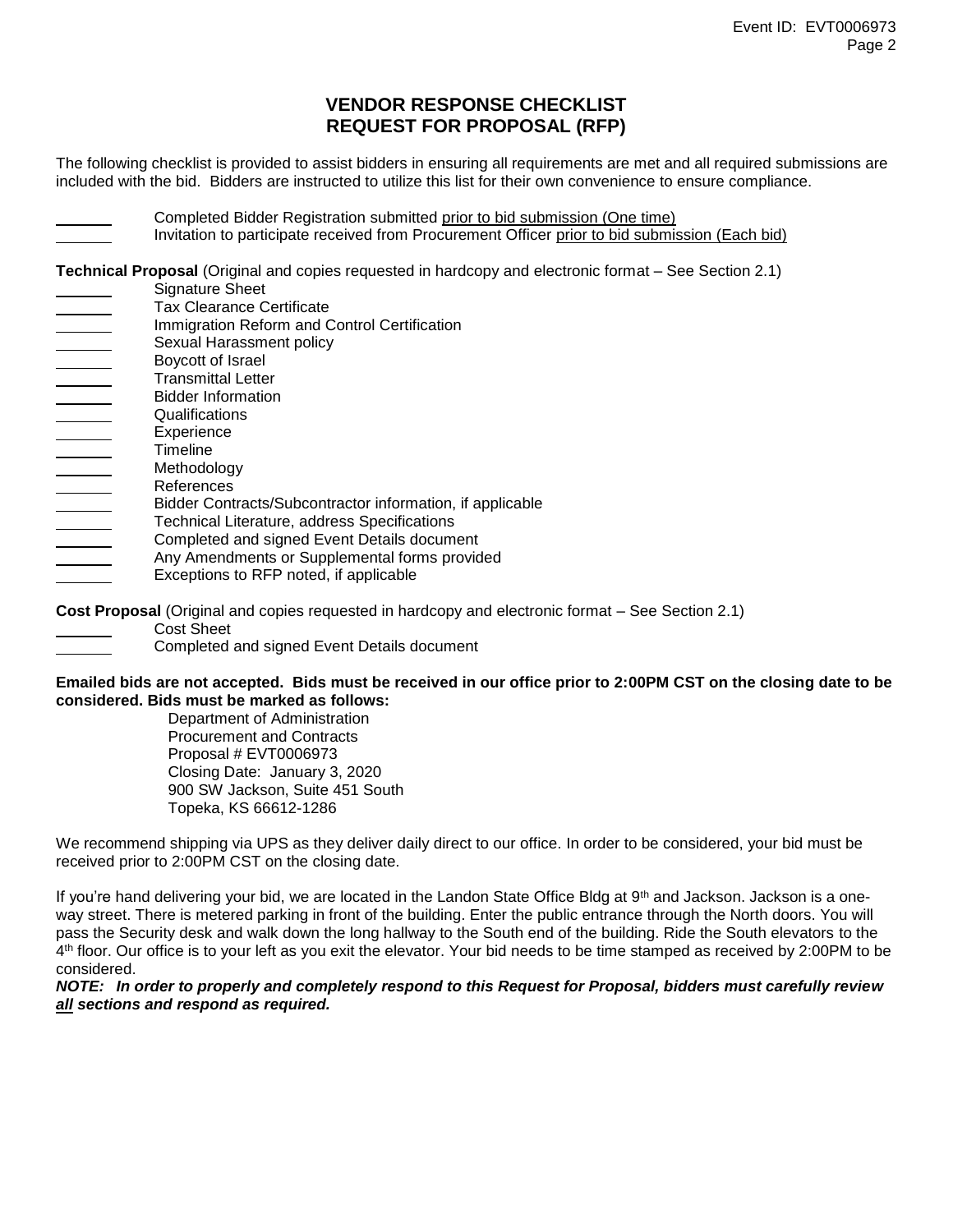## **SIGNATURE SHEET**

| Item:<br>Agency:<br><b>Closing Date:</b>                                                                                                                                                                                                                                                                                                                                               | <b>Comprehensive Health Care Services</b><br>Kansas Department of Corrections (KDOC)<br>January 03, 2020, 2:00 PM CST |                                                                                                                                                                                                                                      |  |  |  |
|----------------------------------------------------------------------------------------------------------------------------------------------------------------------------------------------------------------------------------------------------------------------------------------------------------------------------------------------------------------------------------------|-----------------------------------------------------------------------------------------------------------------------|--------------------------------------------------------------------------------------------------------------------------------------------------------------------------------------------------------------------------------------|--|--|--|
| exceptions are clearly identified.                                                                                                                                                                                                                                                                                                                                                     |                                                                                                                       | By submission of a bid and the signatures affixed thereto, the bidder certifies all products and services<br>proposed in the bid meet or exceed all requirements of this specification as set forth in the request and that all      |  |  |  |
|                                                                                                                                                                                                                                                                                                                                                                                        |                                                                                                                       |                                                                                                                                                                                                                                      |  |  |  |
|                                                                                                                                                                                                                                                                                                                                                                                        |                                                                                                                       |                                                                                                                                                                                                                                      |  |  |  |
|                                                                                                                                                                                                                                                                                                                                                                                        |                                                                                                                       |                                                                                                                                                                                                                                      |  |  |  |
|                                                                                                                                                                                                                                                                                                                                                                                        |                                                                                                                       |                                                                                                                                                                                                                                      |  |  |  |
|                                                                                                                                                                                                                                                                                                                                                                                        |                                                                                                                       |                                                                                                                                                                                                                                      |  |  |  |
| CAUTION: If your tax number is the same as your Social Security Number (SSN), you must leave this<br>line blank. DO NOT enter your SSN on this signature sheet. If your SSN is required to process a<br>contract award, including any tax clearance requirements, you will be contacted by an authorized<br>representative of the Office of Procurement and Contracts at a later date. |                                                                                                                       |                                                                                                                                                                                                                                      |  |  |  |
|                                                                                                                                                                                                                                                                                                                                                                                        |                                                                                                                       | E-Mail entertainment and the contract of the contract of the contract of the contract of the contract of the contract of the contract of the contract of the contract of the contract of the contract of the contract of the c       |  |  |  |
|                                                                                                                                                                                                                                                                                                                                                                                        |                                                                                                                       |                                                                                                                                                                                                                                      |  |  |  |
|                                                                                                                                                                                                                                                                                                                                                                                        |                                                                                                                       |                                                                                                                                                                                                                                      |  |  |  |
|                                                                                                                                                                                                                                                                                                                                                                                        |                                                                                                                       | In the event the contact for the bidding process is different from above, indicate contact information below.                                                                                                                        |  |  |  |
|                                                                                                                                                                                                                                                                                                                                                                                        |                                                                                                                       | Bidding Process Contact Name Learn Contact and Contact Art and Contact and Contact and Contact and Contact and                                                                                                                       |  |  |  |
|                                                                                                                                                                                                                                                                                                                                                                                        |                                                                                                                       |                                                                                                                                                                                                                                      |  |  |  |
|                                                                                                                                                                                                                                                                                                                                                                                        |                                                                                                                       |                                                                                                                                                                                                                                      |  |  |  |
|                                                                                                                                                                                                                                                                                                                                                                                        |                                                                                                                       |                                                                                                                                                                                                                                      |  |  |  |
|                                                                                                                                                                                                                                                                                                                                                                                        |                                                                                                                       |                                                                                                                                                                                                                                      |  |  |  |
|                                                                                                                                                                                                                                                                                                                                                                                        | mailing address and telephone number below.                                                                           | If awarded a contract and purchase orders are to be directed to an address other than above, indicate                                                                                                                                |  |  |  |
|                                                                                                                                                                                                                                                                                                                                                                                        |                                                                                                                       | Award Contact Name <b>Contact Server Contact Contact Contact Contact Contact Contact Contact Contact Contact Contact Contact Contact Contact Contact Contact Contact Contact Contact Contact Contact Contact Contact Contact Con</b> |  |  |  |
|                                                                                                                                                                                                                                                                                                                                                                                        |                                                                                                                       |                                                                                                                                                                                                                                      |  |  |  |
|                                                                                                                                                                                                                                                                                                                                                                                        |                                                                                                                       |                                                                                                                                                                                                                                      |  |  |  |
|                                                                                                                                                                                                                                                                                                                                                                                        |                                                                                                                       |                                                                                                                                                                                                                                      |  |  |  |
|                                                                                                                                                                                                                                                                                                                                                                                        |                                                                                                                       | E-Mail entry and the second contract of the second contract of the second contract of the second contract of the second contract of the second contract of the second contract of the second contract of the second contract o       |  |  |  |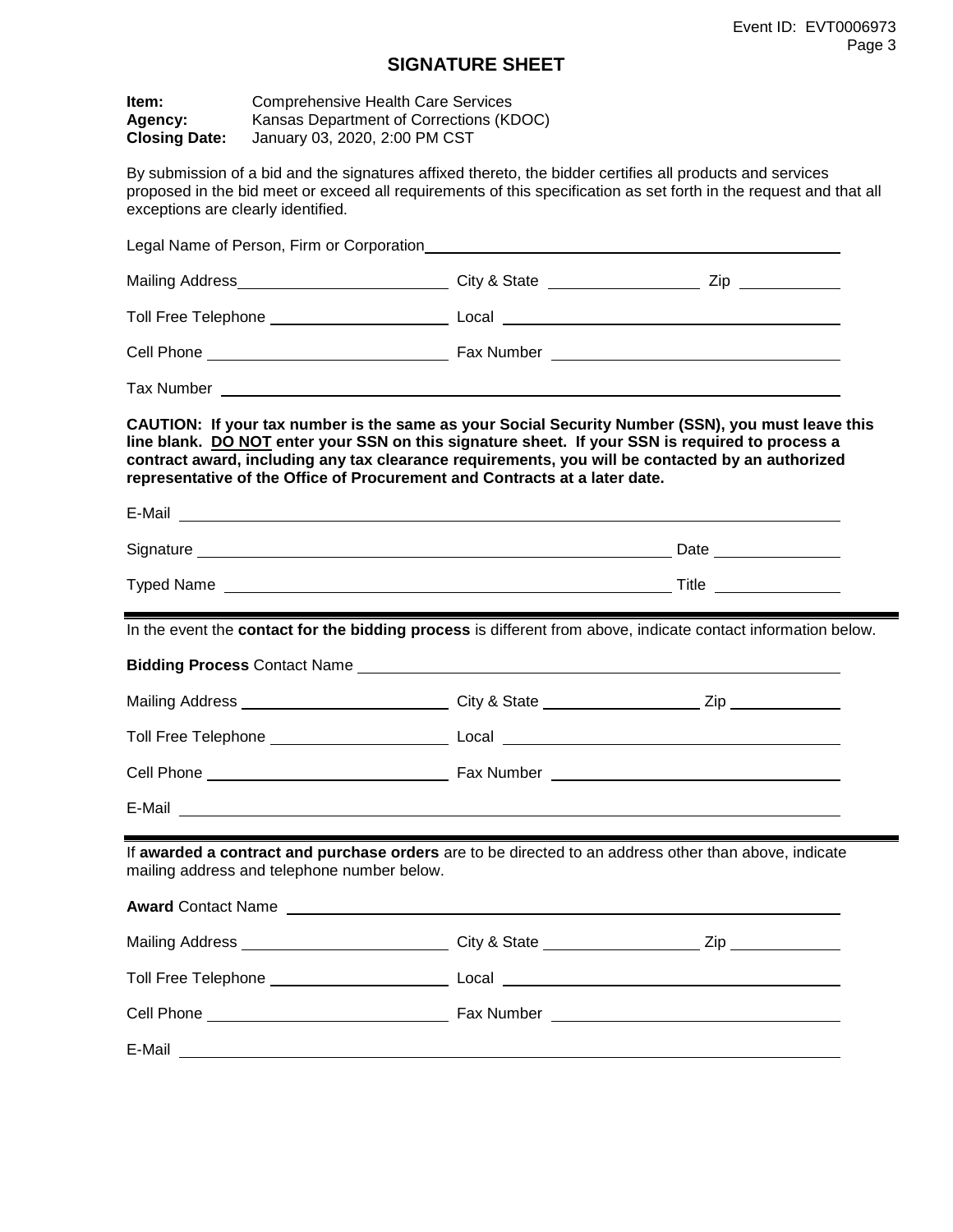## **TAX CLEARANCE INSTRUCTIONS**

A "Tax Clearance" is a comprehensive tax account review to determine and ensure that the account is compliant with all primary Kansas Tax Laws administered by the Kansas Department of Revenue (KDOR) Director of Taxation. Information pertaining to a Tax Clearance is subject to change(s), which may arise as a result of a State Tax Audit, Federal Revenue Agent Report, or other lawful adjustment(s).

## **To obtain a Tax Clearance Certificate, you must:**

- Go to **<http://www.ksrevenue.org/taxclearance.html>** to request a Tax Clearance Certificate
- Return to the website the following working day to see if KDOR will issue the certificate
- If issued an official certificate, print it and attach it to your signed renewal document
- If denied a certificate, engage KDOR in a discussion about why a certificate wasn't issued

Per KSA 75-3740-(c), the Director of Purchases may reject the bid of any bidder who is in arrears on taxes due the State of Kansas. The Secretary of the Kansas Department of Revenue is authorized to exchange such information with the Director of Purchases as is necessary to determine a bidder's tax clearance status, notwithstanding any other provision of law prohibiting disclosure of the contents of taxpayer records or information.

*Please Note: Individual and business applications are available. For applications entered prior to 5:00 PM Monday through Friday, results typically will be available the following business day. Tax clearance requests may be denied if the request includes incomplete or incorrect information.*

## *Please Note: You will need to sign back into the KDOR website to view and print the official tax clearance certificate.*

Information about Tax Registration can be found at the following website: **<http://www.ksrevenue.org/busregistration.html>**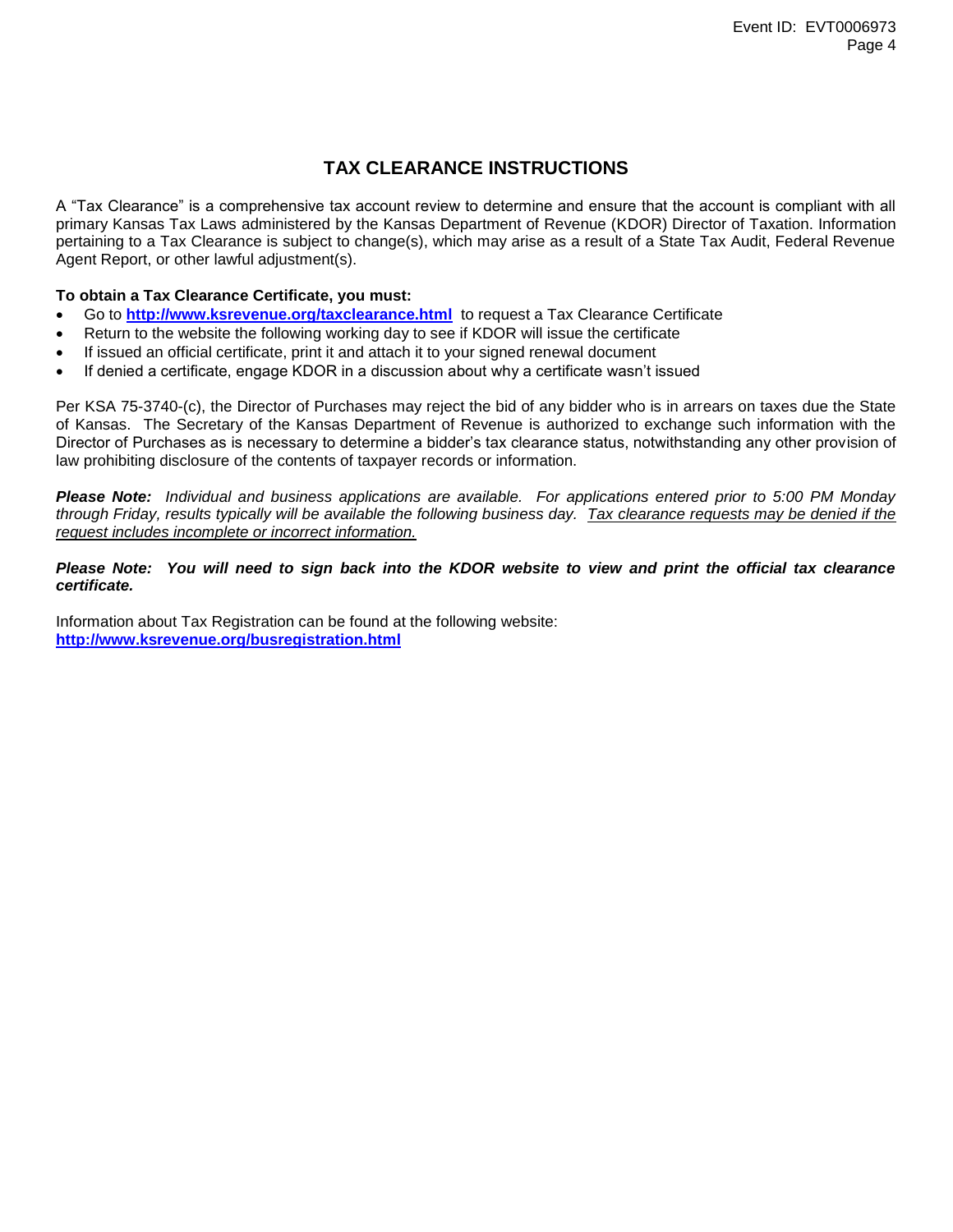## **CERTIFICATION REGARDING IMMIGRATION REFORM & CONTROL**

All Contractors are expected to comply with the Immigration and Reform Control Act of 1986 (IRCA), as may be amended from time to time. This Act, with certain limitations, requires the verification of the employment status of all individuals who were hired on or after November 6, 1986, by the Contractor as well as any subcontractor or subsubcontractor. The usual method of verification is through the Employment Verification (I-9) Form. With the submission of this bid, the Contractor hereby certifies without exception that Contractor has complied with all federal and state laws relating to immigration and reform. Any misrepresentation in this regard or any employment of persons not authorized to work in the United States constitutes a material breach and, at the State's option, may subject the contract to termination and any applicable damages.

Contractor certifies that, should it be awarded a contract by the State, Contractor will comply with all applicable federal and state laws, standards, orders and regulations affecting a person's participation and eligibility in any program or activity undertaken by the Contractor pursuant to this contract. Contractor further certifies that it will remain in compliance throughout the term of the contract.

At the State's request, Contractor is expected to produce to the State any documentation or other such evidence to verify Contractor's compliance with any provision, duty, certification, or the like under the contract.

Contractor agrees to include this Certification in contracts between itself and any subcontractors in connection with the services performed under this contract.

Signature, Title of Contractor **Date** 

 $\overline{\phantom{a}}$  , and the set of the set of the set of the set of the set of the set of the set of the set of the set of the set of the set of the set of the set of the set of the set of the set of the set of the set of the s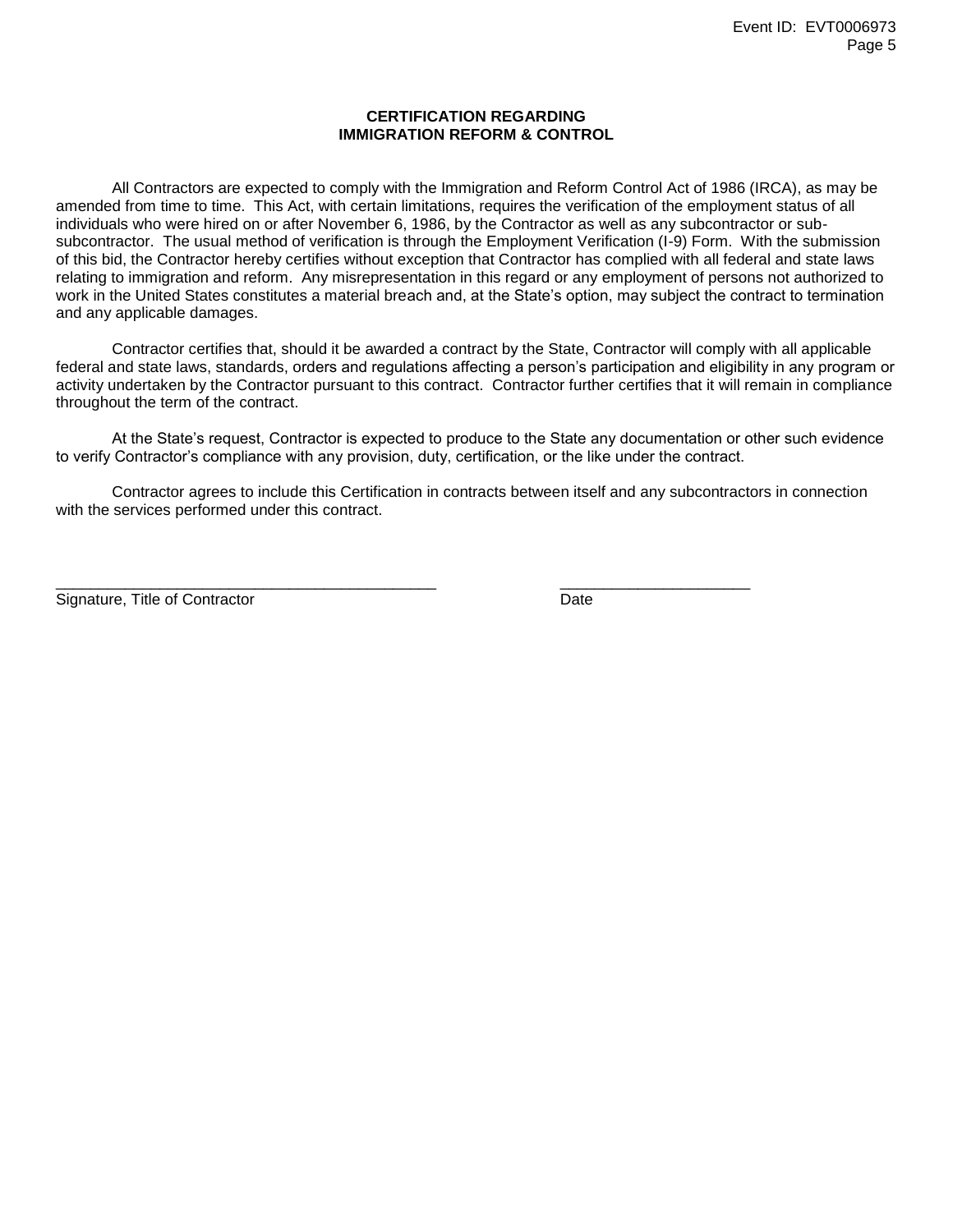## **Policy Regarding Sexual Harassment**

**WHEREAS,** sexual harassment and retaliation for sexual harassment claims are unacceptable forms of discrimination that must not be tolerated in the workplace; and

**WHEREAS,** state and federal employment discrimination laws prohibit sexual harassment and retaliation in the workplace; and

**WHEREAS,** officers and employees of the State of Kansas are entitled to working conditions that are free from sexual harassment, discrimination, and retaliation; and

**WHEREAS,** the Governor and all officers and employees of the State of Kansas should seek to foster a culture that does not tolerate sexual harassment, retaliation, and unlawful discrimination.

**NOW THEREFORE,** pursuant to the authority vested in me as Governor of the State of Kansas, I hereby order as follows:

- 1. All Executive Branch department and agency heads shall have available, and shall regularly review and update at least every three years or more frequently as necessary, their sexual harassment, discrimination, and retaliation policies. Such policies shall include components for confidentiality and anonymous reporting, applicability to intern positions, and training policies.
- 2. All Executive Branch department and agency heads shall ensure that their employees, interns, and contractors have been notified of the state's policy against sexual harassment, discrimination, or retaliation, and shall further ensure that such persons are aware of the procedures for submitting a complaint of sexual harassment, discrimination, or retaliation, including an anonymous complaint.
- 3. Executive Branch departments and agencies shall annually require training seminars regarding the policy against sexual harassment, discrimination, or retaliation. All employees shall complete their initial training session pursuant to this order by the end of the current fiscal year.
- 4. Within ninety (90) days of this order, all Executive Branch employees, interns, and contractors under the jurisdiction of the Office of the Governor shall be provided a written copy of the policy against sexual harassment, discrimination, and retaliation, and they shall execute a document agreeing and acknowledging that they are aware of and will comply with the policy against sexual harassment, discrimination, and retaliation.
- 5. Matters involving any elected official, department or agency head, or any appointee of the Governor may be investigated by independent legal counsel.
- 6. The Office of the Governor will require annual mandatory training seminars for all staff, employees, and interns in the office regarding the policy against sexual harassment, discrimination, and retaliation, and shall maintain a record of attendance.
- 7. Allegations of sexual harassment, discrimination, or retaliation within the Office of the Governor will be investigated promptly, and violations of law or policy shall constitute grounds for disciplinary action, including dismissal.
- 8. This Order is intended to supplement existing laws and regulations concerning sexual harassment and discrimination, and shall not be interpreted to in any way diminish such laws and regulations. The Order provides conduct requirements for covered persons, and is not intended to create any new right or benefit enforceable against the State of Kansas.
- 9. Persons seeking to report violations of this Order, or guidance regarding the application or interpretation of this Order, may contact the Office of the Governor regarding such matters.

## **Agreement to Comply with the Policy Against Sexual Harassment, Discrimination, and Retaliation.**

I hereby acknowledge that I have received a copy of the State of Kansas Policy Against Sexual Harassment, Discrimination, and Retaliation established by Executive Order 18-04 and agree to comply with the provisions of this policy.

Signature and Date **Printed Name** 

\_\_\_\_\_\_\_\_\_\_\_\_\_\_\_\_\_\_\_\_\_\_\_\_\_\_\_\_\_\_\_\_\_\_\_\_ \_\_\_\_\_\_\_\_\_\_\_\_\_\_\_\_\_\_\_\_\_\_\_\_\_\_\_\_\_\_\_\_\_\_\_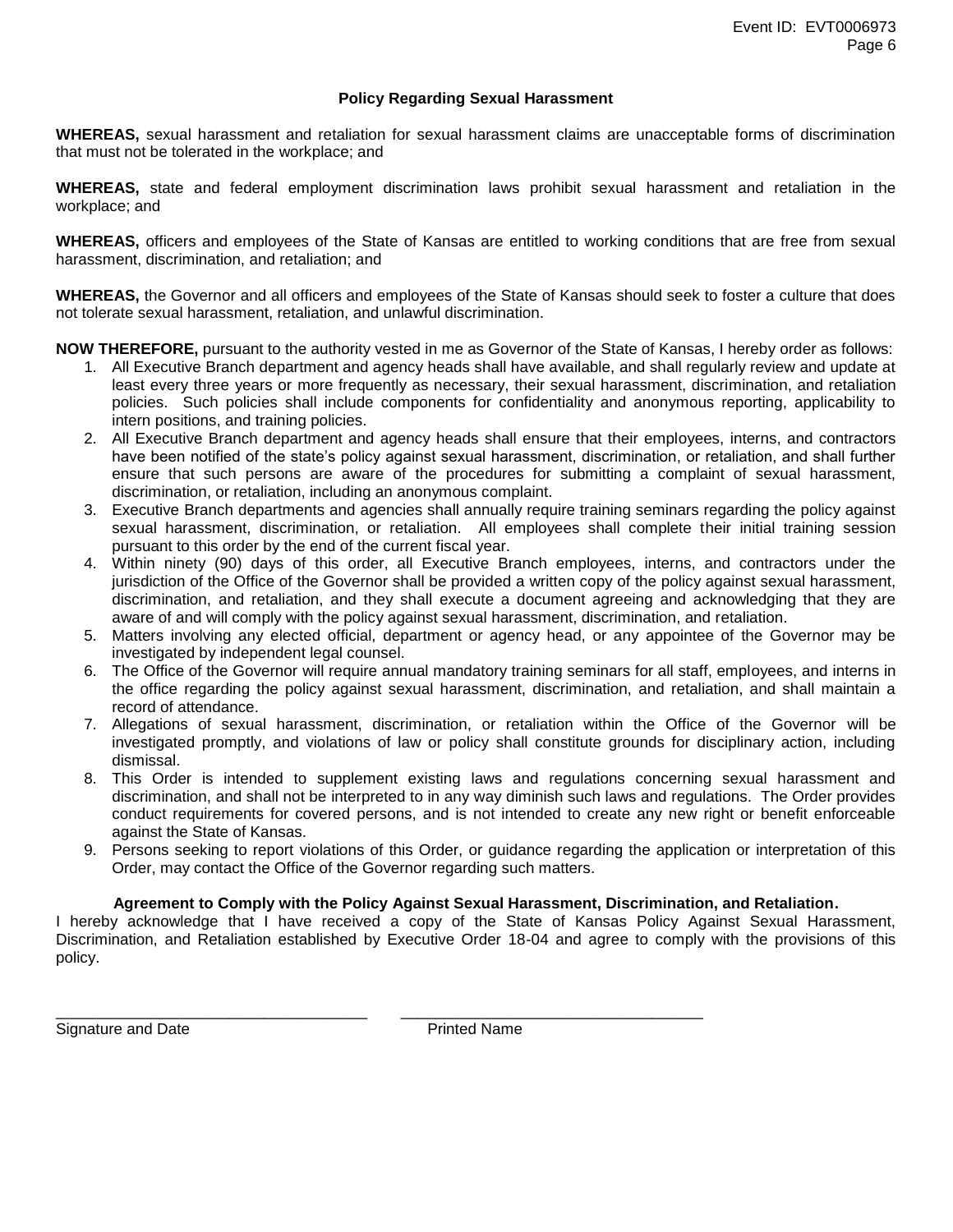## **CERTIFICATION OF COMPANY NOT CURRENTLY ENGAGED IN A BOYCOTT OF GOODS or SERVICES FROM ISRAEL**

In accordance with HB 2482, 2018 Legislative Session, the State of Kansas shall not enter into a contract with a Company to acquire or dispose of goods or services with an aggregate price of more than \$100,000, unless such Company submits a written certification that such Company is not currently engaged in a boycott of goods or services from Israel that constitutes an integral part of business conducted or sought to be conducted with the State.

As a Contractor entering into a contract with the State of Kansas, it is hereby certified that the Company listed below is not currently engaged in a boycott of Israel as set forth in HB 2482, 2018 Legislature.

\_\_\_\_\_\_\_\_\_\_\_\_\_\_\_\_\_\_\_\_\_\_\_\_\_\_\_\_\_\_\_\_\_\_\_\_\_\_\_\_\_\_\_\_ \_\_\_\_\_\_\_\_\_\_\_\_\_\_\_\_\_\_\_\_\_\_

Signature, Title of Contractor **Date** 

\_\_\_\_\_\_\_\_\_\_\_\_\_\_\_\_\_\_\_\_\_\_\_\_\_\_\_\_\_\_\_\_\_\_\_\_\_\_\_\_\_\_\_\_

\_\_\_\_\_\_\_\_\_\_\_\_\_\_\_\_\_\_\_\_\_\_\_\_\_\_\_\_\_\_\_\_\_\_\_\_\_\_\_\_\_\_\_\_

Printed

Name of Company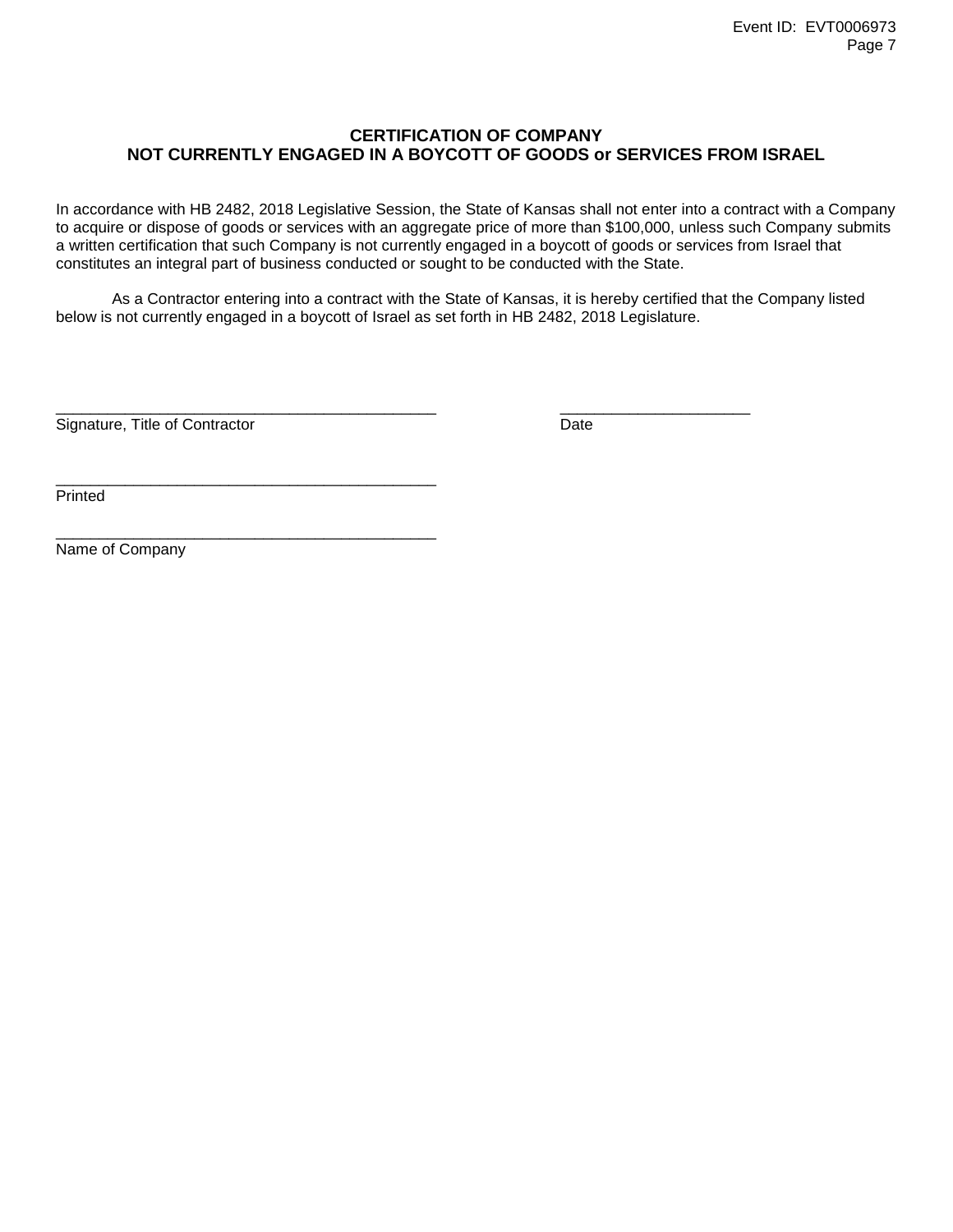## **1. Bidding Instructions**

## **1.1. Bid Event ID / Reference Number**

The Bid Event ID / RFP number, indicated in the header of this page, as well as on the first page of this proposal, has been assigned to this RFP and MUST be shown on all correspondence or other documents associated with this RFP and MUST be referred to in all verbal communications. All inquiries, written or verbal, shall be directed only to the procurement officer reflected on Page 1 of this proposal. There shall be no communication with any other State employee regarding this RFP except with designated state participants in attendance ONLY DURING:

- Negotiations
- Contract Signing
- as otherwise specified in this RFP.

Violations of this provision by bidder or state agency personnel may result in the rejection of the proposal.

## **1.2. Pre-Bid Conference**

A mandatory pre-bid conference and site visits will be conducted. More detailed information will be provided by amendment prior to the site visits.

Attendance is required at the pre-proposal conference. Failure to attend the pre-bid conference will result in rejection of your bid. Impromptu questions may be permitted, and spontaneous unofficial answers provided, however bidders should understand that the only official answer or position of the State of Kansas will be presented in writing.

Failure to notify the Procurement Officer (Event Contact) of any conflicts or ambiguities in the bid event may result in items being resolved in the best interest of the State. Any modification to this bid event as a result of the pre-bid conference, as well as written answers to written questions, shall be made in writing by addendum and dispatched to all bidders associated to this event. Only written communications are binding.

Answers to questions will be available in the form of an addendum on the Procurement and Contracts' website, [http://admin.ks.gov/offices/procurement-and-contracts.](http://admin.ks.gov/offices/procurement-and-contracts)

It shall be the responsibility of all participating bidders to acquire any and all addenda and additional information as it is made available from the web site cited above. Vendors/Bidders not initially invited to participate in this Bid Event must notify the Procurement Officer (Event Contact) of their intent to bid at least 24 hours prior to the event's closing date/time. Bidders are required to check the website periodically for any additional information or instructions.

## **1.3. Questions/Addenda**

Questions requesting clarification of the bid event must be submitted in WRITING to the Procurement Officer prior to a date and time to be determined to the following address: [aubrey.waters@ks.gov](mailto:aubrey.waters@ks.gov)

Failure to notify the Procurement Officer of any conflicts or ambiguities in this bid event may result in items being resolved in the best interest of the State. Any modification to this bid event shall be made in writing by addendum and mailed to all vendors who received the original request. Only Written communications are binding.

Answers to questions will be available in the form of an addendum on the Procurement and Contracts' website, [http://admin.ks.gov/offices/procurement-and-contracts.](http://admin.ks.gov/offices/procurement-and-contracts)

It shall be the responsibility of all participating bidders to acquire any and all addenda and additional information as it is made available from the web site cited above. Vendors/Bidders not initially invited to participate in this Bid Event must notify the Procurement Officer (Event Contact) of their intent to bid at least 24 hours prior to the event's closing date/time. Bidders are required to check the website periodically for any additional information or instructions.

## **1.4. Negotiated Procurement**

This is a negotiated procurement pursuant to K.S.A. 75-37,102. Final evaluation and award will be made by the Procurement Negotiation Committee (PNC) consisting of the following entities (or their designees):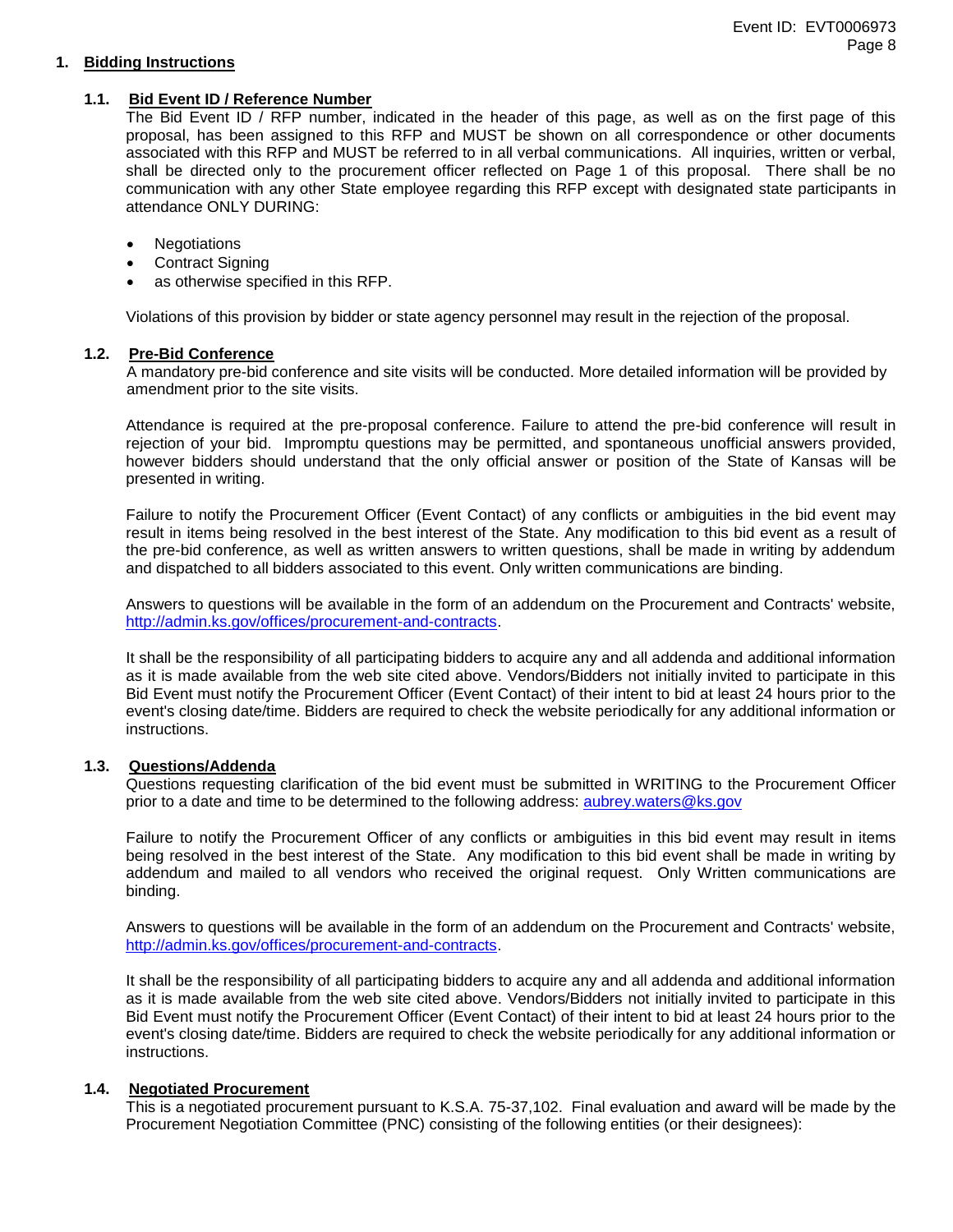- Secretary of Department of Administration;
- Director of Purchases, Department of Administration; and
- Head of Using Agency

## **1.5. Appearance Before Committee**

Any, all or no bidders may be required to appear before the PNC to explain the bidder's understanding and approach to the project and/or respond to questions from the PNC concerning the proposal; or, the PNC may award without conducting negotiations, based on the initial proposal. The PNC reserves the right to request information from bidders as needed. If information is requested, the PNC is not required to request the information of all bidders.

Bidders selected to participate in negotiations may be given an opportunity to submit a revised technical and/or cost proposal/offer to the PNC, subject to a specified cut off time for submittal of revisions. Meetings before the PNC are not subject to the Open Meetings Act. Bidders are prohibited from electronically recording these meetings. All information received prior to the cut off time will be considered part of the bidder's revised offer.

No additional revisions shall be made after the specified cut off time unless requested by the PNC.

#### **1.6. Notices**

All notices, demands, requests, approvals, reports, instructions, consents or other communications (collectively "notices") that may be required or desired to be given by either party to the other shall be IN WRITING and addressed as follows:

Kansas Department of Administration Procurement and Contracts 900 SW Jackson, Suite 451-South Topeka, Kansas 66612-1286

#### RE: EVT0006973

or to any other persons or addresses as may be designated by notice from one party to the other.

## **1.7. Cost of Preparing Proposal**

The cost of developing and submitting the proposal is entirely the responsibility of the bidder. This includes costs to determine the nature of the engagement, preparation of the proposal, submitting the proposal, negotiating for the contract and other costs associated with this RFP.

## **1.8. Preparation of Proposal**

Prices are to be entered in spaces provided on the cost proposal form if provided herein. Computations and totals shall be indicated where required. In case of error in computations or totals, the unit price shall govern. The PNC has the right to rely on any prices provided by bidders. The bidder shall be responsible for any mathematical errors. The PNC reserves the right to reject proposals which contain errors.

All copies of cost proposals shall be submitted in a separate sealed envelope or container separate from the technical proposal. The outside shall be identified clearly as "Cost Proposal" or "Technical Proposal" with the Bid Event ID / RFP number and closing date.

A proposal shall not be considered for award if the price in the proposal was not arrived at independently and without collusion, consultation, communication or agreement as to any matter related to price with any other bidder, competitor or public officer/employee.

Technical proposals shall contain a concise description of bidder's capabilities to satisfy the requirements of this RFP with emphasis on completeness and clarity of content. Repetition of terms and conditions of the RFP without additional clarification shall not be considered responsive.

#### **1.9. Signature of Proposals**

Each proposal shall give the complete legal name and mailing address of the bidder and be signed by an authorized representative by original signature with his or her name and legal title typed below the signature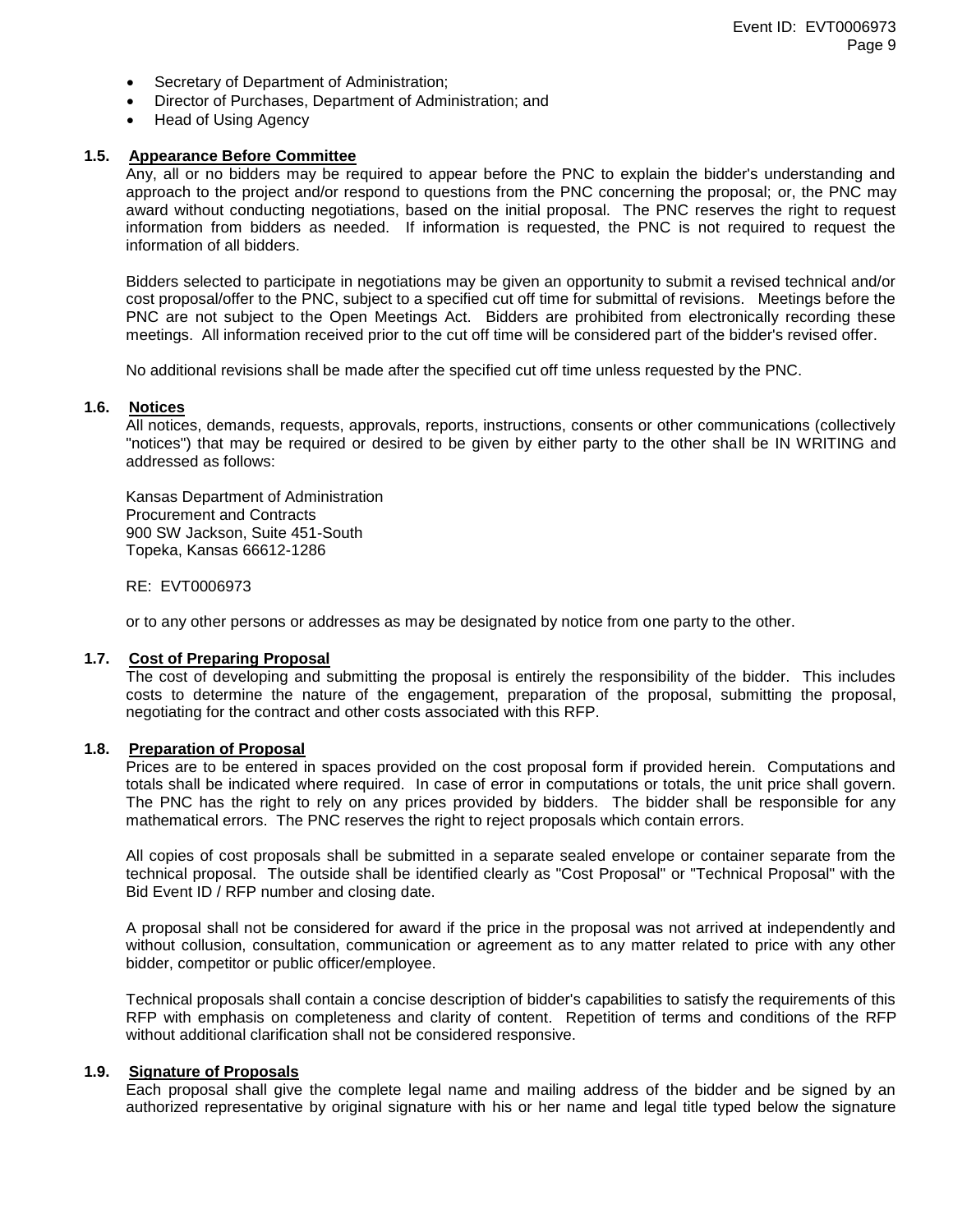line. If the contract's contact will be a different entity, indicate that individual's contact information for communication purposes. Each proposal shall include the bidder's tax number.

## **1.10. Acknowledgment of Amendments**

All bidders shall acknowledge receipt of any amendments to this bid event by returning a signed hard copy with the bid. Failure to acknowledge receipt of any amendments may render the proposal to be non-responsive. Changes to this bid event shall be issued only by the Office of Procurement and Contracts in writing.

## **1.11. Modification of Proposals**

A bidder may modify a proposal by letter or by FAX transmission at any time prior to the closing date and time for receipt of proposals.

#### **1.12. Withdrawal of Proposals**

A proposal may be withdrawn on written request from the bidder to the Procurement Officer at the Office of Procurement and Contracts prior to the closing date.

#### **1.13. Competition**

The purpose of this bid event is to seek competition. The bidder shall advise the Office of Procurement and Contracts if any specification, language or other requirement inadvertently restricts or limits bidding to a single source. Notification shall be in writing and must be received by the Office of Procurement and Contracts no later than five (5) business days prior to the bid closing date. The Director of Purchases reserves the right to waive minor deviations in the specifications which do not hinder the intent of this bid event.

#### **1.14. Evaluation of Proposals**

Award shall be made in the best interest of the State as determined by the PNC or their designees. Although no weighted value is assigned, consideration may focus toward but is not limited to:

- Cost. Bidders are not to inflate prices in the initial proposal as cost is a factor in determining who may receive an award or be invited to formal negotiations. The State reserves the right to award to the lowest responsive bid without conducting formal negotiations, if authorized by the PNC.
- Adequacy and completeness of proposal
- Bidder's understanding of the project
- Compliance with the terms and conditions of the RFP
- Experience in providing like services
- Qualified staff
- Methodology to accomplish tasks
- Response format as required by this RFP

#### **1.15. Acceptance or Rejection**

The Committee reserves the right to accept or reject any or all proposals or part of a proposal; to waive any informalities or technicalities; clarify any ambiguities in proposals; modify any criteria in this RFP; and unless otherwise specified, to accept any item in a proposal.

#### **1.16. Proposal Disclosures**

At the time of closing, only the names of those who submitted proposals shall be made public information. No price information will be released. A List of Bidders may be obtained in the following manner:

- 1. Attending the public bid opening at the time and date noted on the Bid Event, OR
- 2. Requesting a List of Bidders via E-mail to tabsheets@ks.gov or in writing to the following address. Include the Bid Event number EVT0006973 in all requests.

Kansas Department of Administration Procurement and Contracts Attn: Bid Results 900 SW Jackson, Suite 451-South Topeka, KS 66612-1286

All other documents pertaining to the bid (tabsheet, individual bids, proposals, contract, etc.) are not available until the bid has been awarded, contract executed or all bids rejected.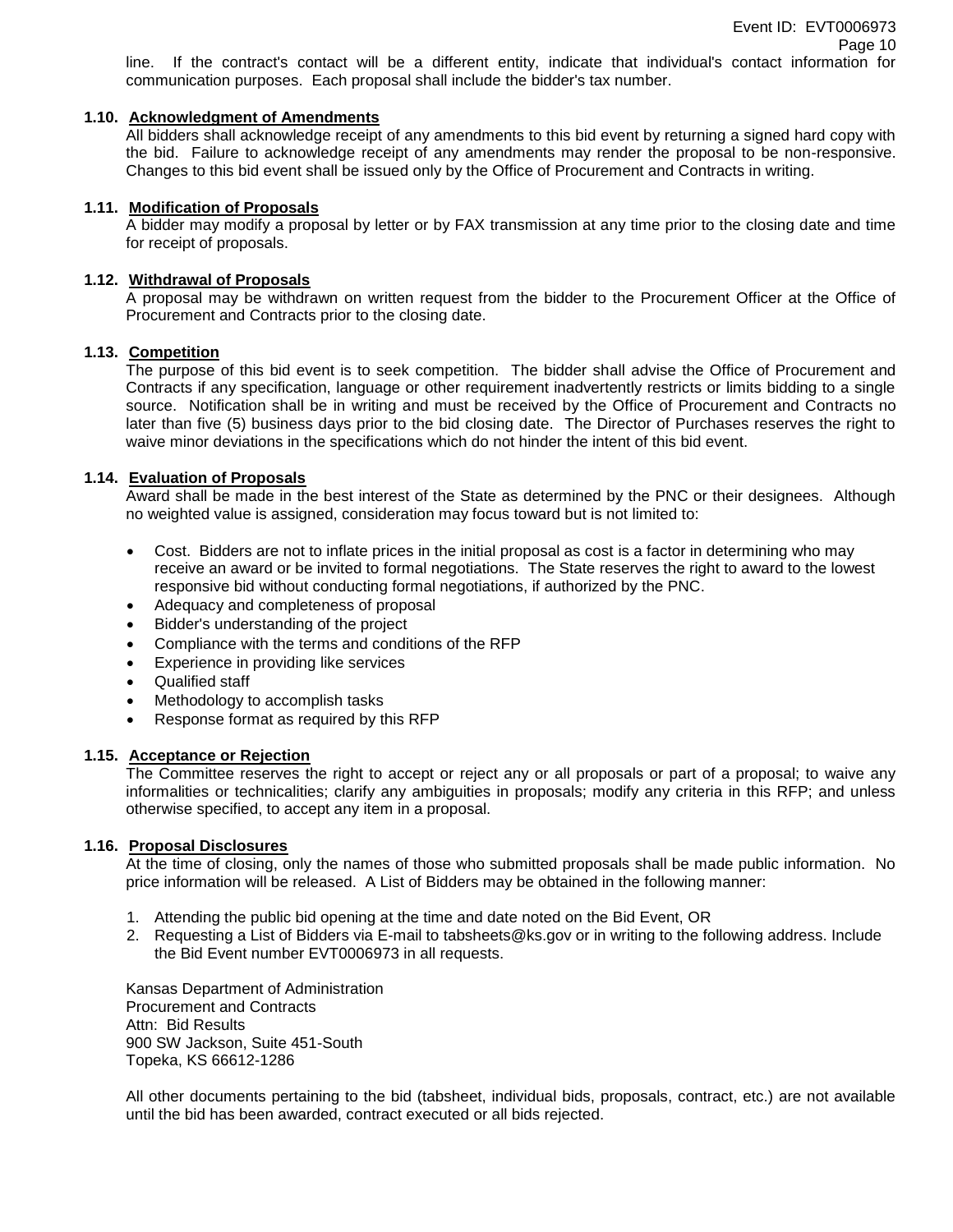Once a bid file is available, a request for a cost estimate may be submitted to the e-mail or address noted above for the costs associated with the reproduction of bid documents. Procurement and Contracts will attempt to provide all Open Records requests with electronic copies when possible.

Requests will not be fulfilled until payment has been received.

Documents will be sent via First Class Mail. If requested, they may be sent via express mail services at the expense of the requester.

Any questions regarding Open Records requests for bid results should be directed to tabsheets@ks.gov or 785- 296-0002.

#### **1.17. Disclosure of Proposal Content and Proprietary Information**

All proposals become the property of the State of Kansas. The Open Records Act (K.S.A. 45-215 et seq) of the State of Kansas requires public information be placed in the public domain at the conclusion of the selection process, and be available for examination by all interested parties. (http://www.admin.ks.gov/offices/chiefcounsel/kansas-open-records-act/kansas-open-records-act-procurement-and-contracts) No proposals shall be disclosed until after a contract award has been issued. The State reserves the right to destroy all proposals if the RFP is withdrawn, a contract award is withdrawn, or in accordance with Kansas law. Late Technical and/or Cost proposals will be retained unopened in the file and not receive consideration or may be returned to the bidder.

Trade secrets or proprietary information legally recognized as such and protected by law may be requested to be withheld if clearly labeled "Proprietary" on each individual page and provided as separate from the main proposal. Pricing information is not considered proprietary and the bidder's entire proposal response package will not be considered proprietary.

All information requested to be handled as "Proprietary" shall be submitted separately from the main proposal and clearly labeled, in a separate envelope or clipped apart from all other documentation. The bidder shall provide detailed written documentation justifying why this material should be considered "Proprietary". The Office of Procurement and Contracts reserves the right to accept, amend or deny such requests for maintaining information as proprietary in accordance with Kansas law.

The State of Kansas does not guarantee protection of any information which is not submitted as required.

#### **1.18. Exceptions**

By submission of a response, the bidder acknowledges and accepts all terms and conditions of the RFP unless clearly avowed and wholly documented in a separate section of the Technical Proposal to be entitled: "Exceptions".

#### **1.19. Notice of Award**

An award is made on execution of the written contract by all parties.

#### **1.20. News Releases**

Only the State is authorized to issue news releases relating to this bid event, its evaluation, award and/or performance of the resulting contract.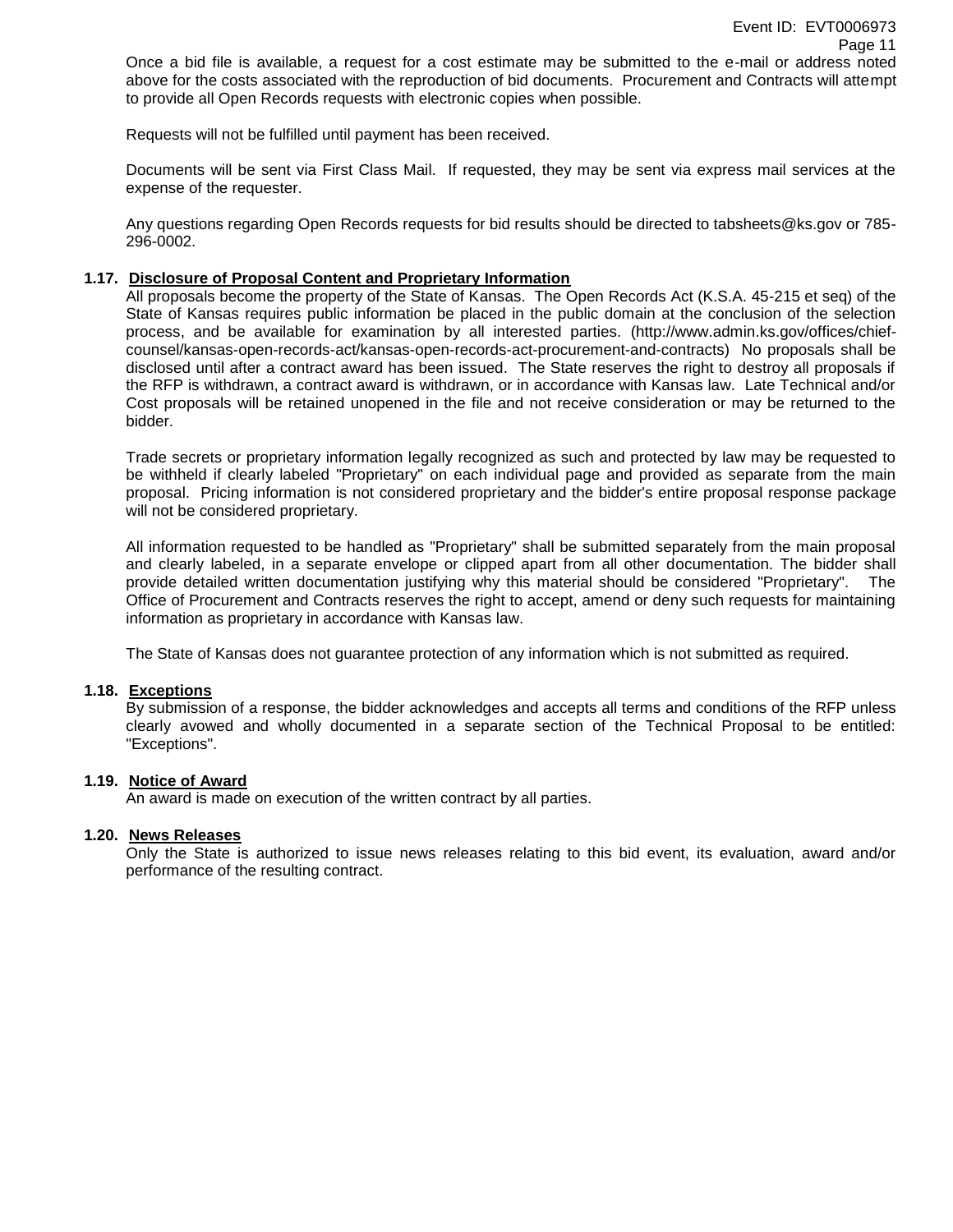## **2. Proposal Response**

## **2.1. Submission of Proposals**

Bidder's proposal shall consist of:

- One (1) original and five (5) copies of the Technical Proposal, including the signed Event Details document, applicable literature and other supporting documents;
- One (1) original and five (5) copies of the cost proposal including the signed Event Details document,
- Two (2) electronic / software version(s) of the technical and cost proposals are required. This shall be provided on CD or flash drive, in Microsoft® Word, Excel or searchable PDF®. Technical and cost responses shall be submitted on separate media for a total of four (4).

All copies of cost proposals shall be submitted in a separate sealed envelope or container separate from the technical proposal. The outside shall be identified clearly as "Cost Proposal" or "Technical Proposal" with the Bid Event ID number and closing date.

Bidder's proposal, sealed securely in an envelope or other container, shall be received no later than 2:00 p.m., Central Time, on the closing date, addressed as follows:

Kansas Department of Administration Procurement and Contracts Proposal #: EVT0006973 Closing Date: January 3, 2020 900 SW Jackson Street, Suite 451-South Topeka, KS 66612-1286

It is the bidder's responsibility to ensure bids are received by the closing date and time. Delays in mail delivery or any other means of transmittal, including couriers or agents of the issuing entity shall not excuse late bid submissions.

Faxed, e-mailed or telephoned proposals are not acceptable unless otherwise specified.

Proposals received prior to the closing date shall be kept secured and sealed until closing. The State shall not be responsible for the premature opening of a proposal or for the rejection of a proposal that was not received prior to the closing date because it was not properly identified on the outside of the envelope or container. Late Technical and/or Cost proposals will be retained unopened in the file and not receive consideration or may be returned to the bidder.

## **2.2. Proposal Format**

Bidders are instructed to prepare their Technical Proposal following the same sequence as this RFP.

## **2.3. Transmittal Letter**

All bidders shall respond to the following statements:

(a) the bidder is the prime contractor and identifying all subcontractors;

(b) the bidder is a corporation or other legal entity;

(c) no attempt has been made or will be made to induce any other person or firm to submit or not to submit a proposal;

(d) the bidder does not discriminate in employment practices with regard to race, color, religion, age (except as provided by law), sex, marital status, political affiliation, national origin or disability;

(e) no cost or pricing information has been included in the transmittal letter or the Technical Proposal;

(f) the bidder presently has no interest, direct or indirect, which would conflict with the performance of services under this contract and shall not employ, in the performance of this contract, any person having a conflict;

(g) the person signing the proposal is authorized to make decisions as to pricing quoted and has not participated, and will not participate, in any action contrary to the above statements;

(h) whether there is a reasonable probability that the bidder is or will be associated with any parent, affiliate or subsidiary organization, either formally or informally, in supplying any service or furnishing any supplies or equipment to the bidder which would relate to the performance of this contract. If the statement is in the affirmative, the bidder is required to submit with the proposal, written certification and authorization from the parent, affiliate or subsidiary organization granting the State and/or the federal government the right to examine any directly pertinent books, documents, papers and records involving such transactions related to the contract.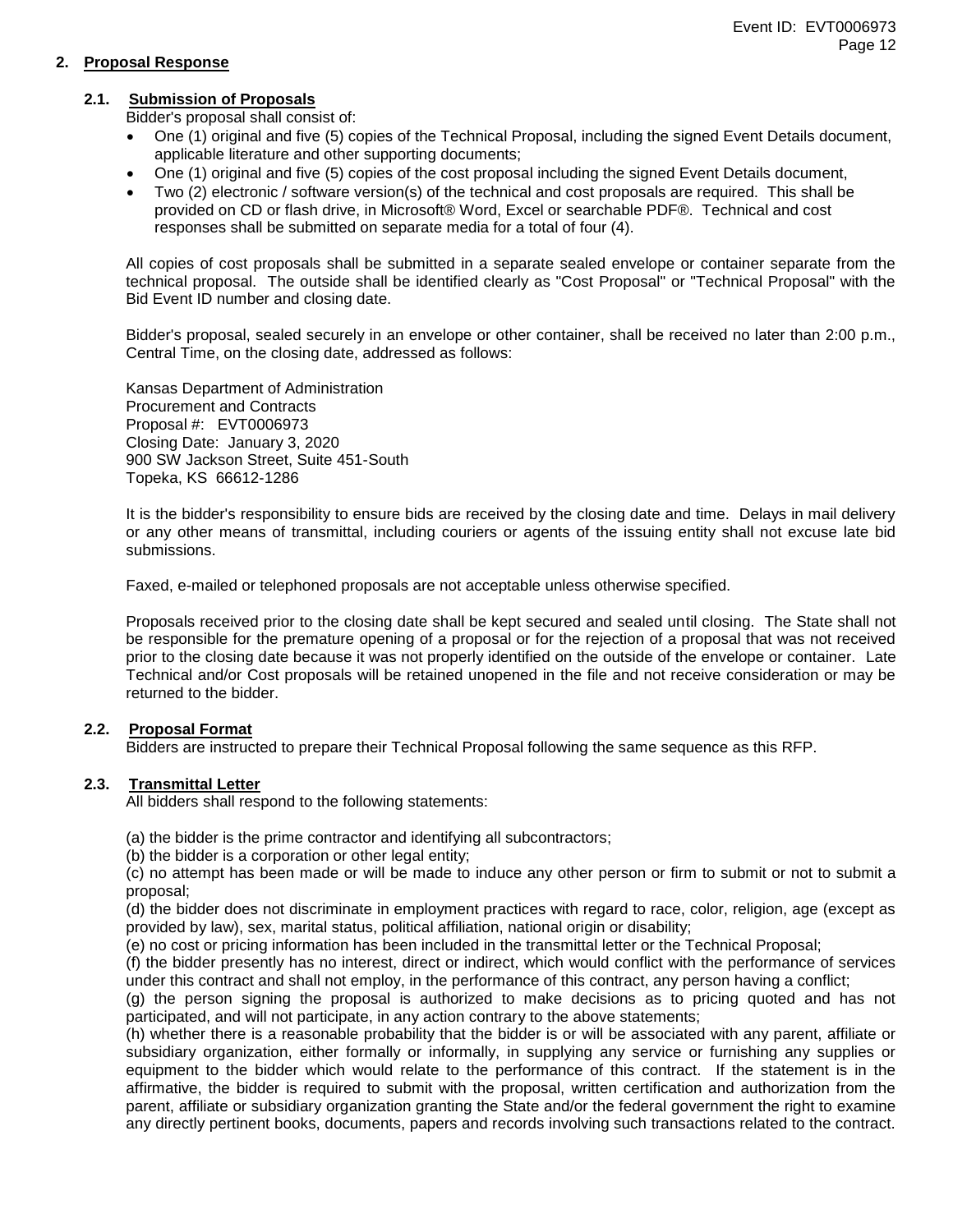Further, if at any time after a proposal is submitted, such an association arises, the bidder will obtain a similar certification and authorization and failure to do so will constitute grounds for termination for cause of the contract at the option of the State;

(i) bidder agrees that any lost or reduced federal matching money resulting from unacceptable performance in a contractor task or responsibility defined in the RFP, contract or modification shall be accompanied by reductions in state payments to Contractor; and

(j) the bidder has not been retained, nor has it retained a person to solicit or secure a state contract on an agreement or understanding for a commission, percentage, brokerage or contingent fee, except for retention of bona fide employees or bona fide established commercial selling agencies maintained by the bidder for the purpose of securing business.

For breach of this provision, the Committee shall have the right to reject the proposal, terminate the contract for cause and/or deduct from the contract price or otherwise recover the full amount of such commission, percentage, brokerage or contingent fee or other benefit.

## **2.4. Bidder Information**

The bidder must include a narrative of the bidder's corporation and each subcontractor if any. The narrative shall include the following:

- (a) date established;
- (b) ownership (public, partnership, subsidiary, etc.);

(c) number of personnel, full and part time, assigned to this project by function and job title; include resumes of personnel assigned to the project stating their education and work experience.

- (d) resources assigned to this project and the extent they are dedicated to other matters;
- (e)Provide a detailed organizational chart identifying the organizational structure to include relationships to corporate offices. If any subcontractors are proposed, provide information on each subcontractor.
- (f) Provide audited financial statements for the last two (2) years. Financial statements shall be prepared and audited by an independent, licensed CPA according to Generally Accepted Accounting Principles (GAAP) and shall include a balance sheet, income statement, cash flow statements, and accompanying accountant's notes. If the vendor proposes to utilize subcontractors and/or a wholly owned subsidiary, the financials shall be submitted for those organizations separately. The State shall have the right to request additional financial data in order to obtain information deemed necessary.
- (g) Description of all legal action, pending, or in the past five (5) years, that resulted in decision against the vendor, or any legal action against any other company that has occurred as a result of business association with the vendor.

## **2.5. Qualifications**

A description of the bidder's qualifications and experience providing the requested or similar service, including resumes of personnel assigned to the project stating their education and work experience, shall be submitted with the Technical Proposal. The bidder must be an established firm recognized for its capacity to perform. The bidder must have sufficient personnel to meet the deadlines specified in the bid event. Additionally, bidders must:

- (a) Demonstrate the ability to provide a system of technical and medical support, as well as professional staff development.
- (b) Demonstrate recruiting and retention capabilities.
- (c) Demonstrate recent experience in achieving and maintaining NCCHC and ACA accreditation in correctional facilities.
- (d) Demonstrate the ability for processing and handling bill payment services with a history of timely bill payments to current subcontractors and vendors.

## **2.6. Experience**

Bidders shall possess organizational qualifications that include one (1) or more senior management staff with at least three (3) years of experience in the operation, management, and provision of medical and behavioral health care services in a correctional system(s) with a cumulative population of at least 1,000 offenders with diverse and significant health care needs.

## **2.7. Timeline**

A timeline for implementing services must be submitted with the bid.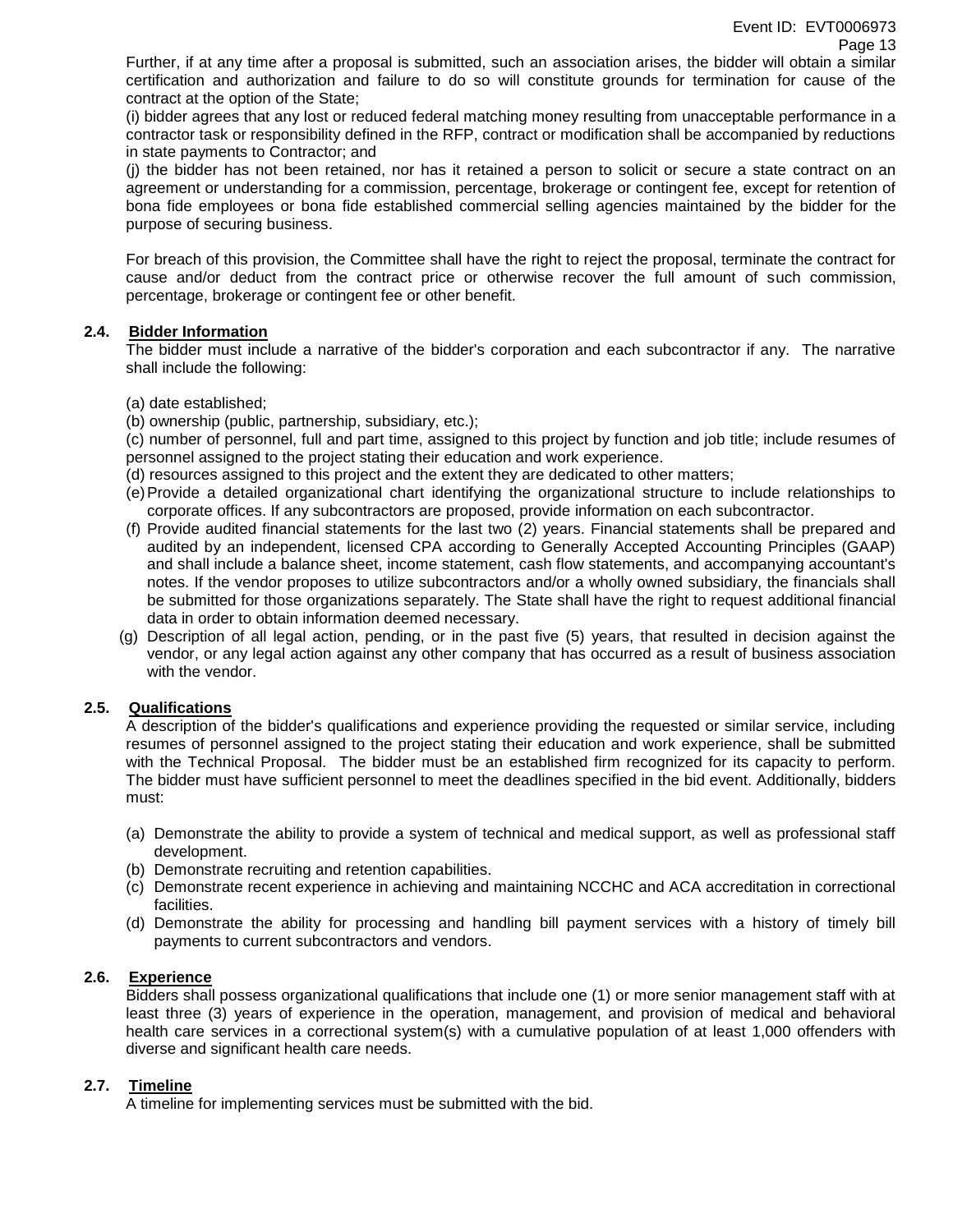## **2.8. Methodology**

Bidders shall submit with the bid, a detailed explanation of the methodology for implementing services.

## **2.9. References**

List all contracts within the last three (3) years, including any that are no longer active and/or operated under prior ownership or management. For each contact provide:

- (a) Full contract/customer organization name.
- (b) Customer contact name for verification, to include address, telephone number, and email address. Each contact person shall have first-hand knowledge regarding the specific work of the vendor.
- (c) Specify if the contract is active or inactive.
- (d) Specify contract dates, to include all renewal options. If the contract was terminated prior to the contract end date, provide the termination date and the contract end date.
- (e) Specify the annual average daily population for each year of the contract.
- (f) Approximate revenue in the most recent year of the contract.
- (g) List of services provided (mental health, dental, medical, substance abuse treatment, sex offender treatment, pharmacy, telehealth, etc.).
- (h) If the contract is inactive, provide full and complete disclosure of the reason(s) why the contract was ended (terminated, not renewed, not awarded through competitive bidding, etc.).

## **2.10. Bidder Contracts**

Bidders must include with their RFP response, a copy of any contracts, agreements, licenses, warranties, etc. that the bidder would propose to incorporate into the contract generated from this Bid Event. (State of Kansas form DA-146a remains a mandatory requirement in all contracts.)

## **2.11. Technical Literature**

All Technical Proposals shall include specifications and technical literature sufficient to allow the State to determine that the equipment/services meet(s) all requirements. If a requirement is not addressed in the technical literature, it must be supported by additional documentation and included with the bid. Proposals without sufficient technical documentation may be rejected.

## **2.12. Procurement Card (P-Card)**

Many State Agencies use a State of Kansas Procurement Card (currently Visa) in lieu of a state warrant to pay for certain purchases. No additional charges will be allowed for using the P-Card. Bidders shall indicate on the Event Details document if they will accept the Procurement Card for payment.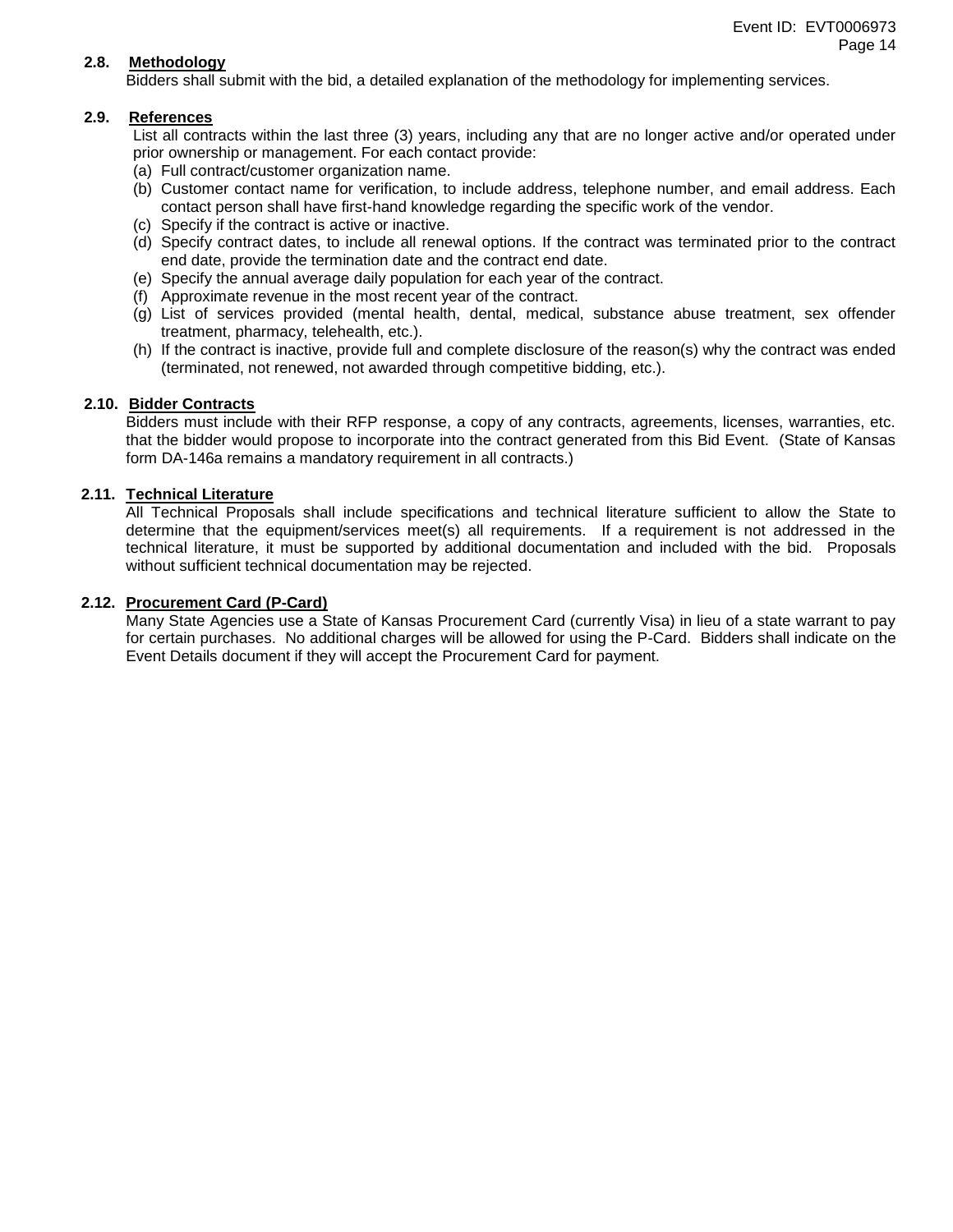## **3. Terms and Conditions**

## **3.1. Contract**

The successful bidder will be required to enter into a written contract with the State. The contractor agrees to accept the provisions of Form DA 146a (Contractual Provisions Attachment), which is incorporated into all contracts with the State and is incorporated into this bid event.

## **3.2. Contract Documents**

This bid event, any amendments, the response and any response amendments of the Contractor, and the State of Kansas DA-146a (Contractual Provision Attachment) shall be incorporated into the written contract, which shall compose the complete understanding of the parties.

In the event of a conflict in terms of language among the documents, the following order of precedence shall govern:

- Form DA 146a;
- written modifications to the executed contract;
- written contract signed by the parties;
- the Bid Event documents, including any and all amendments; and
- Contractor's written offer submitted in response to the Bid Event as finalized.

## **3.3. Captions**

The captions or headings in this contract are for reference only and do not define, describe, extend, or limit the scope or intent of this contract.

## **3.4. Definitions**

A glossary of common procurement terms is available at http://admin.ks.gov/offices/procurement-and-contracts, under the "Procurement Forms" link.

## **3.5. Contract Formation**

No contract shall be considered to have been entered into by the State until all statutorily required signatures and certifications have been rendered and a written contract has been signed by the contractor.

## **3.6. Statutes**

Each and every provision of law and clause required by law to be inserted in the contract shall be deemed to be inserted herein and the contract shall be read and enforced as though it were included herein. If through mistake or otherwise any such provision is not inserted, or is not correctly inserted, then on the application of either party the contract shall be amended to make such insertion or correction.

## **3.7. Governing Law**

This contract shall be governed by the laws of the State of Kansas and shall be deemed executed in Topeka, Shawnee County, Kansas.

## **3.8. Jurisdiction**

The parties shall bring any and all legal proceedings arising hereunder in the State of Kansas District Court of Shawnee County, unless otherwise specified and agreed upon by the State of Kansas. Contractor waives personal service of process, all defenses of lack of personal jurisdiction and forum non conveniens. The Eleventh Amendment of the United States Constitution is an inherent and incumbent protection with the State of Kansas and need not be reserved, but prudence requires the State to reiterate that nothing related to this Agreement shall be deemed a waiver of the Eleventh Amendment

## **3.9. Mandatory Provisions**

The provisions found in Contractual Provisions Attachment (DA 146a) are incorporated by reference and made a part of this contract.

## **3.10. Termination for Cause**

The Director of Purchases may terminate this contract, or any part of this contract, for cause under any one of the following circumstances:

• the Contractor fails to make delivery of goods or services as specified in this contract;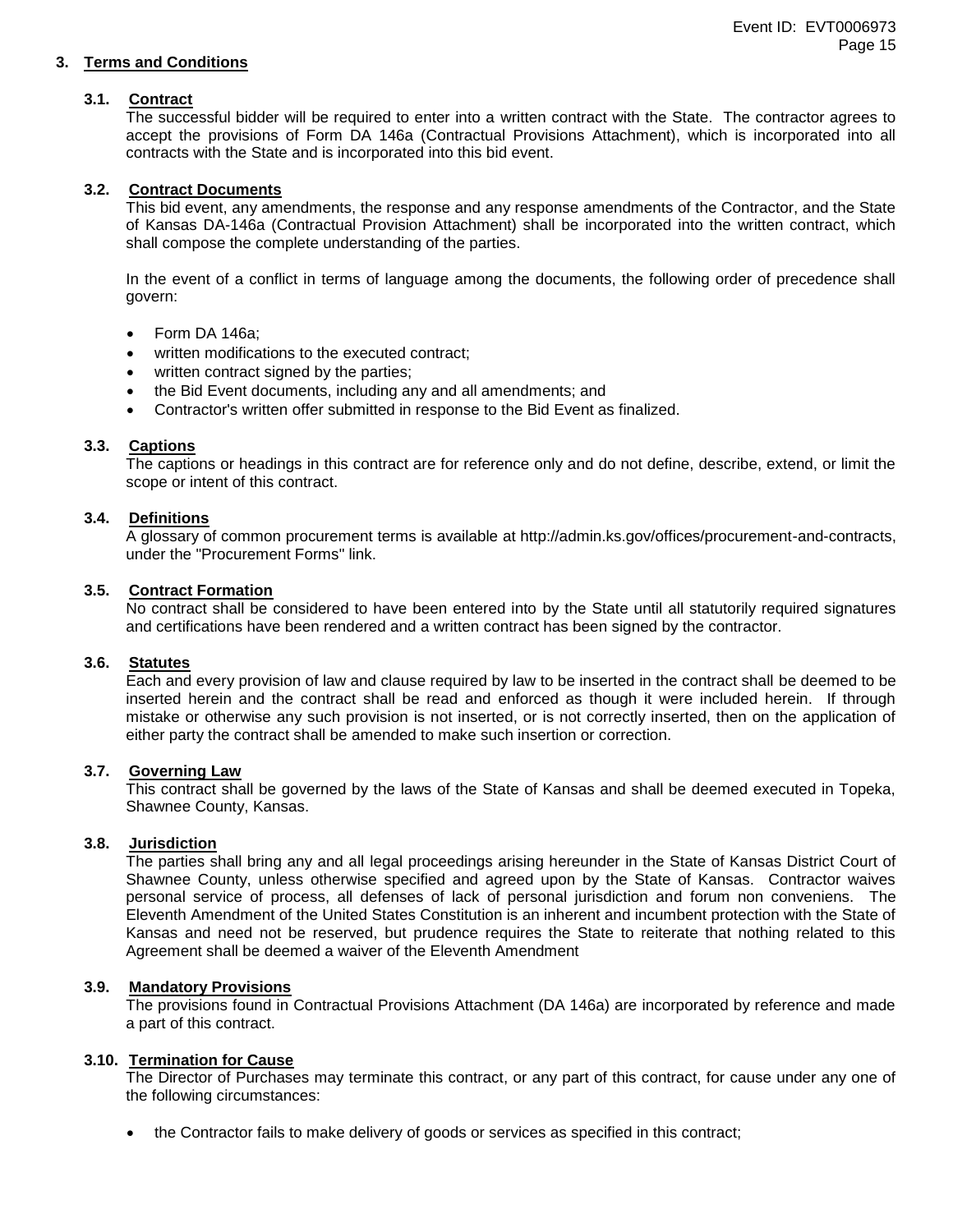- the Contractor provides substandard quality or workmanship;
- the Contractor fails to perform any of the provisions of this contract, or
- the Contractor fails to make progress as to endanger performance of this contract in accordance with its terms.

The Director of Purchases shall provide Contractor with written notice of the conditions endangering performance. If the Contractor fails to remedy the conditions within ten (10) days from the receipt of the notice (or such longer period as State may authorize in writing), the Director of Purchases shall issue the Contractor an order to stop work immediately. Receipt of the notice shall be presumed to have occurred within three (3) days of the date of the notice.

#### **3.11. Termination for Convenience**

The Director of Purchases may terminate performance of work under this contract in whole or in part whenever, for any reason, the Director of Purchases shall determine that the termination is in the best interest of the State of Kansas. In the event that the Director of Purchases elects to terminate this contract pursuant to this provision, it shall provide the Contractor written notice at least 30 days prior to the termination date. The termination shall be effective as of the date specified in the notice. The Contractor shall continue to perform any part of the work that may have not been terminated by the notice.

#### **3.12. Rights and Remedies**

If this contract is terminated, the State, in addition to any other rights provided for in this contract, may require the Contractor to transfer title and deliver to the State in the manner and to the extent directed, any completed materials. The State shall be obligated only for those services and materials rendered and accepted prior to the date of termination.

In the event of termination, the Contractor shall receive payment prorated for that portion of the contract period services were provided to or goods were accepted by State subject to any offset by State for actual damages including loss of federal matching funds.

The rights and remedies of the State provided for in this contract shall not be exclusive and are in addition to any other rights and remedies provided by law.

#### **3.13. Debarment of State Contractors**

Any Contractor who defaults on delivery or does not perform in a satisfactory manner as defined in this Contract may be barred for a period up to three (3) years, pursuant to KSA 75-37,103, or have their work evaluated for pre-qualification purposes pursuant to K.S.A. 75-37,104.

#### **3.14. Antitrust**

If the Contractor elects not to proceed with performance under any such contract with the State, the Contractor assigns to the State all rights to and interests in any cause of action it has or may acquire under the anti-trust laws of the United States and the State of Kansas relating to the particular products or services purchased or acquired by the State pursuant to this contract.

## **3.15. Hold Harmless**

The Contractor shall indemnify the State against any and all loss or damage to the extent arising out of the Contractor's negligence in the performance of services under this contract and for infringement of any copyright or patent occurring in connection with or in any way incidental to or arising out of the occupancy, use, service, operations or performance of work under this contract.

The State shall not be precluded from receiving the benefits of any insurance the Contractor may carry which provides for indemnification for any loss or damage to property in the Contractor's custody and control, where such loss or destruction is to state property. The Contractor shall do nothing to prejudice the State's right to recover against third parties for any loss, destruction or damage to State property.

#### **3.16. Force Majeure**

The Contractor shall not be held liable if the failure to perform under this contract arises out of causes beyond the control of the Contractor. Causes may include, but are not limited to, acts of nature, fires, tornadoes, quarantine, strikes other than by Contractor's employees, and freight embargoes.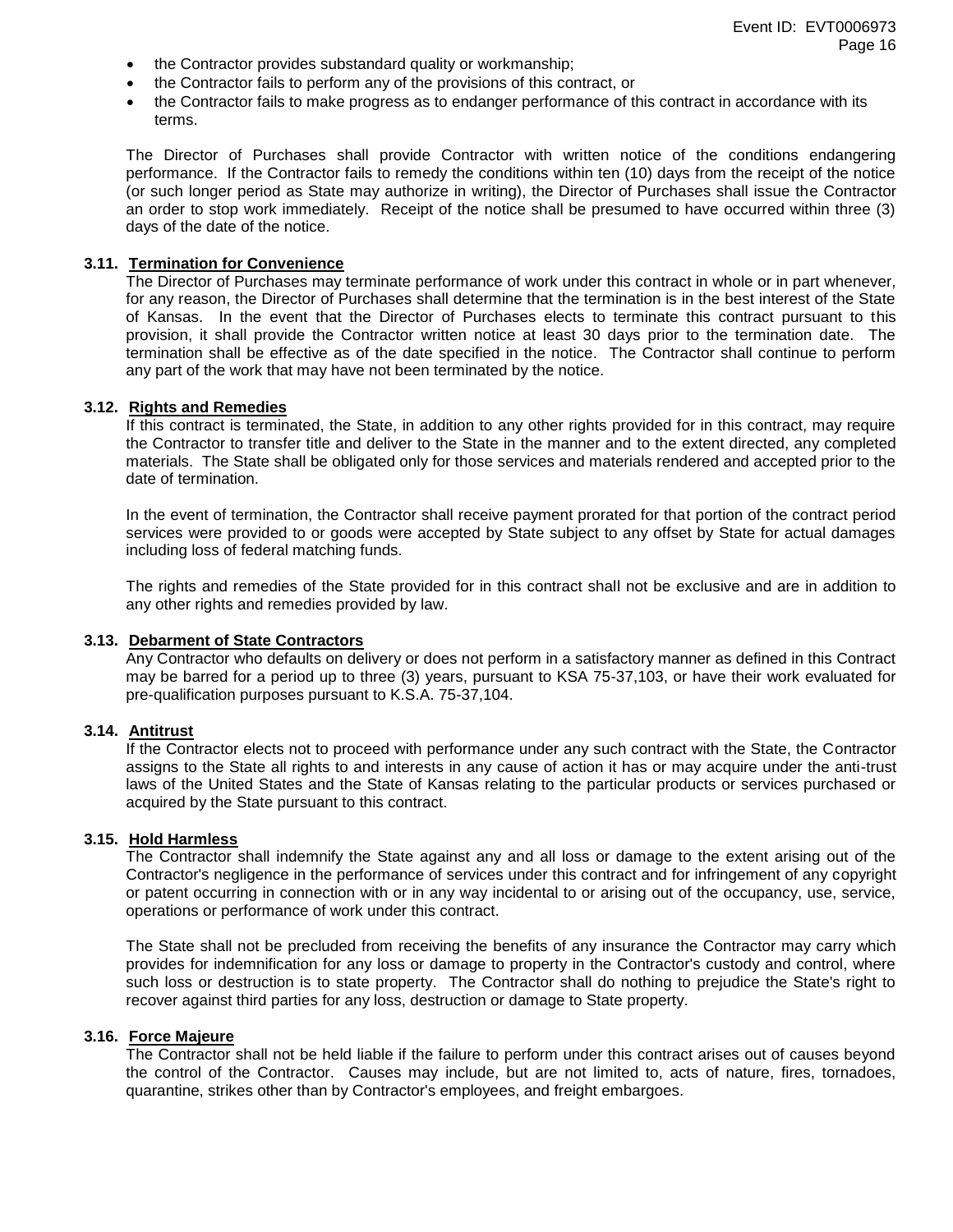#### **3.17. Assignment**

The Contractor shall not assign, convey, encumber, or otherwise transfer its rights or duties under this contract without the prior written consent of the State. State may reasonably withhold consent for any reason.

This contract may terminate for cause in the event of its assignment, conveyance, encumbrance or other transfer by the Contractor without the prior written consent of the State.

## **3.18. Third Party Beneficiaries**

This contract shall not be construed as providing an enforceable right to any third party.

#### **3.19. Waiver**

Waiver of any breach of any provision in this contract shall not be a waiver of any prior or subsequent breach. Any waiver shall be in writing and any forbearance or indulgence in any other form or manner by State shall not constitute a waiver.

## **3.20. Injunctions**

Should Kansas be prevented or enjoined from proceeding with the acquisition before or after contract execution by reason of any litigation or other reason beyond the control of the State, Contractor shall not be entitled to make or assert claim for damage by reason of said delay.

#### **3.21. Staff Qualifications**

The Contractor shall warrant that all persons assigned by it to the performance of this contract shall be employees of the Contractor (or specified Subcontractor) and shall be fully qualified to perform the work required. The Contractor shall include a similar provision in any contract with any Subcontractor selected to perform work under this contract.

Failure of the Contractor to provide qualified staffing at the level required by the contract specifications may result in termination of this contract or damages.

#### **3.22. Subcontractors**

The Contractor shall be the sole source of contact for the contract. The State will not subcontract any work under the contract to any other firm and will not deal with any subcontractors. The Contractor is totally responsible for all actions and work performed by its subcontractors. All terms, conditions and requirements of the contract shall apply without qualification to any services performed or goods provided by any subcontractor.

#### **3.23. Independent Contractor**

Both parties, in the performance of this contract, shall be acting in their individual capacity and not as agents, employees, partners, joint ventures or associates of one another. The employees or agents of one party shall not be construed to be the employees or agents of the other party for any purpose whatsoever.

The Contractor accepts full responsibility for payment of unemployment insurance, workers compensation, social security, income tax deductions and any other taxes or payroll deductions required by law for its employees engaged in work authorized by this contract.

## **3.24. Worker Misclassification**

The Contractor and all lower tiered subcontractors under the Contractor shall properly classify workers as employees rather than independent contractors and treat them accordingly for purposes of workers' compensation insurance coverage, unemployment taxes, social security taxes, and income tax withholding. Failure to do so may result in contract termination.

#### **3.25. Immigration and Reform Control Act of 1986 (IRCA)**

All contractors are expected to comply with the Immigration and Reform Control Act of 1986 (IRCA), as may be amended from time to time. This Act, with certain limitations, requires the verification of the employment status of all individuals who were hired on or after November 6, 1986, by the Contractor as well as any subcontractor or sub-contractors. The usual method of verification is through the Employment Verification (I-9) Form.

With the submission of this bid, the Contractor hereby certifies without exception that such Contractor has complied with all federal and state laws relating to immigration and reform. Any misrepresentation in this regard or any employment of persons not authorized to work in the United States constitutes a material breach and, at the State's option, may subject the contract to termination for cause and any applicable damages.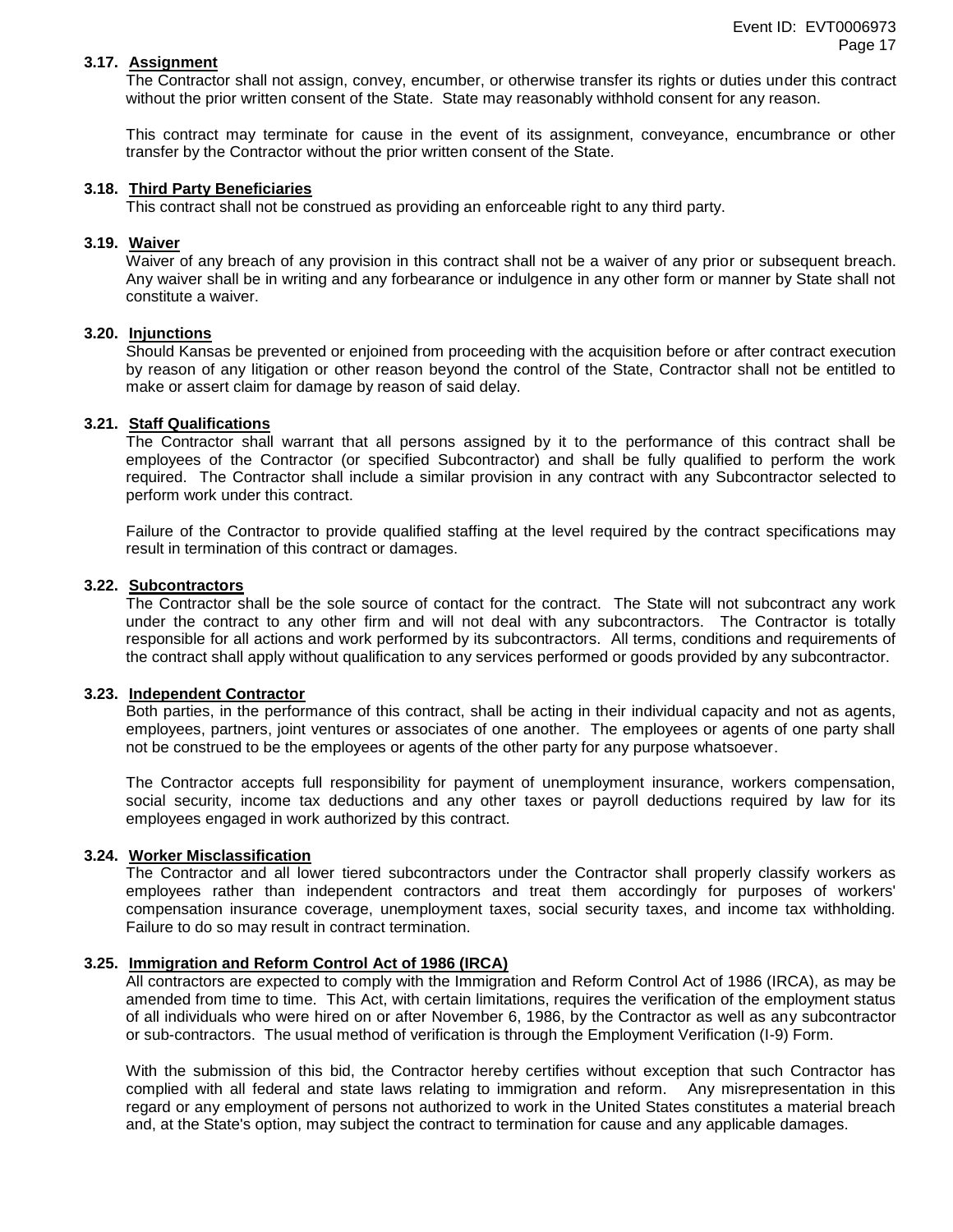Unless provided otherwise herein, all contractors are expected to be able to produce for the State any documentation or other such evidence to verify Contractor's IRCA compliance with any provision, duty, certification or like item under the contract.

Contractor will provide a copy of a signed Certification Regarding Immigration Reform and Control Form (http://admin.ks.gov/docs/default-source/ofpm/procurement-contracts/irca.doc?sfvrsn=6) with the technical proposal.

## **3.26. Proof of Insurance**

The vendor shall include in the proposal agreements to provide certificates of insurance indicating that the following listed insurance requirements:

- 1. Worker's Compensation, as required by Kansas law.
- 2. "Occurrence" professional liability insurance in the minimum amount of \$1,000,000.00 per occurrence and \$3,000,000.00 in aggregate.
- 3. Claims made insurance with an unlimited tail policy shall be considered if the "claims made" coverage has the same limits of coverage as required for "Occurrence" coverage.
- 4. Comprehensive general liability covering premises and operations liability and personal injury, minimum \$1,000,000.00 combined single limit occurrence.
- 5. Catastrophic illness insurance if inpatient services are required as part of the contractor's bid.
- 6. Transplant insurance if inpatient services are required as part of the Contractor's bid.

The Contractor shall be required to reimburse KDOC for payment of any professional liability insurance payments KDOC makes on behalf of State employees working for the Contractor.

## **3.27. Conflict of Interest**

The Contractor shall not knowingly employ, during the period of this contract or any extensions to it, any professional personnel who are also in the employ of the State and providing services involving this contract or services similar in nature to the scope of this contract to the State. Furthermore, the Contractor shall not knowingly employ, during the period of this contract or any extensions to it, any state employee who has participated in the making of this contract until at least two years after his/her termination of employment with the State.

## **3.28. Nondiscrimination and Workplace Safety**

The Contractor agrees to abide by all federal, state and local laws, and rules and regulations prohibiting discrimination in employment and controlling workplace safety. Any violations of applicable laws or rules or regulations may result in termination of this contract.

## **3.29. Confidentiality**

The Contractor may have access to private or confidential data maintained by State to the extent necessary to carry out its responsibilities under this contract. Contractor must comply with all the requirements of the Kansas Open Records Act (K.S.A. 45-215 et seq.) in providing services under this contract. Contractor shall accept full responsibility for providing adequate supervision and training to its agents and employees to ensure compliance with the Act. No private or confidential data collected, maintained or used in the course of performance of this contract shall be disseminated by either party except as authorized by statute, either during the period of the contract or thereafter. Contractor agrees to return any or all data furnished by the State promptly at the request of State in whatever form it is maintained by Contractor. On the termination or expiration of this contract, Contractor shall not use any of such data or any material derived from the data for any purpose and, where so instructed by State, shall destroy or render it unreadable.

## **3.30. HIPAA Confidentiality**

Per the Health Insurance Portability and Accountability Act (1996) (HIPAA), the agency is a covered entity under the act and therefore Contractor is not permitted to use or disclose health information in ways that the agency could not. This protection continues as long as the data is in the hands of the Contractor.

The Contractor shall establish and maintain procedures and controls acceptable to the agency to protect the privacy of members' information. Unless the Contractor has the member's written consent, the Contractor shall not use any personally identifiable information obtained for any reason other than that mandated by this agreement.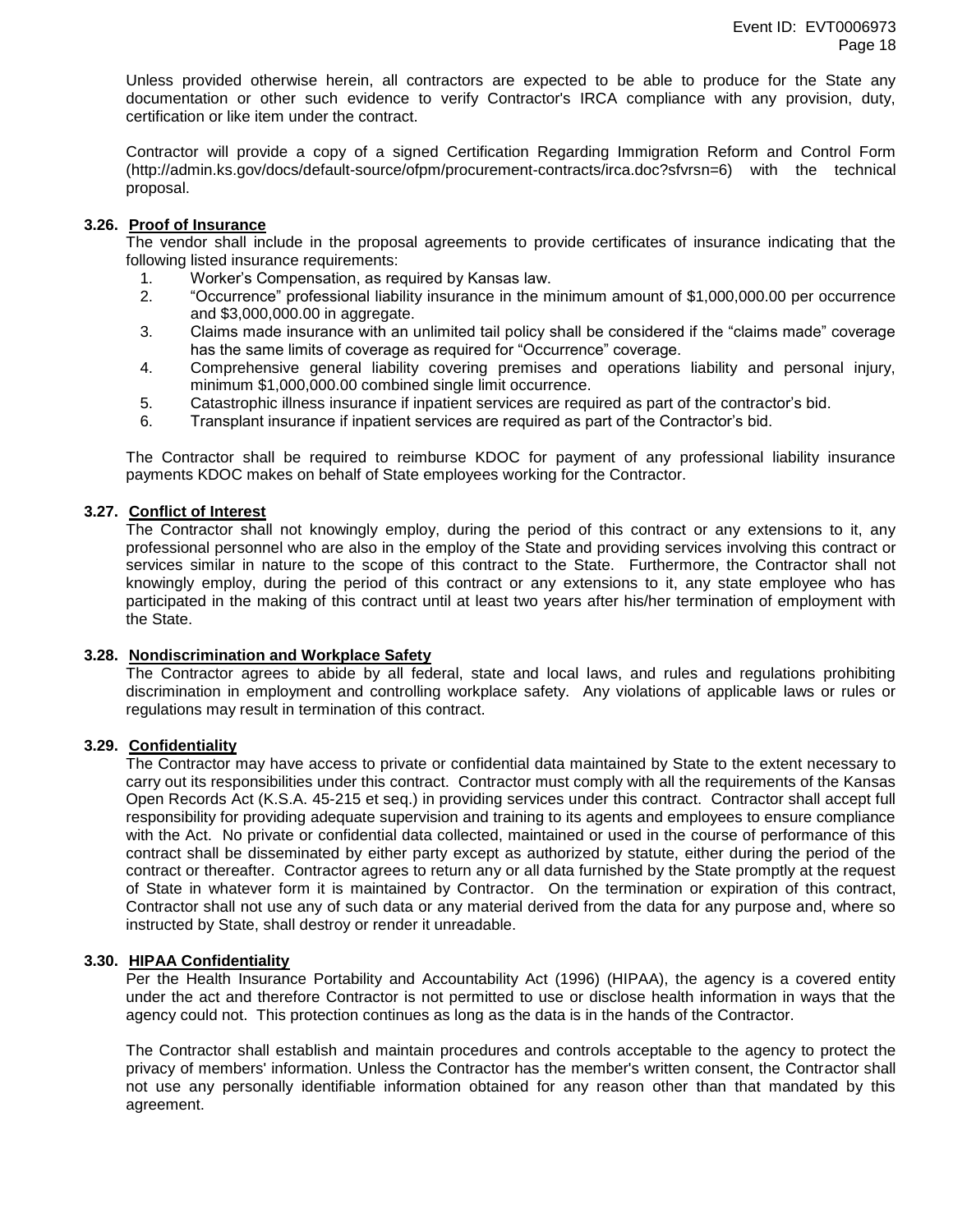#### **3.31. Environmental Protection**

The Contractor shall abide by all federal, state and local laws, and rules and regulations regarding the protection of the environment. The Contractor shall report any violations to the applicable governmental agency. A violation of applicable laws or rule or regulations may result in termination of this contract for cause.

## **3.32. Care of State Property**

The Contractor shall be responsible for the proper care and custody of any state owned personal tangible property and real property furnished for Contractor's use in connection with the performance of this contract. The Contractor shall reimburse the State for such property's loss or damage caused by the Contractor, except for normal wear and tear.

#### **3.33. Prohibition of Gratuities**

Neither the Contractor nor any person, firm or corporation employed by the Contractor in the performance of this contract shall offer or give any gift, money or anything of value or any promise for future reward or compensation to any State employee at any time.

#### **3.34. Retention of Records**

Unless the State specifies in writing a different period of time, the Contractor agrees to preserve and make available at reasonable times all of its books, documents, papers, records and other evidence involving transactions related to this contract for a period of five (5) years from the date of the expiration or termination of this contract.

Matters involving litigation shall be kept for one (1) year following the termination of litigation, including all appeals, if the litigation exceeds five (5) years.

The Contractor agrees that authorized federal and state representatives, including but not limited to, personnel of the using agency; independent auditors acting on behalf of state and/or federal agencies shall have access to and the right to examine records during the contract period and during the five (5) year post contract period. Delivery of and access to the records shall be within five (5) business days at no cost to the state.

#### **3.35. Off-Shore Sourcing**

If, during the term of the contract, the Contractor or subcontractor plans to move work previously performed in the United States to a location outside of the United States, the Contractor shall immediately notify the Procurement and Contracts and the respective agency in writing, indicating the desired new location, the nature of the work to be moved and the percentage of work that would be relocated. The Director of Purchases, with the advice of the respective agency, must approve any changes prior to work being relocated. Failure to obtain the Director's approval may be grounds to terminate the contract for cause.

#### **3.36. On-Site Inspection**

Failure to adequately inspect the premises shall not relieve the Contractor from furnishing without additional cost to the State any materials, equipment, supplies or labor that may be required to carry out the intent of this Contract.

#### **3.37. Indefinite Quantity Contract**

This is an open-ended contract between the Contractor and the State to furnish an undetermined quantity of a good or service in a given period of time. The quantities ordered will be those actually required during the contract period, and the Contractor will deliver only such quantities as may be ordered. No guarantee of volume is made. An estimated quantity based on past history or other means may be used as a guide.

#### **3.38. Prices**

Prices shall remain firm for the entire contract period and subsequent renewals. Prices shall be net delivered, including all trade, quantity and cash discounts. Any price reductions available during the contract period shall be offered to the State of Kansas. Failure to provide available price reductions may result in termination of the contract for cause.

#### **3.39. Payment**

Payment Terms are Net 30 days. Payment date and receipt of order date shall be based upon K.S.A. 75- 6403(b). This Statute requires state agencies to pay the full amount due for goods or services on or before the 30th calendar day after the date the agency receives such goods or services or the bill for the goods and services, whichever is later, unless other provisions for payment are agreed to in writing by the Contractor and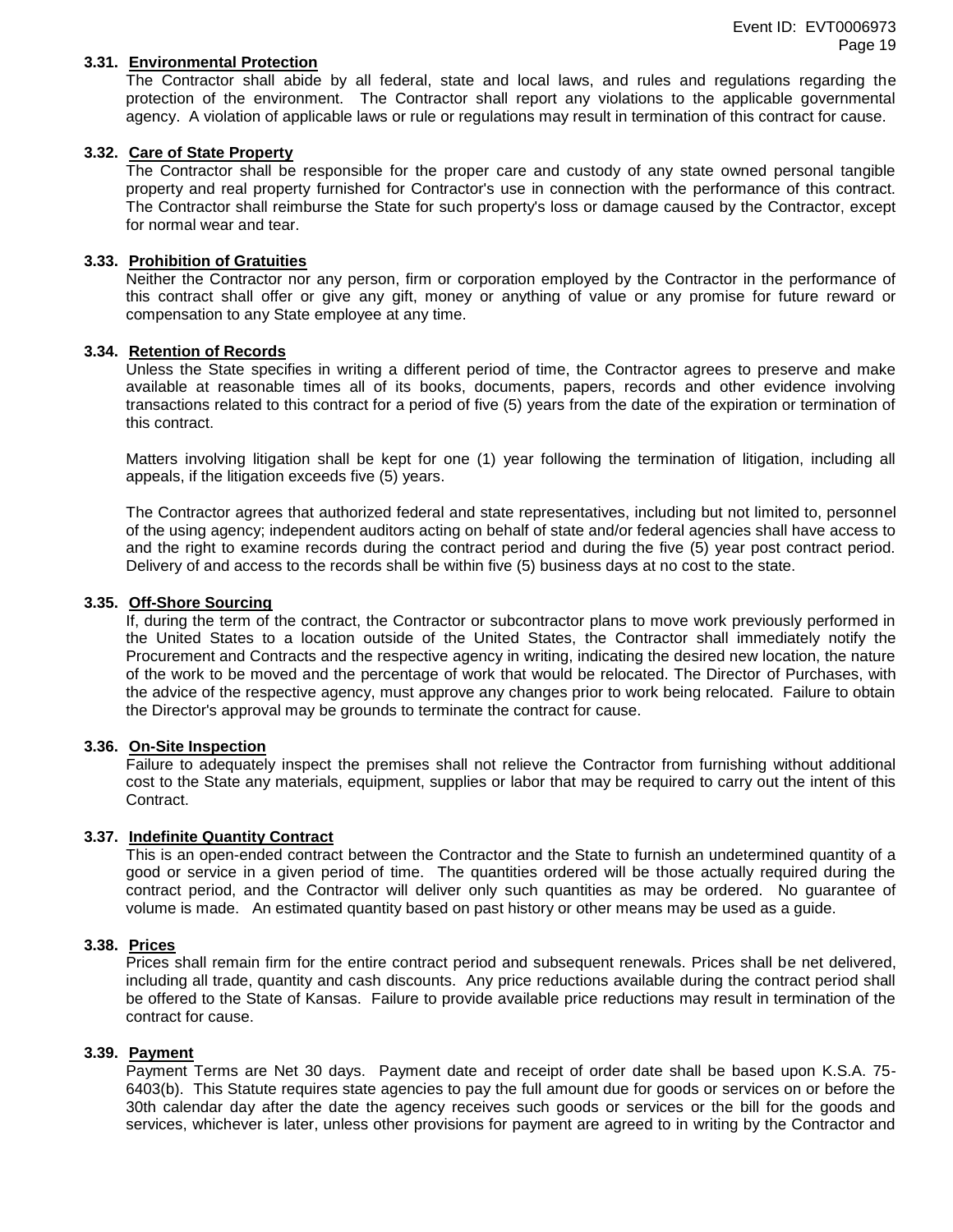Payments shall not be made for costs or items not listed in this contract.

Payment schedule shall be on a frequency mutually agreed upon by both the agency and the Contractor.

## **3.40. Accounts Receivable Set-Off Program**

If, during the course of this contract the Contractor is found to owe a debt to the State of Kansas, a state agency, municipality, or the federal government, agency payments to the Contractor may be intercepted / setoff by the State of Kansas. Notice of the setoff action will be provided to the Contractor. Pursuant to K.S.A. 75- 6201 et seq, Contractor shall have the opportunity to challenge the validity of the debt. The Contractor shall credit the account of the agency making the payment in an amount equal to the funds intercepted.

K.S.A. 75-6201 et seq. allows the Director of Accounts & Reports to setoff funds the State of Kansas owes Contractors against debts owed by the Contractors to the State of Kansas, state agencies, municipalities, or the federal government. Payments setoff in this manner constitute lawful payment for services or goods received. The Contractor benefits fully from the payment because its obligation is reduced by the amount subject to setoff.

## **3.41. Federal, State and Local Taxes**

Unless otherwise specified, the contracted price shall include all applicable federal, state and local taxes. The Contractor shall pay all taxes lawfully imposed on it with respect to any product or service delivered in accordance with this Contract. The State of Kansas is exempt from state sales or use taxes and federal excise taxes for direct purchases. These taxes shall not be included in the contracted price. Upon request, the State shall provide to the Contractor a certificate of tax exemption.

The State makes no representation as to the exemption from liability of any tax imposed by any governmental entity on the Contractor.

#### **3.42. Debarment of State Contractors**

Any Contractor who defaults on delivery or does not perform in a satisfactory manner as defined in this Agreement may be barred for up to a period of three (3) years, pursuant to K.S.A. 75-37,103, or have its work evaluated for pre-qualification purposes. Contractor shall disclose any conviction or judgment for a criminal or civil offense of any employee, individual or entity which controls a company or organization or will perform work under this Agreement that indicates a lack of business integrity or business honesty. This includes (1) conviction of a criminal offense as an incident to obtaining or attempting to obtain a public or private contract or subcontract or in the performance of such contract or subcontract; (2) conviction under state or federal statutes of embezzlement, theft, forgery, bribery, falsification or destruction of records, receiving stolen property; (3) conviction under state or federal antitrust statutes; and (4) any other offense to be so serious and compelling as to affect responsibility as a state contractor. For the purpose of this section, an individual or entity shall be presumed to have control of a company or organization if the individual or entity directly or indirectly, or acting in concert with one or more individuals or entities, owns or controls 25 percent or more of its equity, or otherwise controls its management or policies. Failure to disclose an offense may result in the termination of the contract.

## **3.43. Materials and Workmanship**

The Contractor shall perform all work and furnish all supplies and materials, machinery, equipment, facilities, and means, necessary to complete all the work required by this Contract, within the time specified, in accordance with the provisions as specified.

The Contractor shall be responsible for all work put in under these specifications and shall make good, repair and/or replace, at the Contractor's own expense, as may be necessary, any defective work, material, etc., if in the opinion of agency and/or Procurement and Contracts said issue is due to imperfection in material, design, workmanship or Contractor fault.

## **3.44. Industry Standards**

If not otherwise provided, materials or work called for in this contract shall be furnished and performed in accordance with best established practice and standards recognized by the contracted industry and comply with all codes and regulations which shall apply.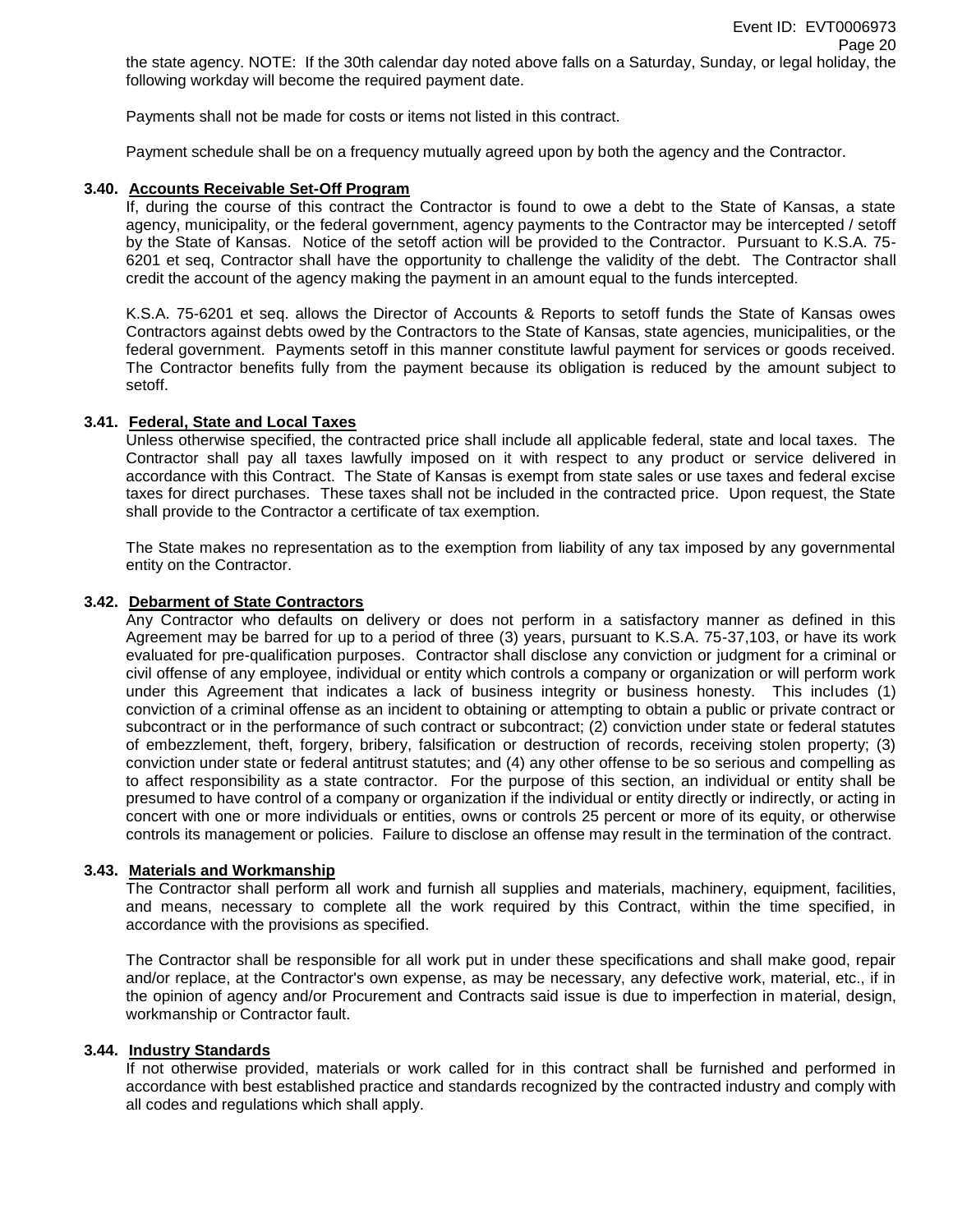#### **3.45. Implied Requirements**

All products and services not specifically mentioned in this contract, but which are necessary to provide the functional capabilities described by the specifications, shall be included.

#### **3.46. Submission of the Bid**

Submission of the bid will be considered presumptive evidence that the bidder is conversant with local facilities and difficulties, the requirements of the documents and of pertinent State and/or local codes, state of labor and material markets, and has made due allowances in the proposal for all contingencies. Later claims for labor, work, materials, equipment, and tax liability required for any difficulties encountered which could have been foreseen will not be recognized and all such difficulties shall be properly taken care of by Contractor at no additional cost to the State of Kansas.

#### **3.47. Performance Guaranty/Bond (Amount)**

The Contractor shall file with the Director of Purchases a performance guaranty/bond in the amount of \$2,000.000.00. The guaranty shall be released upon the completion of this contract subject to total or partial forfeiture for failure to adequately perform the terms of this contract. If damages exceed the amount of the guaranty, the State may seek additional damages.

A performance guaranty must be one of the following:

- certificate of deposit payable to the State; or
- a properly executed bond payable to the State.

Necessary bond forms will be furnished by Procurement and Contracts and can be completed by any General Insurance Agent. Bonds shall be issued by a Surety Company licensed to do business in the State of Kansas.

#### **3.48. Inspection**

The State reserves the right to reject, on arrival at destination, any items which do not conform with specification of the Contract.

#### **3.49. Acceptance**

No contract provision or use of items by the State shall constitute acceptance or relieve the Contractor of liability in respect to any expressed or implied warranties.

#### **3.50. Ownership**

All data, forms, procedures, software, manuals, health records, quality improvement documents, mortality reviews, serious incident reviews, peer reviews, Medicaid documentation, hospital and other utilization management records, policies, guidelines, algorithms, protocols, system descriptions and work flows developed or accumulated by the Contractor under this contract shall be owned by the using agency. The Contractor may not release any materials without the written approval of the using agency.

#### **3.51. Information/Data**

Any and all information/data required to be provided at any time during the contract term shall be made available in a format as requested and/or approved by the State.

## **3.52. Certification of Materials Submitted**

The Bid document, together with the specifications set forth herein and all data submitted by the Contractor to support their response including brochures, manuals, and descriptions covering the operating characteristics of the item(s) proposed, shall become a part of the contract between the Contractor and the State of Kansas. Any written representation covering such matters as reliability of the item(s), the experience of other users, or warranties of performance shall be incorporated by reference into the contract.

## **3.53. Transition Assistance**

In the event of contract termination or expiration, Contractor shall provide all reasonable and necessary assistance to State to allow for a functional transition to another vendor. In addition, the State reserves the option to extend this Agreement on a month to month basis past the Initial term or renewal term(s) to accommodate a transition of services for a period not to exceed six (6) months. In the event the State exercises this option, all terms and conditions, requirements, and specifications of the Agreement shall remain the same and apply during the month to month extension term.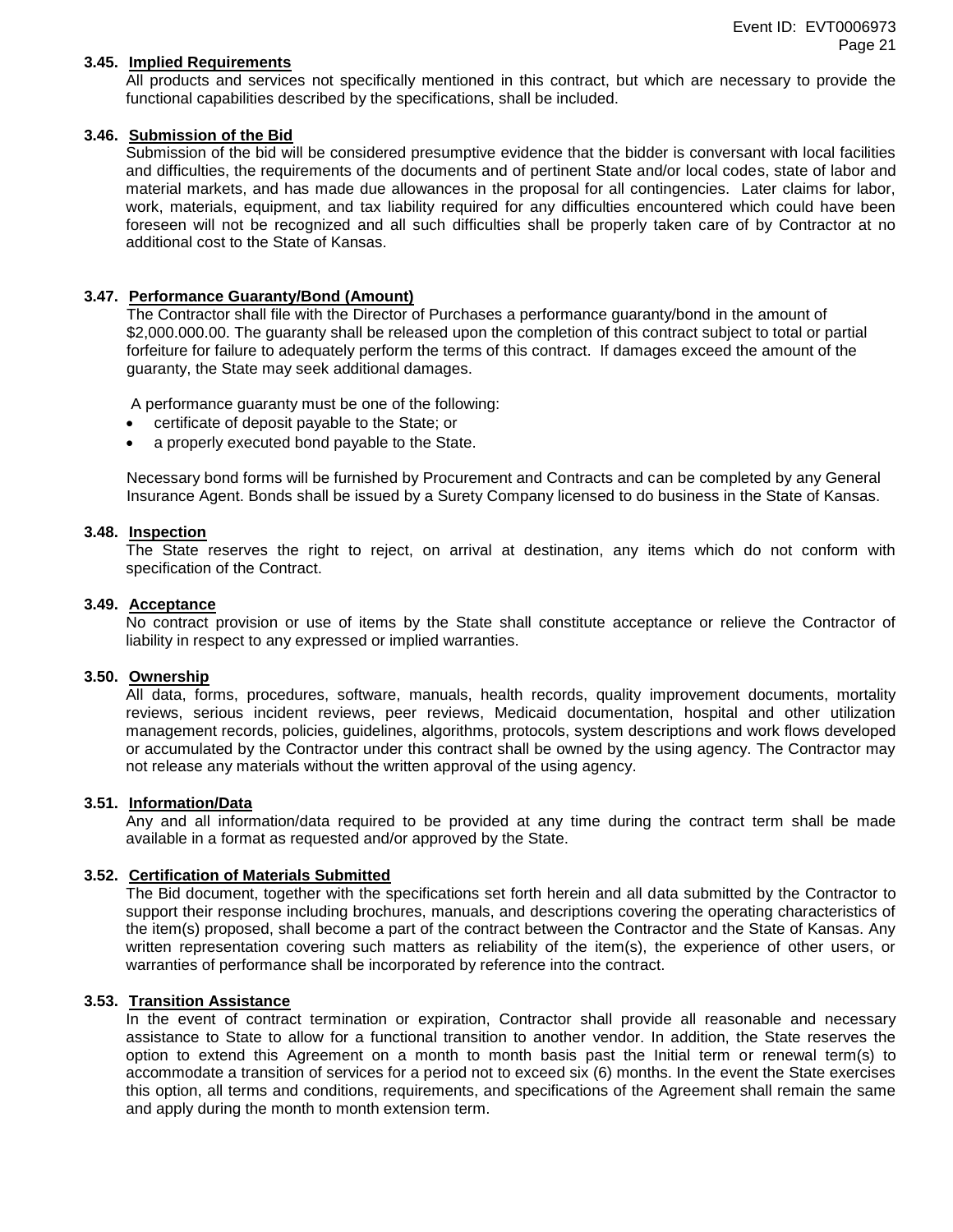## **3.54. Integration**

This contract, in its final composite form, shall represent the entire agreement between the parties and shall supersede all prior negotiations, representations or agreements, either written or oral, between the parties relating to the subject matter hereof. This Agreement between the parties shall be independent of and have no effect on any other contracts of either party.

## **3.55. Modification**

This contract shall be modified only by the written agreement and approval of the parties. No alteration or variation of the terms and conditions of the contract shall be valid unless made in writing and signed by the parties. Every amendment shall specify the date on which its provisions shall be effective.

## **3.56. Severability**

If any provision of this contract is determined by a court of competent jurisdiction to be invalid or unenforceable to any extent, the remainder of this contract shall not be affected, and each provision of this contract shall be enforced to the fullest extent permitted by law.

#### **3.57. Award**

Award will be by line item or group total, whichever is in the best interest of the State of Kansas.

#### **3.58. Human Trafficking**

The State of Kansas, as a matter of public policy, encourages anyone doing business with the State of Kansas to take steps to discourage human trafficking. If prospective bidders/vendors/Contractors have any policies or participate in any initiatives that discourage human trafficking the prospective bidder/vendor/Contractor is encouraged to submit same as part of their bid response.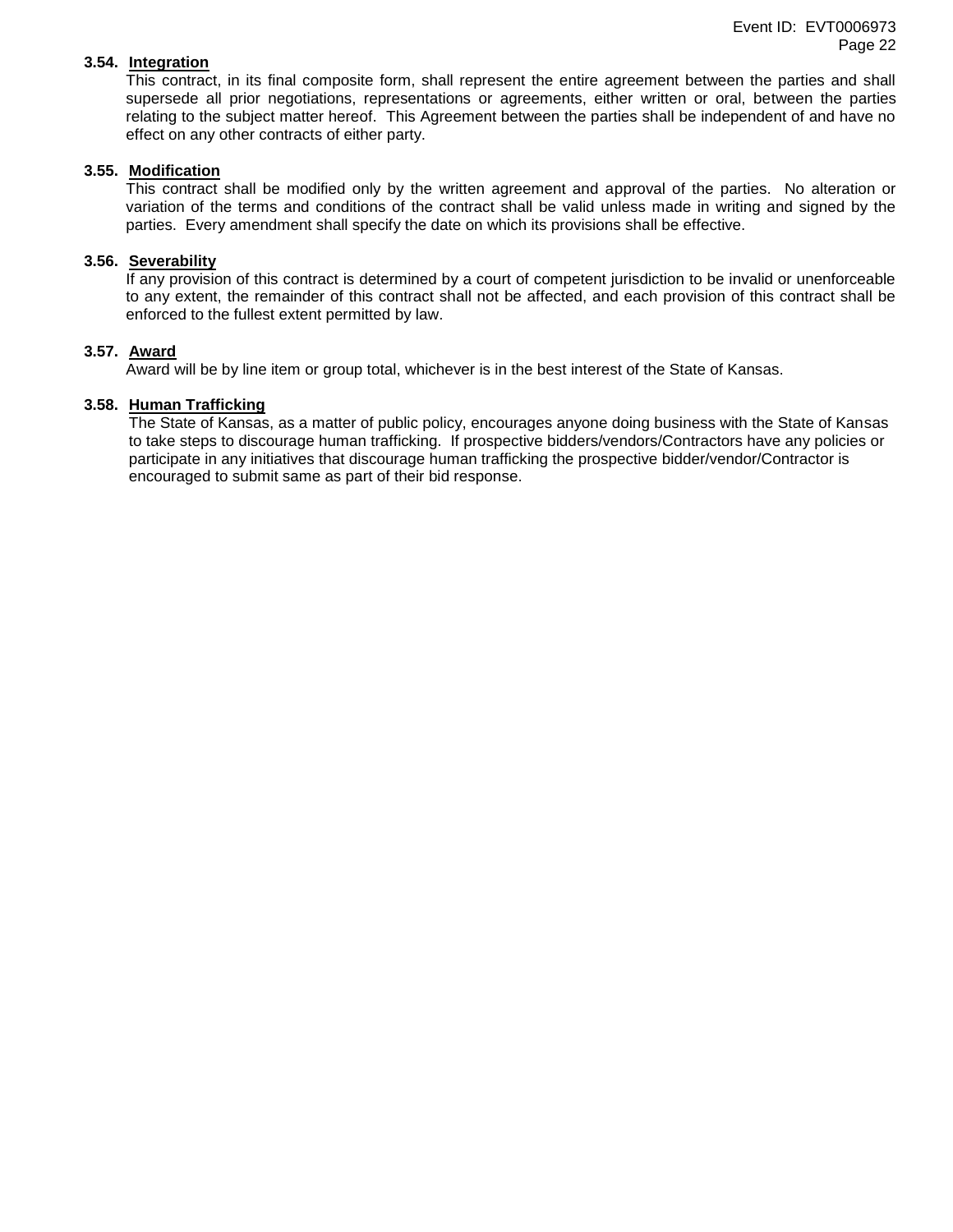## **4. SPECIFICATIONS**

## **4.1. Scope**

- **4.1.1.** The Kansas Department of Corrections (KDOC) is soliciting bids for the provision of comprehensive health care services to include medical, dental, behavioral health, and related support services for offenders in the custody of the Secretary of Corrections. The provision of services is primarily provided on-site at nine (9) facilities and three (3) satellite facilities identified in Appendix A. Specialized services may be provided through agreements with area providers such as hospitals, clinics, medical specialists, laboratories and other specialized services. The Contract resulting from this RFP is a full-risk contract. The Contractor will be held responsible for the provision of healthcare as described herein, and to absorb costs through the duration of the Contract and any renewal periods. The Contractor is responsible for any and all agreements with local healthcare providers, pharmacies, specialists, etc., and for developing efficiencies and controlling costs.
- **4.1.2.** The objective of this contract is to secure a qualified Contractor who can manage and operate a comprehensive health care services program for KDOC offenders and in a cost-effective manner by delivering high quality health care services that meets community standards. Contractor shall comply with and maintain ACA and NCCHC standards as well as maintain ACA and/or NCCHC accreditation status; implement a written health care work plan with clear objectives; develop and implement policies and procedures; comply with all state licensure, requirements and standards regarding delivery of health care; maintain full reporting and accountability to the KDOC; and maintain an open, collaborative relationship with the administration and staff of KDOC and the individual facilities. It is the expectation that the offenders in the KDOC correctional facilities receive appropriate and necessary health care in the least restrictive environment while conserving resources and costs. Services shall be provided in a manner that promotes maintenance of safety in the facility and in the community.
- **4.1.3.** KDOC serves a current population of approximately 10,000 adult inmates and 165 juvenile offenders. Most facilities have several separate housing units that require separate clinic operations. A description of the clinic locations and populations served by each clinic is identified in the Facility Population, Infirmary, and Acuity Report (Appendix B).
- **4.1.4.** A list of definitions with respect to terms utilized in this RFP is provided in the document Definitions (Appendix C).

## **4.2. Access to Health Care Services**

- **4.2.1.** All offenders, regardless of status, shall have unimpeded access to correctional health care services. Contractor's health care staff shall ensure that offenders have access to a level of care commensurate with the severity of the presenting symptoms. If the needed level of care is not available at the facility of residence, timely referral shall be made to another KDOC facility or outside provider in which the necessary care is available.
- **4.2.2.** The Contractor shall describe how they intend to provide unimpeded access to care that meets the offender's necessary medical, dental, and behavioral health needs.

#### **4.3. Comprehensive Medical Services**

**4.3.1. Medical Oversight – Responsible Health Authority.** The Contractor shall provide a full range of health care services under the supervision of a physician licensed by the Kansas Board of Healing Arts. Administration of the entire KDOC program does not have to be limited to one health care professional. When this authority is other than a licensed physician, clinical judgment rests with a single designated responsible health care practitioner (HCP). The Contractor shall include a copy of the company's organizational chart identifying clinical oversight.

## **4.3.2. Reserved**

**4.3.3. Standards of Care.** The Contractor shall provide services in accordance with the American Correctional Association (ACA) and the National Commission on Correctional Health Care (NCCHC) standards, Performance Based Medical Standards (PBMS) for juvenile offenders, and prevailing professional practices. The performance of the Contractor's personnel and administration must meet or exceed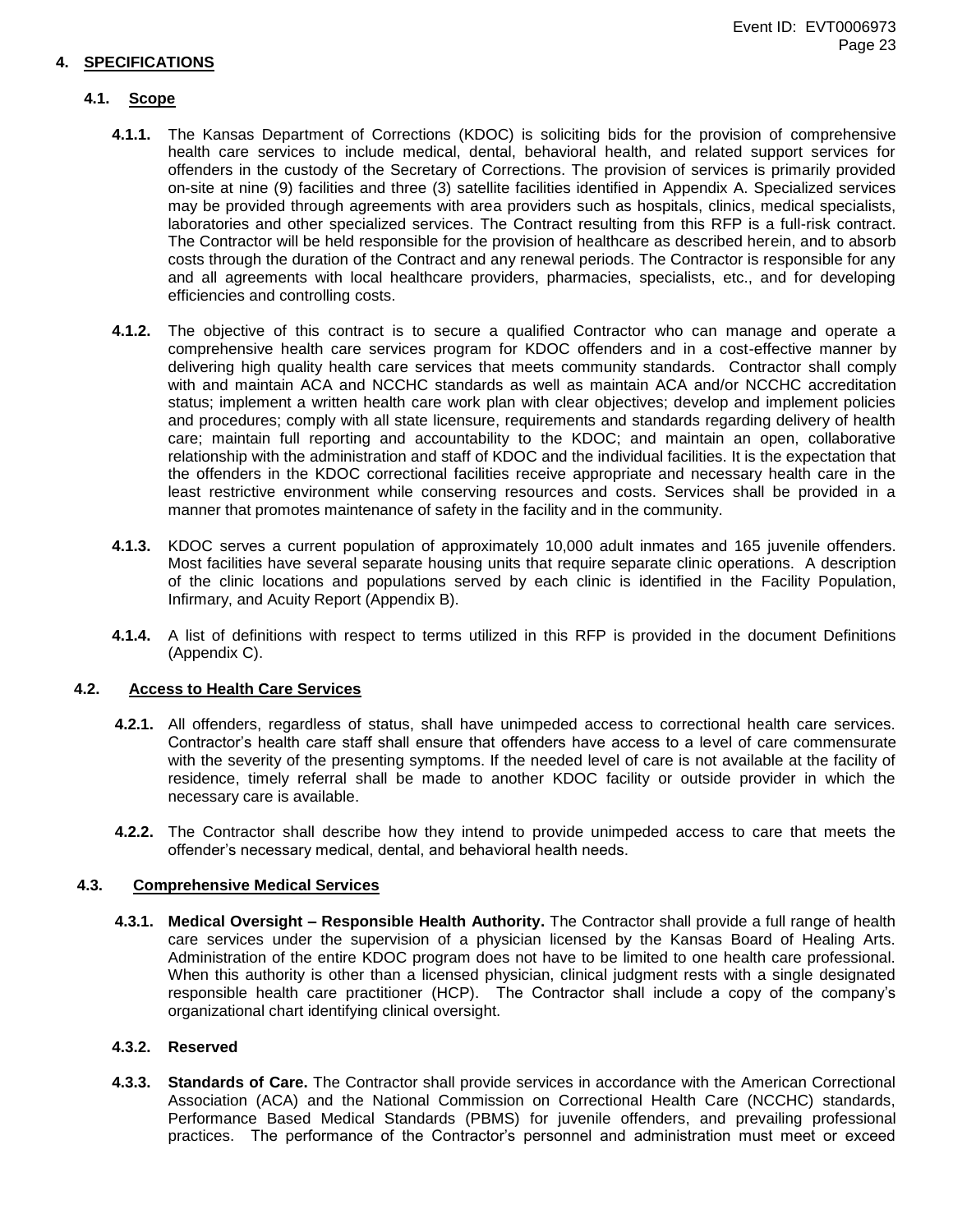standards established by ACA and NCCHC as they currently exist and/or may be amended. In addition, the Contractor shall comply with all established policies outlined in the KDOC Internal Management Policies and Procedures (IMPPs) Manuals as they currently exist and/or may be amended. The Contractor shall identify the clinical criteria utilized to determine necessity for health care and treatment that at a minimum meet the NCCHC Clinical Practice Guidelines (i.e. Internally developed or other national criteria such as the American Academy of Family Physicians Guidelines).

## **4.3.4. Nursing Clinical Guidelines**

- 4.3.4.1. Currently our electronic health records system (EHR) has built into its program a specific set of nursing treatment guidelines or algorithms (Appendix D). The EHR system has the flexibility to accommodate changes to the Guidelines as improvements are made.
- 4.3.4.2. Include in the response samples of the following nursing clinical guidelines utilized for these basic nursing encounters:
	- (a) General Musculoskeletal pain
	- (b) Ectoparasites
	- (c) Influenza-like Illness
	- (d) Dental Pain
	- (e) Ear, Nose, and Throat
	- (f) MRSA
- 4.3.4.3. Include in the response the following emergent nursing clinical guidelines that include standing orders for emergency medications and or treatments:
	- (a) Trauma
	- (b) Head Injury
	- (c) Intoxication and Withdrawal
	- (d) Chest Pain (guideline must include EKG with interpretation (over-read) by a cardiologist within 30 minutes from the time the EKG was sent to the cardiology provider)
	- (e) Hypoglycemia
	- (f) Seizure/Status Epilepticus
	- (g) Emergent Allergic Reaction/Anaphylaxis
	- (h) Respiratory Distress
	- (i) Suspected Overdose (include the use of Narcan)
	- (j) Heat-related Illness
	- (k) Post-exposure prophylaxis
	- (l) PREA
- **4.3.5. Consent to Treat/Right to Refuse** The Contractor shall obtain appropriate consent to treat prior to performance of treatment. The Contractor shall acknowledge the offender's right to refuse treatment as described by the NCCHC standards. Juveniles have specific rules and regulations regarding consent to treat and right to refuse. All bidders shall confirm they understand the juvenile's rights and parental consent.

## **4.3.6 Receiving Screening**

- 4.3.6.1 Nursing staff shall perform receiving and transfer screenings that include both visual and chart reviews on all offenders upon their arrival at each facility and at each unit within a facility if the offender transfer results in a transfer of oversight from one clinic to another. Receiving and transfer screenings are to be performed in compliance with NCCHC and/or ACA current standards for screening. Describe in the proposal the Contractor's plan to meet the criteria in this section.
- 4.3.6.2 In the case of transfers to facilities with less than 24-hour nursing coverage, the main clinic staff, through chart review on the EHR system, shall complete the transfer screening form. The form shall be reviewed and the offender assessed at the next day nursing staff on site.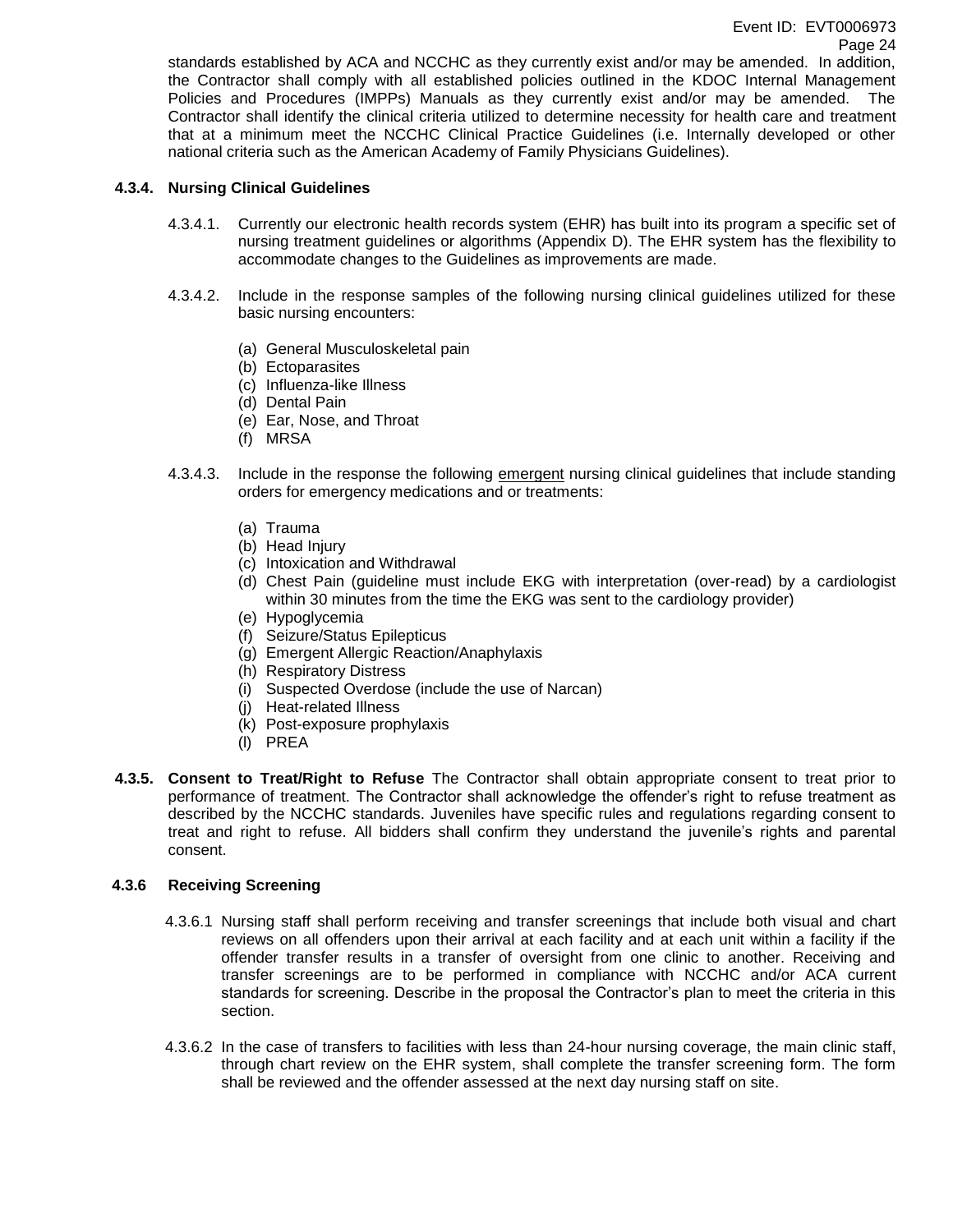- 4.3.6.3 Health care professionals shall refer offenders exhibiting signs of acute mental illness, psychological distress, or danger of harm to self or others to the behavioral health professional staff for further evaluation.
- 4.3.6.4 Health care professionals shall refer offenders presenting with significant clinical findings during the health screening process to the HCP as necessary.
- 4.3.6.5 If an offender is shown to be stable on medications upon admission, the use of formulary exceptions to continue the medications prescribed to offenders prior to admission shall be considered.
- 4.3.6.6 Contractor shall ensure communication occurs between site health care staff regarding patients with complex medical or mental health conditions prior to transfer. Such communication shall be documented in the EHR.

#### **4.3.7 Initial Health Assessment**

- 4.3.7.1 An initial health assessment shall be completed by a qualified health care professional within seven (7) days of admission to a KDOC facility.
- 4.3.7.2 Nurses conducting health assessments must be trained and certified by an HCP. The certification may be a certificate of completion issued by the Contractor upon successful completion of training. The Contractor must submit the training curriculum to KDOC for approval prior to implementing. Nurses conducting dental screening/oral cavity screening must be trained and certified by a dentist. The Contractor must submit the training curriculum to KDOC prior to implementing. The Contractor shall describe in the proposal the health assessment plan to include compliance with NCCHC, ACA standards, and the American Academy of Family Physicians Guidelines on Health Assessments, and should include at a minimum:
	- (a) Review of the receiving screening.
	- (b) Complete history and physical examination.
	- (c) Taking and recording vital signs (including height, weight, pulse, temperature, BMI).
	- (d) Dental screening/oral cavity screening by nursing staff as trained by the dental staff.
	- (e) Vision and hearing screening.
	- (f) Laboratory tests including VDRL, TB Mantoux test, and TB blood test for all positive Mantoux and immune suppressed offenders. The Contractor shall utilize free services offered by the Kansas Department of Health and Environment (KDHE) when available.
	- (g) Gonorrhea and chlamydia testing will be done on all offenders.
	- (h) Pregnancy testing for females under the age of 60.
	- (i) Hepatitis C opt out testing will be offered to all offenders at admission and at the offender's periodic health assessment.
	- (j) HIV opt-in/out testing will be offered to all offenders. The Contractor shall utilize free services offered by KDHE when available.
	- (k) Other tests and examinations as clinically indicated or required by the Regional Medical Director.
	- (l) Review of the results of the health assessment by a physician if a registered nurse completed the health assessment.
	- (m) A plan for follow up and initiation of therapy when indicated.
	- (n) A plan for compliance with NCCHC and/or ACA standards on parole and condition violator health assessments.
	- (o) Full body head to toe examination.
	- (p) Juveniles additionally require BMI, Growth Chart Plotting, and Updated Immunization Review and Administration.
	- (q) Intake offenders are to be provided medical treatment plans, wellness plan, and smoking cessation education
	- (r) Nursing shall refer offenders presenting with significant clinical findings during the initial health assessment to the HCP as necessary. Referrals shall be completed by a qualified HCP within seven (7) calendar days of the referral.
- **4.3.8 Periodic Health Assessments** Contractor shall identify conditions that set the frequency of periodic health assessments as outlined and described in 4.3.7 of this RFP, to include a plan for health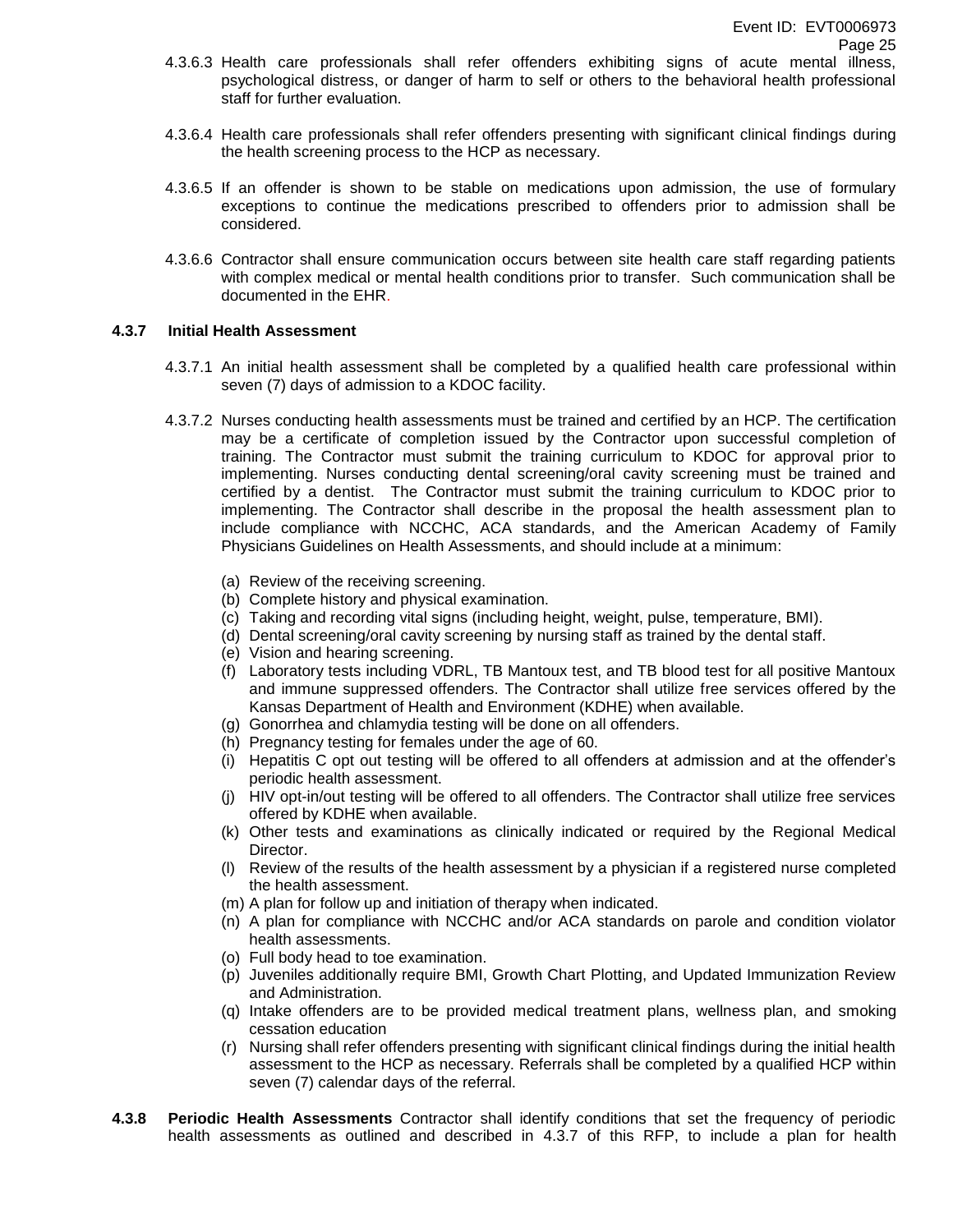assessments annually for offenders with special needs, chronic care, juvenile offenders, and offenders over age 50. At a minimum, health assessments for healthy offenders under age 39 shall be completed every five (5) years, and age 39 to 50 every three (3) years. A computer-generated listing of all adult offenders by birthday month is available at each facility clinic through the OMIS system. A computergenerated listing of all juvenile offenders by birthday month is available at the facility clinic through the JCFS system. A periodic health assessment will not be due if an offender's birth month occurs within 30 days of his initial health assessment.

#### **4.3.9 Medical Classification System**

- 4.3.9.1 KDOC currently uses the PULHEX classification system to describe the medical and mental health status of the adult offenders. Youth utilize a separate classification. Copies of these forms are provided in Appendix E.
- 4.3.9.2 KDOC will consider the offender's medical and mental health condition when determining housing and facility assignment, consistent with KDOC's mission. All decisions regarding facility and housing assignment shall remain with KDOC.
- 4.3.9.3 The Contractor and KDOC shall share the offender's security classification, medical information and other areas of special care issues on a need-to-know basis as it relates to the medical/mental health status that impact work and housing assignments.

## **4.3.10 Non-Emergency Health Care Services/Sick Call**

- 4.3.10.1 The Contractor shall identify a plan that meets NCCHC and/or ACA standards and is responsible to meet the criteria for this section. KDOC has two (2) primary systems for offender access to routine health care.
	- (a) Open sick call allows offenders to report at a specific time to be evaluated for health care concerns without waiting for a scheduled appointment. Open sick call is restricted to specific time frames and then closed outside of those time frames until open sick call time the next business day.
	- (b) Closed sick call allows offenders to submit written health requests that are picked up and then health care appointments are scheduled at a specific time. Qualified health care professionals must gather, review, and prioritize (triage) health requests daily (7 days per week including holidays) at all facilities.
- 4.3.10.2 Offender requests for health care must be triaged daily. Secure Boxes for the purpose of collecting written health requests are in place.
- 4.3.10.3 A face to face encounter for a health request must be conducted for triage purposes by a qualified health care professional or trained health care liaison (when applicable) within 24 hours of receipt of the request. A nursing sick call appointment/assessment, if not done at the face to face encounter, shall occur in a timely manner and in accordance with the patient's clinical status. The sick call appointment shall within 72 of the initial face to face triage encounter.
- 4.3.10.4 Wichita Work Release Facility and Stockton Correctional Facility (NCF East Unit) do not have health care staff on weekends. A trained health liaison must be available to pick and review requests in the absence of a qualified healthcare professional in a continuous 24-hour period. The health liaison shall arrange access to health care as directed by and coordinated with qualified health care professionals at the parent facilities.
- 4.3.10.5 Guidelines for triaging health complaints must be established by the Contractor's health authority and all healthcare staff must be trained in the use of those guidelines.
- 4.3.10.6 Nursing sick call shall be conducted five (5) days per week at all facilities except for adults in restricted housing and juvenile offenders at Kansas Juvenile Correctional Complex.
- 4.3.10.7 Nursing sick call must be held seven (7) days per week for offenders in restrictive housing and for juvenile offenders at Kansas Juvenile Correctional Complex.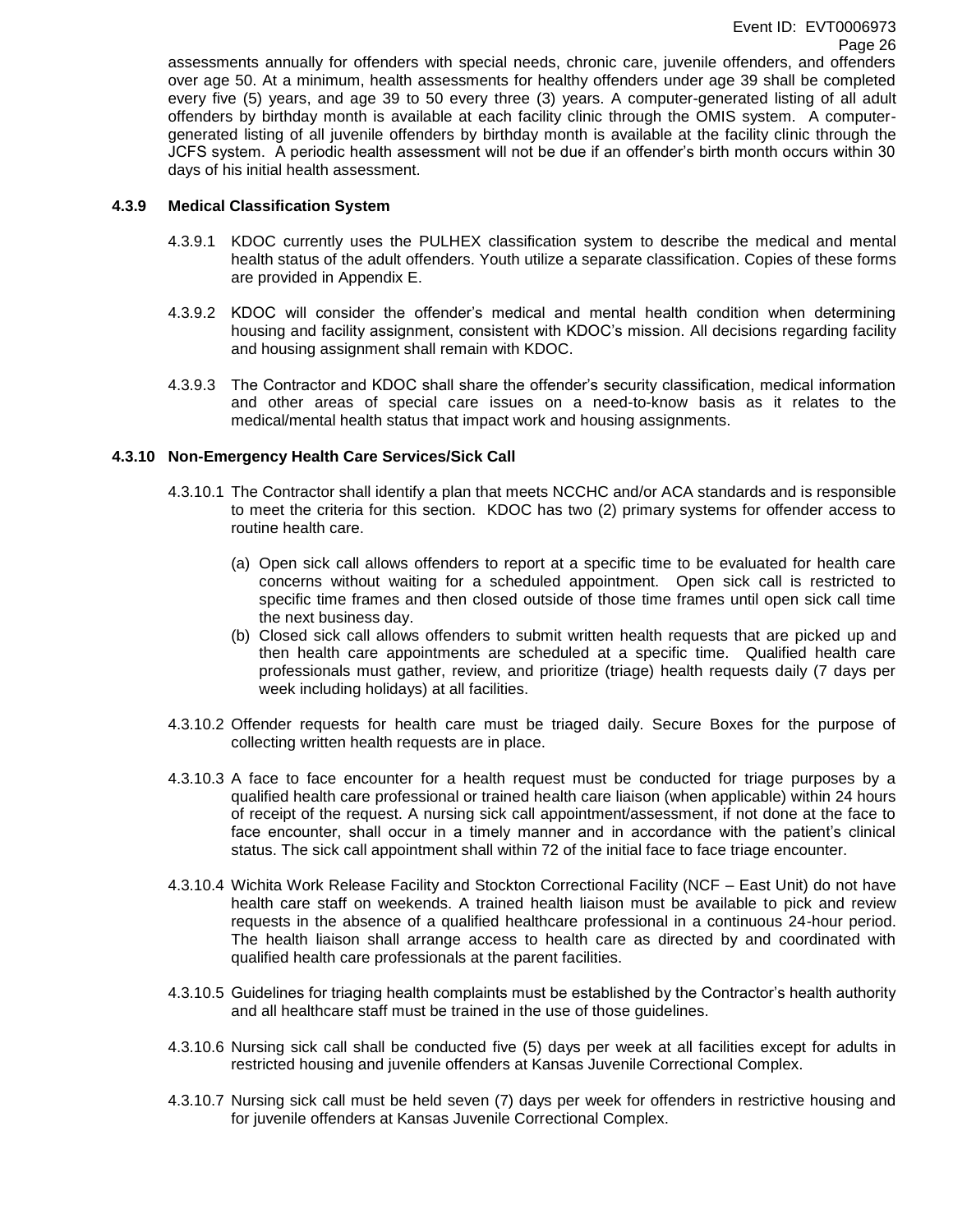- 4.3.10.8 Sick call appointments/assessments for offenders in restrictive housing shall occur within 24 hours of the request in order to minimize the number of transports out of high security areas.
- 4.3.10.9 Daily sick call shall not occur except in an emergency during normal sleep hours of the offenders between 11:00 PM and 3:30 AM.
- 4.3.10.10 Nursing staff must refer offenders to the HCP when an offender presents with the same medical complaint more than twice and has not seen the HCP. However, offenders shall be scheduled at any time prior to two (2) nursing visits when clinically indicated.
- 4.3.10.11 Urgent needs shall be addressed by immediate evaluation and referral to a HCP.
- 4.3.10.12 Nursing clinical encounters shall be conducted in a clinical setting regardless of the offender's housing location. Nursing assessments and treatments will not be done cellside in restrictive housing.
- 4.3.10.13 HCP clinics shall be on-site, seeing patients a minimum of four (4) hours per week per 100 offenders.
- 4.3.10.14 Facilities with more than 1,000 offenders shall be required to have health care practitioner clinics five (5) days per week.
- 4.3.10.15 Referral to the HCP shall be completed within seven (7) calendar days of the nursing sick call encounter.
- 4.3.10.16 HCP clinics will not be held during the offenders' normal sleep hours between 11:00 PM and 3:30 AM unless emergent.
- 4.3.10.17 HCP sick call shall be held in an appropriate clinical setting. Some facilities have multiple clinical areas in various housing and restricted housing units in order to reduce risks associated with transporting offenders to the main clinics. It is expected that HCP sick call will be done in the assigned clinical areas in restricted housing.
- 4.3.10.18 HCP sick call shall be available regardless of the offenders housing status.
- 4.3.10.19 KDOC has an established co-pay program for adult offenders. There is no co-pay program for juvenile offenders. Per Kansas Administrative Regulation 44-5-115(c), each inmate shall be charged a fee of \$2.00 for each primary visit initiated by the inmate to sick call. A primary visit shall be the initial visit for a specific complain or condition. Inmates shall not be charged for the following:
	- (a) Medical visits initiated by medical or mental health staff.
	- (b) Institution intake screenings.
	- (c) Routinely scheduled physical examinations.
	- (d) Clinical services reports, including reports or evaluations requested by any service provider in connection with participation in the reentry program.
	- (e) Evaluations requested by the Prisoner Review Board.
	- (f) Referrals to a consultant physician.
	- (g) Infirmary care.
	- (h) Emergency treatment, including initial assessments and first-aid treatment for injuries incurred during the performance of duties on a work detail or in private industry employment.
	- (i) Mental health group sessions.
	- (j) Facility-requested mental health evaluations.
	- (k) Follow-up visits initiated by medical staff.
	- (l) Follow-up visits initiated by an inmate within 14 days of an initial visit.
- 4.3.10.20 Multiple co-payments may not be assessed on a single sick call encounter for several complaints/conditions. The Contractor shall track all co-pays as outlined in the Kansas Administrative Regulations and report all chargeable events to the facilities business offices each week.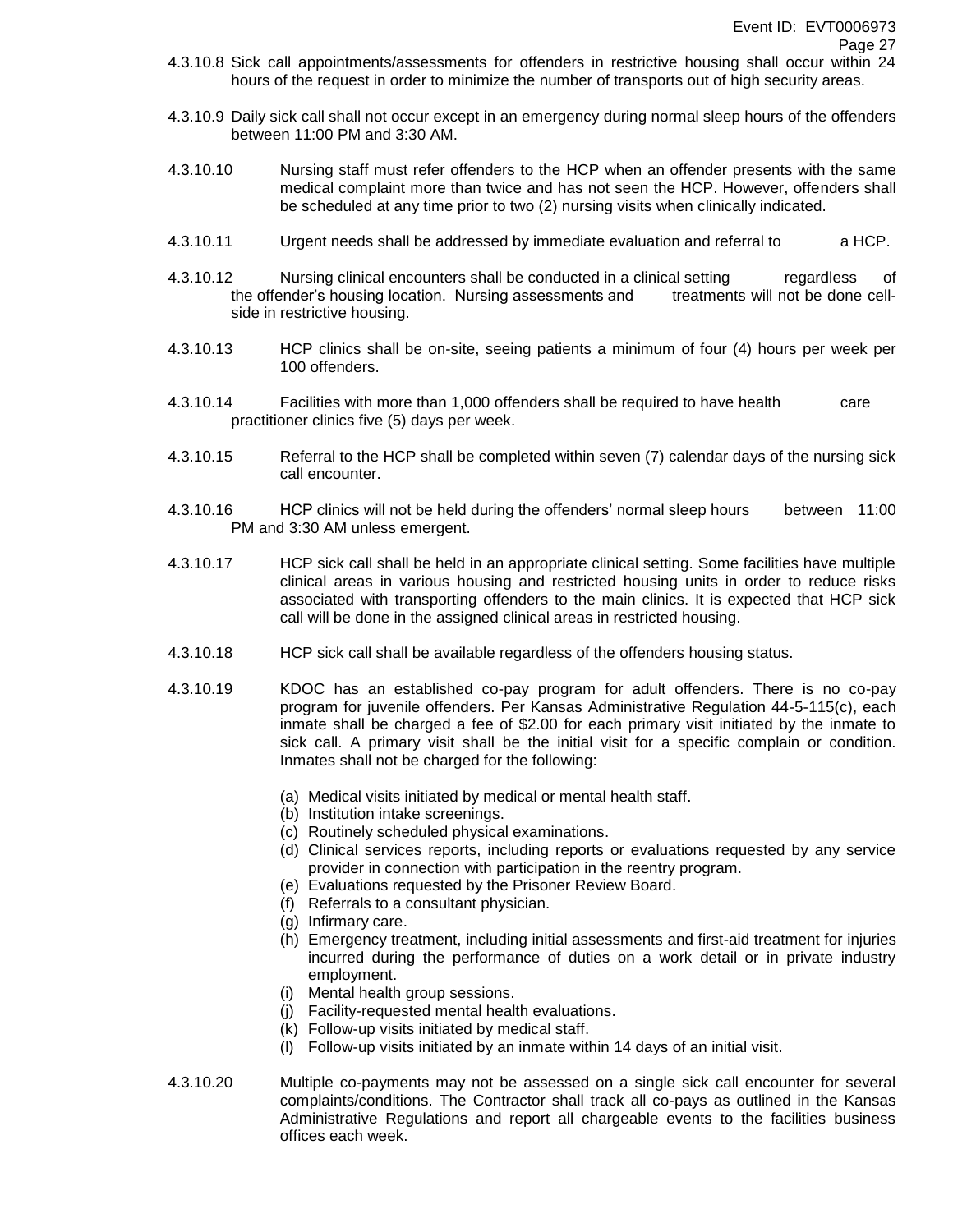4.3.10.21 The Contractor shall not limit health complaints to only one issue during a single encounter. It is expected that all reasonably related issues shall be addressed during the visit so the amount of offender movement to and from clinic spaces is reduced.

## **4.3.11 Restrictive Housing Medical Services**

- 4.3.11.1 The Contractor shall conduct nursing sick call for restricted housing offenders seven (7) days per week.
- 4.3.11.2 If an offender's custody status precludes attendance at a sick call sessions in the main clinic, arrangements must be made to provide sick call services in designated restrictive housing sick call rooms.
- 4.3.11.3 Referral to the HCP shall be completed within seven (7) calendar days from sick call appointment when a referral is warranted.
- 4.3.11.4 HCP sick call shall be held in special clinic rooms in restrictive housing to reduce risks associated with transporting restrictive housing offenders to the main clinic areas.
- 4.3.11.5 Restrictive housing rounds shall be made by qualified health care professionals daily at all restrictive housing units and for all restrictive housing offenders.
- 4.3.11.6 Restrictive housing sick call and other services shall not occur during routine sleep hours of 11:00 pm to 3:30 am unless emergent.
- 4.3.11.7 The Contractor shall develop and implement nursing documentation templates in the EHR to document each offender's status as observed/assessed during daily restrictive housing rounds.
- 4.3.11.8 Upon KDOC notifying healthcare staff that an offender is being placed on restricted housing status, a qualified health professional shall immediately review the health record and will assess the offender within four (4) hours of placement. Healthcare staff will notify appropriate KDOC staff if the offender has health needs that require accommodation.
- 4.3.11.9 The Contractor will maintain Restrictive Housing Clearance templates in the EHR so that documentation meets current ACA and/or NCCHC standards.

## **4.3.12 Special Needs Clinics/Chronic Care/Special Needs Treatment Planning**

- 4.3.12.1 The Contractor shall include a plan for patients with special needs who require close medical supervision and/or multi-disciplinary care, to include Hyperlipidemia, GERD, Diabetes, HIV, Cardiac/HTN, Seizure, Asthma/COPD, Hepatitis C, cancer patients, frail offenders, pregnant offenders, dialysis offenders, and other cases as outlined in NCCHC and/or ACA standards. Chronic care visits will occur every 90 days although the HCP will see the patient more frequently when clinically indicated. Documentation of the frequency and type of visits, labs, and follow-up shall be entered into the offender health care record on a special needs treatment plan. Any deviation from the chronic care clinical guidelines for the special needs type of patient shall be justified in the health care record.
- 4.3.12.2 Special needs treatment plans shall be developed by a HCP and updated at each HCP chronic care/special needs visit. The proposal shall include, as an attachment, a copy of the Contractor's chronic care manual for KDOC's evaluation. KDOC must approve the Contractor's chronic care guidelines. KDOC may require additional guidelines that need to be developed and implemented depending on the comprehensiveness of the manual. During the lifetime of the contract, addition chronic diseases may be identified by professional healthcare organizations. It is the expectation of the KDOC that the Contractor will develop/implement appropriate guidelines to treat newly recognized diseases.
- **4.3.13 Hepatitis C** Contractor shall include a plan for diagnosing and treating all patients with Hepatitis C. Optout testing for the existing inmate population was implemented in October 2018 and concluded in March 2019. Opt-out testing continues to be offered at admission. Current practice is to treat all priority level 1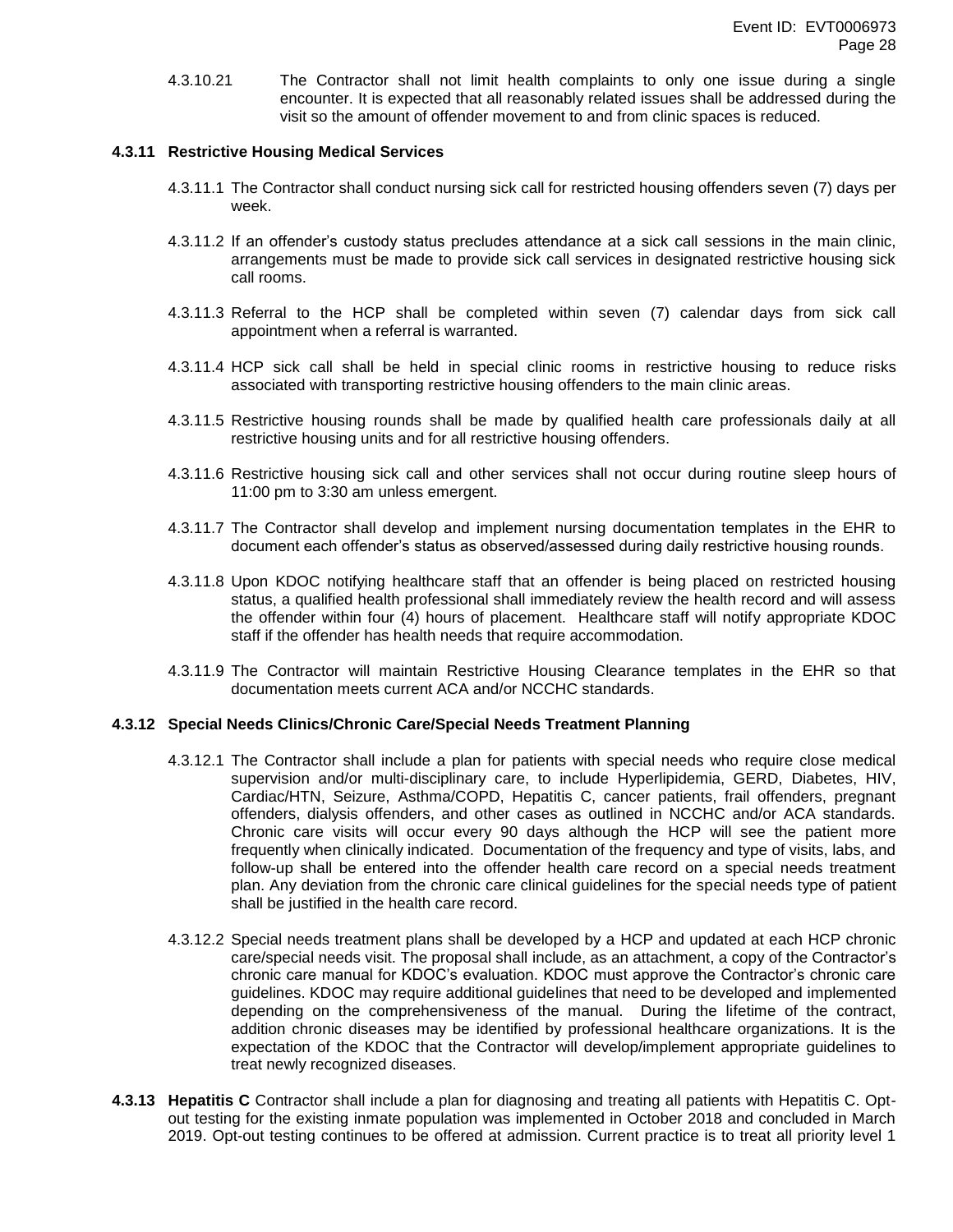and 2 offenders, followed by priority level 3. KDOC's goal is to provide direct acting viral (DAA) treatment to 605 offenders in FY 2021, thus eliminating the existing backlog. Current estimates indicate that approximately 500 offenders will require treatment annually thereafter. This is an estimate based on current infection rates at RDU and is not to interpreted as a cap on the number of offenders who are to be treated.

## **4.3.14 Emergency Medical Services**

- 4.3.20.1 Comprehensive emergency services shall be provided to all offenders. Contractor shall make provisions and be responsible for all costs for twenty-four (24) hour emergency medical, behavioral health, and dental care, including but not limited to twenty-four (24) hour on-call services.
- 4.3.20.2 The Contractor shall participate and be considered as part of the response team for the purpose of making on-site immediate assessments of clinical need in an emergency call. Specialized response training and activities are required. Included in the staffing plan in Appendix F are EMT positions that shall provide emergency coverage twenty-four (24) hours per day, seven (7) days per week. This staff shall be allowed to make the medical restrictive housing rounds The Contractor will make the EMTs available for extra training in security measures as necessary to work well with the site security team. These individuals would be expected to be the first responder in any facility emergency. When not engaged in emergency activities, the EMT may make medical restrictive housing rounds and may be assigned to the clinic to assist with those duties what are within their scope of practice.
- 4.3.20.3 Contractor shall supply Narcan for inclusion in Fentanyl exposure kits for the correctional facilities and parole offices and administered by trained KDOC staff in the event of staff or offender exposure.

#### 4.3.21 **Sexual Assault**

- 4.3.21.1 Any offender report of sexual assault to health care professionals shall be reported immediately according to KDOC's PREA policy. Offenders who report sexual assault shall be treated for immediate stabilizing health care needs on-site and then transferred to an offsite hospital emergency room for forensic evaluation and treatment. The Contractor shall coordinate all transfers and shall be responsible for payment of all services related to the treatment and evaluation. The Contractor shall be responsible for appropriate follow up for prophylactic treatment per CDC guidelines and referral to behavioral health staff shall be completed upon return to a KDOC facility.
- 4.3.21.2 Annual and specialized training shall be provided for HCPs, nursing, and behavioral health staff on treatment of sexual assault victims in accordance with KDOC policy and PREA standards.
- 4.3.21.3 Reports of sexual assaults on juvenile offenders must be reported to authorities as outlined in KDOC's PREA policy.
- 4.3.21.4 The Contractor shall have on hand a stock of enough prophylactic medications to immediately treat a patient's exposure while waiting for the complete prescription to be obtained from the contracted pharmacy.

#### 4.3.22 **Prenatal Care/OBGYN Services**

- 4.3.22.1 Pregnancy tests will be taken immediately upon arrival on intake for female offenders under age 60. Pregnant offenders require close obstetrical supervision and pre-natal care. The Contractor shall include in the proposal a written pre-natal program that shall be provided to meet the special needs of the pregnant females.
- 4.3.22.2 The Contractor shall provide a plan for pap/breast examinations and mammograms on all female offenders, unless contraindicated by the HCP on a case-by-case basis. The plan is required to be age specific and in compliance with ACA and NCCHC, and American College of Obstetricians and Gynecologists clinical guidelines.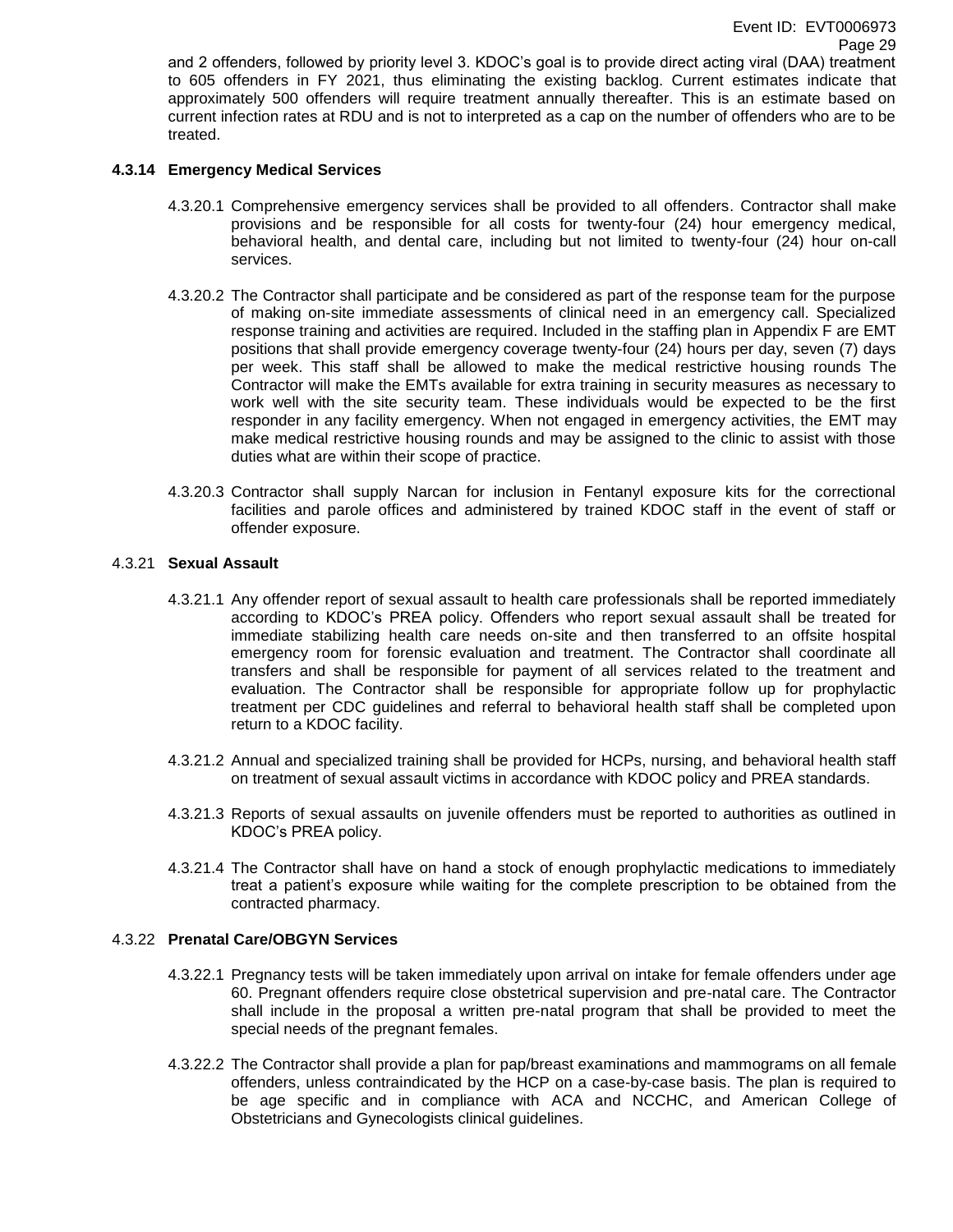- 4.3.22.3 Annual mammograms shall be performed on all female offenders over age forty (40) unless contraindicated by the HCP on a case-by-case basis. The Contractor shall describe the mammogram program provided to meet the needs of females less than forty (40) years of age.
- 4.3.22.4 Topeka Correctional Facility currently houses all adult female offenders and the Kansas Juvenile Correctional Complex houses all juvenile female offenders. The contractor shall provide a plan to provide OB/GYN services on-site at these two facilities. This requirement will be considered met if the site medical director for these sites is an OB/GYN specialist or family practitioner with OB/GYN experience.

## 4.3.23 **Diagnostic/Ancillary Services**

- 4.3.23.1 Ancillary Services should be performed on-site to the fullest extent possible. Mobile units should be considered when possible. Offsite ancillary services such as laboratory and radiology shall be scheduled in advance whenever possible to allow for adequate notification of the need for transportation. The cost of all offender health-related services shall be the responsibility of the Contractor.
- 4.3.23.2 The Contractor shall be responsible for providing and maintaining all diagnostic services. Standard, non-complex X-Ray services are to be available on-site at each facility's main clinic. Mammography is not on-site but may be provided via mobile services. The Contractor shall provide radiographs by a registered technician, interpretation by a board-certified radiologist and provisions for written reports of all findings and recommendations in a timely manner consistent with community standards. Basic ultrasound services will be provided onsite subject to the interpretation guidelines outlined above. Test results will be documented in the EHR. The HCP ordering the tests will provide documented acknowledgement of the results in the EHR.
- 4.3.23.3 The Contractor shall be responsible for providing a plan for laboratory testing services. Laboratory test results will be documented in the EHR. The HCP ordering the laboratory tests will provide documented acknowledgement of the results in the EHR.
- 4.3.23.4 Any CLIA waivered on-site laboratory tests must be approved by KDOC and the plan for provision of such services must outline how the results will be documented in the EHR and acknowledged by ordering HCP. The Contractor is responsible for all staff education and quality measures associated with the proposed CLIA-waivered test. The Contractor is responsible for maintaining and posting a current CLIA-waiver in the medical department.
- 4.3.23.5 The Contractor shall be responsible for providing a plan to do stat (immediate) laboratory studies when clinically indicated. Results of these studies should be available within four (4) hours. The results shall be entered into the EHR and acknowledged by the ordering HCP.
- 4.3.23.6 The HCP will order laboratory studies as medically indicated. The Contractor shall provide phlebotomy services in a manner that allows for routine laboratory studies to be drawn within 72 hours of the HCP's order.

## 4.3.24 **Nutrition and Medical Diets**

- 4.3.24.1 The Contractor shall provide nutritive supplements under the control of the Regional Medical Director (inclusive of all required and/or prescribed maintenance solutions and/or hyperalimentation products) that are medically prescribed by a licensed physician. This shall include all medically prescribed soluble, insoluble, and other liquid or colloid preparations.
- 4.3.24.2 Special diet orders are required to be written by HCPs. A standard special medical diet program is established between the health care Contractor and the food service contractor. Any deviation from the special diet orders as described in IMPP 10-119D (Appendix G) shall require written authorization from the Regional Medical Director. KDOC shall be responsible for the cost of all food as prescribed under the standard special diet program outlined in KDOC policy to include those special diet forms requiring Regional Medical Director approval with the exception of those nutritive supplements described in section 4.3.24.1.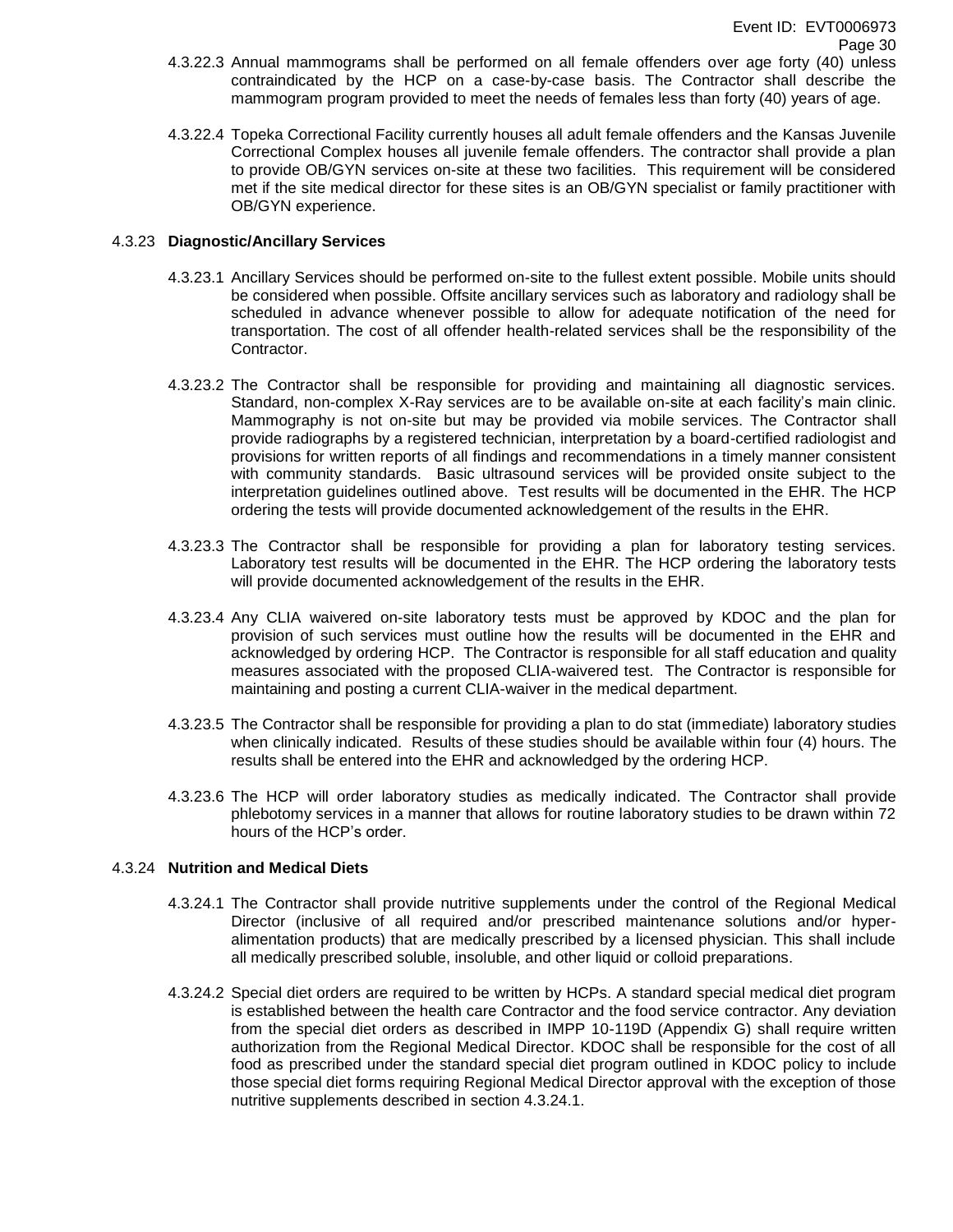- 4.3.24.3 The Contractor shall provide a daily list of all offenders requiring a special medical diet to the food service manager at each facility.
- 4.3.24.4 In addition to the requirements above, special medical diets for juvenile offenders must comply with the federal School Lunch and School Breakfast program and Kansas State Board of Education requirements and regulations.
- 4.3.24.5 All medical diets must be reviewed every 90 days by the HCP for continued medical necessity. If the need for the medical diet has resolved, the HCP will discontinue the prescribed medical diet. If the need remains, the HCP will continue the diet for up to another 90 days.

#### 4.3.25 **Specialty Services**

4.3.25.1 The Contractor shall provide all medical specialty services required to meet the health care needs of the offender population. The Contractor must list services to be provided through onsite specialty service clinics. At a minimum, the contractor shall provide the on-site services outlined in Appendix H. Bidders are encouraged to list any additional recommended services they can provide on-site.

#### 4.3.26 **Telemedicine**

- 4.3.26.1 Contractor shall employ or subcontract with qualified health care providers to provide telemedicine services telemedicine program that is in accordance with NCCHC and/or ACA Standards. These providers will need to be licensed in the State of Kansas and credentialed through a State of Kansas hospital or clinic. One (1) telemedicine unit shall be available for specialty services and general care at KDOC facility main units. The maintenance and the upkeep of the telemedicine hardware and software and equipment shall be the responsibility of the Contractor. The Contractor will be responsible for any software licensing associated with use of telehealth equipment with ownership transferred to KDOC at the termination of the contract. Replacement of telemedicine hardware and software will be done at the expense of the Contractor at replacement rate of 25% per year.
	- (a) Within thirty (30) calendar days of the contract award date, the Contractor shall submit to the Department a telemedicine plan designed to provide telemedicine services over the term of this contract as appropriate, to improve the efficiency and effectiveness of healthcare service delivery to the inmate population in all KDOC locations. This plan is subject to approval by the Department. The Contractor shall review the plan semi-annually and revise the plan as needed based on analysis of utilization trends and the telemedicine program's goals. A report of the analysis and plan revisions shall be submitted to the Department as requested. Any revision to the Contractor's plan is subject to Department approval.
- 4.3.26.2 The Contractor shall be responsible for the installation of a separate secure network infrastructure for all telehealth and telepsychiatry, telephone fees related to telemedicine, and the installation and maintenance of the functioning secure network meeting NIST, CJIS, ITEC, KDOC, and HRSA rules and regulations. The Contractor shall also be responsible for fees associated with regular telephone line services. The Contractor shall be responsible for the operation and functionality of the network with up time of no less than 99.9%.
- 4.3.26.3 The KDOC also seeks to establish a virtual multi-specialty outpatient clinic with the following provider services:
	- (a) Endocrinology, rheumatology, hematology, infectious disease, dermatology, wound care, cardiology, pulmonology, and immunology.
	- (b) The vendor shall submit a list of contracted telehealth providers, and their respective specialty who either have a Kansas license or a will make a good faith effort to obtain a Kansas license with their proposal. The contractor will provide a plan to implement these telehealth services within 90 days of the contract start-up.
- 4.3.26.4 The KDOC also seeks a tele-health technology platform and desires pricing that reflects a provided infrastructure.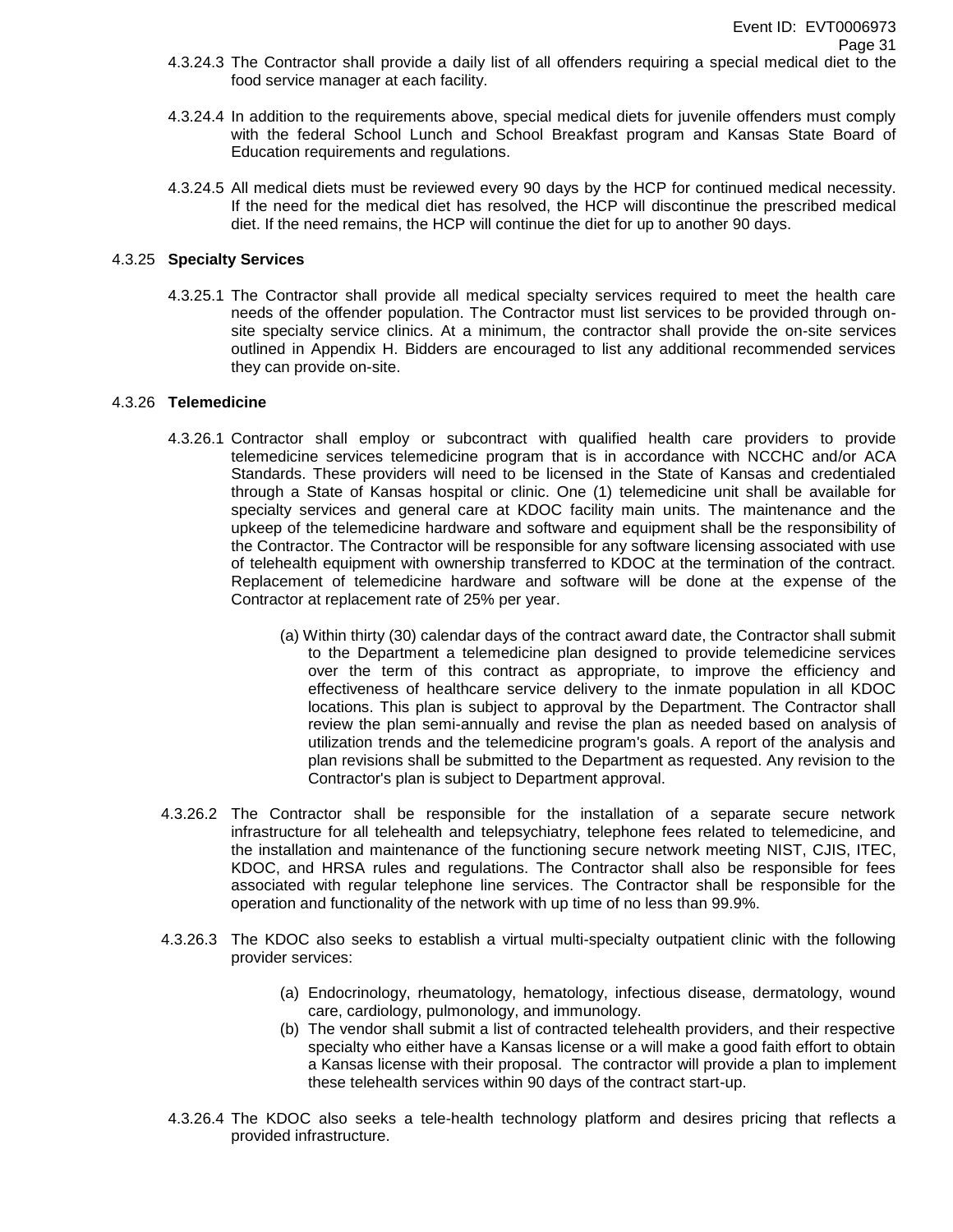- 4.3.26.5 The vendor physician shall maintain responsible for the patient while the patient is in the clinic and the contracted tele-health provider shall assume responsibility for the patient.
- 4.3.26.6 Utilizing the existing Electronic Health Record for viewing documentation and order entry is required.
- 4.3.26.7 Expectation is for completion of all documentation in a timely manner and in keeping with the policies and procedures of the KDOC and NCCHC and/or ACA standards.
- 4.3.26.8 Meet provider or programmatic quality metrics such as: diagnosis accuracy, accepting provider satisfaction with telemedicine services provided, efficient use of time, integration into workflow, patient presentation skills, proper video etiquette and overall patient satisfaction with telemedicine services.
- 4.3.26.9 Proposals should address how the offeror will meet and expand the requirements of this Statement of Work as well as detail on:
	- (a) Description of type of device and integration to provide services, online workflow, payments, and health device integration.
	- (b) Training and implementation support detail, including whether training is live, or online, individual or group sessions, or online webinars. Also provide detail on training manuals, customizable quick guides, etc.
	- (c) Address support protocol, as well as typical support problems, and experienced downtime. Provide how responses are provided (phone, email, text), and response time (assuming one (1) hour is industry standard).
	- (d) Experience in implementation of telehealth procedures relative to customization of clinical templates, order sets, documentation templates, medication regimes, etc. as required for cohesive patient and clinician engagement.
	- (e) List current or potential barriers to implementing and expanding telemedicine services within any of the KDOC locations.
	- (f) Upon reviewing the proposals KDOC may request on site demonstrations of two to three of the top ranked bidders. On-site demonstrations include view patient and clinician engagement workflows, demonstrations of acute environment workflows, scheduled workflows with patient and clinician engagement, and workflows for physician provider to physician consultant engagement.
- 4.3.26.10 A report on the effectiveness of the telemedicine program goals shall be submitted to the Department annually and shall include an assessment of the program's efficiency, quality, and inmate satisfaction.
- 4.3.26.11 The Contractor shall maintain an electronic log documenting the use of telemedicine equipment to include, but not be limited to, the following:
	- (a) Physical location of the healthcare provider providing the telemedicine service.
	- (b) Date and time of service.
	- (c) Reason for equipment's use, including the specific medical service (e.g., dermatology consult, in-service).
	- (d) Inmate name and KDOC offender number.
	- (e) Contractor's medical staff participants.

## 4.3.27 **Health Education**

4.3.27.1 The Contractor shall identify and provide patient education through use of materials such as written pamphlets, drug profile information, internet information, and videos. These materials shall be utilized by nursing during routine health related contacts. Annual wellness fairs shall occur at each facility for offenders. The KDOC reserves the right to request the Contractor develop and implement new offender education materials to address needs that arise during the life of the contract.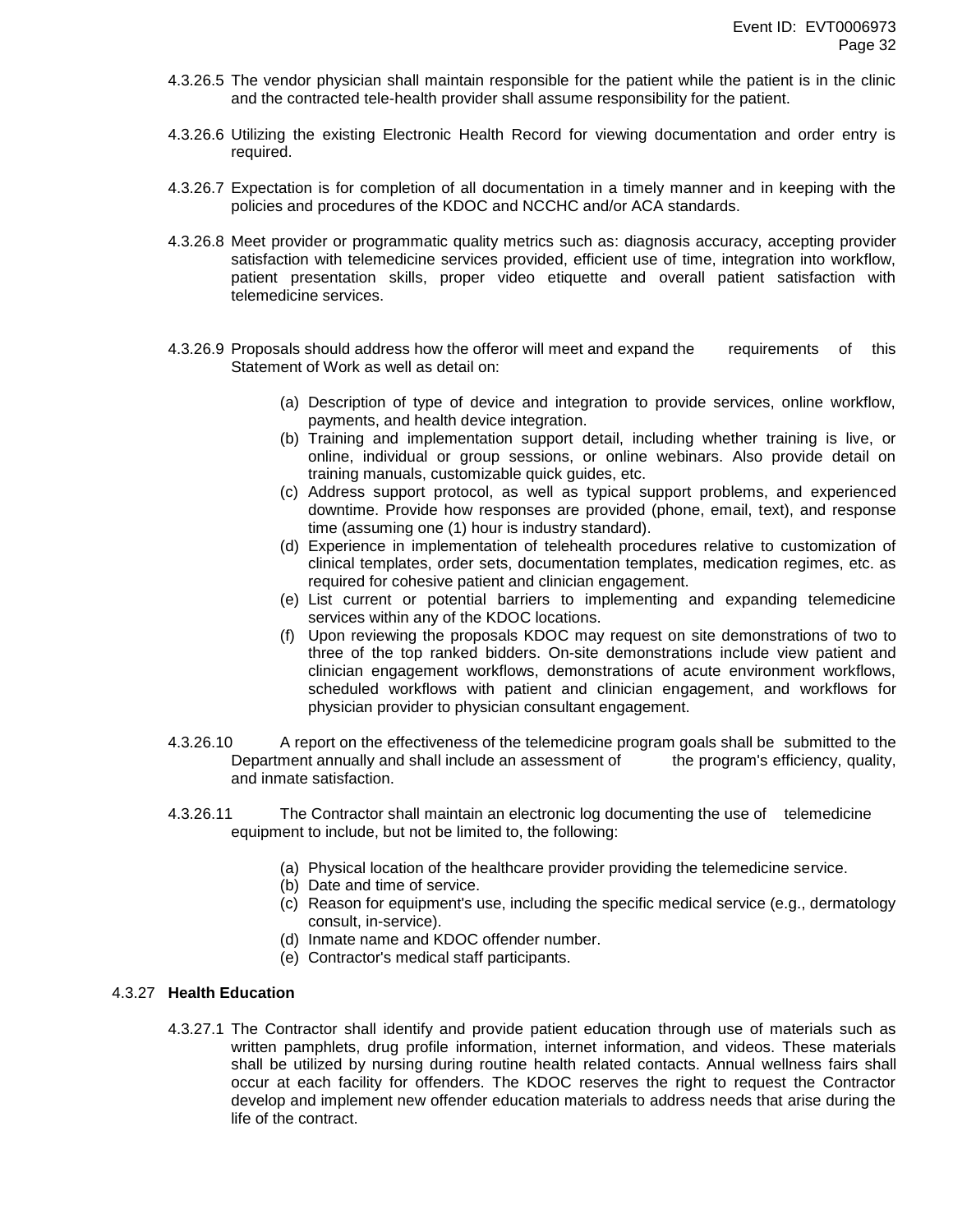#### 4.3.28 **Food Service Screenings**

- 4.3.28.1 The Contractor, upon request, shall provide authorized KDOC personnel information concerning the health status of prospective food service workers and shall conduct health clearance examinations for such offenders. The Contractor shall complete periodic food service clearances for food service workers in compliance with ACA and/or NCCHC standards.
- 4.3.28.2 The Contractor shall perform clearances for contract food service staff via a cursory screening questionnaire. The screenings shall be completed in accordance with NCCHC and/or ACA.

#### 4.3.29 **Dialysis Services**

- 4.3.29.1 Dialysis services are provided at the Topeka Correctional Facility and Lansing Correctional Facility. The average dialysis patient daily census at LCF is eight (8) and the average daily TCF dialysis census is one (1). The Contractor shall provide an outline of the proposed dialysis program.
- 4.3.29.2 The Contractor shall identify and provide all on-site and off-site peritoneal and/or hemo-dialysis services, supplies, equipment, and other related expenses. The Contractor shall demonstrate in the proposal the ability to provide for on-site dialysis services. The Contractor shall provide a board-certified nephrologist to supervise all dialysis services. The nephrologist shall make onsite visits to LCF at a minimum of every six (6) weeks. TCF dialysis patients shall be transported by KDOC to LCF for nephrology consults at LCF.
- 4.3.29.3 The Contractor is responsible for developing and maintaining a renal dialysis Quality Improvement and Infection Control Program to include accountability of sharps and waste management.

#### 4.3.30 **Infirmary Services**

- 4.3.30.1 The Contractor shall include in the proposal a detailed plan for infirmary services. The acuity level and description can be found in Appendix B. In operating the infirmaries, the following shall be used as a minimum guideline:
	- (a) HCP on call twenty-four (24) hours per day, seven (7) days per week, for infirmary consultation.
	- (b) HCP documented on-site rounds daily (5 days per week) on each patient in the occupied infirmary. Smaller minimum facilities may use telehealth.
	- (c) Supervision of the infirmary shall be by a registered nurse on duty on-site twenty-four (24) hours per day, seven (7) days per week.
	- (d) A minimum of one (1) registered nurse is staffed in the occupied infirmary twenty-four (24) hours per day, seven (7) days per week.
	- (e) Documented nursing infirmary rounds are completed at a minimum of once per shift.
	- (f) One licensed nurse in the infirmary at all times for every ten (10) patients. If the acuity of the patient load requires more staffing the Contractor must add the staffing as needed.
	- (g) A patient may be placed in the infirmary by a RN for nursing observation for a period of time up to 23 hours. If the patient is stable and the issue resolved at the end of 23 hours, the nurse may release the patient back to his regular housing assignment. If the patient is not stable or the issue is unresolved, the RN will contact the HCP for further orders.
	- (h) A patient may be admitted to the infirmary only by an HCP. If the HCP admits a patient to the infirmary, an admission note and treatment plan/orders will be entered in the EHR. The admission note will clearly document the reason/diagnosis for the admission. The completed physical examination does not replace the admission note.
	- (i) An HCP shall complete a physical examination of all offenders admitted to any infirmary within twenty-four (24) hours of the offender's admission to the infirmary (during weekdays, 72 hours on the weekend). The medical history and physical evaluation shall be documented in the EHR system.
	- (j) All infirmary patients must be within sight or sound of a staff person (call lights and sound monitors are in place).
	- (k) When a patient's health care issue has been resolved, the patient will be discharged by the order of the HCP. The HCP will enter a discharge note that includes but is not limited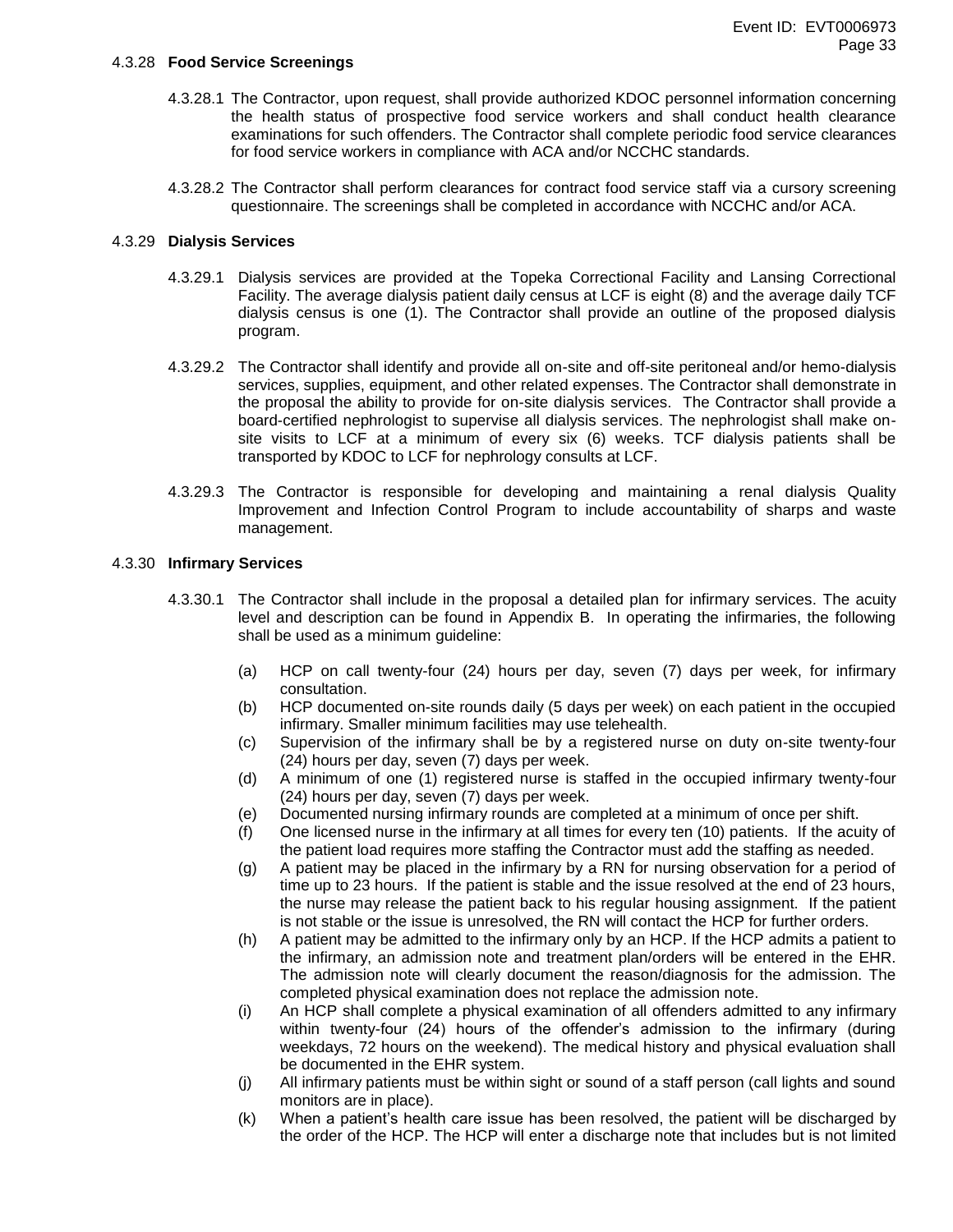to the summary of care provided, disposition of the patient upon release, and a discharge diagnosis. A follow-up visit will be scheduled with the HCP to occur within seven (7) calendar days.

- (l) A manual of infirmary nursing care procedures is available. The Contractor will submit a manual of infirmary nursing care procedures with their contract proposal. The infirmary manual will be updated annually.
- (m) Negative airflow isolation rooms shall be routinely monitored to ensure appropriate air exchanges are maintained in accordance with Center for Disease Control guidelines. KDOC shall perform quarterly checks and provide routine maintenance. Contractor shall perform daily checks for unoccupied rooms and checks each shift when occupied with isolated offenders. If Contractor's finds that the negative air flow is not circulating correctly, they will notify the KDOC in writing of their finding. If KDOC has not corrected the problem within 72 hours, Contractor can arrange for a professional air-handling vendor to assess/correct the problem and submit the invoice for those services to KDOC for reimbursement.

## 4.3.20 **Off-site Hospital Care**

- 4.3.20.1 The Contractor shall obtain routine outpatient/inpatient hospitalization services from health care providers who meet the health care requirements of the offender. When off-site hospitalization and/or specialty hospital services for an offender is required, Contractor shall be responsible for the arrangement and payment of all hospital care and related health care expenses within 120 days of service.
- 4.3.20.2 The Contractor shall review the health care status of offenders admitted to outside hospitals daily to ensure that the duration of the hospitalization is no longer than medically indicated. Contractor shall provide each facility warden and the Director of Health Care Compliance with a weekly health status report of all hospitalized offenders from that facility. Contractor shall provide the health care compliance office with a daily health status report of all hospitalized offenders from all KDOC facilities. This may be done via conference call.
- 4.3.21 **Assisted Daily Living Unit (ADL unit).** The KDOC currently houses special needs patients requiring some form of ADL assistance in the infirmary and throughout all KDOC facilities in housing units equipped to handle the offender's needs.

## 4.3.22 **End of Life Program**

- 4.3.22.1 Offenders diagnosed with an illness in an advanced stage, where curative therapy is no longer indicated, shall be eligible for the end-of-life program. The Contractor shall provide a comprehensive end-of-life program that includes:
	- (a) Medically directed care.
	- (b) Interdisciplinary plan of care development.
	- (c) Family involvement.
	- (d) Training and use of offender volunteers.
	- (e) Treatment of pain and non-pain symptoms.
	- (f) Patient education.
	- (g) Counseling.
	- (h) Alternative housing.
	- (i) End-of-life program is a certified program based on established hospice correctional guidelines.
- 4.3.23 **Outpatient Surgery/Ambulatory Services.** The offsite health care services are a necessary part of the offender health care services. These processes include, but are not limited to, specialty ambulatory clinics, outpatient one (1) day surgeries, and specialist offsite procedures and diagnostic testing.

## **4.4 Transportation and Security**

4.4.1 **Off-site Transportation**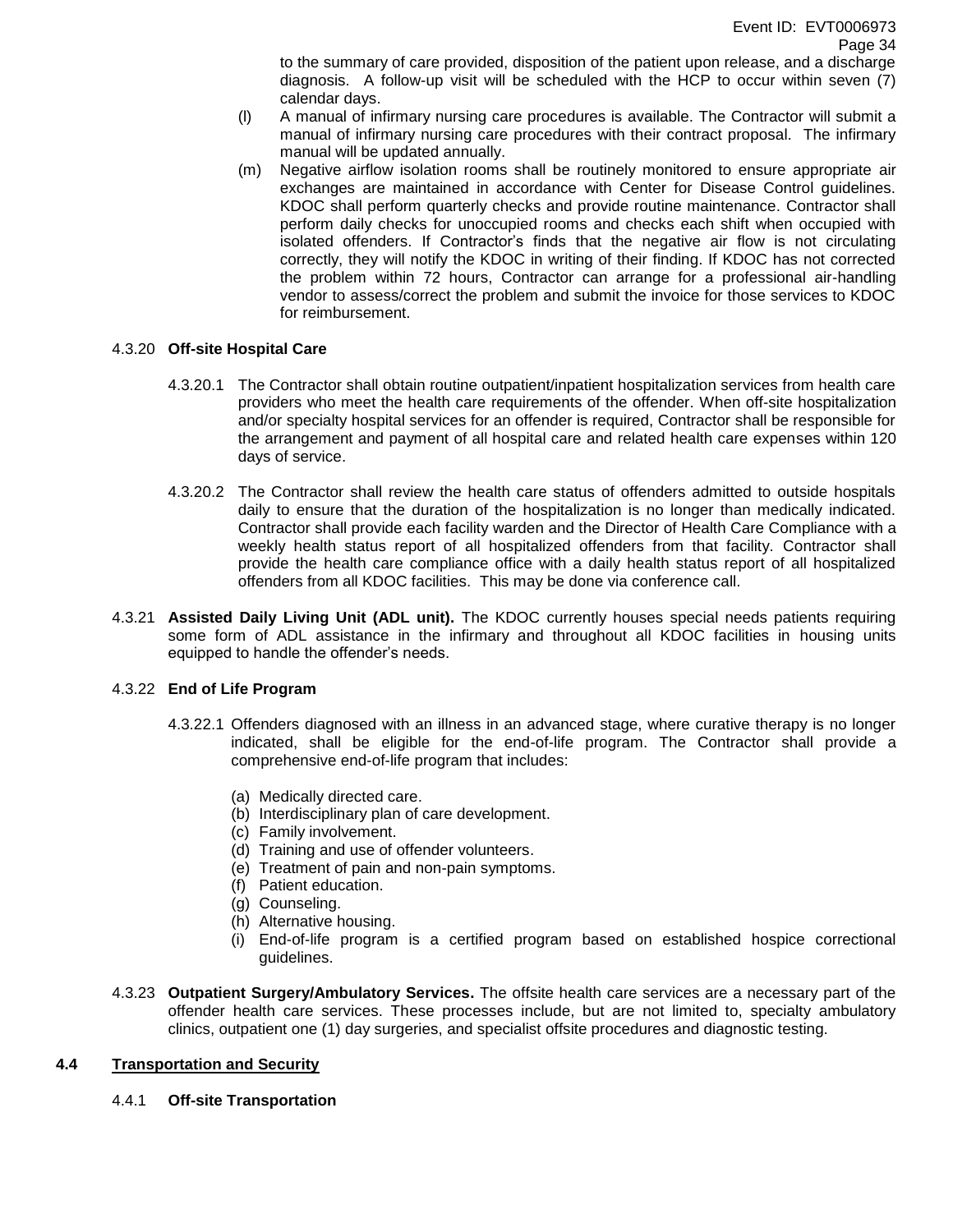- 4.4.1.1 Transportation of offenders for off-site services or transfer to another KDOC facility shall be the responsibility of the KDOC, except when transportation requires travel by emergency vehicle. The Contractor shall provide a documented emergency transportation services plan. Such ambulance and/or advanced life services shall be by pre-arranged agreement. All costs related to these specialty transportation services are the responsibility of the Contractor.
- 4.4.1.2 Offenders considered for functional incapacitation or parole release requiring ambulance services will remain the transport responsibility of the Contractor until they arrive at the specialized facility designated for their ongoing care. The Contractor shall be responsible for the cost of any medical transport vehicle costs for functionally incapacitated offenders needing transport.
- 4.4.1.3 The Contractor shall be responsible for health care services to those offenders in transit between facilities and throughout the state while under the supervision of the KDOC. This includes services to offenders being transported to and from a facility work release or private industry employment location.
- 4.4.1.4 The Contractor shall coordinate the scheduling of off-site services from KDOC facilities to community providers with the facility transportation supervisor as designated by the warden.
- 4.4.1.5 When deemed necessary by the Secretary of Corrections for the safety and orderly operation of KDOC facilities, KDOC may place offenders in contract beds both within the state of Kansas and out-of-state. Contractor shall screen those individuals being considered for contract bed placement for chronic or other medical conditions that might preclude the safe housing of the offender in a contract facility and provide a summary of that documentation to the KDOC contract bed coordinator so that appropriate decisions can be made regarding placement. Any onsite care the contract facility provides to its own offenders will be provided to the KDOC offenders. Any offsite care required for the health of a KDOC offender housed in a contract facility shall be coordinated with Contractor and the Contractor will be responsible for the costs of such care, including emergent care, unless otherwise covered by the contract between KDOC and the contract facility. For medically necessary offsite care that is not emergent, the Contractor may request the KDOC to return the offender in need of care back to an appropriate KDOC facility so that they can assess the need for and arrange the offsite care as clinically indicated.

## 4.4.2 **Security**

- 4.4.2.1 KDOC shall provide security and security procedures to protect the Contractor's equipment as well as KDOC medical equipment. The Contractor shall ensure that the Contractor's staff adheres to all policies and procedures regarding transportation, security, custody, and control of offenders.
- 4.4.2.2 KDOC shall provide security escorts to and from clinic appointments whenever necessary as determined by security regulations and procedures outlined in KDOC policy.

## **4.5 Comprehensive Dental Services**

#### 4.5.1 **General Dental Services**

- 4.5.1.1 The Contractor shall identify, plan and provide for all on-site general dental services. The Contractor shall also provide on-site oral surgery services. The Contractor shall be responsible for dental emergencies per established medical protocol.
- 4.5.1.2 The Regional Dental Director shall be responsible for providing clinical oversight regarding offsite dental referral services.
- 4.5.1.3 Dental screenings shall be conducted by nursing staff upon arrival on admission to KDOC as compliant with NCCHC and/or ACA standards.
- 4.5.1.4 Parole violators and conditional release violators shall be provided a dental examination by a dentist within thirty (30) days of admission if the last examination was completed more than one year from re-admission date.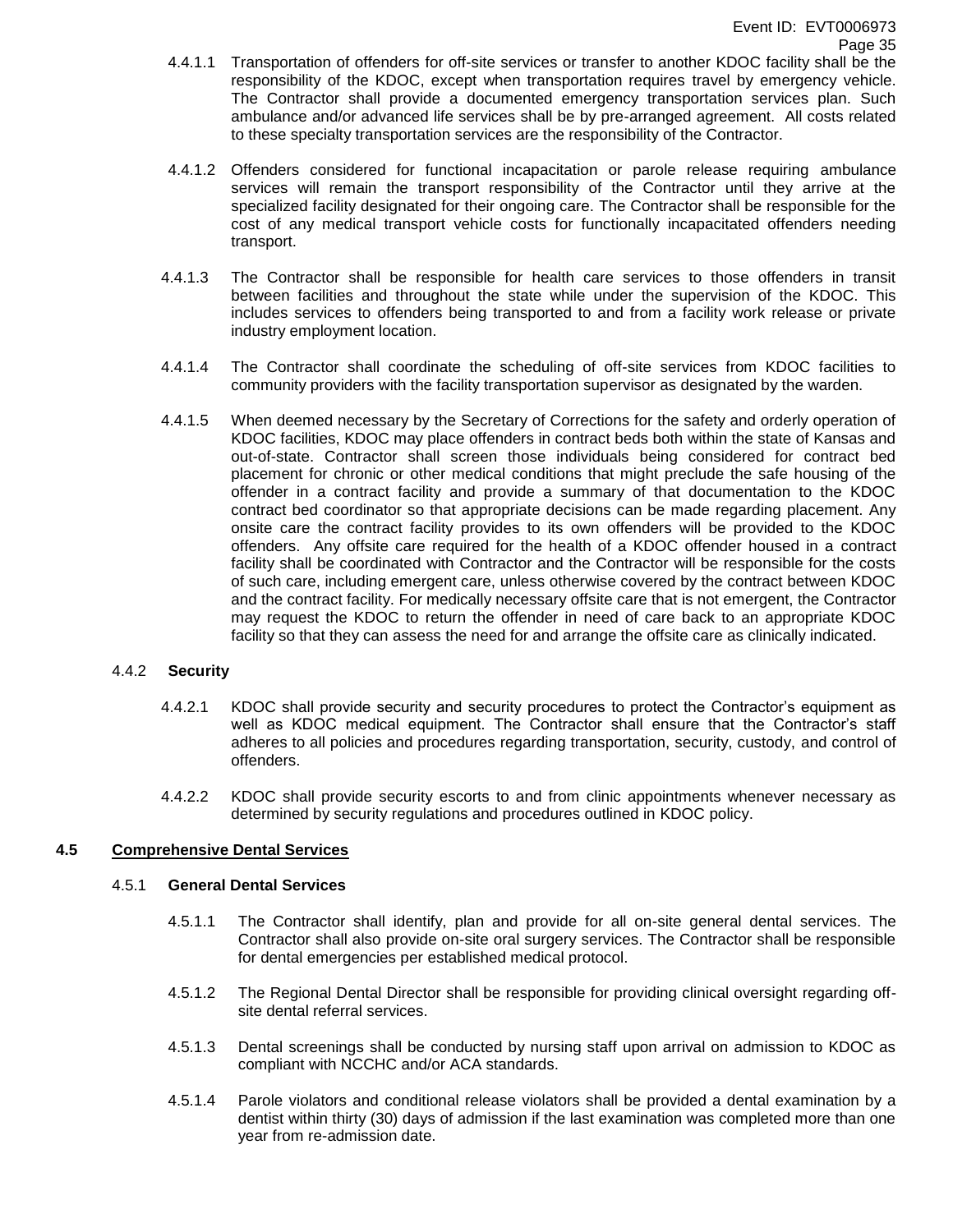- 4.5.1.5 Contractor shall provide dental examination and instruction in oral hygiene within thirty (30) days of admission for all newly admitted offenders to KDOC in compliance with NCCHC and ACA standards.
- 4.5.1.6 Contractor shall provide dental examination and instruction in oral hygiene during the birthday month for all offenders every two (2) years unless required more frequently by NCCHC and/or ACA standards for dental care.
- 4.5.1.7 Contractor shall provide dental treatment, not limited to extractions, in accordance with a treatment plan based upon established priorities that in the dentist's judgment are necessary for maintaining the offender's health status.
- 4.5.1.8 Referral to dental specialists are to be provided as needed.
- 4.5.1.9 Contractor shall provide emergency dental care.

## 4.5.2 **Dentures**

- 4.5.2.1 The Contractor shall be responsible for dentures for offenders requiring dentures for mastication.
- 4.5.2.2 Dentures shall be provided by the Contractor and paid for by the offender when requested for cosmetic purposes only, as allowed by time and approved by the Regional Dental Director.
- 4.5.2.3 Replacement dentures shall be provided by the Contractor and paid for by the offender for dentures that are lost or damaged within five (5) years of the original issued denture.
- 4.5.2.4 Replacement of dentures shall be the responsibility of the Contractor if the original dentures are required for mastication and the lost or damaged denture is older than five (5) years.
- 4.5.2.5 The Contractor shall purchase all medically necessary dentures from the Kansas Correctional Industries' (KCI) denture laboratory at Topeka Correctional Facility. The price of the dentures includes shipping to and from the sites to the denture laboratory. The Contractor is responsible for the costs of materials required to make casts, molds, and impressions that are sent to the denture laboratory for the manufacture of the final product. If dentures are cosmetic and/or an offender is paying for them, he/she may designate the dental department to have the dentures manufactured at an alternative laboratory. In the event KCI is unable to fulfill orders, the Contractor may utilize another vendor with approval from the Director of Health Care Compliance.

## **4.6 Comprehensive Behavioral Health Services**

- 4.6.1 The Contractor shall provide comprehensive, evidence-based behavioral and mental health services and programming that meet the needs of the total offender population. These services are to be provided from the point of entry to a facility through re-entry to the community following discharge. This is to include immediate and ongoing treatment for those with an established history of behavioral health needs, as well as a means to assess and provide treatment at any point during an offender's incarceration whether or not they have had any prior history of services. The contractor shall meet or exceed the standards of care as established by ACA and/or NCCHC for behavioral health care (and shall remain current as standards change over time). Behavioral health specialized housing units can be found in Appendix I. The following services are to be provided at all facilities:
- 4.6.2 Screening upon intake (inter-or intra-system transfers), with follow-up assessments as necessary.
- 4.6.3 Outpatient, individualized services, to include but not be limited to:
	- 4.6.3.1 Procedures for obtaining and documenting informed consent
	- 4.6.3.2 Routine assessments that lead to behavioral health diagnoses and appropriate classifications.
	- 4.6.3.3 Prompt assessment of emergent offender needs through mental health sick call.
	- 4.6.3.4 Individualized treatment planning.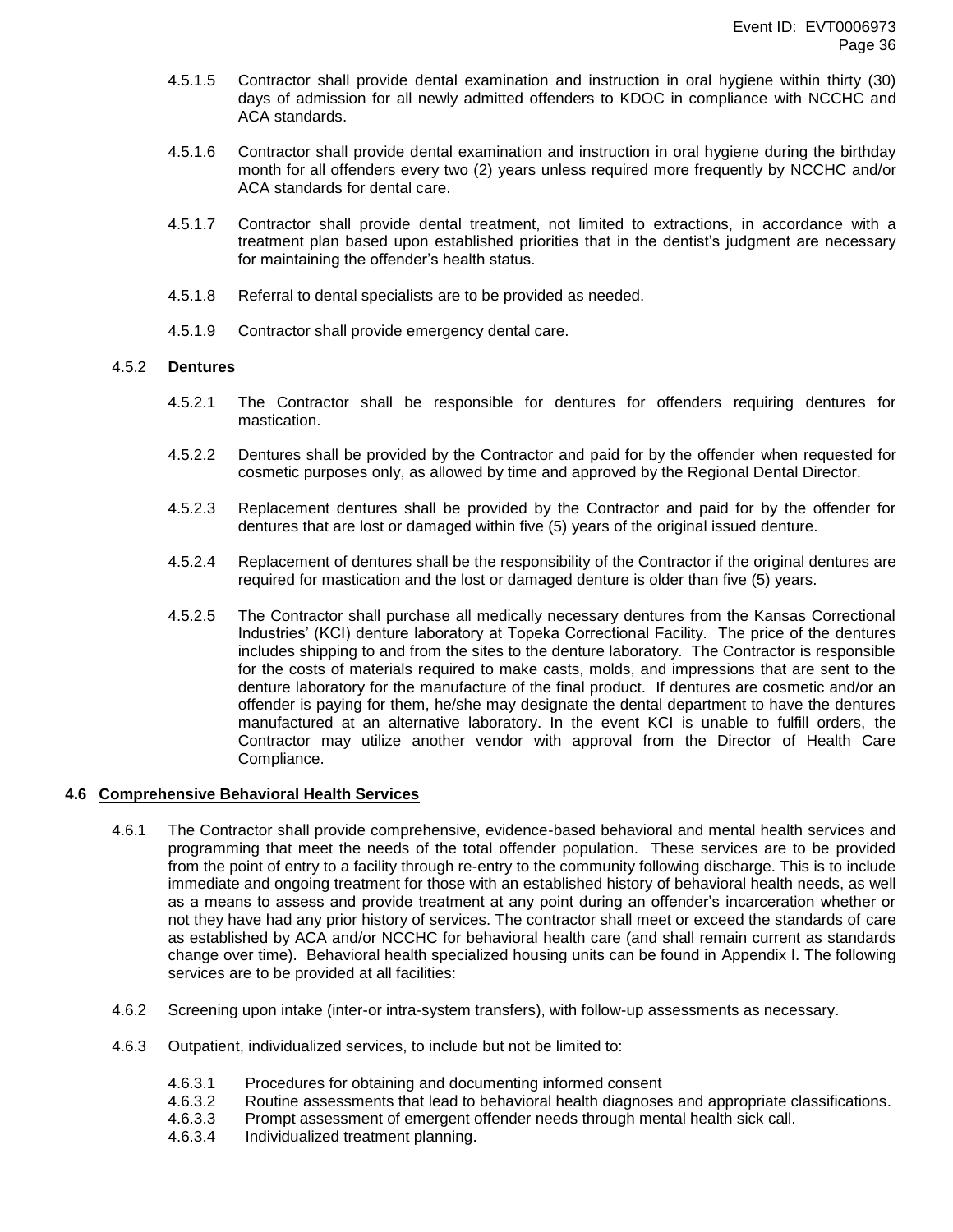- 4.6.3.5 Psychiatric treatment and monitoring, including the prescribing and availability of appropriate psychotropic medications.
- 4.6.3.6 The provision of evidenced-based group therapy.
- 4.6.3.7 The provision of evidenced-based individual therapy.
- 4.6.3.8 Crisis assessment and interventions.
- 4.6.3.9 Intensive services for offenders in restrictive housing.
- 4.6.3.10 A referral process for individuals whose service needs exceed the capability/design of the facility to which they are assigned.
- 4.6.4 Contractor shall coordinate with KDOC discharge planning staff for services to provide continuity of care between the facility and community, to include the involvement of correctional staff (e.g., probation and parole) as appropriate. Contractor shall provide all KDOC discharge planners and Central Office Reentry staff overseeing discharge planning work and preparing benefits applications including the SOAR Specialist full access to EHR, including edit access. Contractor will insure the efficient transfer of appropriate medical and behavioral health information to the discharge planners to enable proper continuity of care for offender release planning.
- 4.6.5 Multidisciplinary teams that include behavioral health, medical, nursing, team management, security and others as clinically indicated.
- 4.6.6 Specialty care appropriate to the facility population:
	- 4.6.6.1 Treatment for female offenders that is comparable to that offered to males, but which addresses the unique and specific needs of the female population.
	- 4.6.6.2 Treatment for juvenile offenders that address developmental as well as general behavioral health needs.
	- 4.6.6.3 Specialized programs focusing on reintegration for the LCF TRU, LCF TRU-II, EDCF IRU, TCF MH Unit, and KJCC MH Unit.
	- 4.6.6.4 Specialized programs for offenders who are placed at facilities for geriatric, cognitively impaired, intellectually disabled, or for offenders with dementia (EDCF Oswego, WCF, TCF) including mental health therapy and activity/recreational therapy services.
- 4.6.7 A continuous quality improvement (CQI) program that relates specifically to the identified behavioral health needs or issues at each site, as well as inclusive of general monitoring of common CQI elements throughout the state.

#### 4.6.8 **Mental Health Screens**

- 4.6.8.1 Upon entry to any facility, all offenders will receive a mental health screen by a mental health trained or qualified mental health care provider to identify emergent mental health concerns as well as relevant mental health history.
- 4.6.8.2 The screen includes a file review as well as face-to-face interview.
- 4.6.8.3 The following must be included as part of the screening process, with documentation of the findings made by the screener:
	- (a) Current suicidal ideation or a history of suicidal behaviors.
	- (b) Current or recent prescription(s) of psychotropic medication(s). Offenders that present with a current prescription for psychiatric medications, are to be referred to psychiatric staff for a medication evaluation (to be completed within 72 hours of the referral).
	- (c) Current or recent reports of, or treatment for mental health problems.
	- (d) Any history of inpatient or outpatient mental health treatment.
	- (e) Recent pattern of alcohol or substance use, as well as any history of substance used disorder treatment.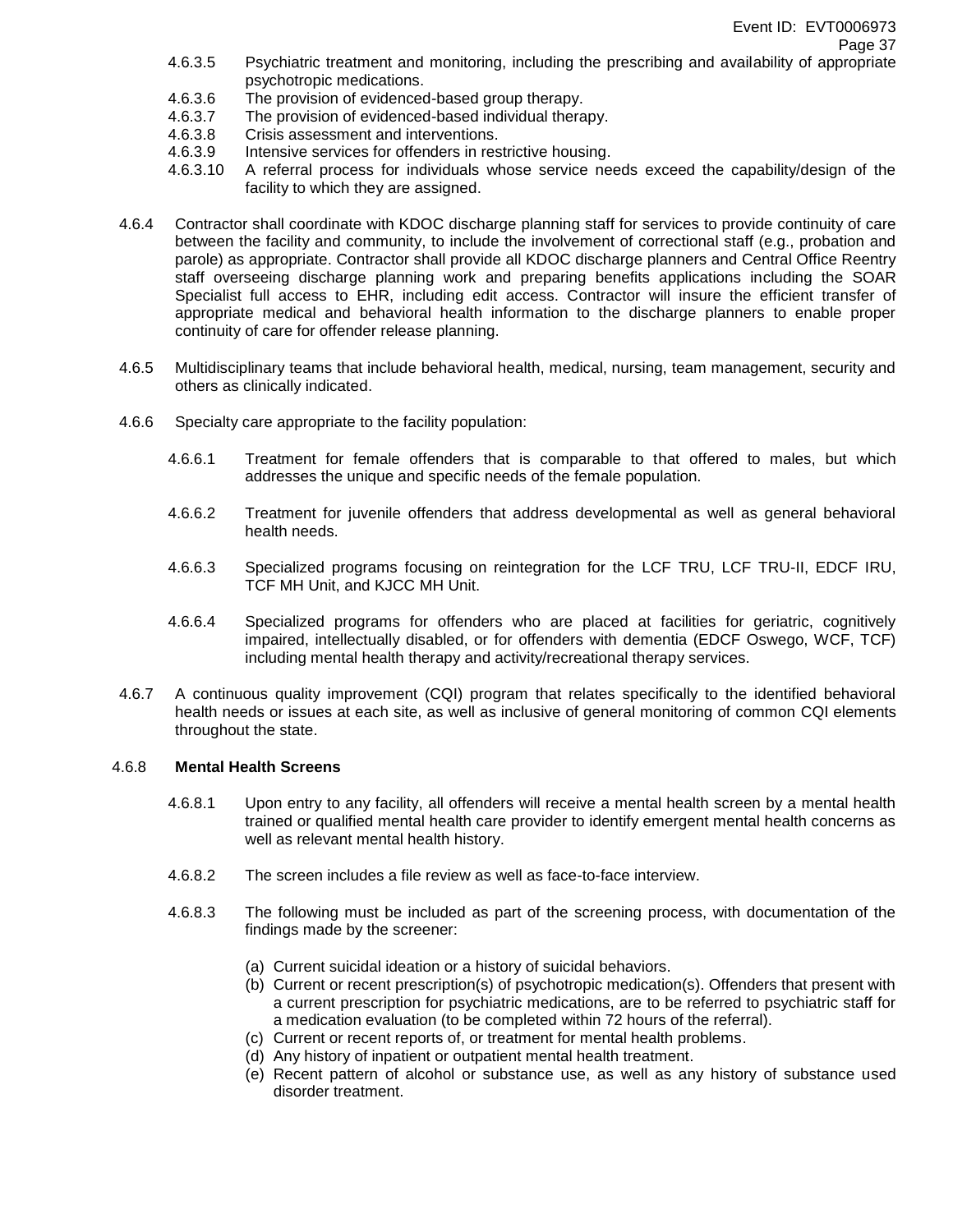- (f) A report of the appearance and behavior of the offender, including level of consciousness, any evidence of abuse or trauma, any displayed or suspected symptoms of psychosis, depression, anxiety or aggression.
- (g) Offenders exhibiting signs of acute mental illness, psychological distress, or danger of harm to self or others are to be immediately referred to the behavioral health staff for further assessment.
	- (1) For emergent issues, an assessment is to be completed as soon as possible (within 1 hour).
	- (2) Offenders who self-report (or have a known history within the preceding two years of) suicide attempts, non-suicidal self-injury, psychiatric hospitalizations or having been prescribed psychotropic medications, shall be referred to the behavioral health staff for further review as a non-emergent referral.
	- (3) For non-emergent issues with adults, a face-to-face assessment is to be completed the same day, when possible, but no later than 24-hours after the identification of the issue.

### 4.6.9 **Intra-system Transfers and Receiving**

- 4.6.9.1 Any currently incarcerated offender being transferred, who has been receiving behavioral health treatment or is prescribed psychotropic medication, will have a brief review and synopsis of their care communicated to the appropriate behavioral health staff at their destination site, prior to their transfer
- 4.6.9.2 All offenders received who have been receiving behavioral health treatment or have been prescribed psychotropic medication will have their behavioral health record reviewed by behavioral health staff within twelve (12) hours of arrival at their destination site to ensure continuity of care. Appointments and follow-up care will be made to ensure ongoing care with the least interruption (including the ongoing prescribing and receiving of psychiatric medications as well as individual therapeutic interactions).

### 4.6.10 **Behavioral Health Appraisals**

- 4.6.10.1 All offenders admitted to any facility as parole-, post release-, or condition-violators ("PV &/or "CV") will have a behavioral health appraisal completed within fourteen (14) days of admission, unless one was completed within the preceding ninety (90) days. The appraisal shall include at a minimum:
	- (a) Review of the offender's most recent mental health screening and RDU report.
	- (b) Intake interview and a review of any new file or correctional information to determine any changes from the most recent RDU report.
	- (c) A written summary of the above interaction and reviews with recommendations for followup treatment or programming needs, or a follow-up mental health evaluation.

# 4.6.11 **Mental Health Evaluations**

- 4.6.11.1 Offenders referred either internally (i.e., through the Behavioral Health Appraisal process) or from the RDU as needing further mental and behavioral health services, shall receive a mental health evaluation within fourteen (14) days of the referral or arrival at the facility.
- 4.6.11.2 At a minimum, the evaluation shall include a review of the screen, appraisal and/or RDU report, and direct observation of the offender's behavior, completion of a clinical interview, and the collection and review of additional data (as appropriate) which may include further personality, intellectual, developmental or functioning assessments/tests, compilation of the individual's mental health treatment history, and development and implementation of a treatment plan, or the review and update of an existing treatment plan to address the identified needs, and which includes all appropriate professions involved in the individual's mental health treatment.

# 4.6.12 **Mental Health Classifications**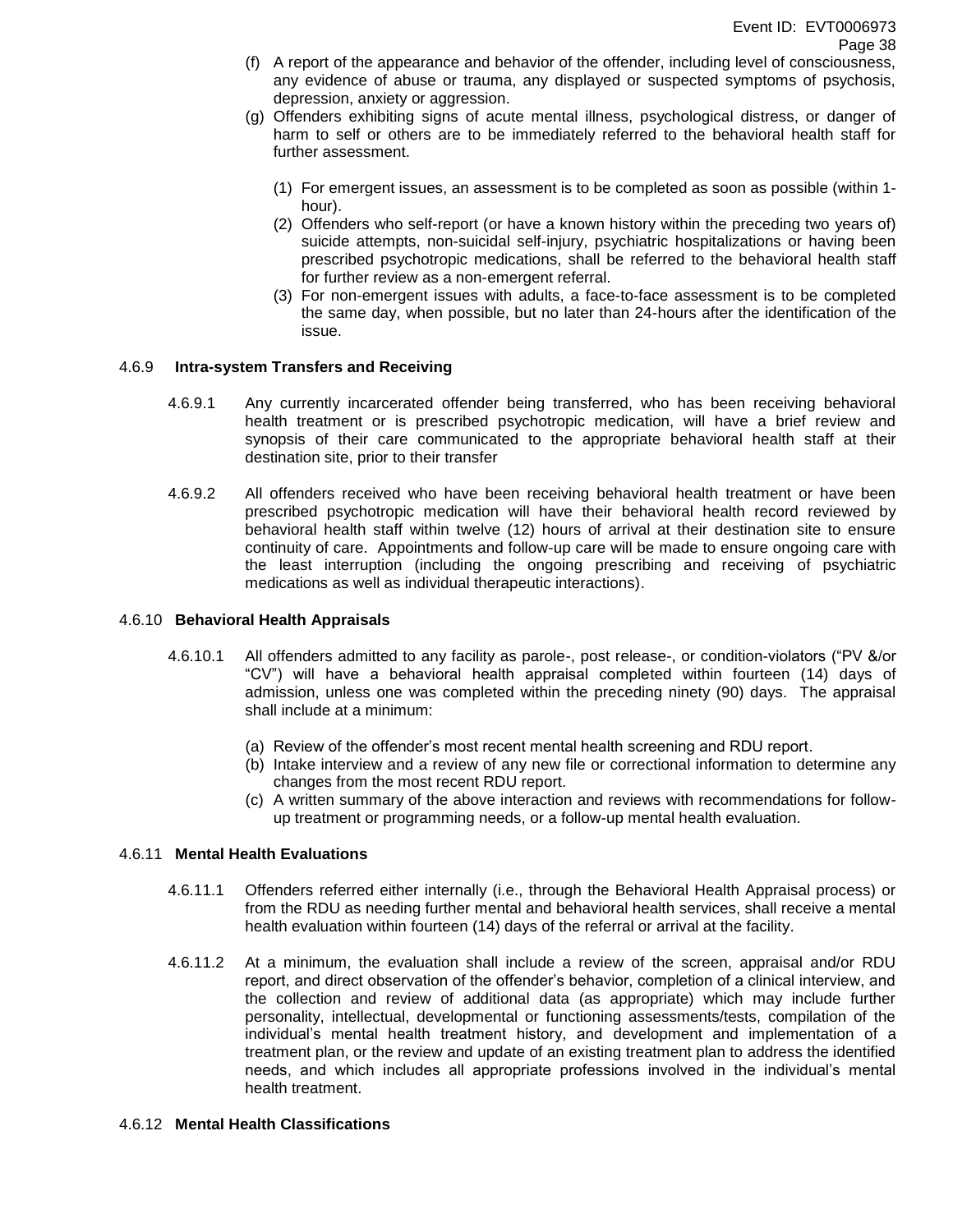- 4.6.12.1 Mental health classifications shall be assigned within fourteen (14) days of admission to any facility and updated at least once every 120 days.
- 4.6.12.2 Mental health classifications shall be reflective of any facility or unit restrictions based on medication issues and overall level of mental health functioning. The Contractor shall utilize the KDOC classification systems and determine each offender's mental health treatment needs, housing and placement needs, employability limitations, functional ability limitations, and referral to treatment as indicated. The Contractor will also incorporate the age of offender, mental illness, cognitive disability, and intellectual disability in the mental health classification.
- 4.6.12.3 The Contractor's classification report (via the EHR) must interface and update the classifications into the OMIS/JJIS system.

### 4.6.13 **Mental Health Sick Call**

- 4.6.13.1 The contractor shall provide a process by which offenders can request mental health services on a daily basis.
- 4.6.13.2 Requests are to be triaged by a mental health trained or qualified mental health care provider within 24-hours of being received, with the results of the triage being documented (determination of the request as being emergent, urgent or routine, and the disposition – referral or appointment made, or the offender seen).
- 4.6.13.3 A priority system for requests should be provided that has emergent and urgent requests being seen as soon as possible, and routine requests being seen within the same or next business day.
- 4.6.13.4 Mental health sick call shall be held in a clinic setting, at least five days per week at each facility.
- 4.6.13.5 Requests for psychotropic medications or when a referral for a psychiatric medication review/assessment is indicated, referrals to psychiatry staff or a psychiatric nurse shall be completed within seven days from the sick call appointment unless the referral is considered emergent or urgent. Emergent/urgent referrals shall be seen by psychiatry staff within 72 hours of the referral.
- 4.6.13.6 There are no co-pays for mental health sick call.

#### 4.6.14 **Crisis Intervention**

- 4.6.14.1 The Contractor shall ensure that crisis intervention services are available twenty-four (24) hours per day, seven (7) days per week. The following are the minimal expectations:
	- (a) Each facility is to have behavioral health staff available via an on-call schedule prepared at least monthly, with staff able to respond and report to the facility within one hour of being called.
	- (b) Monthly on-call schedules are prepared to provide psychiatric coverage via telephone, telehealth, or in-person visits within fifteen (15) minutes of being contacted by a site or behavioral health staff.
	- (c) Staffing coverage at a Master's level will be provided at a minimum of sixteen (16) hours per day, on-site, seven days per week at EDCF, HCF, KJCC, LCF, and TCF to assess, treat and collaborate with nursing and other staff as appropriate on the provision of care for any offender on crisis status. During the daily review of individuals on crisis level monitoring, psychiatry shall be actively involved (via telephone, tele-psych, or in-person) to determine the appropriate crisis level (remain the same, increase or decrease) for each offender.
	- (d) Staffing coverage at a Master's level will be provided at a minimum of eight (8) hours per day, on-site, Monday through Friday at ECF, EDCF-Oswego Unit, LCMHF, NCF and WCF, to assess, treat and collaborate with psychiatry, nursing, and other staff as appropriate on the provision of care for any offender on crisis status.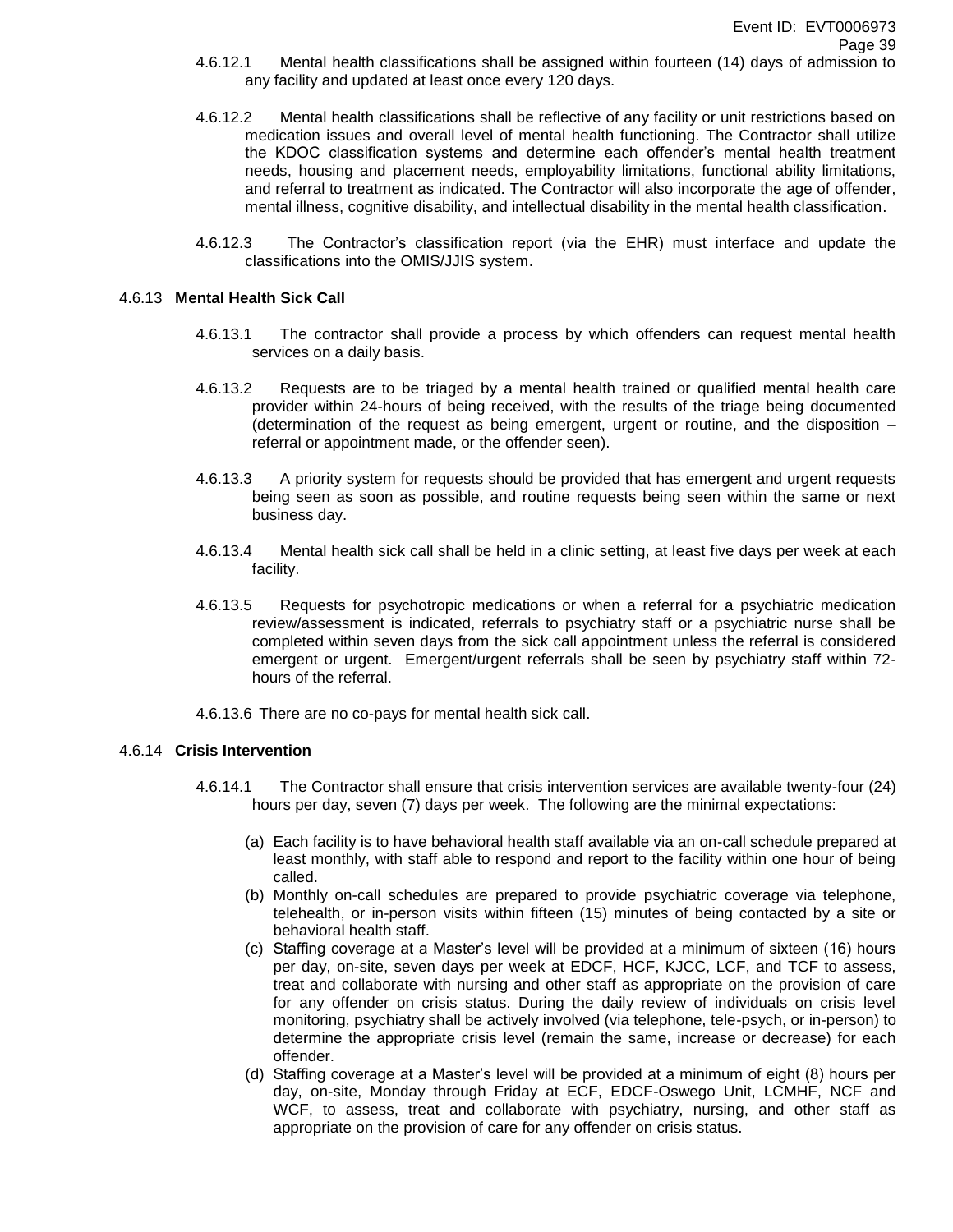- (1) Offenders on crisis status over the weekends and/or holidays at these facilities are to be seen by nursing staff each day, consulting via telephone with the on-call behavioral health staff regarding their status or need for more specialized assessment/intervention. The review and results of the consultation are to be included as part of the nursing staff's documentation.
- 4.6.14.2 When responding to crisis situations and ongoing crisis reviews, staff shall actively collaborate with security, the unit team, nursing and other staff as appropriate to provide a consistent, unified approach in de-escalating the situation and resolving the symptoms and/or behaviors that precipitated the crisis.

### 4.6.15 **Inmate Companion Program**

- 4.6.15.1 The KDOC has implemented an inmate companion program to supplement the oversight and supervision of offenders placed on crisis level supervision.
- 4.6.15.2 At sites where the inmate companion program is active, the contractor's behavioral health staff will be required to work cooperatively with KDOC staff in implementing the following:
	- (a) Complete file reviews and individual interviews of offenders who have been nominated for, or applied for inclusion in the program as a companion.
	- (b) Completion of a brief report concerning the suitability of each candidate reviewed for the program.
	- (c) Provide training in "Mental Health First Aid" (4 hours) and "Suicide Prevention" (2 hours) for offenders enrolled in the program.
	- (d) Regularly attend and participate at meetings of the Offender Companion Program Committee.
	- (e) Provide debriefing services for the offender companions within 24 hours of being notified of a companion's use (to debrief on any issues, concerns or trauma related processes that arose as a part of the offender's work).
	- (f) Maintain statistical information regarding the number of reviews/interviews, training, and debriefings completed, with the results compiled on a monthly basis and provided to KDOC and/or the contract monitors.

#### 4.6.16 **Mental Health Special Needs Clinics / Special Needs Treatment Plans**

- 4.6.16.1 The Contractor shall include a plan to provide oversight and care for offenders presenting with severe & persistent mental illnesses (SPMI), as well as others who are identified as needing special monitoring and a multi-disciplinary approach to care, through special needs clinics that include at a minimum:
	- (a) The development, implementation and maintenance of special needs treatment plans that conform to professional standards and:
		- (1) Are developed and implemented within fourteen (14) days of the RDU report being completed, or within fourteen (14) days of the mental health need having been identified/diagnosed.
		- (2) Are individualized with input from the offender and multi-disciplinary team (MDT).
		- (3) Include strengths as well as targeted symptoms and/or behaviors.
		- (4) Include short- and long-term goals, the methods and interventions by which these goals will be pursued, the frequency of meetings to implement the methods and interventions, and the individuals responsible for the oversight of each goal.
		- (5) Are inclusive of all aspects of mental health care, including psychiatry, individual/group psychotherapy, psycho-educational activities, therapeutic recreation/activities, and other specialties/treatments as individually indicated.
		- (6) Are reviewed and updated at least once every ninety (90) days.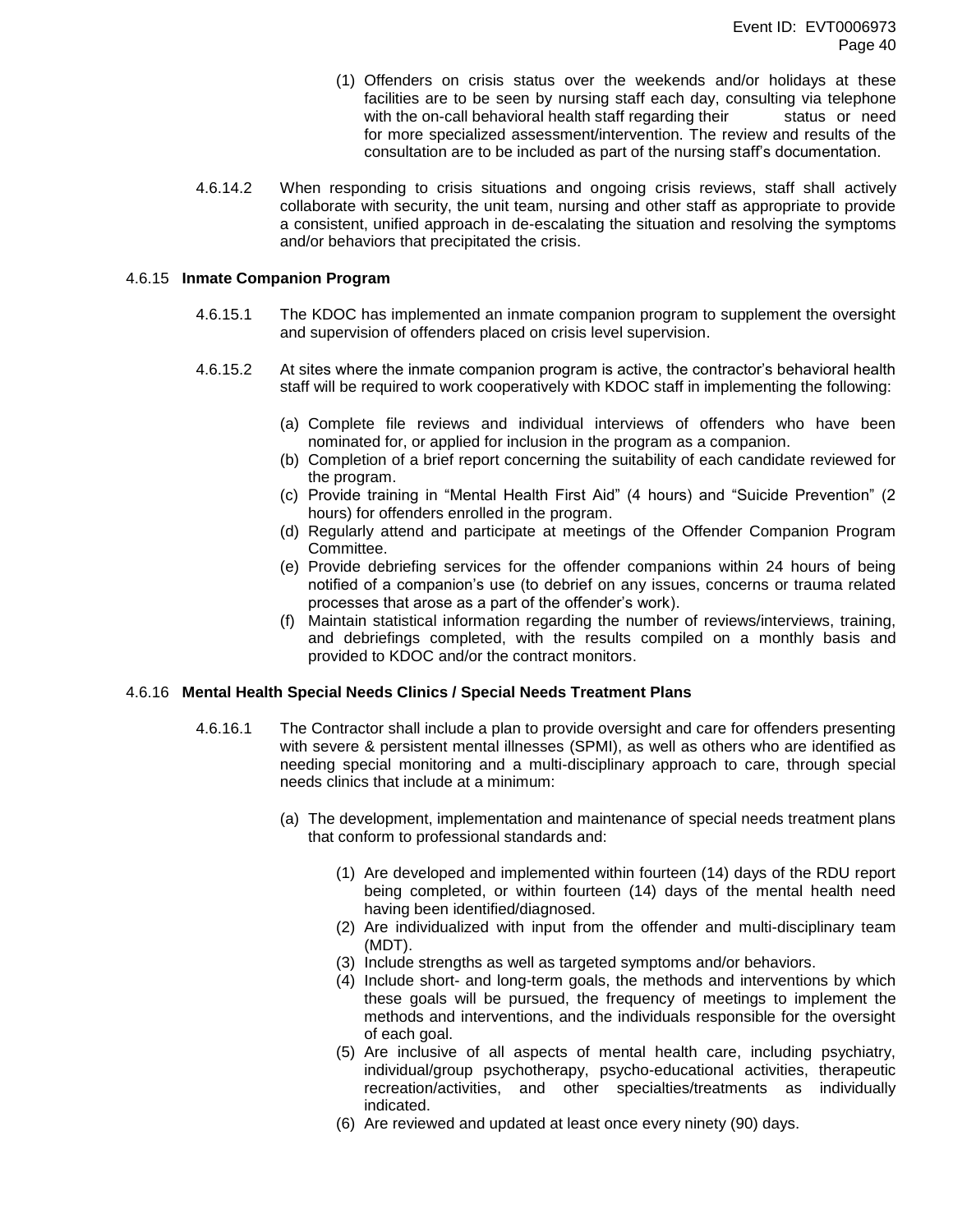- 4.6.16.2 Regular meetings with a behavioral health professional as specified in the offender's treatment plan, but no less than at least once every thirty (30) days, whether or not the offender agrees to comply with treatment recommendations.
- 4.6.16.3 Regular meetings with psychiatric staff for offenders prescribed psychotropic medication(s). These meetings shall occur no less than once every ninety (90) days (or more often if indicated in the treatment plan), except for juvenile offenders and offenders in specialty programs (TRU, IRU, TCF MH Unit) who shall be seen no less than once every thirty (30) days.
- 4.6.16.4 Regular meetings of the MDT at least once every ninety (90) days.
- 4.6.16.5 Skills training to assist with daily functioning within the correctional setting.

# 4.6.17 **Restrictive Housing Services**

- 4.6.17.1 The Contractor shall provide for the ongoing provision of treatment for offenders in restrictive housing who were receiving services prior to their entry, as well as specialty services specific to the restrictive housing population. This is to include, but not be limited to:
	- (a) Upon admission to restrictive housing, a mental health restrictive housing screening shall occur by a qualified health care professional. All offenders shall receive a screening by a behavioral health professional within twenty-four (24) hours of placement into restrictive housing.
	- (b) Restrictive housing rounds shall be made by behavioral health staff, with documentation occurring in the EHR at least once each week, at the following minimum intervals:
		- (1) Daily rounds Monday through Friday, at EDCF, HCF, KJCC, LCF, and TCF.
		- (2) Weekly rounds at all other facilities' restrictive housing units (except for offenders with SPMI or SMI, who shall be seen daily, Monday through Friday, by behavioral health staff at these facilities).
- 4.6.17.2 Mental health special needs clinics and treatment planning shall occur with offenders in segregated living areas.
- 4.6.17.3 The Contractor shall identify a plan and is responsible for mental health sick call for restrictive housing offenders to be held seven days per week at EDCF, HCF, KJCC, LCF and TCF.
- 4.6.17.4 If an offender's custody status precludes attendance at a sick call session, arrangements must be made to provide sick call services at the place of confinement.
- 4.6.17.5 Mental health sick call shall be held in special clinic rooms in restrictive housing whenever possible to reduce risks associated with transporting restrictive housing offenders.
- 4.6.17.6 Crisis intervention services, to include coordination and interactive multi-disciplinary treatment team planning with security for all offenders presenting with suicide risks.
- 4.6.17.7 Behavioral health staff shall work as part of the Restrictive Housing Review Board's team to perform the following, at a minimum:
	- (a) Make recommendations regarding the need for alternative placement for offenders with mental illness and/or developmental disabilities.
	- (b) Make recommendations regarding whether offenders in restrictive housing are to be included in a behavioral management program, or if they would benefit from being admitted to the Individualized Reintegration Unit (or if already at IRU, in the special restrictive housing management program).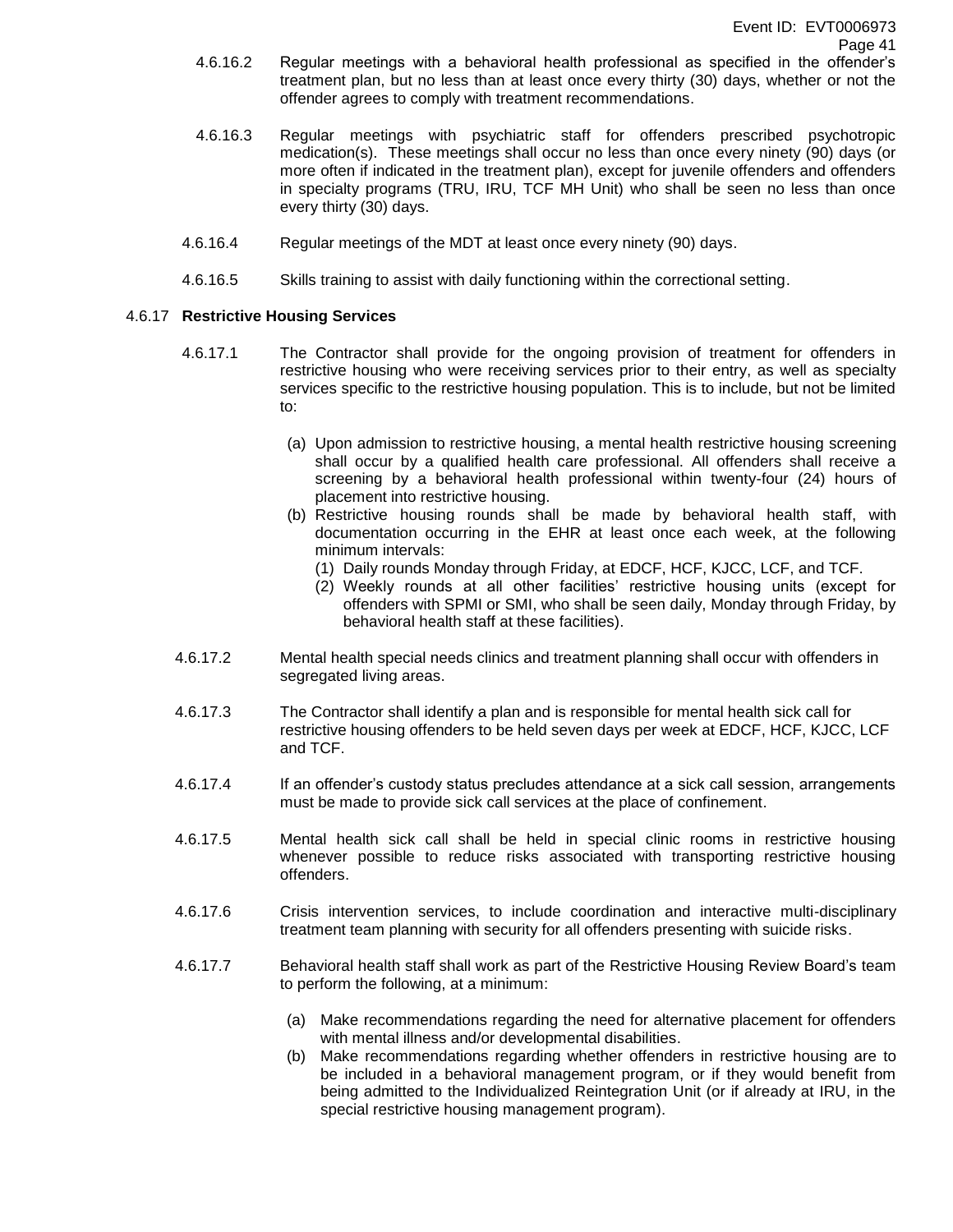- 4.6.17.8 Develop a program plan for transitioning out of restrictive housing for offenders with mental illnesses, who are at high risk for returning to restrictive housing as well as to assist those in extended restrictive housing (longer than 30 days) to return to a transition setting and eventually general population. Regional behavioral health staff shall provide restrictive housing treatment development support as well as guidance relating to offender placement and transfers
- 4.6.17.9 It is expected that all behavioral health restrictive housing rounds as outlined in section 4.6.17.1(b) of this RFP shall be completed on all KDOC restricted housing offenders.
- 4.6.18 **Continuum of Mental Health Care and Specialized Housing Units**. A continuum of mental health services is available to all offenders. The continuum encompasses close supervision and treatment of offenders presenting with acute needs through those needing only outpatient or occasional services.
	- 4.6.18.1 Specialized Housing Units & Services
		- (a) Mental health housing units have been established for adult male offenders with active symptoms of SPMI, SMI or serious concerns associated with MI symptoms, intellectual disability issues or other cognitive/neurocognitive issues.
		- (b) An Individualized Reintegration Unit (IRU) has been established at the El Dorado Correctional Facility (EDCF) for offenders with high acuity symptoms, as well as a step-down process for those needing a more intense, residential type of program. This consists of up to 64 beds for the highest acuity needs and up to 128 additional beds for the residential/reintegration program.
		- (c) At the Lansing Correctional Facility, up to 284 beds have been provided for the Treatment and Reintegration Unit (TRU), which also features a residential level reintegration unit (up to 110 beds) and a more intensive outpatient focused program (the remaining TRU beds).
		- (d) For the female offenders, up to 26 beds are available at TCF to provide services for high acuity and transitional mental health services.
		- (e) At KJCC up to 15 beds are available to be used to address serious behavioral and mental health concerns.
		- (f) For each of the program presented above (as well as for the cross-transfer process and associated continuity of care) the contractor shall identify in their proposal, the following minimum details:
			- (1) A proposed treatment process that encompasses evidenced based group therapy (the minimum number of groups, types/content of groups, frequency of groups), individualized treatment planning, monitoring and therapy services (including a process for working with offender resistant to group or individual therapy), medication monitoring and education (the processes by which medication compliance is to be monitored and shared with the treatment team) and a reintegration/re-entry process for transfers or discharges from the system.
			- (2) The dual-diagnosis treatment process for offenders presenting with both substance use issues in addition to their SPMI/SMI/MI symptoms.
			- (3) A process whereby a weekly meeting occurs making transfer recommendations to/from high-acuity and transitional/reintegration units. Documentation of this meeting shall occur and be maintained and available, to demonstrate that ongoing continuity of care, as well as important clinical information, has been shared across facilities prior to and after transfers.
			- (4) The process by which offenders who refuse to participate in the usual programmatic courses remain supported and are provided services necessary for their mental health care, and are encouraged to complete/be involved in their treatment and ongoing care.
			- (5) The method by which continuous quality improvement tracking shall be implemented and maintained to address, at a minimum:
				- (a) The effectiveness of the individualized treatment plans and multi-disciplinary process.
				- (b) The post-transfer/transition tracking to monitor for treatment success and recidivism (returning to a higher level of treatment) for program review, feedback and revision.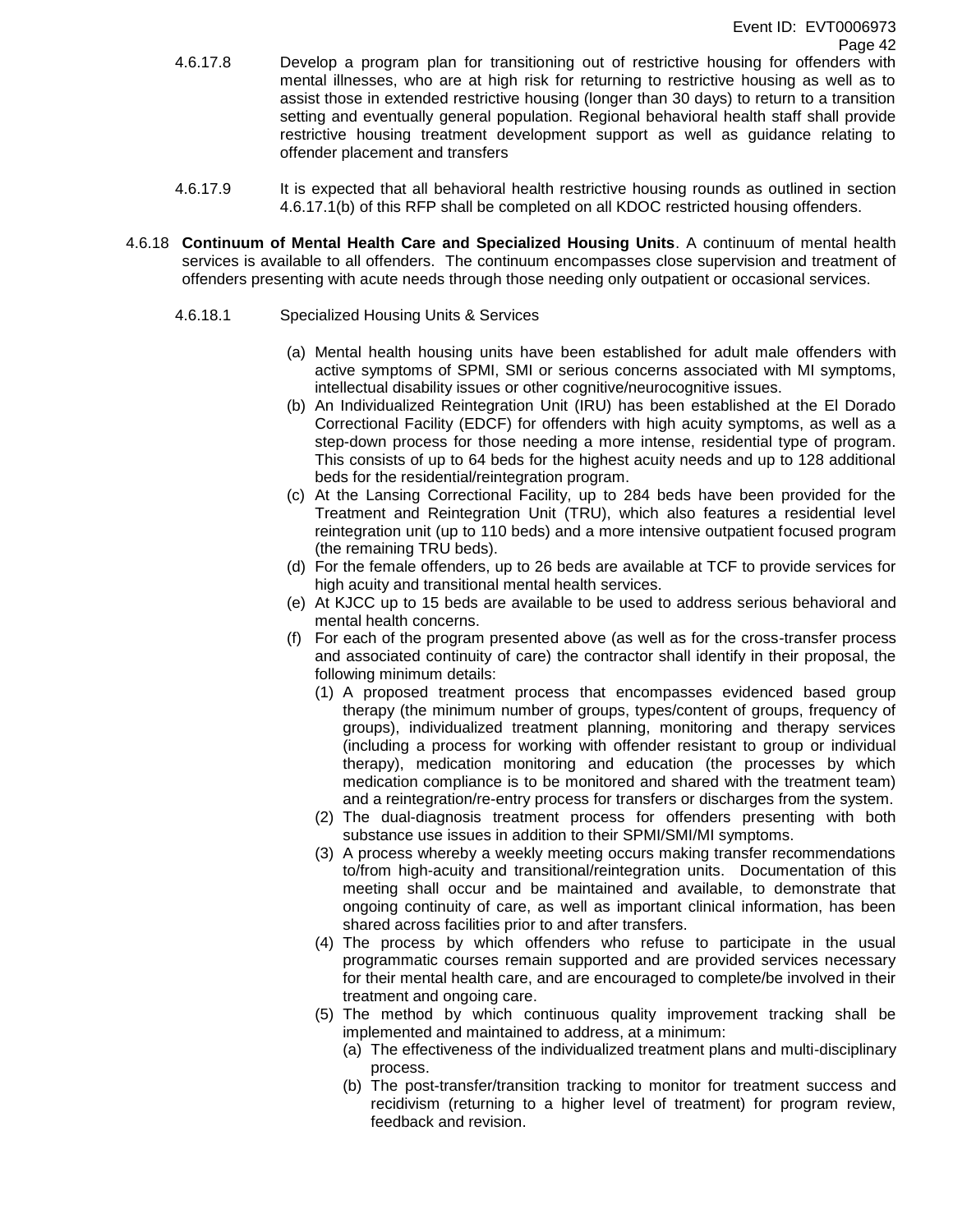(c) Reviews, at least annually, of the programmatic structure, offered group and individual therapies, any necessary treatment adjustments and recommended staffing levels based on the preceding year's (and anticipated next year's) acuity and actual treatment milieu.

#### 4.6.18.2 Activity and Recreational Services

- (a) The Contractor shall include a comprehensive plan for activity and recreational services at EDCF, KJCC, LCF, HCF and TCF.
- (b) Activity & Recreational therapists (ART's) shall have at least a bachelor's degree in an appropriate activity therapy field (this is preferred, e.g., recreation, art or music therapy) or in a behavioral health related field (e.g., psychology, social work, counseling).
- (c) The services are to be provided under the direction of independently licensed behavioral health staff, and are to provide purposeful, goal-oriented activities that teach and facilitate skills in: assertiveness, independent living (including time management, management of medication, & health promotion), promoting individualized interests and pursuits, interpersonal and social skills, stress management, activities of daily living (e.g. hygiene), exercise, build job skills, and skills-building activities as directed by the behavioral health staff.
- (d) The Contractor shall provide a list of all activity and recreational services programs/topics and include percentage of anticipated use. The Contractor shall identify what training will be provided to all activity and recreational services staff for them to deliver recovery based, skills building strategies.
- 4.6.18.3 Sex Offender and Substance Use Treatment for the Juvenile Offender Populations.

(a) The Contractor shall provide sex offender and substance abuse treatment programs for juvenile offenders. The programs shall include:

- (1) Screening and assessments allowing youth to be matched with interventions that meet their identified need and risk level.
- (2) The levels of treatment provided, what type of treatment modalities utilized, and frequency of anticipated visits at each treatment level in the proposal.
- (3) Discharge assessments and recommendations for the juvenile offender upon release.
- (4) The collection of outcome data to enhance programming and methods utilized to collect outcome data.

# 4.6.19 **Services to be Available at all Facilities, Including the Specialized Mental Health Programs**

- 4.6.19.1 Group Therapy
	- (a) Identify in the proposal the process by which the minimum number of groups identified in Appendix J for each facility shall be provided. The groups shall include, but not be limited to the following:
		- (1) Core groups with modularized interventions taken from evidence-based practices, designed specifically for justice-involved adult and juvenile offenders with mental illness addressing: medication adherence, criminogenic risk factors, addictive behavior, trauma-informed interventions (i.e.: Seeking Safety), and managing stress and anger in healthy ways using mindfulness-based techniques. The Contractor shall provide samples of learning objectives, homework assignments for each module, and outcome assessments.
		- (2) Thinking for a Change (T4C) group for the adult serious mental illness (SMI) populations which includes having staff trained in T4C and co-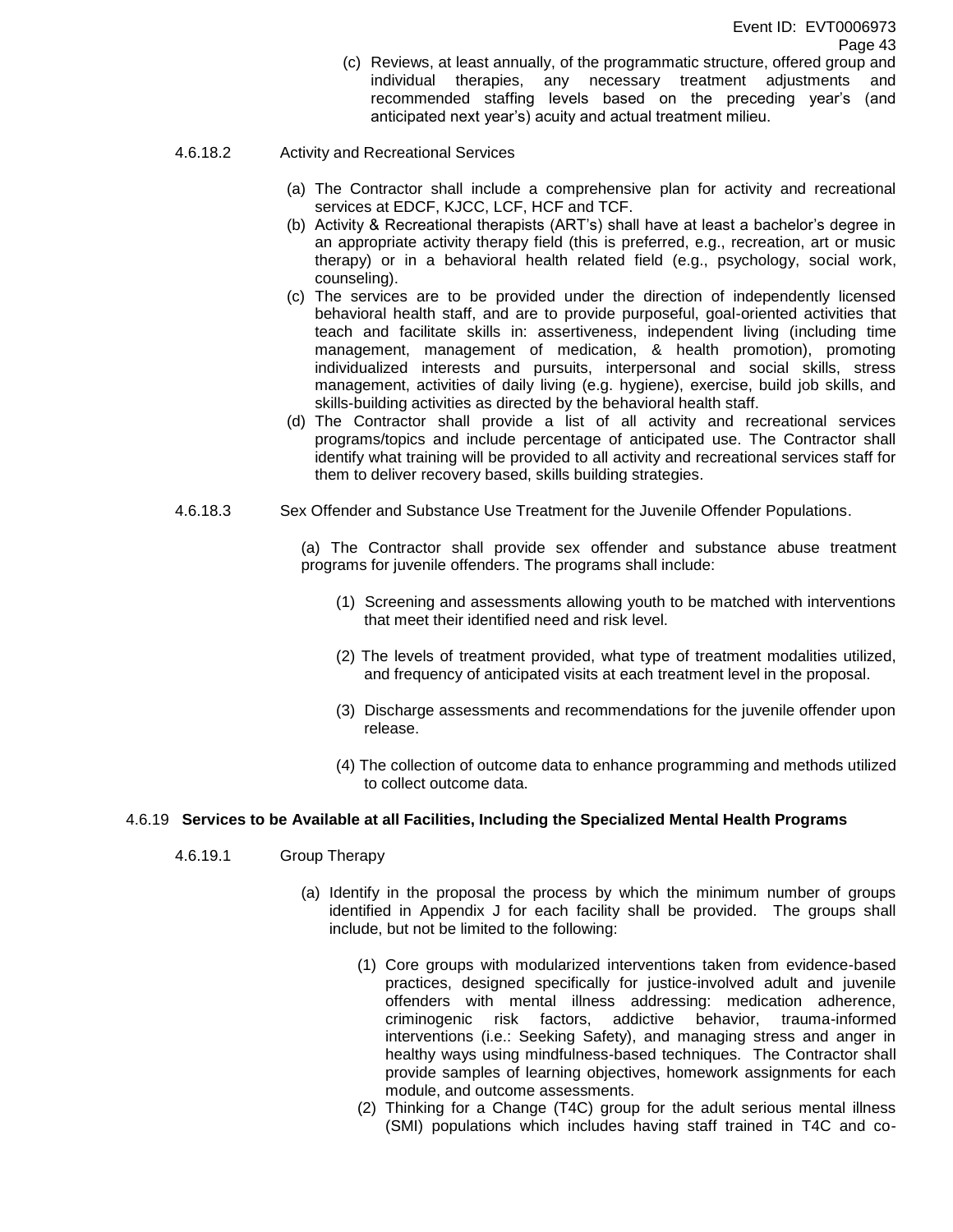facilitating T4C groups including in partnership with KDOC program providers.

- (3) A process by which group offerings are reviewed and updated at least annually, with new group or major revisions being developed and submitted for review and approval by the office of healthcare compliance.
- (4) Dual diagnosis groups.
- (5) Restrictive housing program with consideration for remote video group (tele-health) capabilities.
- (6) An open-ended group therapy program that allows offenders to have immediate access to treatment and prevent waiting lists.
- (7) It is expected that all mental health group sessions shall be completed and documented as required by this contract.
- 4.6.19.2 Psychiatric Services and Psychotropic Medication
	- (a) The Contractor shall develop a full range of therapeutic treatment protocols for offenders needing psychiatric medication and services. The plan shall include, but not be limited to:
		- (1) Monthly on-call schedules are prepared to provide psychiatric coverage via telephone, telehealth, or in-person visits within fifteen (15) minutes of being contacted by a site or behavioral health staff.
		- (2) Psychiatric evaluation of offenders referred by medical or behavioral health staff within seven (7) days for routine cases and within seventy-two (72) hours for urgent cases, which are not psychiatric emergencies. Emergency psychiatric referrals shall be addressed within four (4) hours.
		- (3) The psychiatrist shall see non-emergency, newly admitted offenders on psychotropic medications within seventy-two (72) hours.
		- (4) The Contractor shall provide a psychiatrist to routinely interview and examine offenders on psychotropic medications often enough to monitor potential relapses and medication side effects. Psychiatric medication evaluations shall occur at a minimum of every ninety (90) days in general population units and at a minimum of every thirty (30) days within mental health units.
		- (5) All offenders who are prescribed psychotropic medications shall be offered the opportunity to attend a psycho-educational group provided by qualified behavioral health and/or nursing staff. The focus of the psycho-educational group shall be on increasing understanding of mental illness, the effects and side effects of psychotropic medications, and the need for treatment compliance.
		- (6) The use of atypical anti-psychotic medications, new generation antidepressants, and generics shall be included as part of the Contractor's formulary.
		- (7) If an offender is shown to be stable on medications upon admission, the use of formulary exceptions to continue the medications prescribed to SPMI offenders prior to admission shall be considered.
		- (8) At least one (1) FTE Psychiatrist or other physician, will be trained and credentialed to prescribe the current medications used to treat opioid and other substance use disorders ("Medication Assisted Treatment" (MAT)). This physician will be responsible for assessing, treating/prescribing and monitoring the use of MAT for offenders admitted, maintained or to be discharged on such a treatment regimen. This physician will be included as a member of each multidisciplinary treatment team for any offender prescribed such medications.

#### 4.6.19.3 Individual Therapy

- (a) In addition to sick call interventions, individual therapy will be provided on a limited, outpatient basis.
- (b) Individual therapy services are to be detailed in an individualized treatment plan whether they occur as part of, or distinct from the specialized treatment programs.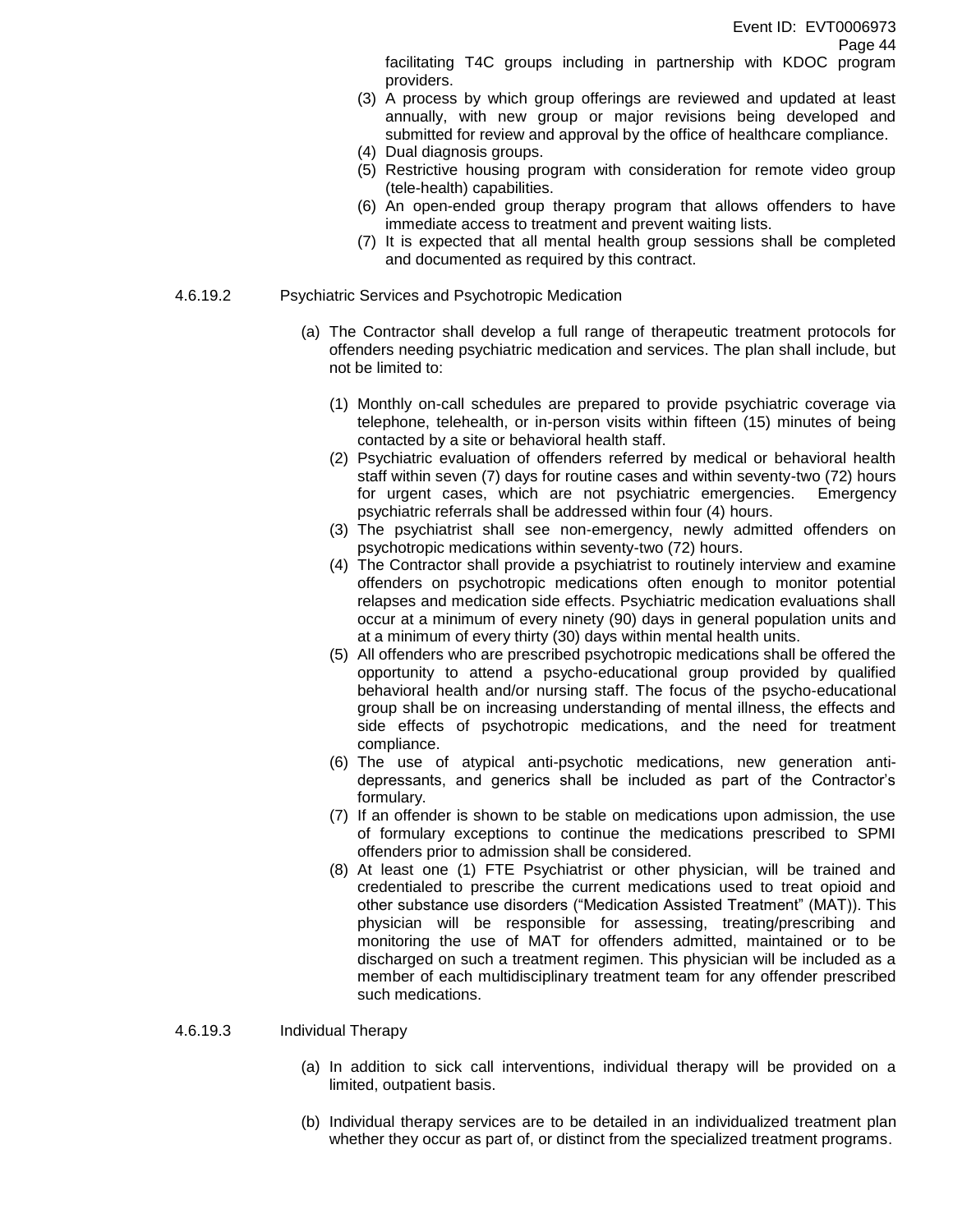- 4.6.19.4 Consultation and Behavioral Interventions for Personality/Behavior Disorders
	- (a) The Contractor shall evaluate offenders who have become a serious management problem due to abnormal or problematic behavior. Once the evaluation is completed and the offender conduct is classified as "behavioral" in nature, the Contractor will utilize designated behavioral health staff to lead a multi-disciplinary services team, including unit team counselors and security staff which will:
		- (1) Develop a behavior management plan (BMP) which targets specific, maladaptive behaviors, provides reinforcement protocols for appropriate/prosocial behaviors, outlines the role of all team members in implementing the plan and includes a process to take and track data through the plan's implementation.
		- (2) Utilize evidence-based therapeutic interventions and skill building techniques as indicated.
		- (3) Provide training for all staff who are likely to be interacting with the individual (including correctional personnel) on the successful implementation process for the BMP, to include, when indicated, de-escalation techniques, and the difference between symptoms of serious mental illnesses and behavioral acting out.
		- (4) Ensure continuity of care between facilities, to include comprehensive discharge and follow-up plans.

#### 4.6.19.5 Documentation of encounters

- (a) Documentation of all behavioral health and psychiatric encounters are to be recorded in the EHR and conform to contemporary professional standards.
- (b) Documentation is to be completed prior to the end of the workday of the behavioral health staff completing the encounter. Exceptions may be made due to a temporary failure of the EHR or other emergency situation(s) that may arise at a facility. In these rare instances, documentation for all encounters shall be completed by no later than the end of the next business day.

#### 4.6.20 **Mental Health Continuous Quality Improvement (MH-CQI)**

- 4.6.20.1 The Contractor shall provide a process by which an internal review of mental health services are developed and implemented. This review is to be completed at both a statewide level (common measurements across all facilities) and at the specific program/facility level. At a minimum, the process should include the following:
	- (a) Participation in one or more multi-disciplinary quality improvement committee(s) which include a qualified mental health professional as a member.
	- (b) Collecting, trending and analyzing of data combined with planning, intervening and reassessing services.
	- (c) Evaluating defined data which will result in more effective access to care, improved quality of care, and better utilization of resources.
	- (d) Reviewing all suicides or suicide attempts and other serious incidents (e.g., use of force, assaults, restraints/involuntary medications) involving offenders with a serious mental illness.
	- (e) Review clinical care issues, implementing measurable corrective action plans to address and resolve important problems and concerns identified specific to mental health issues, and incorporating findings of internal review activities into the Contractor's educational and training activities.
	- (f) Maintaining appropriate records of internal review activities.
	- (g) A provision by which the information gathered will be shared with staff, in a manner consistent with improving the quality of services while respecting confidentiality.
	- (h) Requiring a provision that records of internal review activities comply with legal requirements on confidentiality of records.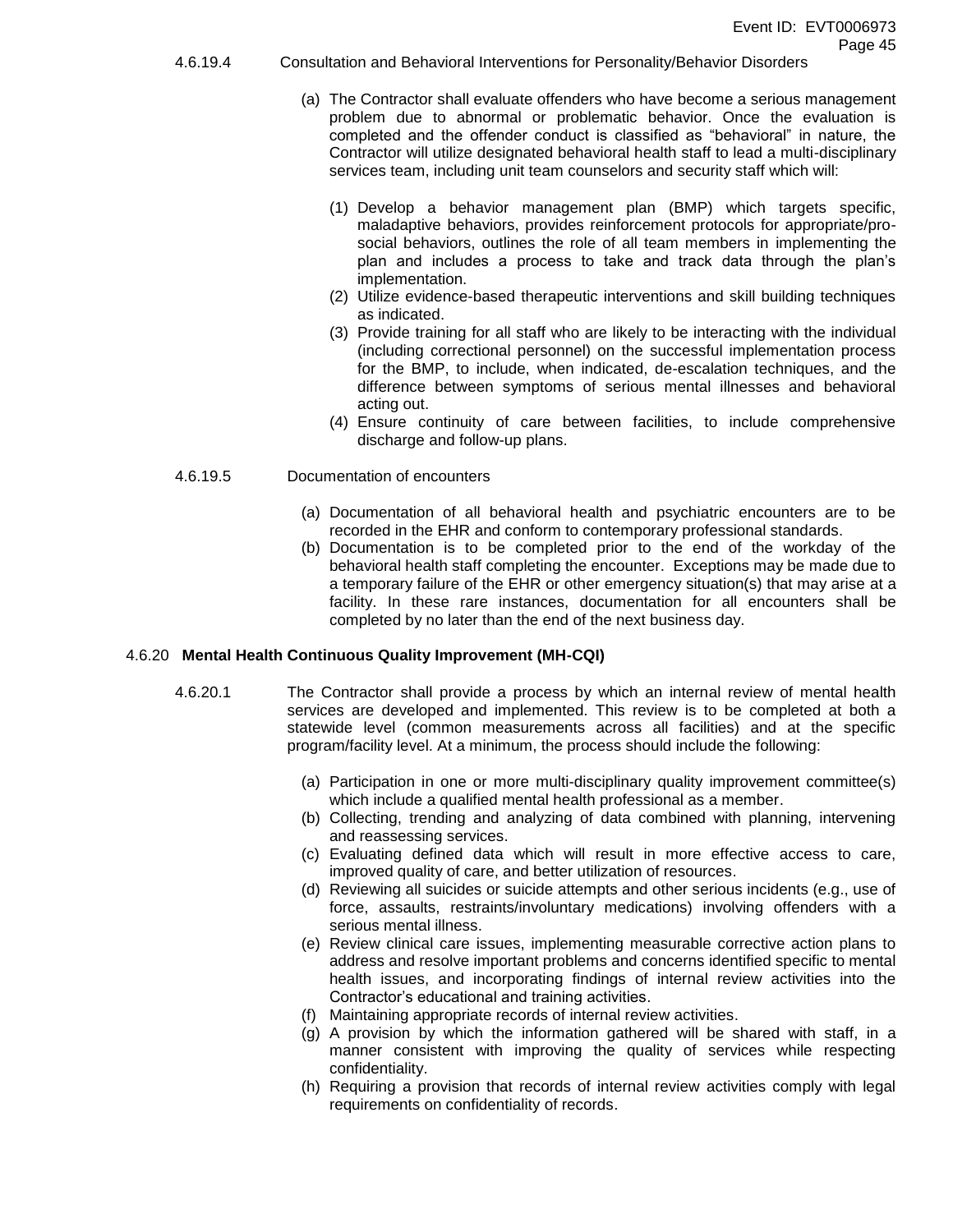(i) The process by which a comprehensive monthly report of all MH-CQI activities will be provided to the Office of Healthcare Compliance.

# **4.7 Pharmacy Services**

- 4.7.1 General Pharmaceutical Services
	- 4.7.1.1 Provision of all prescription and non-prescription medications shall be the responsibility of the Contractor. All medications must be prescribed in accordance with State and Federal regulations. All pharmaceutical services must be at the direction of a licensed pharmacist.
	- 4.7.1.2 The Contractor shall also provide all related packaging, inclusive of all packaging material, supplies, distribution, and courier services.
	- 4.7.1.3 The Contractor shall fill and deliver all medically prescribed non-emergency medications within twenty-four (24) hours from the date the prescription is written and shall provide such medications continuously thereafter as prescribed. The Contractor shall fill and deliver all emergency prescription medications immediately.
	- 4.7.1.4 The Contractor is responsible for maintaining an adequate supply of stock medications at each facility's drug room that can accommodate the majority of prescriptions ordered by the HCP until the offender medication card arrives. Stock medications shall be used whenever possible to cover the first forty-eight (48) hours of the prescribed order.
	- 4.7.1.5 The Contractor shall provide a plan to carry out pharmaceutical operations that includes, but shall not be limited to:
		- (a) Level of professional staff qualifications designated for medication administration in accordance with KDOC policy.
		- (b) System for administration to include Keep on Person medication system.
		- (c) Controlled substances accountability.
		- (d) Medication Administration Record utilization.
		- (e) Monthly reports as to the number of scripts written and medications dispensed.
		- (f) Reporting of medication nursing errors.
		- (g) Medication pharmacy errors.
		- (h) Corrective action plans.
		- (i) Return and refund for unused medication.
		- (j) Emergency medication acquisition.
		- (k) Pharmacist consultation.
		- (l) Pharmacy inspections.
		- (m) Pharmacy medication education materials.
		- (n) Pharmacy inventory.
		- (o) Formulary.
		- (p) Pharmacy & Therapeutics Committee.
		- (q) DEA License verification.
		- (r) Institutional Drug Room Licensure.
		- (s) Medication Renewal tracking system.
		- (t) Drug Storage and delivery services.
		- $(u)$  IV drugs including chemotherapy drugs that can be safely administered by chemotherapy-certified staff at EDCF.
		- (v) Accountability and destruction processes.
		- (w) Stock medication supplies and approval.
		- (x) Back up pharmacy services.
		- (y) Hepatitis C direct acting antiviral treatment for all offenders identified with the disease.
		- (z) Medication treatment for offenders whose diagnosis currently has no identified medication regimen as new medication regimes are identified during the life of the contract that may prolong the life or cure the illness of such offenders in accordance with accepted community standards of care for such diseases.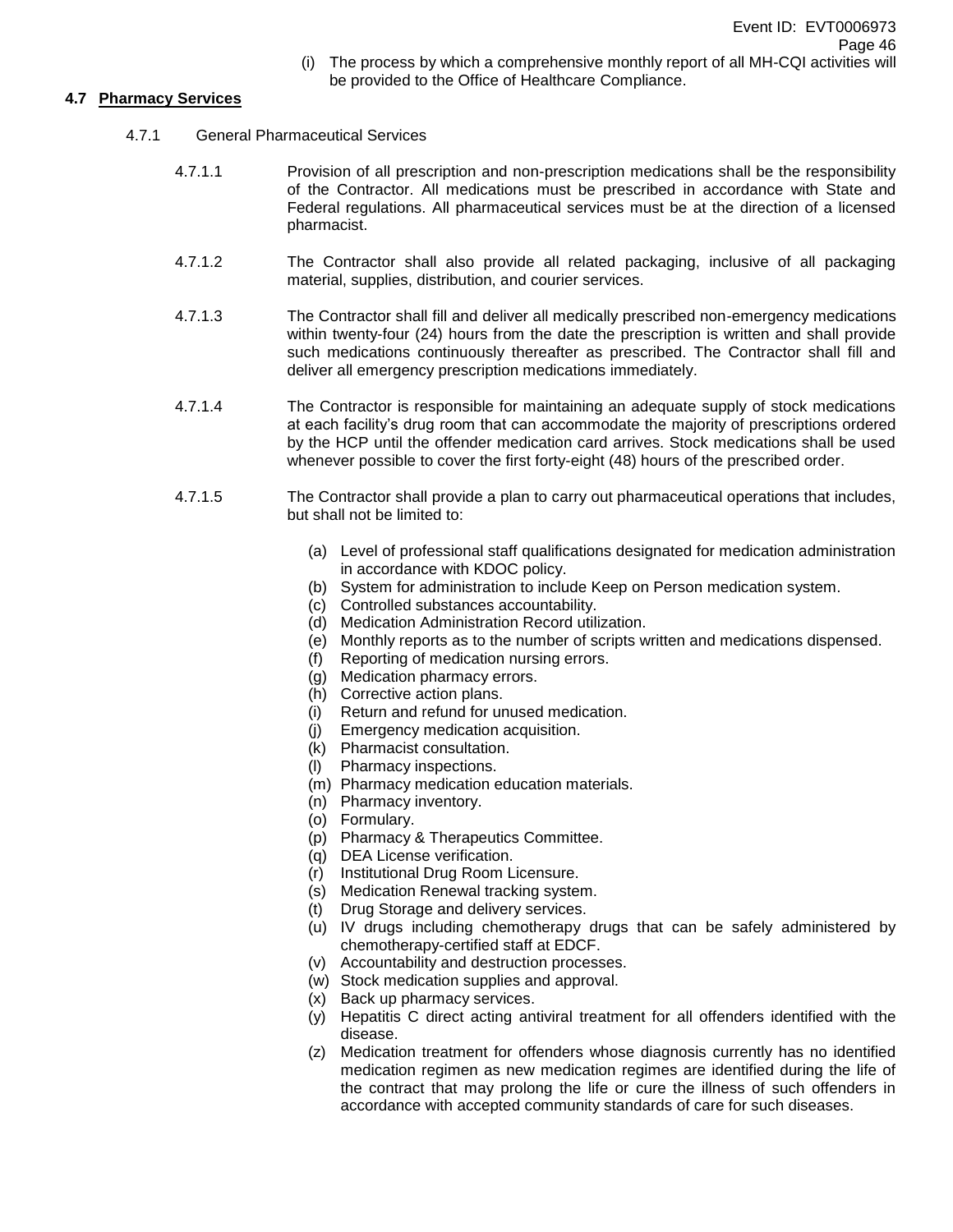(aa) Annual documentation of RN, LPN and CMA staff's competency to properly administer medications to the offenders through both Keep-On-Person and Direct Observation Programs.

# 4.7.2 **Release Medications**

- 4.7.2.1 The Contractor shall provide a seven (7) day supply of prescribed medications for offenders released in custody to appear in court or before some other official body or authority, and it is expected that the offender will return to KDOC custody after the court of official appearance.
- 4.7.2.2 The Contractor shall provide a thirty (30) day supply of release medications, including tri-cyclics to offenders being released into the community, if the offender can be trusted to handle the medication responsibly.
- 4.7.2.3 Offenders in need of closer supervision shall be assigned to a KDOC discharge planner and shall receive a seven (7) day supply of medication. The offender shall receive up to five (5) additional seven (7) day prescription refills at a pharmacy convenient to the offender's residence.
- 4.7.2.4 The offender is responsible to purchase all medication requiring prescription refills from a local pharmacy. Prescription refills shall continue to be written by the facility HCP or psychiatrist until the offender successfully completes an initial health care visit, or fortyfive (45) days from release from a KDOC facility, whichever comes first.
- 4.7.2.5 Bidders are encouraged submit proposals for extending release medications to 90 days post discharge to allow plenty of time for community provider follow-up appointments.
- 4.7.2.6 The Contractor shall provide a seven-day supply of medications to offenders released into the custody of another jurisdiction, such as county jail or Federal detainer.

# 4.7.3 **Identification of Pharmacy Vendor**

4.7.3.1 The Contractor shall provide information regarding the pharmaceutical vendor the Contractor intends to use to include name of vendor, location of vendor's parent company, location of any branch or warehouse supplying medication to KDOC offenders, and any company or corporate affiliation with the Contractor.

# **4.8 Reception and Diagnostic Units (RDU)**

# 4.8.1 **Forensic Psychological Evaluation Process**

- 4.8.1.1 The Contractor shall provide forensic psychological evaluation and diagnostic services as well as other psychological services necessary for intake processing of adult and juvenile offenders. On a case-by-case basis, there may be other offenders who require forensic psychological evaluations, and for whom, similar processes will be required. This evaluation shall include:
	- (a) A complete file review, to include the most recent mental health screening and any other relevant material from the current or preceding incarceration.
	- (b) Administration, scoring, and interpretation of psychological testing, including Level of Service Inventory – Revised (LSI-R), Level of Service/Case Management Inventory (LS/CMI), Youth Level of Service/Case Management Inventory (YLS/CMI), personality instruments, intelligence screening and assessment instruments, traumatic brain injury screening tool, and other screening instruments, as determined by KDOC for each offender referred to the RDU, whether as a new admission or otherwise, for whom a thorough evaluation is indicated.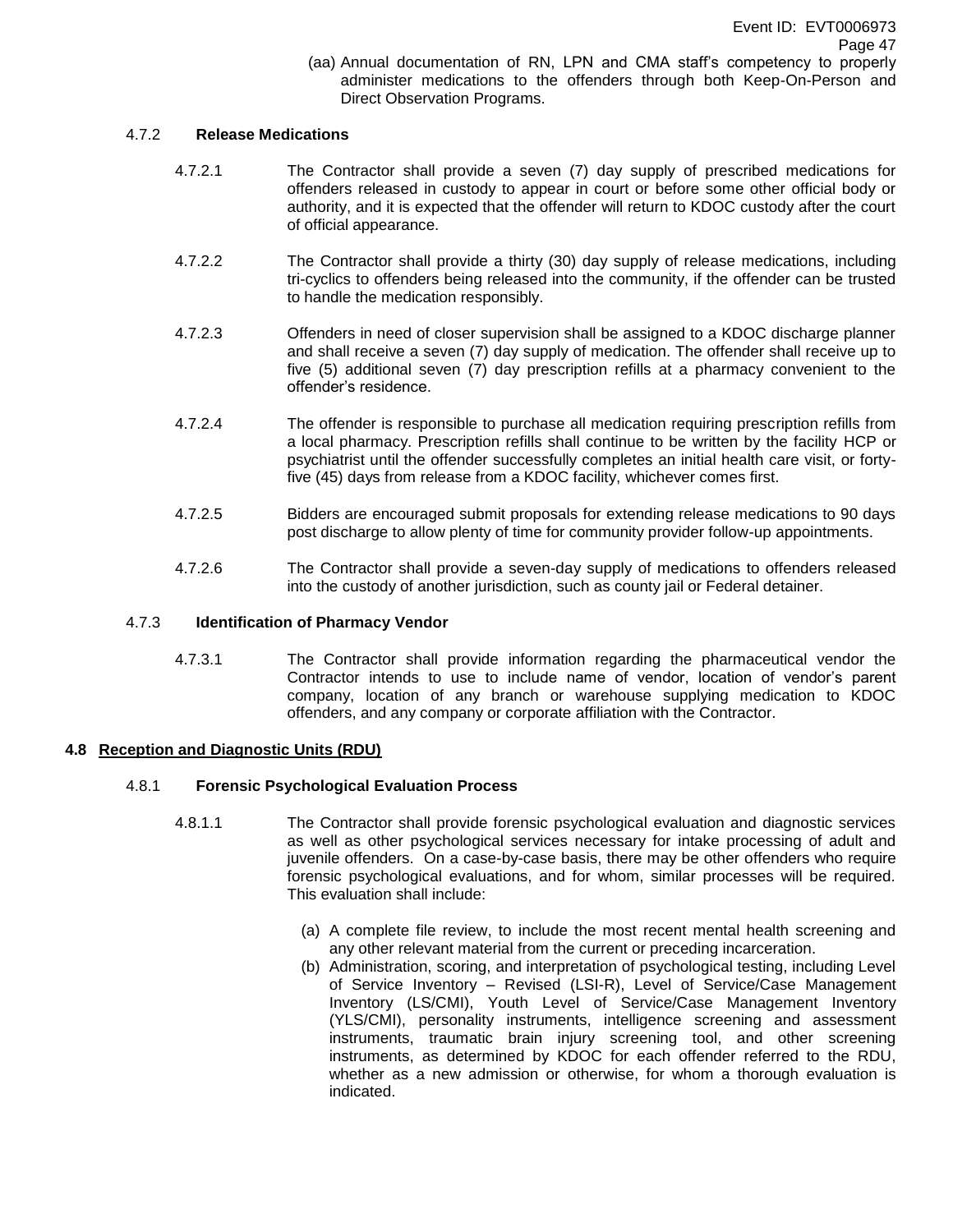- (1) LSI-Rs will be done with fidelity; an interview will be done separately for LSI-R from any clinical interview; a rating will be done according to the rules and standards related to the LSI-R; detailed notes will be entered reflecting the reasoning for the rating; collateral checks will be done as necessary to confirm or glean necessary information for a complete risk/needs assessment, including criminal history and otherwise. Staff administering the LSI-R will participate in all training including initial, practice audios for feedback, refresher, booster, remedial and otherwise, as directed by KDOC. The raters will participate in observation and feedback sessions to ensure the fidelity of the LSI-R. Contractor will track and provide any data requested related to fidelity, interrater reliability, norming or other evaluation or research regarding the LSI-R. A representative from the Contractor will actively participate as a member of the LSI-R Steering Committee, providing input on policy and practice related to the LSI-R, and remain current on all training and policies related to the LSI-R. Contractor should describe how each of these elements of administering the LSI-R will be conducted and tracked, including specific positions responsible for each part of the LSI-R work. This requirement applies to admissions at EDCF RDU and TCF RDU.
- (c) Completion of a Mental Status Examination, review of psychological history (including but not limited to psychotherapy, groups, medication, education/special education placement, sexual abuse-victimization, predatory behavior, hospitalization, violent behavior, drug/alcohol use/treatment, hospitalization, sexual offenses, cerebral trauma/seizures, organic syndromes including dementia and/or other neurological disorders, suicidal behavior) and current functioning on all new admissions utilizing standard community practice techniques identified by KDOC.
- (d) Initiate procurement of prior treatment records and evaluations from third parties.
- (e) Entry of pertinent psychological testing and interview findings in the RDU report, located in the Offender Management and Information System (OMIS), the Justice Information System (JJIS), and in the EHR.
- (f) Determination of the offender's psychological diagnoses, program needs including but not limited to substance abuse and sexual offender treatment needs, mental health treatment needs, housing and placement needs, employability or educational limitations due to mental illness, functional ability limitations due to mental illness, and referral to treatment as indicated.
- (g) Determination of an offender's risk of suicide and homicide due to mental illness, and identification and implementation of appropriate responses and treatment using crisis intervention procedures to reduce the identified risk.
- (h) Identification and referral to contractor's psychiatrist for all offenders admitted with current prescriptions for psychotropic medications, or for whom medications may be of benefit in the treatment of their mental health.
- (i) Incorporate a mental health classification process, using standardized measures/definitions, consistent with community measures to determine Severe and Persistent Mental Illness (SPMI), Serious Mental Illness (SMI), Mental Illness (MI), and/or Intellectual Disability (ID) and document such as part of the evaluation/reporting process.
- (j) Participation in a multi-disciplinary staffing to determine recommended programs, services, and interventions to address risk and need.
- (k) Identify need for, and initiate the follow up evaluation by psychiatrist or Ph.D. psychologist on all offenders with suspected pedophilia diagnosis for the adult units.
- (l) Coordinate an initial discharge plan based upon the offender's mental health needs with KDOC discharge planners.
- (m) For offender's with identified mental health conditions requiring intervention:
	- (1) Development and implementation of a treatment plan to begin addressing those conditions.
	- (2) Upon completion of the RDU evaluation and transfer to another facility, referral to the behavioral health staff with a synopsis of the initial diagnoses, needs and treatment plan, so the receiving facility can complete a mental health evaluation.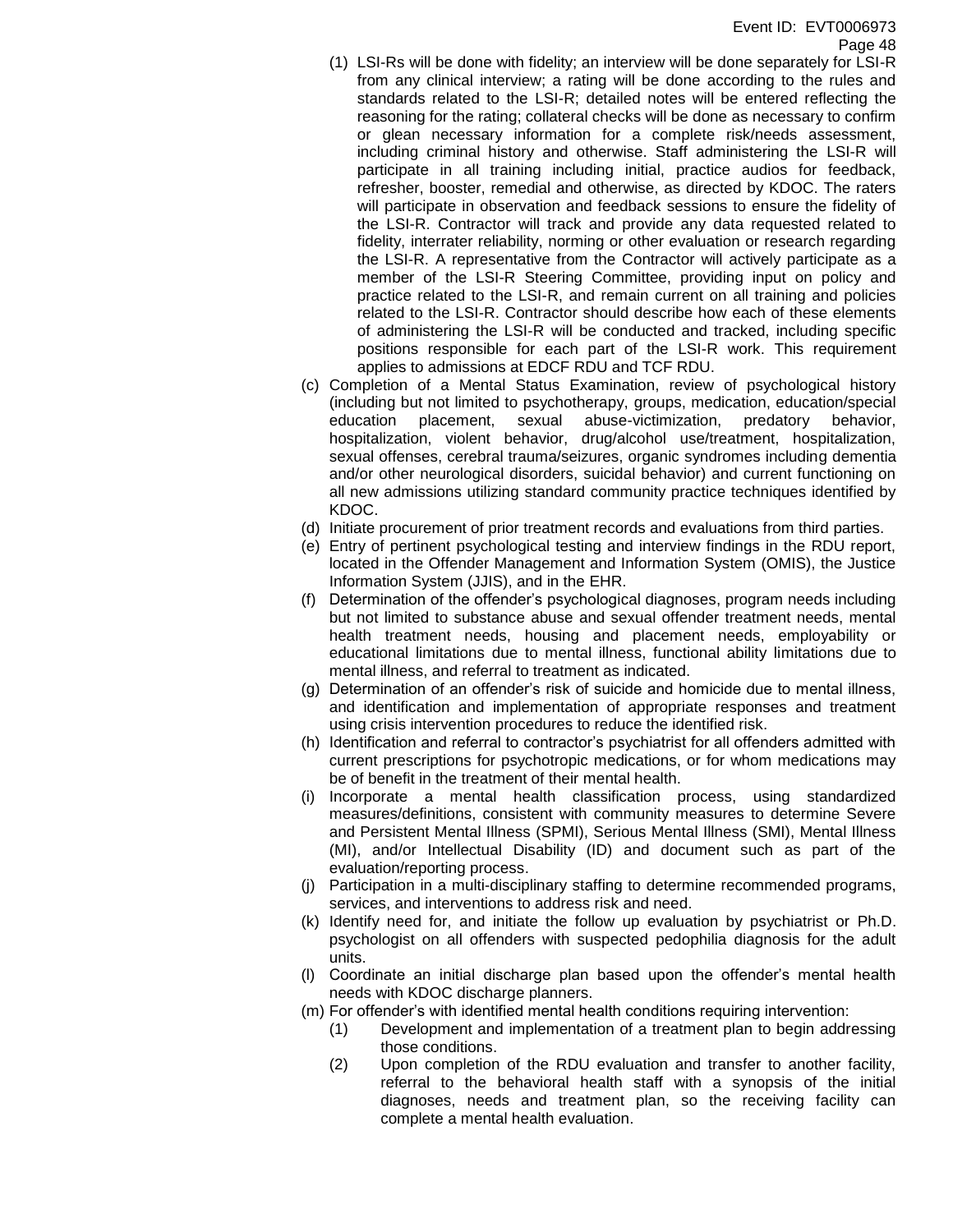#### 4.8.2 **Timeliness of reports**

- 4.8.2.1 The Contractor shall provide sufficient licensed behavioral health professionals to ensure that all RDU reports are completed, reviewed by independently licensed psychology staff (when appropriate), and placed in OMIS/JCFS and the EHR within fourteen (14) days of admission. Currently the intake point for male offenders is at EDCF, for females it is TCF and for juveniles it is KJCC. Staffing is required at all three intake facilities.
- 4.8.2.2 It is expected that all RDU reports shall be completed within fourteen (14) days.

### 4.8.3 **Periodic Evaluation of the RDU Process**

4.8.3.1 The Contractor shall conduct periodic reviews, as determined by the Department, of treatment, education, and other offender recidivism reduction programs and services in other KDOC facilities so as to maintain an adequate level of awareness on the part of KDOC and Contractor on the various offender program options existing in the Department.

#### 4.8.4 **Testing Materials and Supplies**

4.8.4.1 The Contractor shall be responsible for the cost of all testing materials, scoring tools, and educational materials necessary to complete the RDU process.

### **4.9 Forensic Programs**

#### 4.9.1 **Clinical Services Reports & PCL-R Evaluations**

4.9.1.1 KDOC, through the Contractor, utilizes three (3) FTE PhD psychologists to complete Clinical Services Reports (CSRs). CSRs are required and requested by the courts, Kansas Prisoner Review Board (PRB), and KDOC. The courts require CSRs from PhD psychologists to make determinations on the level of risk for adult sexual offenders to commit additional offenses. The psychologists may be called to testify in probable cause hearings as well as trials. The PRB requests CSRs, which may include requests for Psychopathy Checklist – Revised (PCL-R) evaluations, for use in parole decisions. In the contract proposal, identify PhD staffing levels to ensure timely completion of CSRs at all KDOC facilities as requested.

#### 4.9.2 **Forensic Health Care Issues, DNA Testing & Court Ordered Lab**

- 4.9.2.1 The Contractor shall provide qualified personnel in conducting security related health care procedures in response to a request from KDOC or pursuant to a search warrant or court order, provided there is written consent of the offender.
- 4.9.2.2 In the absence of the written consent of the offender and in response to a search warrant, court order, or KDOC investigation request, including, but not limited to, inducement of vomiting, body cavity searches, withdrawal of blood, and examination for sexual assault. Contractor shall arrange and contract with a community health care provider for the services at no additional cost to KDOC.
- 4.9.2.3 The Contractor shall provide offender antibody testing for HIV/HBV/HCV, as requested by KDOC, following an occupational exposure between a KDOC employee and an offender. The results of the testing shall be sent to the employee's attending physician.

#### 4.9.3 **Research**

4.9.3.1 No research projects involving offenders shall be conducted with prior approval as outlined in IMPP 06-101D (Appendix K).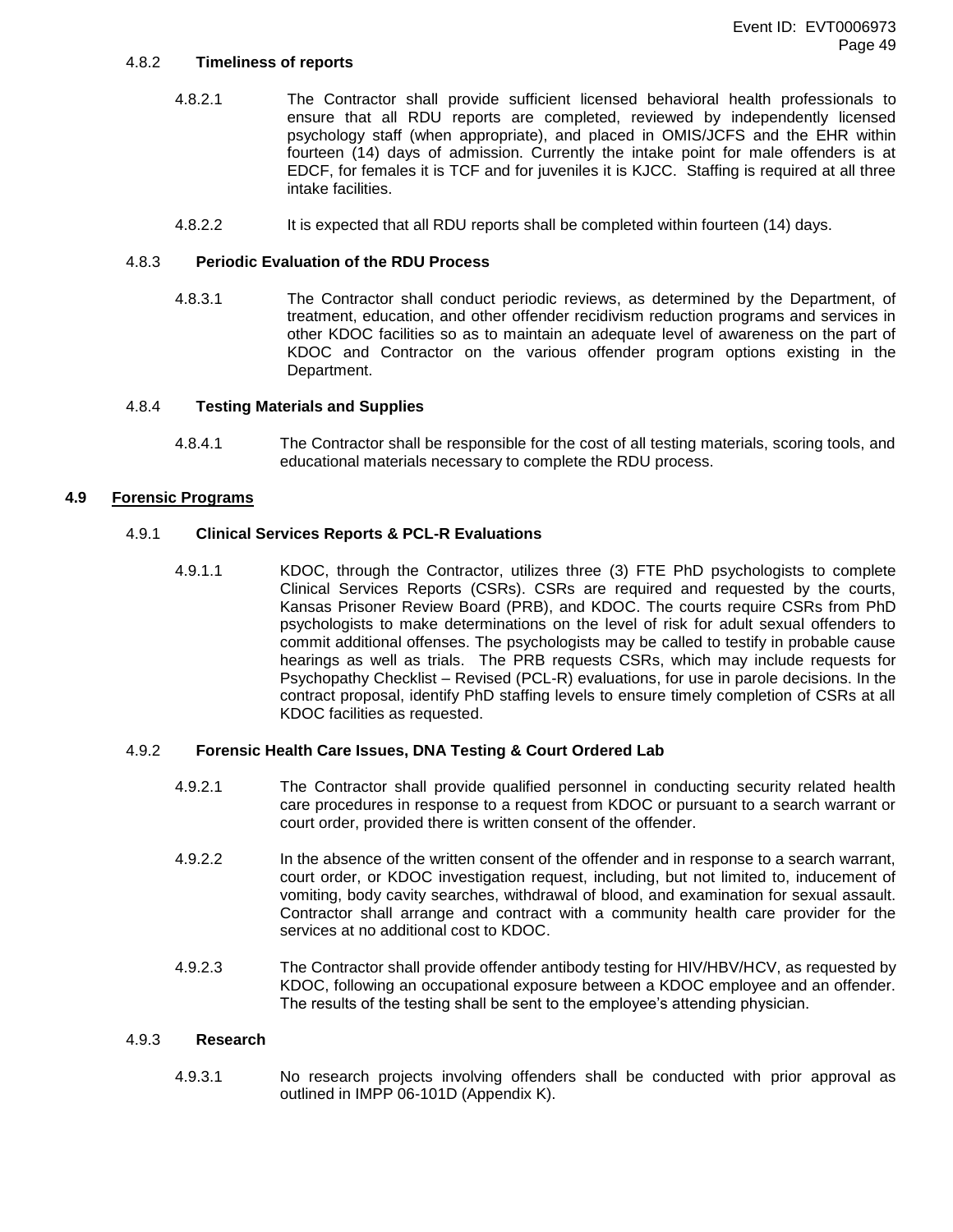#### **4.10 Quality Improvement Program**

- 4.10.1 The Contractor's proposal shall outline the vendor's procedure for a Comprehensive Quality Improvement (CQI) program, to include a CQI Coordinator at the Regional Office level, and a QI coordinator as part of a post-duty at each facility. If the Contractor's CQI program is outlined in a manual, a copy of the CQI manual will be submitted with the proposal. The site QI Coordinator may be part of the Infectious Disease Control Nursing responsibilities and does not require a fulltime staff person. The CQI program's goal shall be to assure quality health care services are provided to offenders. Include a description of the internal monitoring mechanism associated with the CQI program.
- 4.10.2 Quality Improvement records shall be maintained on-site at each facility as well as forwarded to the Contractor's regional office. The Contractor's regional office staff is responsible for identification of statewide trends in health care compliance and shall incorporate corrective action planning in the CQI program.
- 4.10.3 As part of this program the CQI Coordinator will be responsible for providing accurate Health Services Report (Appendices L, M, and N) numbers on a monthly basis to be submitted to KDOC.
- 4.10.4 The Director of Health Care Compliance shall receive a summary of all CQI activity each month, to include compliance threshold, problem tracking reports, and corrective action plans. Joint quarterly meetings will be held between the Office of Health Care Compliance (OHCC) and the Contractor to evaluate the quality of the health care being provided as documented by the CQI program data. OHCC can mandate areas of concern be monitored by the Contractor's CQI Process in order to maintain quality of care across the system. It is understood that the Contractor may have interest in CQI processes that can compare work performed in Kansas with other contracts they in which they may be engaged, however the CQI program must look specifically at health care processes specific to the KDOC regardless of what issues are being monitored across the Contractor's other contracts. The Kansas specific CQI plan must identify indicators that are being met, indicators which are not being met, action plans to correct the indicators not being met, and a plan for re-evaluation until all indicators are met.
- 4.10.5 Included in the plan will be the use of EHR system to obtain reports outlined by the CQI Coordinator and the EHR Committee as outlined in section 4.20. If the reports are found to retrieve incorrect data, the Contractor will correct the electronic reports so that the correct data is retrieved within 30 days.

#### **4.11 Contract Monitoring/Management and Directing Services and Peer Review**

- 4.11.1 The OHCC shall provide management and oversight staff for professional, contract management and oversight, observation of treatment, and assessment of program outcomes.
- 4.11.2 The OHCC shall provide peer review for patient care cases relative to this contract.
- 4.11.3 The Contractor's regional office staff and site staff shall support and cooperate with scheduled and unscheduled audits of selected health care areas as developed and required by the OHCC. The Contractor acknowledges that the OHCC staff have the right to conduct these audits on behalf of the KDOC without the presence of Contractor's Regional Office staff.
- 4.11.4 In instances of offender deaths, the HCP shall complete a death summary and submit the summary to the OHCC within seven (7) days from the date of death. KDOC shall make arrangements for all autopsies as required by law and KDOC policy. The Contractor shall cooperate and participate in any investigation by the Kansas Bureau of Investigation and/or any other state government oversight investigation as approved and required by the Secretary of Corrections.
- 4.11.5 The Contractor shall be required to perform a Serious Incident Review (SIR), chaired by the Regional Medical Director on all unexpected deaths, suicide attempts, and any adverse event related to the provision of health care that results in a hospital admission. The Contractor shall provide a copy of the Serious Incident Review to the Director of Health Care Compliance within thirty calendar (30) days of the serious event.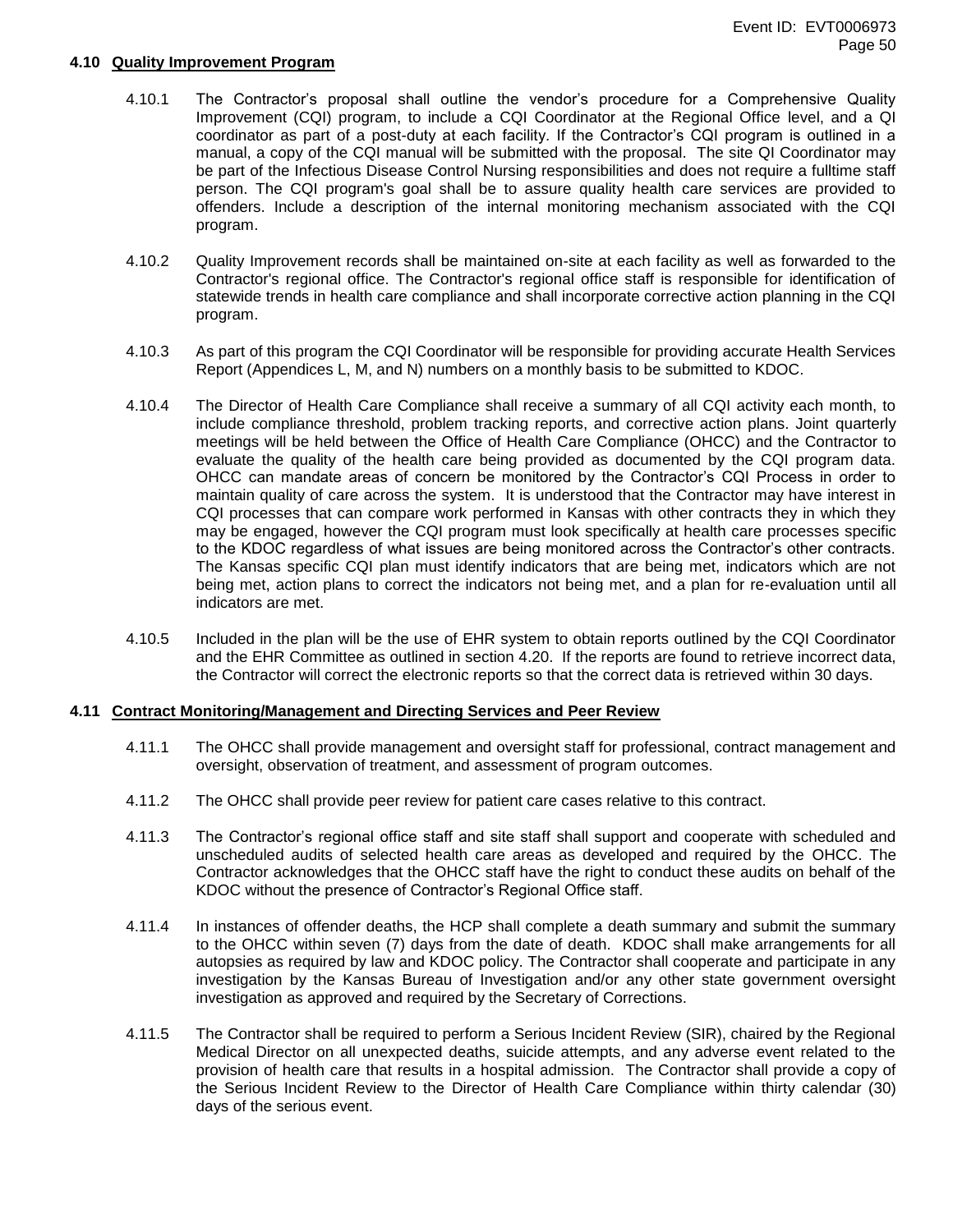- 4.11.5.1 The SIR shall be treated as and considered a part of the Peer Review process.
- 4.11.5.2 The SIR shall be structured and follow generally accepted practices for completing such investigations (e.g., "root cause analyses").
- 4.11.5.3 If warranted, separate corrective action plans shall be developed to address any issues identified as part of the SIR, which will include a timeline for completion and the individual staff responsible for their completion. Such plans will be provided to the OHCC either as part of the SIR, or as a separate document (if it is to be a second document, it is to be submitted to the OHCC within fourteen (14) days of the submission of the SIR report).
- 4.11.6 The Contractor must include provisions that grant and allow the OHCS access to, and inclusion in discussions, reviews, meetings, and any other activities that impact the care provided to offenders. This includes, but is not limited to:
	- 4.11.6.1 Scheduled and unscheduled site level team, departmental or service-wide meetings.
	- 4.11.6.2 Daily, weekly and/or quarterly oversight, quality, planning and review meetings and/or teleconferences.
	- 4.11.6.3 Statewide or local management meetings in which patient care, program review and/or any other topics associated with the health or mental health care services are discussed.
	- 4.11.6.4 Complete access to the EHR and any/all paper health care records, meeting minutes, or other documents necessary to facilitate the ongoing peer review process.
- 4.11.7 The Contractor shall include a plan for an internal peer review program, established for HCPs practicing in the KDOC system. As part of the CQI program HCPs shall be required to evaluate their own and other HCP's documentation of health care practices.

# **4.12 Utilization Management Program**

- 4.12.1 The Contractor shall specify a detailed plan for implementation and maintenance of a utilization management (UM) program. Addressed in this section shall be the mechanism by which the Contractor plans to control health care cost areas in which the cost savings will be achieved and evidence of success for such a program in other contract sites.
- 4.12.2 The plan will also include integration and coordination with current Medicaid policies to meet KDOC, Federal HRSA, and KDHE requirements as it relates to information gathering, statistics, and claims processing. Contractor shall be responsible for all clinical decisions and hospital discharge planning.
- 4.12.3 Inpatient services are currently part of the comprehensive healthcare price. Medicaid provides for offenders that are released to the hospital greater than twenty-four (24) hours, for patients under age 19, pregnant females, chronic disease resulting in disability, and over age 65. This has historically for the last three (3) years (FY 2017 – FY 2019) represented thirty-nine (39%) of our inpatient hospital days. The OHCC assists both KDOC and KDHE in administering the plan. The contractor is responsible for cooperating and assisting eligible offenders in completing Medicaid applications and forwarding those applications to the OHCC. In addition, the Contractor is responsible in providing OHCC with a detailed list of inmates who are inpatient at a community hospital; this includes access to any record(s)/communication(s) that will assist in determining Medicaid eligibility. The OHCC coordinates with KDHE and KDOC for eligibility determinations. Any monies paid by Medicaid to offsite hospitals for those offenders qualifying will be deducted at 100% rate from the Contractor's monthly payments.
- 4.12.4 The Contractor shall be responsible for entering and updating data into the EHR system which includes offender history of birth records, Medicaid beneficiary ID numbers, current medical insurance, and disability claims. This information will be obtained as part of the mental health and medical intake process.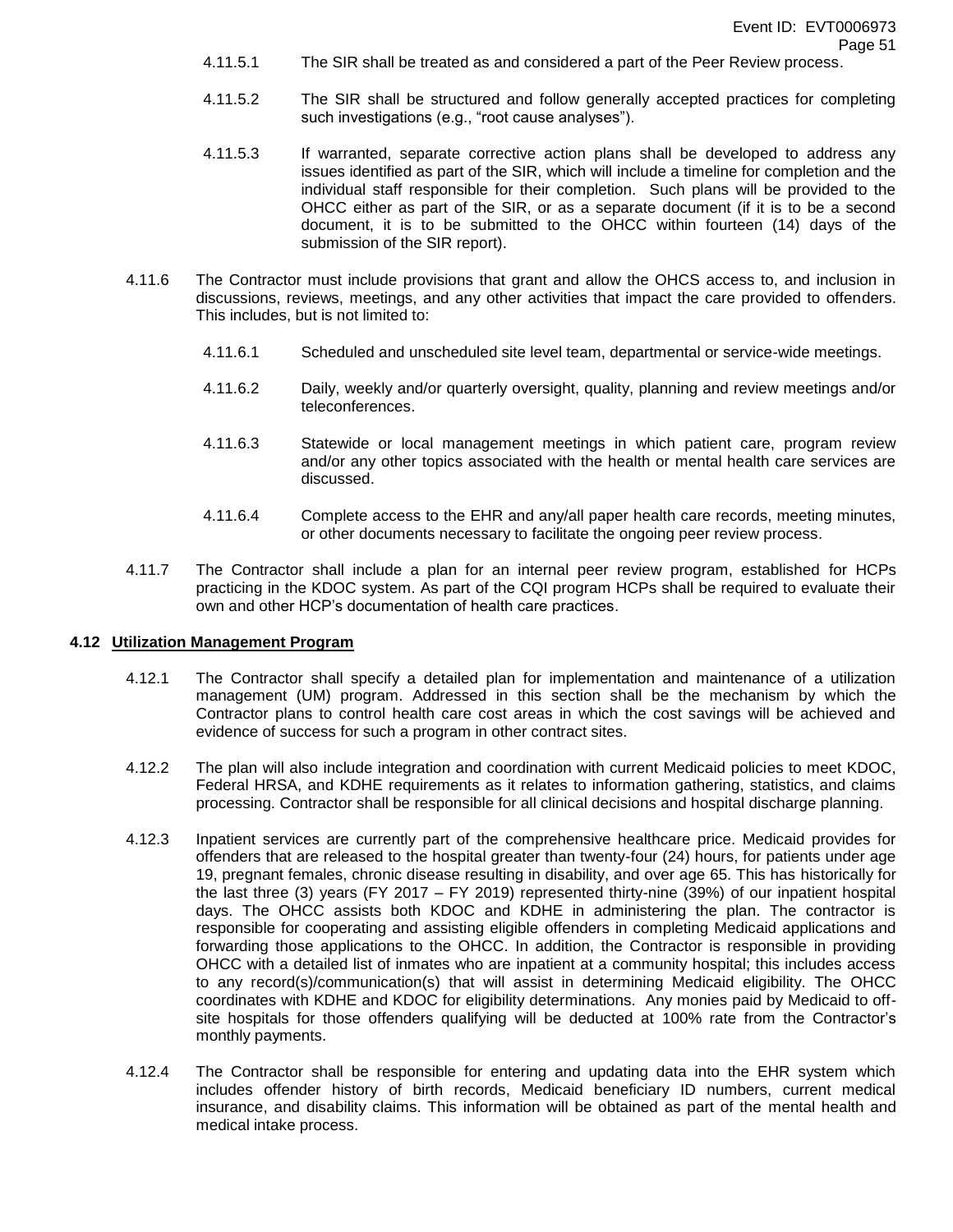- 4.12.5 KDOC understands that the Contractor may have proprietary methods of documenting utilization management activities. Regardless, the KDOC considers the EHR to be the official documentation source of all utilization management activities. As OHCC reviews records for ascertaining compliance with the utilization management aspects of this contract, the electronic record will be the only source utilized to measure compliance.
- 4.12.6 The Contractor's utilization management program must outline the process for how health care decisions will be made. Utilization decisions are required to be made by the Kansas-licensed Regional Medical Director based in an established Kansas Regional Office with access to the KDOC's EHR utilizing appropriate community standards of care. The Contractor will update decisionmaking processes as community standards of care are updated during the life of the contract. The contractor shall be responsible for all clinical decisions. Examples of unacceptable utilization management practices include, but are not limited to:
	- 4.12.6.1 Documenting UM activities, medical information, medical care plans using proprietary methods but not in the EHR.
	- 4.12.6.2 Making UM care decisions by non-Kansas licensed physicians located outside of Kansas without access to the EHR.
	- 4.12.6.3 Using alternative treatment plans that are not based on current standards of care.
	- 4.12.6.4 The Contractor will conduct CQI studies of utilization practices such as the amount of time between submission of utilization requests to time of actual decisions, the amount of time between actual decision until necessary procedure/consultation scheduled, the amount of time between actual decision until procedure/consultation completed. The Contractor's Regional Medical Director or designee will meet on a weekly/regular basis with the OHCC to jointly review UM activities and/or specific cases.

# **4.13 Reports and Manuals**

4.13.1 The Contractor's regional office staff is responsible for writing, maintaining and producing copies of reports, manuals and guidelines to assist facility staff in the daily handling of health care issues. The reports and manuals shall include, but not be limited to:

| 4.13.1.1  | Policy and Procedure Manual.                                      |
|-----------|-------------------------------------------------------------------|
| 4.13.1.2  | Quality Improvement Manual & Reports.                             |
| 4.13.1.3  | Infectious Disease Control Manual & Reports.                      |
| 4.13.1.4  | End-of-life Hospice Manual.                                       |
| 4.13.1.5  | <b>EHR Manual.</b>                                                |
| 4.13.1.6  | <b>Hepatitis Control Protocols.</b>                               |
| 4.13.1.7  | <b>Treatment Guidelines.</b>                                      |
| 4.13.1.8  | Behavioral Health Treatment Manual.                               |
| 4.13.1.9  | Monthly Meeting minutes as required by NCCHC and/or ACA.          |
| 4.13.1.10 | Health Services Report (sample provided in Appendix L, M, and N). |
| 4.13.1.11 | Inpatient Hospital Report.                                        |
| 4.13.1.12 | Infirmary Report.                                                 |
| 4.13.1.13 | Infectious Disease Control Report.                                |
| 4.13.1.14 | Utilization Management Weekly Offsite Appointment Schedule.       |
| 4.13.1.15 | All reports as described in this RFP.                             |
|           |                                                                   |

- 4.13.2 The Contractor shall ensure all monthly reports are forwarded to KDOC by the 10th day of the following month for which they were written.
- 4.13.3 The Contractor shall ensure all manuals are reviewed and updated annually. A statement of annual review with all changes made to the manuals shall be forwarded to KDOC by July 1st each year.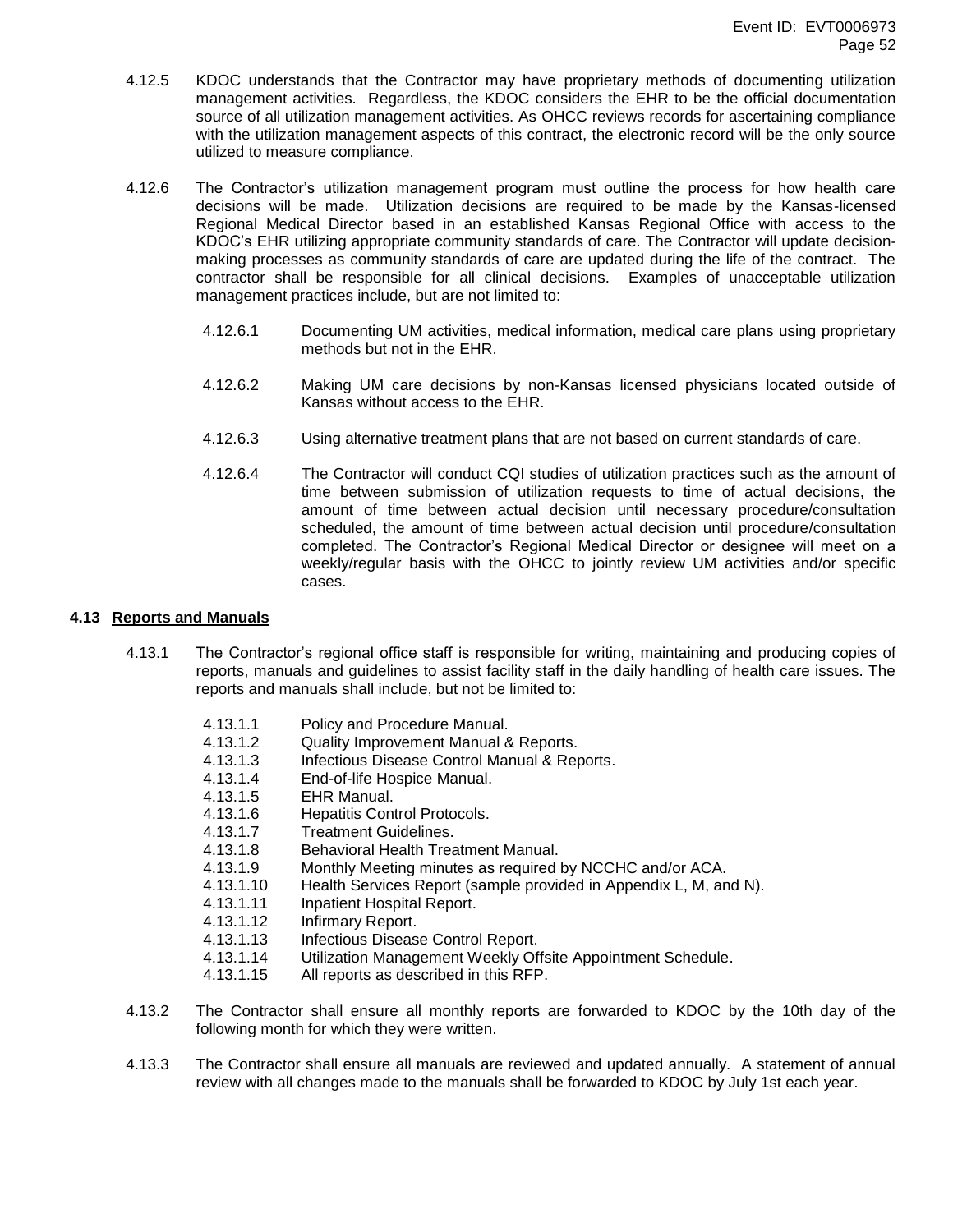#### **4.14 Accreditation**

4.14.1 Contractor shall obtain and maintain NCCHC and/or ACA accreditation in coordination with the KDOC management team. ACA accreditation shall be for the health care operations only.

#### **4.15 Offender Grievance Mechanism**

- 4.15.1 Specify the policies and procedures to be followed in dealing with offender complaints regarding any aspect of the health care delivery system and in accordance with applicable Kansas Administrative Regulations. An outline of the current grievance process is available for review in Appendix O.
- 4.15.2 The Contractor is given seven (7) calendar days to completely answer and have all responses back to the Director of Health Care Compliance. The Contractor shall provide all case follow up documentation on recommendations from the Director of Health Care Compliance within ten (10) working days of the request for follow up.

#### **4.16 Infectious Disease Control (IDC)**

- 4.16.1 The Contractor shall establish a comprehensive infection control program based on guidelines established by KDHE and the Center for Disease Control (CDC). The proposal shall include, but not be limited to: Immunization, MRSA, Hepatitis C, Scabies and other infectious diseases.
- 4.16.2 Contractor shall describe its infection control processes and activities as they relate to surveillance, prevention and control of infections, and employee training and education.
- 4.16.3 IDC trained registered nurses shall be identified in the staffing plan as full time at LCF, EDCF and HCF. TCF shall have a half-time IDC nurse. IDC trained nurses at the facility level do not require certification in infection control but shall be certified KDHE for HIV counseling.
- 4.16.4 Other sites not large enough to require specified IDC nurses shall have, as part of the nursing post duties, those duties necessary to provide comprehensive infection control.
- 4.16.5 The Contractor may, through agency agreement, purchase or receive at no cost, immunizations, test serum, PPD, and treatment medications through the KDHE when available.
- 4.16.6 The Contractor is expected to partner with KDHE, through required planning meetings, on issues of bioterrorism, ectoparasite control, and containment of infectious diseases.
- 4.16.7 The Contractor shall indicate its capability to ensure safe collection and storage of medical hazardous wastes and a plan for disposal in compliance with applicable Federal and State regulations and guidelines. The Contractor is responsible for all costs associated with the handling, storage and destruction of bio-hazardous waste except as listed in this section.
- 4.16.8 KDOC shall provide secure storage areas at each facility for the storage of biohazardous waste materials.
- 4.16.9 All biohazardous waste material shall be logged as stored and logged as destroyed. Disposal of dirty needle containers shall be logged with specific identification markings for each container.

#### **4.17 Medical Administrative Committees (MAC)**

- 4.17.1 The Contractor shall ensure that monthly MAC meetings are held on-site at each facility. The designated warden and/or deputy warden are required to attend the meetings monthly. The Contractor shall ensure, at a minimum, that the health services administrator, site medical director, site QI coordinator, and site behavioral health coordinator are all members of the committee. The Regional Vice President or regional office designee shall attend a MAC for each site on a quarterly basis. Agendas and minutes of these meetings shall be kept and be available for review by the OHCC.
- 4.17.2 The Contractor shall ensure that the Regional Vice President and key regional staff meet with OHCC staff at least monthly to discuss problems and progress in the fulfillment of the contract requirements.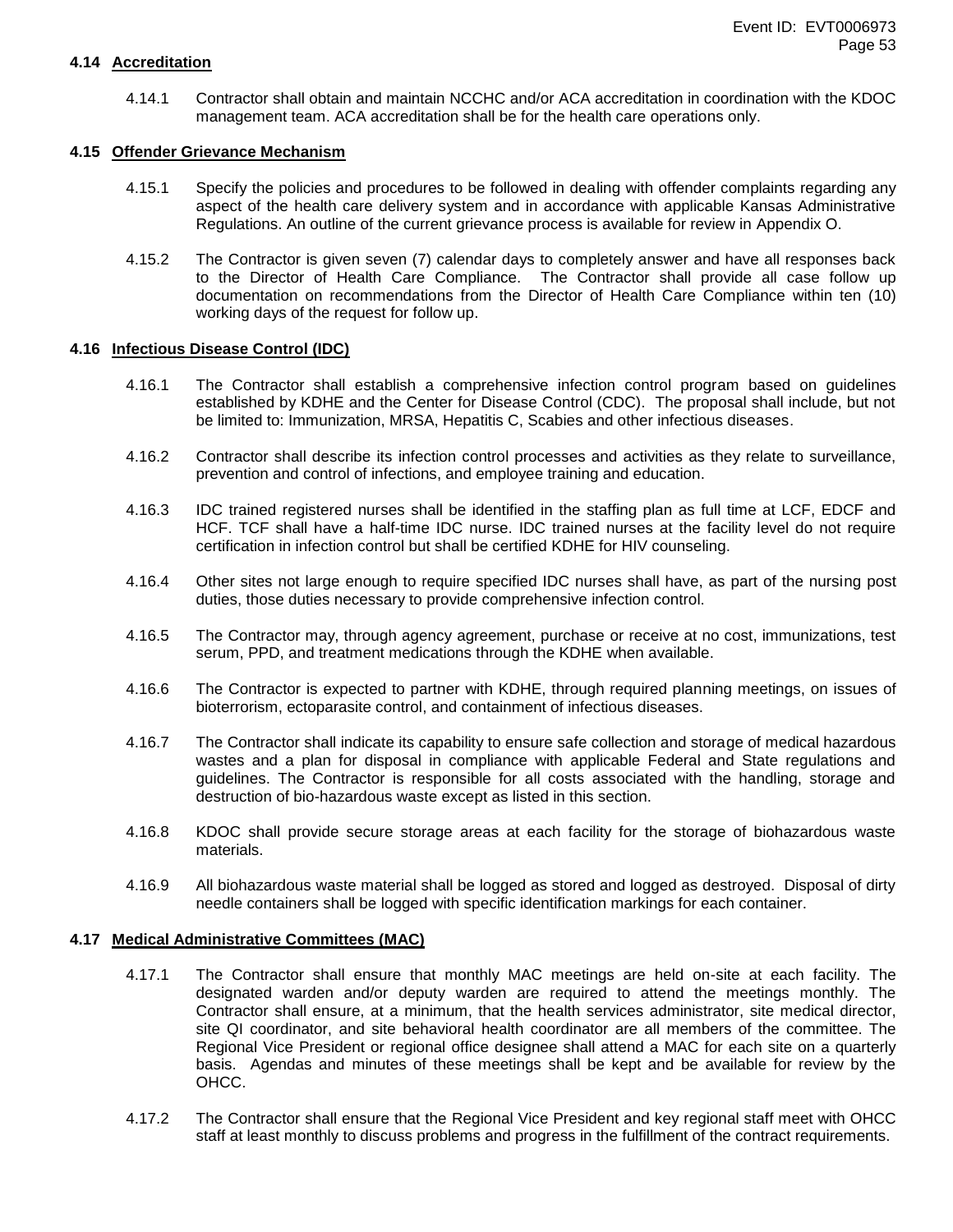#### **4.18 Equipment and Supplies**

- 4.18.1 The Contractor shall make provisions for, and be responsible for all medical supplies, forms, office supplies, health record jackets, books, periodicals, and prosthetic devices, including hearing aids and eye glasses, and behavioral health testing materials, supplies, and equipment.
- 4.18.2 The Contractor shall purchase all consumable medical supplies and pharmaceuticals and shall purchase or lease all items of equipment which it deems necessary to perform health care services at the designated institutions during the term of the contract.
- 4.18.3 The Contractor shall be responsible for maintenance, repair and replacement of all equipment necessary for the delivery of health care services to offenders during the term of the contract. General scheduled maintenance and inspections for x-ray and other medical equipment are required to be maintained in accordance with the manufacturer's suggested maintenance schedules.
- 4.18.4 The Contractor shall be responsible for purchase or lease of all copy machines and other office equipment necessary to perform routine administrative functions. The health care equipment fund, as described in section 4.19, shall not be utilized for these services.
- 4.18.5 KDOC shall provide the Contractor with office space, facilities as designated by KDOC, and utilities to enable the Contractor to perform its obligations and duties under the contract. Internet connectivity will be the responsibility of the Contractor.
- 4.18.6 The Contractor shall use and maintain the equipment and supplies in place at the designated facilities at the commencement of the contract in the performance of its responsibilities under the contract. The Contractor shall return all such equipment and any new, purchased equipment, in good state of repair and working order, subject to reasonable wear and tear, and any remaining supplies to KDOC at the time of termination of the contract. Thirty days prior to the termination of the contract, representatives from KDOC, the current Contractor, and the new Contractor shall tour the designated institutions to determine the condition and inventory all equipment.
- 4.18.7 The Contractor shall purchase all unused and current dated health care supply inventory from the outgoing Contractor that was purchased by the outgoing Contractor, and not through the equipment fund, at a fair market price. KDOC shall provide, at no cost to the Contractor, any on-hand existing inventory that is in place at the beginning of the contract, providing it is not on the outgoing Contractor's inventory as a purchasable item.
- 4.18.8 It is expected that the outgoing Contractor shall convey, transfer, assign or otherwise make available to the new Contractor any and all service contracts and/or warranties, which are in force and in effect at any time during the term of the contract with respect to equipment used in the health care units.

# **4.19 Health Care Equipment Fund**

- 4.19.1 The Contractor shall be responsible for the acquisition of health care equipment. Health care equipment is defined as capital outlay items with a life expectancy of at least one year and an initial acquisition cost of \$1,000. A sum of \$280,000, payable to the Contractor on or about July 1 annually, shall be set aside for the sole purpose of for the acquisition of equipment. The Contractor shall obtain approval from the Director of Health Care Compliance, or designee, prior to obtaining any health care equipment pursuant to this section. Such approval shall not be unreasonably withheld.
- 4.19.2 All equipment acquired pursuant this section shall be become property of the KDOC.
- 4.19.3 At the end of each month, the Contractor shall provide to the OHCC and the KDOC Fiscal Services Division a report itemizing each item purchased pursuant to this section, the amount expended on each item, and the balance remaining in the health care equipment fund. The amount of any unauthorized purchase made from the health care equipment fund shall be deducted from the next monthly invoice. Any funds not spend during the contract year shall carry forward to the next contract year. Upon the termination of the contract, any remaining balance shall be deducted from the final payment to the Contractor.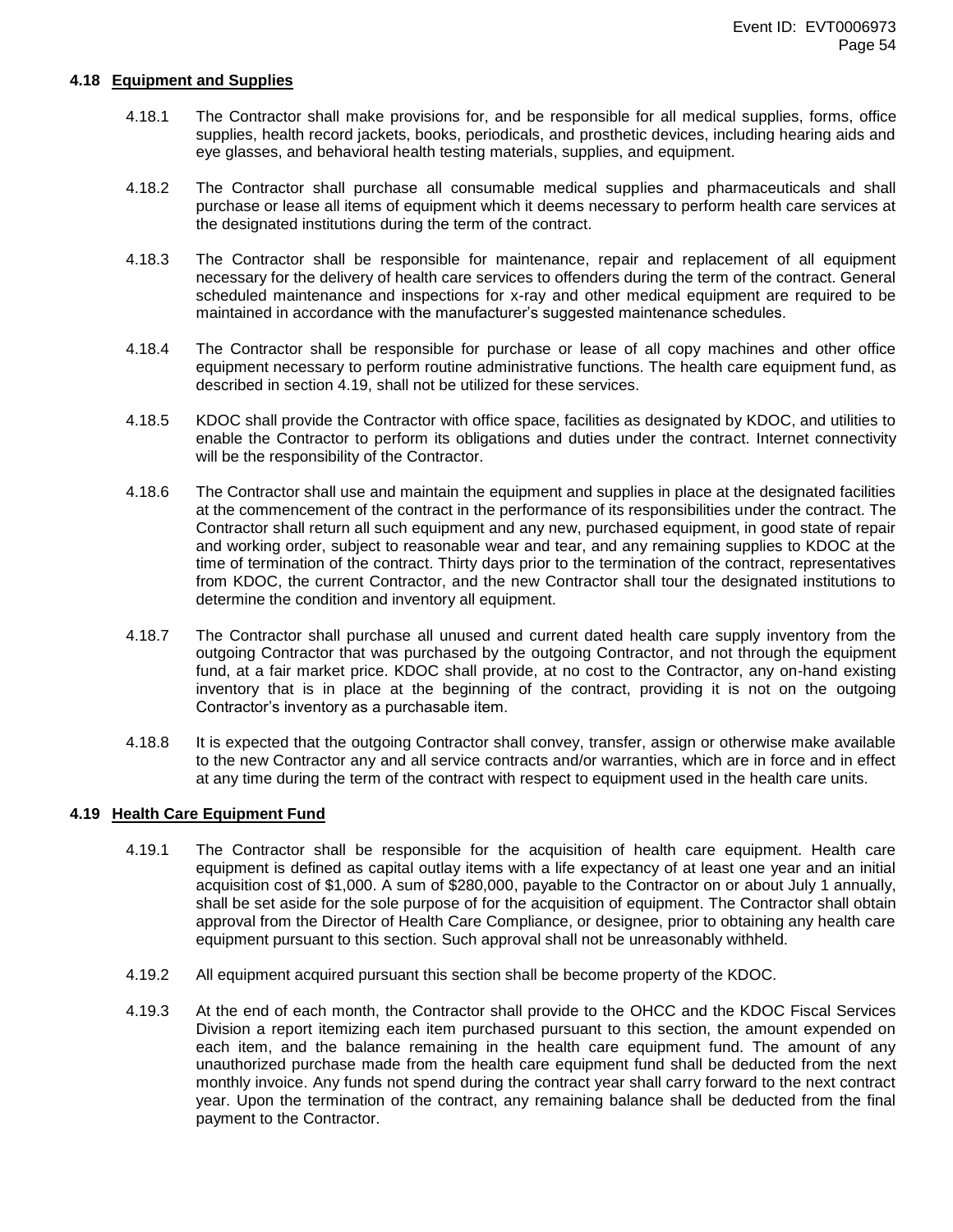#### **4.20 Health Information Management**

- 4.20.1 Support for the current EHR system is shared between the health services Contractor and the KDOC. The Contractor shall be held accountable and report directly to the KDOC IT Director. There shall be an EHR Committee to be co-chaired with the KDOC IT Director or designee and the Director of Health Care Compliance or designee. The committee will select members from the KDOC and Contractor healthcare staff to sit on the committee. The committee must set project priorities, monitor performance, and facilitate information sharing with all stake holders. These meetings will be held at KDOC premises on a quarterly basis. All funding, work product, and maintenance for EHR shall be controlled by the committee and documented quarterly.
- 4.20.2 Electronic Health Records
	- 4.20.2.1 The Contractor shall be responsible for the annual cost of the support agreement for the NextGen software and for cost of equipment or any other software and maintenance agreements. The Contractor shall provide and maintain all current licenses required for the operation of all EHR devices. All software versions will meet KDOC operational and health industry standards to promote functionality and security and will stay on the current release version. Prior to implementation all software upgrades shall be presented to KDOC for approval and scheduling.
		- (a) The proposals shall include all costs necessary to maintain and upgrade the current EHR system. These costs shall include but are not limited to:
			- (1) Annual software licensing and support agreements.
			- (2) Cloud/hybrid Cloud resources as required, Server, SAN or appliance acquisition and replacement to maintain the system growth and maintain functionality and compatibility with software requirements as new technologies are developed.
			- (3) Annual software, hardware licensing, maintenance and support agreements associated with operating the NextGen EHR.
		- (b) Bidders are encouraged to submit alternate proposals for a replacement EHR.
	- 4.20.2.2 The contractor shall insure that the EHR maintains an up time of 99.9% accessibility to users with no more than a two second wait time for information retrieval to the client station.
	- 4.20.2.3 The NextGen EHR is interfaced with the KDOC's Offender Systems, e.g. Offender Management Information System (OMIS); the contractor will monitor all interfaces to ensure that information is transported as expected with a 99.9% success rate.
	- 4.20.2.4 KDOC reserves the right to all health information created on Kansas offender population and the data is to remain control of the Department and shall not be transferred without explicit consent of the KDOC.
	- 4.20.2.5 The Contractor shall acknowledge that KDOC and its agents have full access to the all technology assets, the EHR system, hardware, software, network, and work product.
	- 4.20.2.6 The Contractor shall also acknowledge that no access outside of the boundaries of Kansas for any EHR or OMIS which also includes hardware, software, or work product without the approval of the KDOC.
	- 4.20.2.7 The contractor will need to provide adequate number of licensed and credentialed providers in the State of Kansas in order to be able to provide clinical coverage 24 hours per day, seven days per week, 365 days per year.
	- 4.20.2.8 The contractor will provide a plan to provide technical support 24 hours per day, seven days per week, 365 days per year within 90 days of the contract start-up. This shall include but not limited to: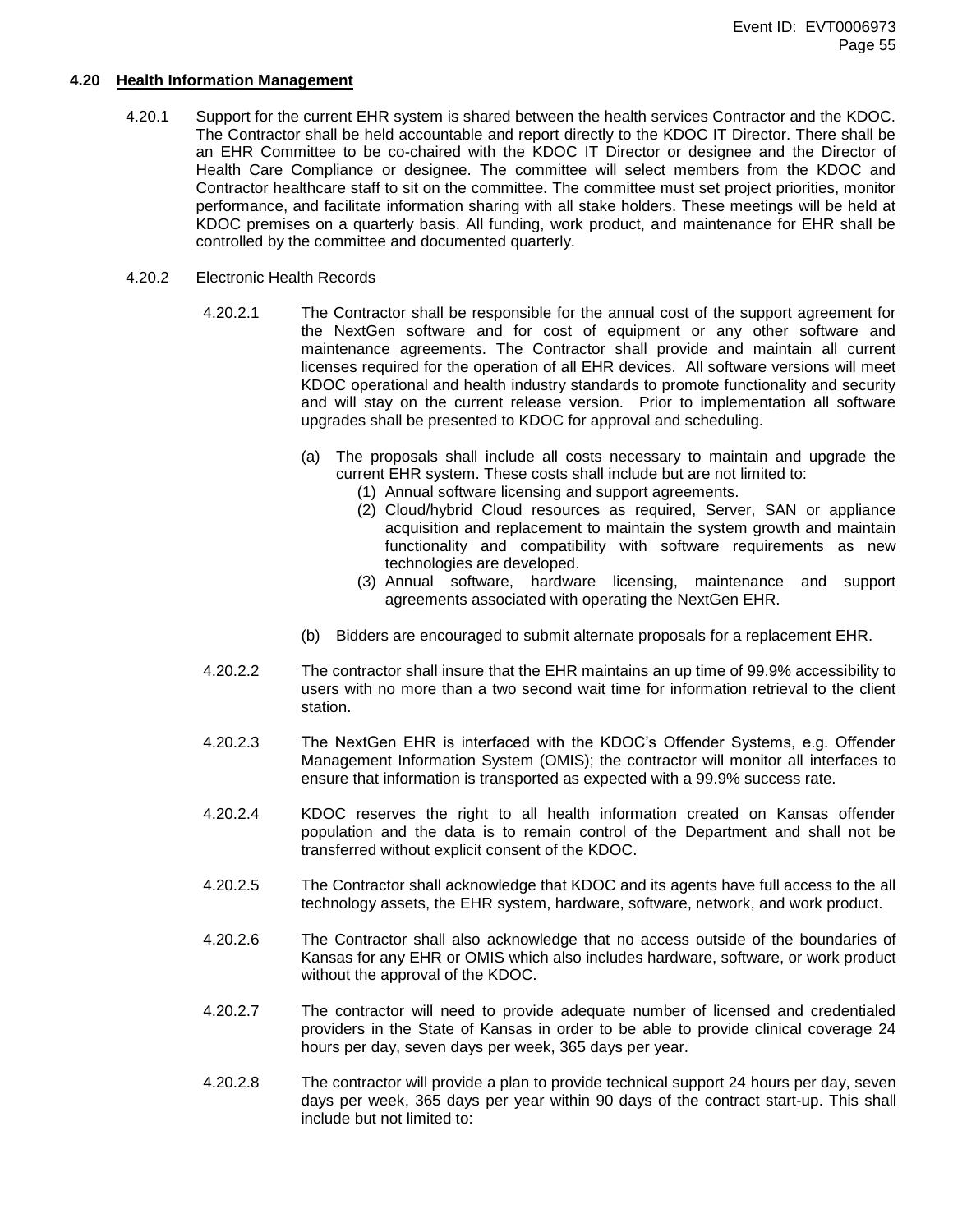- (a) Backup Plan.
- (b) Risk Plan.
- (c) Mitigation Plan.
- (d) Communication Plan.
- 4.20.2.9 The Contractor shall maintain an electronic log documenting the effectiveness of the EHR to include, but not be limited to, the following:
	- (a) Staff provider identification.
	- (b) Number of logins.
	- (c) Calls to help desk.
	- (d) Messaging alerts.
		- 1. Number Issued
		- 2. Number ignored
		- 3. Number of overrides
	- (e) Provider oversight number of signatures missing.
	- (f) EMAR.
		- 1. Use at POC
		- 2. Timeliness Errors
		- 3. Reminders/ Alerts Overridden
	- (g) Documentation: Notes. Assessments, Care Plans.
		- 1. Number Late
		- 2. Number of Data Elements missed
- 4.20.2.10 The Contractor shall maintain an electronic log documenting the performance of the EHR to include, but not be limited to, the following:
	- (a) Percentage of system uptime.
	- (b) Percentage of system downtime and type of event.
		- 1. Scheduled
		- 2. Network
		- 3. Server
		- 4. Power
	- (c) User availability.
	- (d) Percentage of network latency.
	- (e) Percentage of packet loss.
	- (f) Network Utilization.
	- (g) CPU/RAM/IO Utilization reports.
	- (h) Seconds per transaction time.
- 4.20.2.11 Within thirty (30) calendar days of the contract award date, the Contractor shall submit to the KDOC a plan to ensure that the NextGen receives the following enhancements and expansions offering areas to provide comprehensive electronic documentation: EHR certification, portability of information, OB/GYN, I.C.S. scanning, patient scheduled module, discharge planning, M.A.R.

#### 4.20.3 **Clinical Staff Equipment and Supporting Devices**

- 4.20.3.1 350 Dell computers and HP thin clients are in twelve (12) facilities across Kansas. Approximately twenty-three (23) time clocks and printers to maintain and service. Approximately seventy (70) personal printers are connected to the Medical system and are used with forty (40) Cannon copiers, printer and scanners which are used with EHR and are leased by the current medical contractor for use with the system.
- 4.20.3.2 The Contractor shall provide for the replacement of clinical staff hardware will be done at the Contractor's expense and will be done at the rate of 25% per year. The Contractor will supply KDOC with a replacement schedule quarterly forecasting the expected replacement of equipment. This report shall contain at minimum: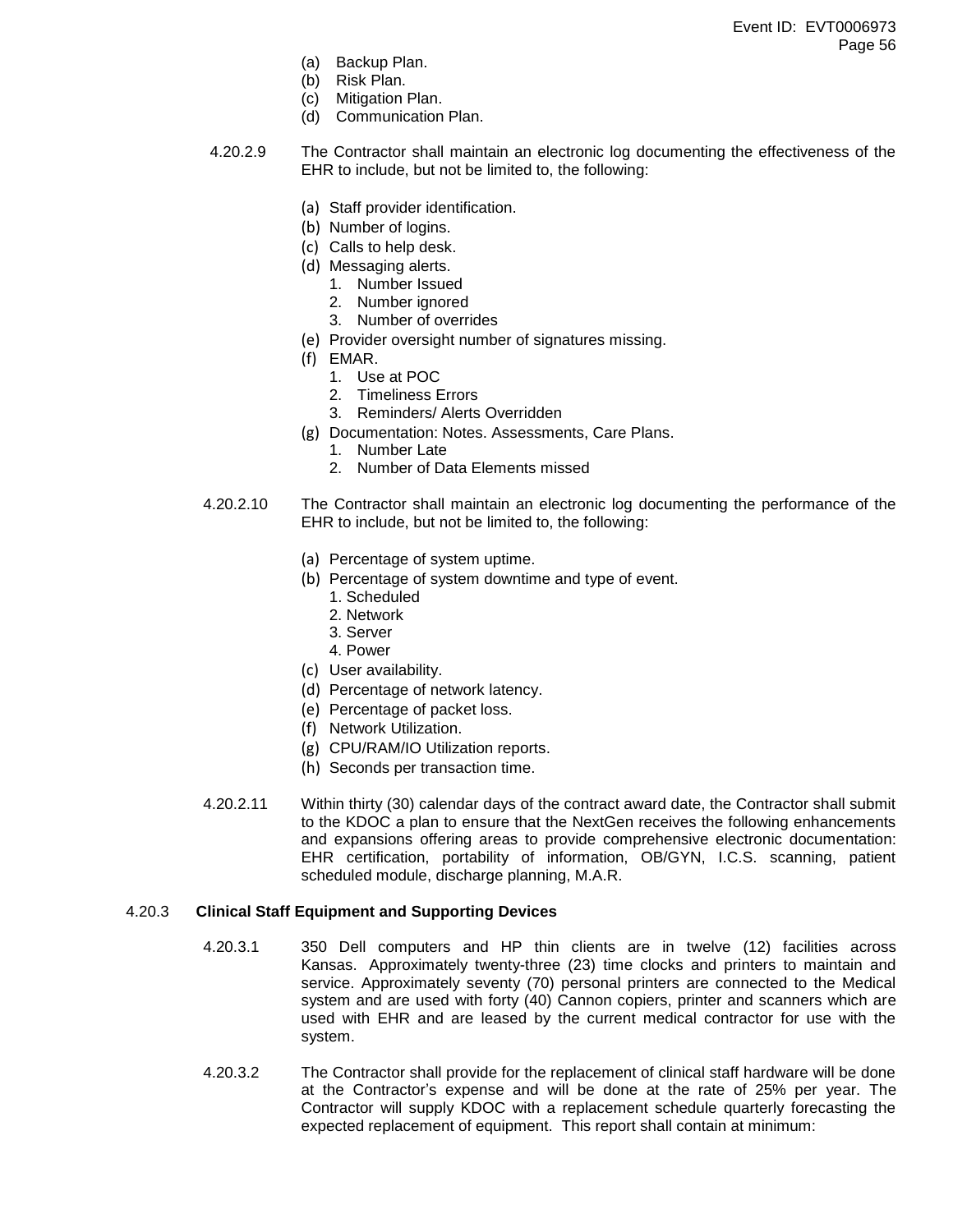- (a) Equipment serial number.
- (b) Condition (e.g. Poor, Fair, etc.).
- (c) Age in years.
- (d) Remaining useful life.
- (e) Replacement cost.
- (f) Comments.
- 4.20.3.3 The Contractor will be responsible for any software licensing associated with use of clinical staff equipment with ownership of software and hardware transferred to KDOC at the termination of the contract.
- 4.20.3.4 The Contractor shall be responsible for the cost and functioning of all medical devices connecting digitally to EHR. This would include scanners, printers, telehealth devices, x-ray, ECG devices, etc.
- 4.20.3.5 The Contractor shall provide five full-time employees to include the below listing utilizing one hundred percent of the time in administering to the technology of the healthcare solutions of KDOC reporting to the technology division of the KDOC.
	- (a) One Project Manager to support and facilitate system development and technology deployment.
	- (b) One Information Technology Generalist to support and maintain the infrastructure required to serve the clinical staff in day to day operation.
	- (c) One NextGen administrator to facilitate the construction and modification of dataentry screens and output reports.
	- (d) One Database Administrator/report writer to facilitate the care of the data systems associated with the EHR and for providing reporting as required by KDOC.
	- (e) One Clinical Developer/Trainer to work in coordination with KDOC staff development for the education of both contract staff and KDOC staff on new solution deployments and best practices.

# 4.20.4 **Healthcare Information Technology Network Infrastructure**

- 4.20.4.1 The Contractor shall be responsible for the installation of a separate secure network infrastructure for all healthcare, EHR, and the installation and maintenance of the functioning secure network meeting NIST, CJIS, ITEC, KDOC, and HRSA rules and regulations. The Contractor shall be responsible for the operation and functionality of the network with up time of no less than 99.9%.
- 4.20.4.2 The Contractor shall define network requirements; identify potential sources for required products and services; maintain proficiency with legacy systems; assess new relevant technologies and technical approaches; recommend relevant solutions; estimate costs and benefits; and design, develop, deploy, and test hardware and/or software systems.
- 4.20.4.3 The Contractor shall provide for the installation, operation, management, monitoring, maintenance, repair, documentation, and upgrade of computer networks at KDOC including local area networks, wide area networks, private networks, and remote access services.
- 4.20.4.4 The Contractor shall provide support for the administration, configuration management, maintenance, documentation, and improvement of the network / communication infrastructure such as the underground and in-building cable plants utilized to provide communication services.
- 4.20.4.5 The Contractor shall maintain and review a retained granular electronic log documenting the network related environment to include, but not be limited to, the following:
	- (a) Availability.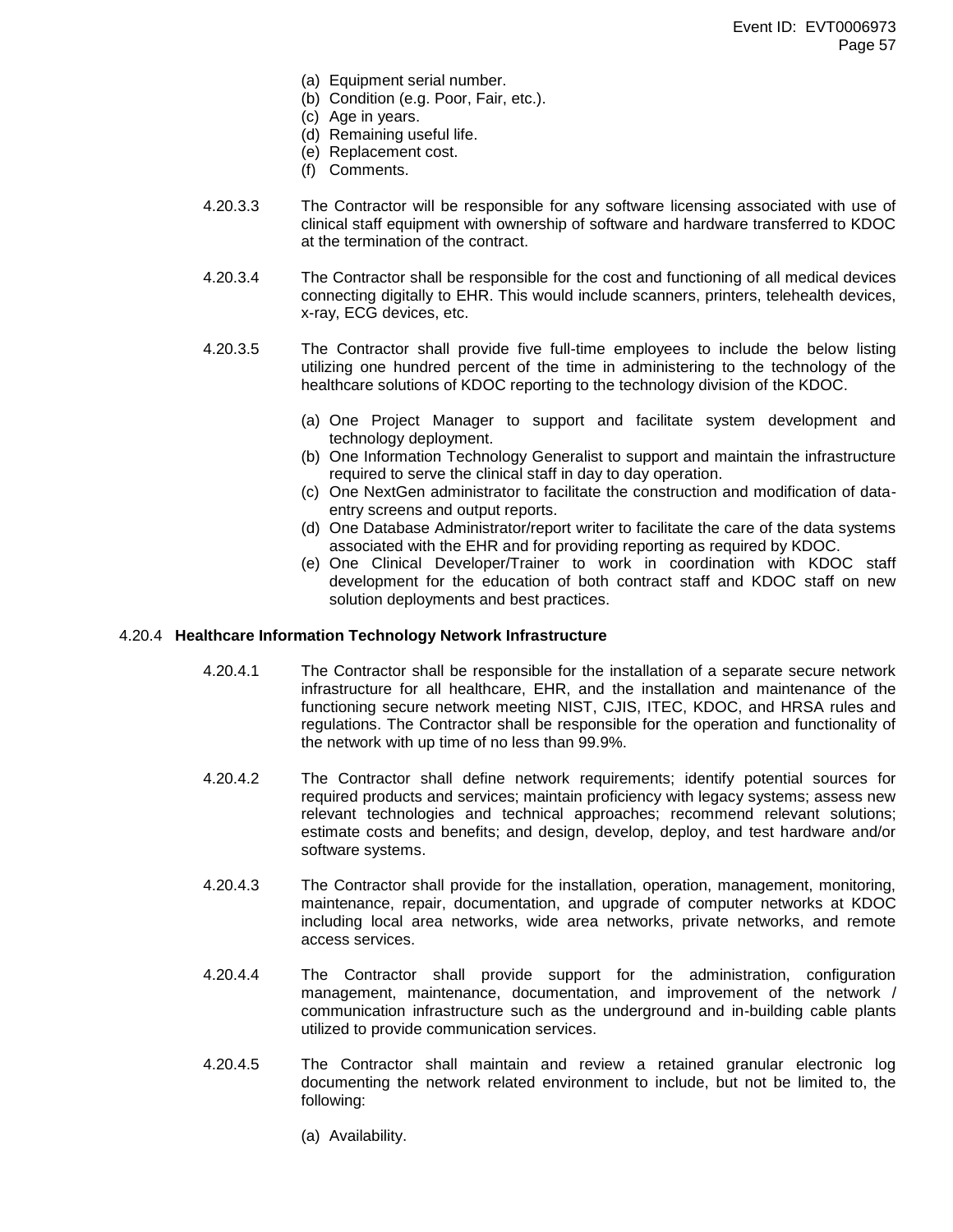- (b) Utilization.
- (c) Latency and performance.
- (d) Date and time.
- (e) Jitter.
- (f) Transport Connectivity.
- 4.20.4.6 The Contractor shall provide for the replacement network infrastructure equipment (i.e. network switching) will be done at the Contractor's expense and will be done at the rate of one year prior to device end of life or sooner if warranted. The Contractor will supply KDOC with a replacement schedule quarterly forecasting the expected replacement of equipment. This report shall contain at minimum:
	- (a) Equipment serial number.
	- (b) Condition (e.g. Poor, Fair, etc.).
	- (c) Age in years.
	- (d) Remaining useful life.
	- (e) Replacement cost.
	- (f) Comments.
- 4.20.4.7 The Contractor shall provide a secure wireless infrastructure meeting NIST, CJIS, ITEC, KDOC, and HRSA rules and regulations within all twelve (12) KDOC facilities to provided healthcare related services within but not limited to clinics, restrictive housing units, closed observation units, RDU and mental health units.
	- (a) The Contractor shall maintain and review a retained granular electronic log documenting the network related environment to include, but not be limited to, the following:
		- (1) Equipment serial number.
		- (2) Utilization.
		- (3) Latency and performance.
		- (4) Date and time.
		- (5) Jitter.
		- (6) Transport connectivity.

# 4.20.5 **Health Care Documentation**

- 4.20.5.1 Medical health records, data, information, and reports collected or prepared by the Contractor in the course of performing its duties and obligations under this contract shall be deemed to be owned by the Department. The ownership provision is in consideration of the Contractor's use of public funds in collecting or preparing such medical records, data, information, and reports. These items shall not be used by the Contractor for any independent project of the Contractor or publicized by the Contractor without the prior written permission of the Department. Subject to applicable Federal and State laws and regulations, the Department shall have full and complete rights to reproduce, duplicate, disclose, download, and otherwise use all such information with proper notification. Prior to or at the termination of the contract, the Contractor shall make available all such information as requested by the Department, including in a readable electronic format specified by the Department.
	- (a) All offenders shall have an electronic health care record that encompasses medical, behavioral health, dental procedures, and clinical treatment records. The health care record shall be kept current at all times. PAQ lists of laboratory, test results, and other patient care information/orders shall be noted by the physician of record within 72 hours of the test results or orders. Documentation of every encounter with the offender is required to be completed on the same day in which the encounter occurred and in a timely manner as to provide accurate and consistent documentation of all health care occurrences.
	- (b) Documentation of noting of HCP orders shall occur as soon as medically necessary to provide appropriate follow up from the encounter. Noting of orders shall be accomplished by a licensed nurse and shall be completed within twenty-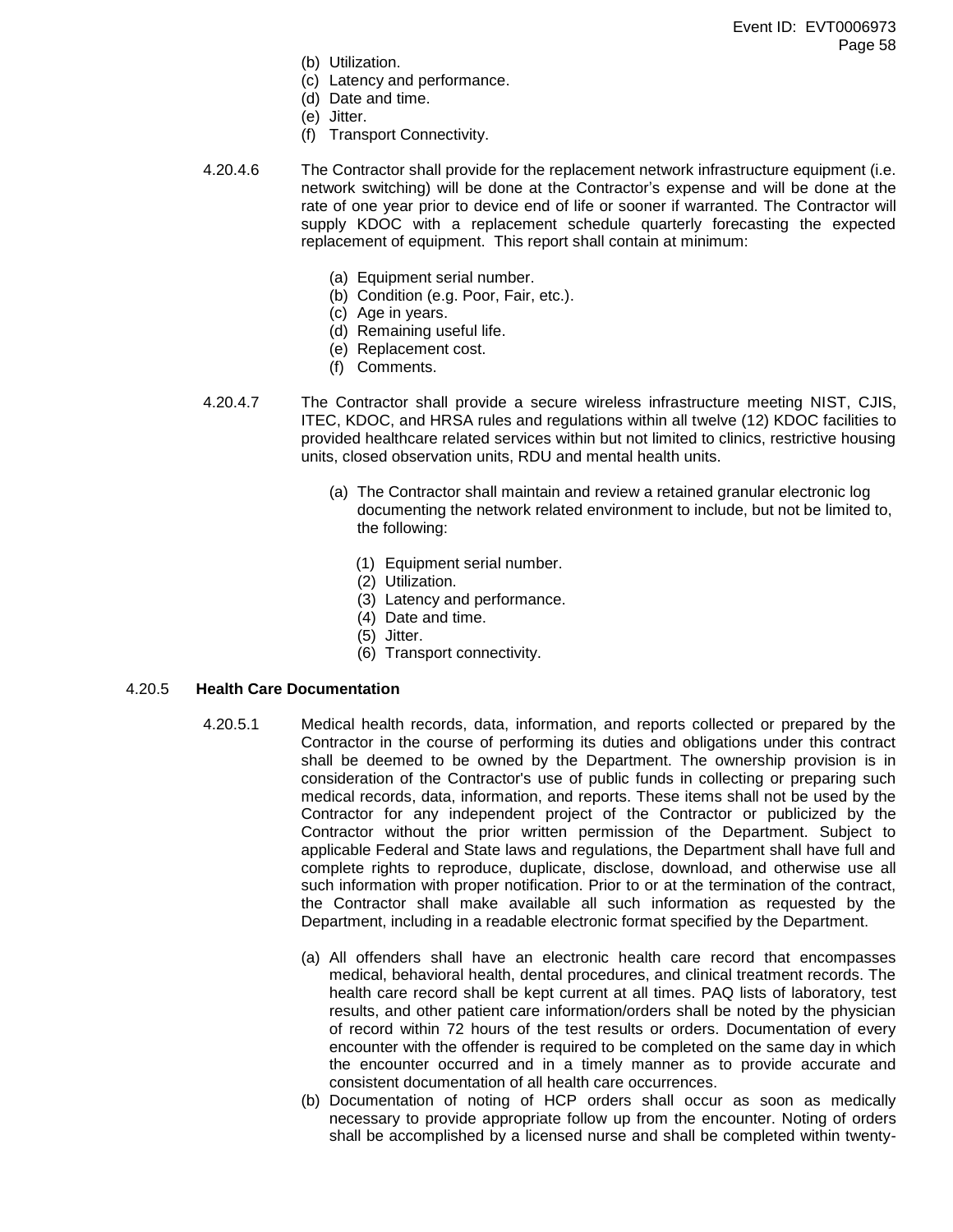four (24) hours of the encounter. Routine HCP infirmary orders shall be noted within eight (8) hours of the written order, and HCP STAT orders shall be noted immediately.

- (c) The Contractor and KDOC shall approve all EHR templates for the EHR system.
- (d) KDOC medical units are considered paperless. The Contractor is responsible for providing scanners and scanning any paper documentation that may be generated regarding offender care into the appropriate offender record.

#### 4.20.6 **Records Retention**

4.19.5.1 X-rays are currently digitally stored on a PACS system. The Contractor shall be responsible for all licensing and upgrade costs associated with offender x-ray storage on the PACS system. Storage, retention, and maintenance shall be performed in accordance with Kansas Administrative Regulations and Kansas Statute Annotated.

#### 4.20.7 **Confidentiality of Offender Health Information**

- 4.20.7.1 All health information shall be the property of KDOC. Any disputes of records information retrieval shall be referred to the KDOC Chief Legal Counsel.
- 4.20.7.2 Offender health care information and offender institutional files are confidential in nature. The Contractor's employees and KDOC employees shall be allowed access to these files only as needed for their duties related to the care of the offender and in accordance with the rules established by KDOC. The Contractor shall honor all policies and procedures for safeguarding the confidentiality of files. The Contractor shall be responsible for ensuring all Federal and State regulations regarding health information privacy are maintained.

# 4.20.8 **Information Dissemination**

- 4.20.8.1 The Contractor shall have access to the OMIS/JJIS system for collecting and analyzing trends in the utilization of health care services at each site. The Contractor has no responsibility for upkeep or maintenance to the system, except as required to enter shared health care information into the system as compatibility building.
- 4.20.8.2 The Contractor's plan shall also include procedures for the transfer of pertinent health information to the supervising emergency room physician during emergency transports, and/or other offsite services as necessary to provide a continuum of care to the patient.
- 4.20.8.3 The Contractor shall not publish any findings based on data obtained from the operation of this contract without the prior consent of KDOC, whose written consent shall not be reasonably withheld. The KDOC may release without consent of the Contractor any document or data subject to release pursuant to the Kansas Open Records Act, Legislative inquiries, or any other State agency official with legal authority to obtain the information.

# **4.21 Training**

- 4.21.1 All full-time personnel shall be required to complete 40 hours of orientation to KDOC through the facility's training department prior to actual performance of any duties for the Contractor. Part-time and temporary employees shall be required to complete 16 hours of orientation prior to actual performance of any duties for the Contractor.
- 4.21.2 Personnel assigned to the Kansas Juvenile Correctional Complex shall complete orientation as outlined in the ACA Juvenile Standards and NCCHC. Currently that is one-hundred sixty (160) hours orientation for each new employee.
- 4.21.3 The Contractor shall provide notification of all staff orientation needs, in writing to the facility human resource department at a minimum of one week in advance. KDOC shall ensure adequate orientation schedules are in place to prevent delays in start dates for new contract employees. Any staffing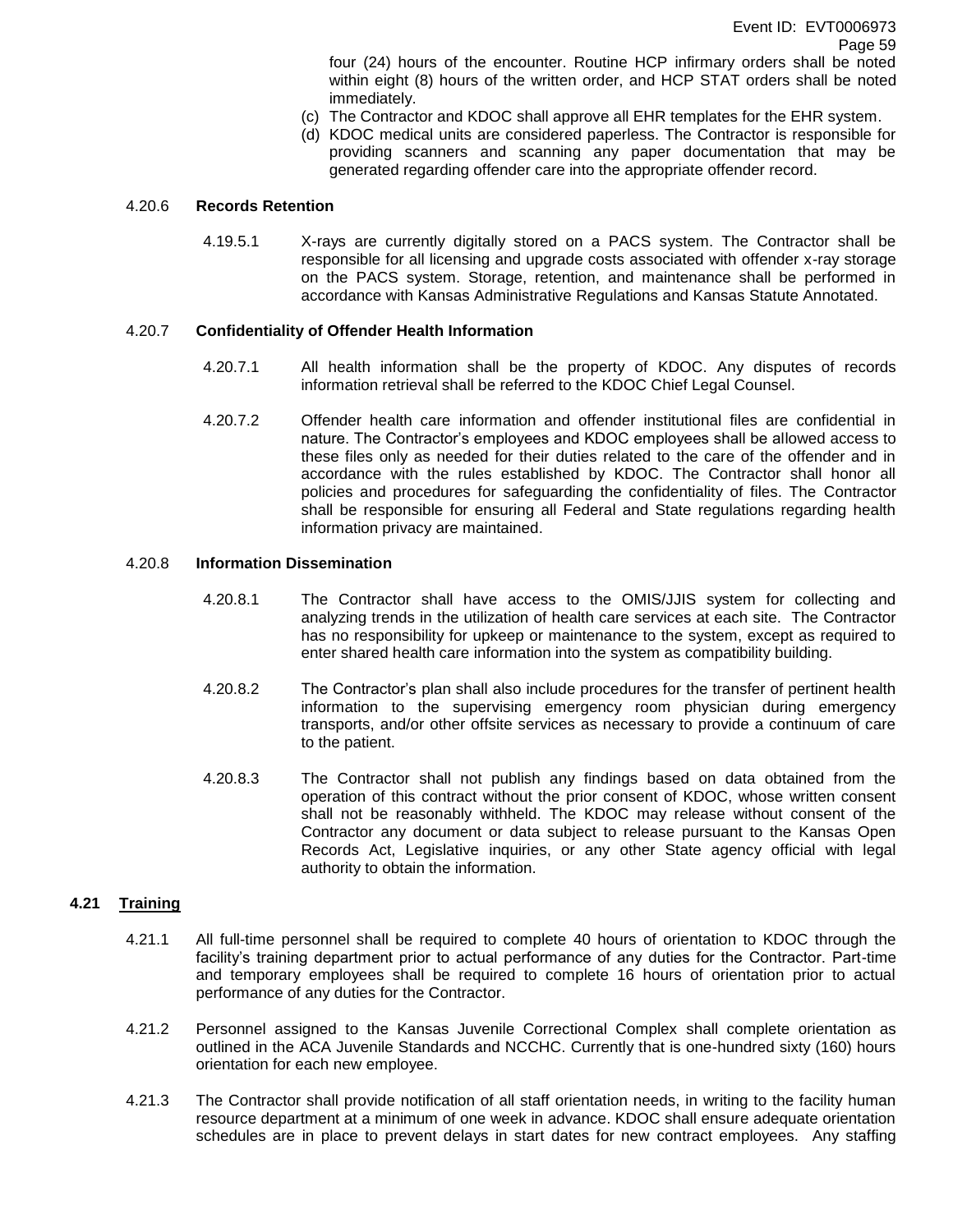penalty resulting from a delay of more than seven days due to KDOC orientation scheduling issues shall be waived until training can be scheduled by KDOC. KDOC will make every reasonable effort to schedule new contract employees in the first available orientation session at each facility.

- 4.21.4 All staff must complete 40 hours of annual training every year thereafter, to include 16 hours of formal classroom training by the KDOC training department and 24 hours related to professional responsibility. Training hours shall be documented in the employee's personnel records and subject to review by KDOC.
- 4.21.5 Contractor shall include a sample training plan or employee handbook describing training requirements for all employees.
- 4.21.6 Contractor shall provide training at each of the basic and annual training classes conducted by KDOC at the facilities for corrections officers and other KDOC staff as requested. Training subjects include, but are not limited to:
	- 4.21.6.1 Recognition and handling of medical complaints.
	- 4.21.6.2 Suicide potential and precautions.<br>4.21.6.3 Mental illness care and manageme
	- Mental illness care and management techniques.
	- 4.21.6.4 Mental retardation care and management techniques.
	- 4.21.6.5 Communicable diseases including, HIV, Hepatitis, MRSA
		- Universal Precautions, Cleaning Techniques, and TB.
	- 4.21.6.6 Chemical Dependency treatment models.
	- 4.21.6.7 Intake Screening.
	- 4.21.6.8 Discharge Planning.
	- 4.21.6.9 Behavior disorders vs. mental illness.
	- 4.21.6.10 Emergency medical treatment.
	- 4.21.6.11 Keep on Person Medication and Medication Administration guidelines.
	- 4.21.6.12 Training for officers and offender peers for suicide prevention companion program, end of life care companion program, and peer support group.
	- 4.21.6.13 Other training as required by KDOC Training Director and Director of Health Care Compliance.
- 4.21.7 The Contractor shall participate in online content development, training forums, and responsive interaction to any questions generated from the training outlines at no additional cost to KDOC upon mutual agreement of the Regional Vice President and the Director of Health Care Compliance.
- 4.21.8 The Regional Director of Nursing and the Regional Behavioral Health Coordinator shall be responsible for monitoring and providing monthly continuing education training classes, CEU certifications, and tracking of training records for all facilities in the KDOC system. The Regional Director of Nursing and the Regional Behavioral Health Coordinator shall participate in these training sessions whenever possible, but at least at a minimum of twice per year, per facility.
- 4.21.9 The Contractor shall set aside \$100,000 dedicated specifically to training facility health care staff. This education fund is to provide clinical enhancement training for facility contract staff only and shall not be utilized for Regional or Corporate training purposes. The Contractor shall obtain approval from the Director of Health Care Compliance prior to approving any such training pursuant to this section. Such approval shall not be unreasonably withheld. At the end of each month, the Contractor shall provide to the OHCC and the KDOC Fiscal Services Division a report itemizing expenditures made pursuant to this section and the balance remaining in the health care education fund. The amount of any unauthorized purchase made from the education fund shall be deducted from the next monthly invoice. Any funds not spend during the contract year shall carry forward to the next contract year. Upon the termination of the contract, any remaining balance shall be deducted from the final payment to the Contractor.

# **4.22 Staffing**

# 4.22.1 **Base Staffing Plan Requirements**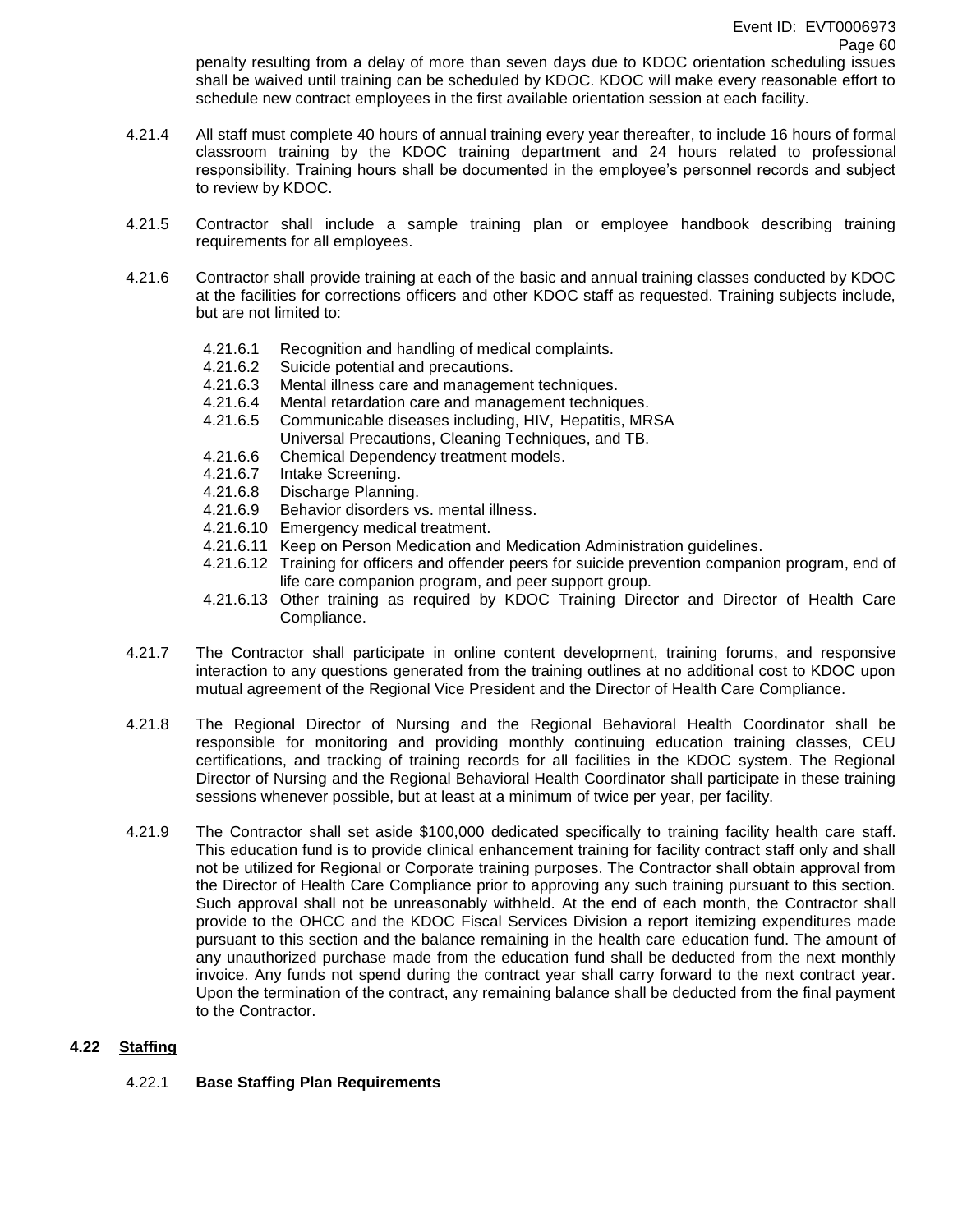4.22.1.1 The base staffing plan is included in Appendix F. Bidders shall base their proposals on this staffing plan. In addition to the base staffing plan, bidders may submit an alternate staffing plan and a revised cost proposal for consideration.

# 4.22.2 **Staff Accountability and Time Clocks**

- 4.22.2.1 Copies of staffing schedules, encompassing all health care staff, shall be submitted to the Director of Health Care Compliance by the 10th day of each month prior to delivery of service.
- 4.22.2.2 The Contractor shall describe the mechanism for staff accountability. The Contractor shall utilize time clocks, at the Contractor's expense, to determine actual hours of service provided. Actual hours of service may include hours worked outside of the facility up to four (4) hours per week per fulltime HCP. The offsite hours must be directly related to providing on call services, including infirmary rounds, community hospital rounds on KDOC offenders, and surgical time as it relates to KDOC offenders. Any routine outside worked hours shall have received prior approval from KDOC. Documentation of on call schedules shall be provided to KDOC that demonstrate on call hours worked.
- 4.22.2.3 The Contractor shall not count hours worked out-of-state or at locations other than KDOC facilities as authorized absences or KDOC contract hours. The Contractor's Regional Utilization Management Coordinator, Regional Psychiatrist, Regional Director of Nursing, Regional Behavioral Health Director, and Regional Medical Director positions shall be identified by title as outlined in this RFP. These positions are considered essential to the KDOC operation and shall not be shared with, or perform duties for, any other contract outside of the KDOC contract. Health Services Administrators and Directors of Nurses shall be allowed to assist other facilities and other contract sites up to three (3) weeks per calendar year, if the KDOC facility is appropriately staffed during their absence. Further, HCPs already fulfilling equal to a fulltime position under this contract (40 hours per week) shall not be allowed to fulfill other position hours for this contract or any other contract during regularly scheduled working hours, except for short durations, and as approved by the Contractor's Regional Vice President and the Director of Health Care Compliance.
- 4.22.2.4 In the event of a strike, slowdown or full or partial work stoppage of any kind by the employees of the Contractor, the Contractor shall acknowledge in the proposal its responsibility to continue to perform its obligations under this contract and shall indemnify KDOC for any reasonable losses it may incur in the event of a strike, slowdown, and or full or partial work stoppage by the Contractor's employees.

# 4.22.3 **Retention of Current Contract Staff**

- 4.22.3.1 The Contractor shall provide a plan for staff retention of the current contract staff that includes, but is not limited to:
	- (a) The Contractor's plan for salary compensation for all current contract employees. Bidders shall indicate their intent to maintain current salaries or increase salaries when necessary to maintain the current staff.
	- (b) Bidders should include any intent to reduce salaries of current employees, or future employees as compared to the current staffing summary salaries listed.
	- (c) The company's current Benefit Plan and how that plan relates to all current contract employees to include whether the current employees working within the KDOC contract will be enrolled in the current plan or a different plan.
	- (d) Employee health care costs to include identification of rural community providers and service differences for rural areas.
	- (e) Seniority/longevity bonuses or incentives for current contract staff with long term service records.
	- (f) Sick leave and vacation time.
- 4.22.3.2 The Contractor shall interview each current facility contract staff member to determine his or her continued employability status.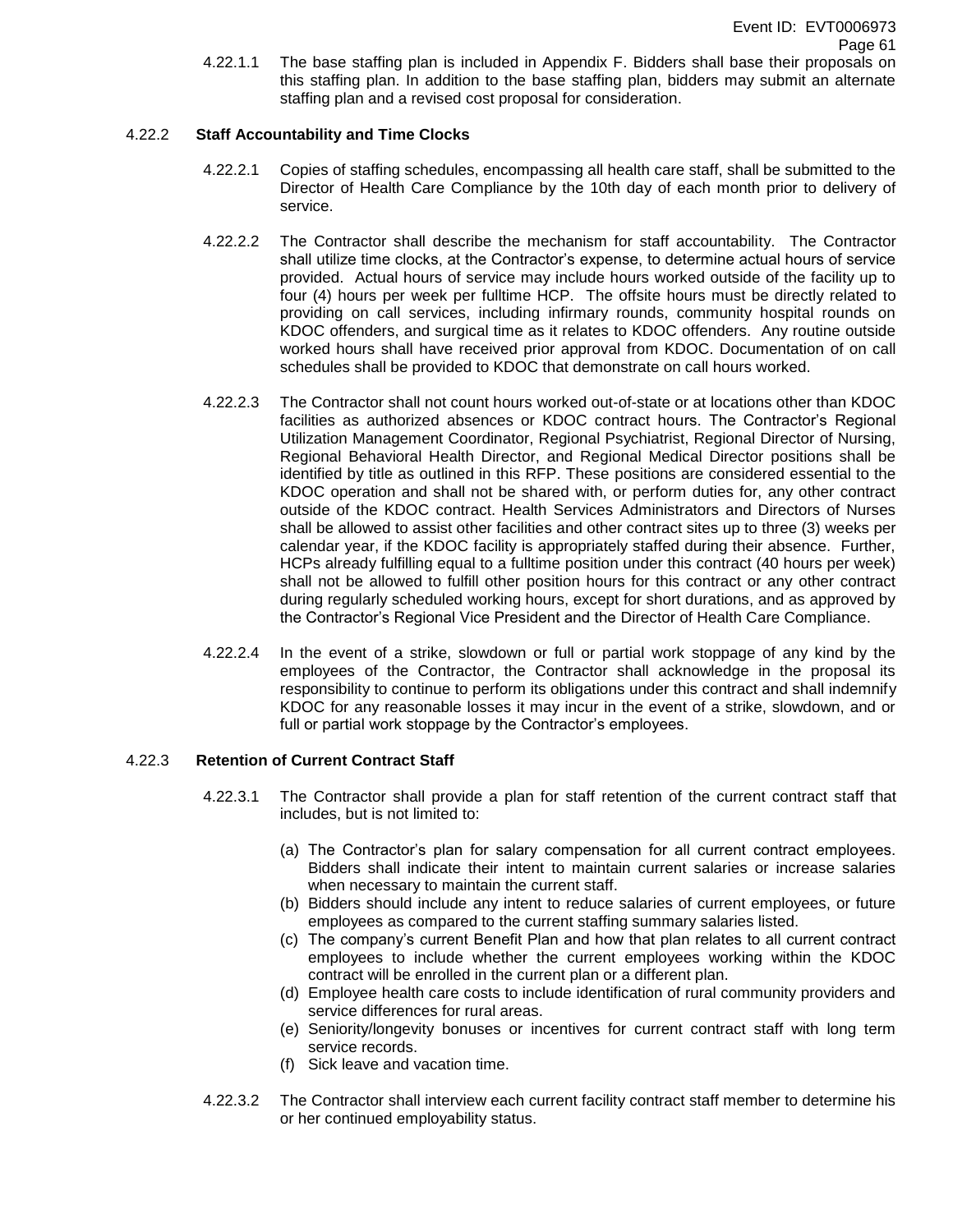- 4.22.3.3 The Contractor shall waive eligibility time frames for health and retirement programs for all continued current contract staff.
- 4.22.3.4 The Contractor agrees that it shall not bind any of its employees, or those under contract with the Contractor, to any agreement, which would inhibit, impede, prohibit or restrain in any way that would restrict such employee or independent contractor from accepting employment with any subsequent health care service provider to the KDOC or any other employer.
- 4.22.3.5 KDOC currently has three (3) state-employed health care positions who were hired prior to privatization. Contractor shall be responsible for reimbursement to KDOC for salaries, benefits, overtime, vacation, sick leave, and malpractice insurance costs for these staff via an offset on the monthly payment voucher. The amount deducted shall be based on actual salary and benefits expenditures. Should any of the state employees leave their position, the Contractor shall be responsible for filling these positions as part of the contracted staffing plan at no additional cost to the State.
- 4.22.3.6 The Contractor is strongly encouraged to maintain existing contract staff to the extent that they are qualified, that the position still exists, and both the KDOC and the successful Contractor agree to that employment.

# 4.22.4 **Credentialing Criteria**

- 4.22.4.1 Throughout the term of this contract, KDOC shall have the right of approval prior to the Contractor's hiring of any regional staff, health services administrator, any director or nursing, any behavioral health coordinator, any director level position, physician, psychiatrist, advanced practice registered nurse, or any other position KDOC may designate during this contract term. Upon request, the Contractor shall provide KDOC with current resumes of any physician, administrator, psychiatrist, psychologist, dentist, behavioral health coordinator, or director of nurses.
- 4.22.4.2 The Contractor shall provide a written position description for each member of the health care staff, which clearly delineates the assigned responsibilities. The Contractor shall monitor performance of health care staff to ensure adequate performance in accordance with these positions descriptions.
- 4.22.4.3 The Contractor shall furnish the necessary administrative, supervisory, professional, and support staff for the proper and effective operation of the program defined herein, subject to the approval of such staff by the Director of Health Care Compliance. If any applicant recommended by Contractor is disapproved by KDOC a written summary of the reasons for the disapproval shall be presented to the Contractor.
- 4.22.4.4 In recognition of the sensitive nature of correctional facilities, Contractor agrees that in the event KDOC, in its discretion, is dissatisfied with any of the personnel provided under this contract, KDOC may deny access of such personnel to the correctional facility. KDOC shall provide written notice to the Contractor of such fact and the reasons therein, and the Contractor shall remove the individual in question from the programs covered herein and cover with other appropriate personnel until an approved replacement is found.
- 4.22.4.5 The Contractor shall employ only licensed and qualified personnel to provide clinical and behavioral health coverage for all health care related services of this contract.
- 4.22.4.6 The Contractor shall maintain personnel files in the Health Services Administrator's office on contractual personnel, which shall be made available to the Director of Health Care Compliance or their designee upon request.
- 4.22.4.7 All contract personnel shall be required to submit to a background investigation conducted by KDOC.
- 4.22.4.8 All personnel shall comply with applicable state, federal, and local laws, regulations, court orders, administrative regulations, administrative directives, and policies and procedures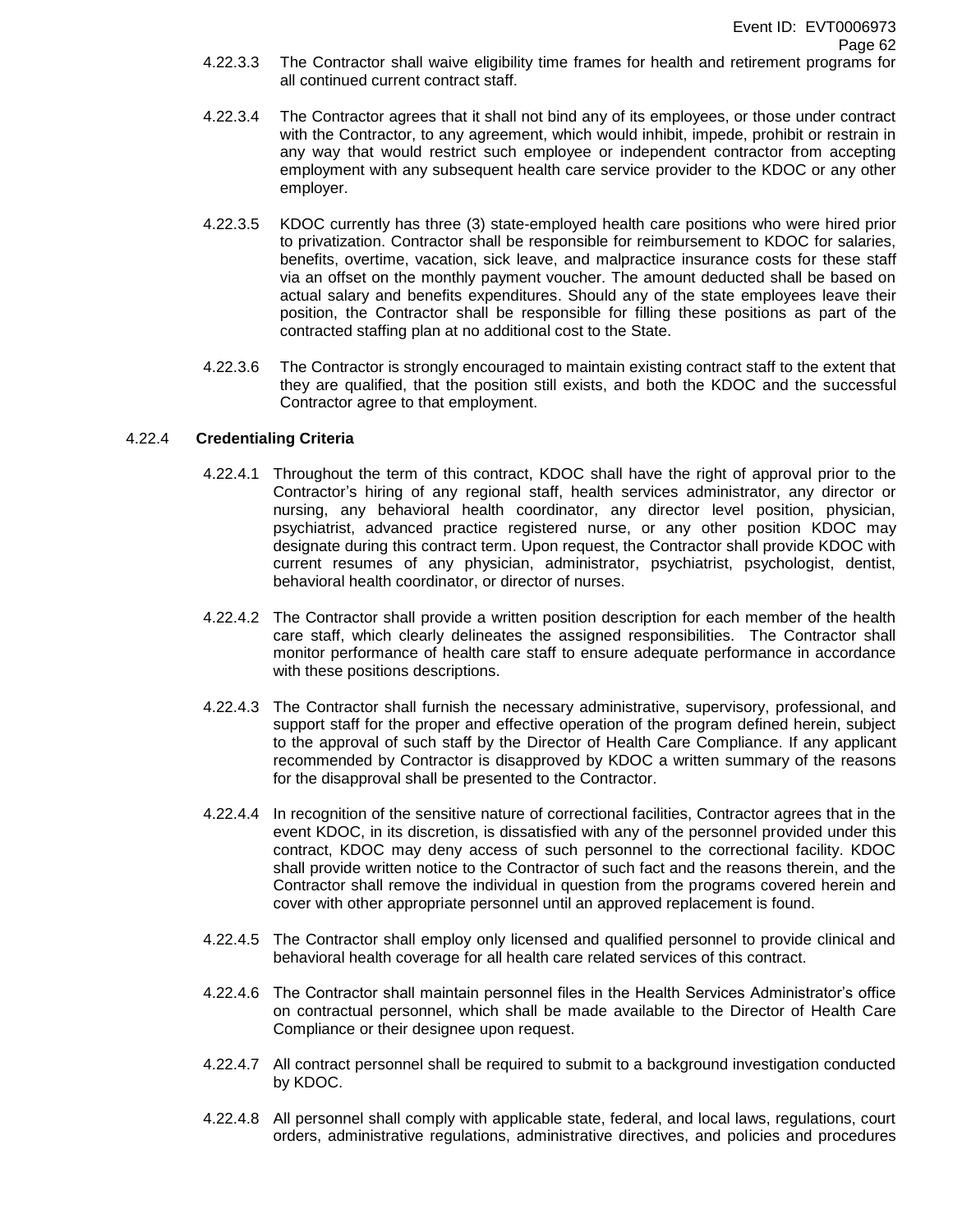of KDOC and the Contractor, including any amendments thereto. All contract staff shall maintain any insurance required by law.

- 4.22.4.9 The Regional Director of Nursing and the Regional Behavioral Health Coordinator, in conjunction with the HSAs, shall be responsible for monitoring licensure compliance for all newly hired staff, and annually thereafter.
- 4.22.4.10 In an effort to keep vacant health care positions to a minimum, the Contractor agrees to keep health care position wages current with market forces. Prior to the commencement of this contract, Contractor will perform a market survey for all licensed health care professions (physicians, psychiatrists, APRNs, RNs, LPNs, EMTs, CMAs, psychologists, master's level behavioral health professionals). A copy of the market survey will be submitted to the KDOC Human Resources Department, Executive Director of Contracts and Finance, and the Director of Health Care Compliance for review. Upon commencement of this contract, the licensed staff's minimum rate of pay will be at the 50th percentile for their profession based on their licensure and experience. Any increase in pay resulting from said market survey shall be within the not to exceed amount agreed to in this Contract and not subject to renegotiation. On July 1 of each succeeding contract year, the Contractor will present a new market survey of all licensed health care professions with a plan to keep all licensed staff's minimum rate of pay at the 50th percentile during the succeeding year. The initial and all subsequent market surveys shall be specific the area around each facility. The 50<sup>th</sup> percentile of the market survey will become the staffing deduction amount outlined in section 4.24.
- 4.22.5 **Recruitment and Retention.** Bidders must demonstrate their recruitment and retentions strategies and capabilities.

#### 4.22.6 **KDOC Employee Services**

- 4.22.6.1 The Contractor shall provide emergency medical treatment necessary to stabilize any injured KDOC employee, contract employee, volunteer, Contractor, or visitor who is injured or becomes ill at the site. Follow-up care shall be the responsibility of the person receiving the emergency treatment.
- 4.22.6.2 In the event of a facility crisis, the Contractor shall provide KDOC employees with behavioral health crisis intervention. This shall be limited to a one-time consultation, with referral to community services. All Contractor staff shall participate in the facilities' emergency plans as outlined in the IMPP.
- 4.22.6.3 The Contractor shall provide pre-employment physical examinations, at no additional cost to KDOC, to corrections officers, corrections counselors, maintenance staff and other direct offender supervision personnel as required by IMPP, and in accordance with ACA and/or NCCHC standards.
- 4.22.6.4 The Contractor shall provide staff to assist KDOC in providing hepatitis B vaccinations, flu vaccinations, and annual TB blood testing for all KDOC and contract employees (this includes parole services staff, the food service vendor, and other KDOC and contracted employees). Tracking of the TB program shall be the responsibility of the KDOC facility human resource managers with assistance from the facilities' health services administrators. The Contractor shall be responsible to provide staff, needles, syringes, alcohol wipes, educational pamphlets, inoculations, and vaccines at no additional cost to KDOC. The KDOC shall assist the Contractor in establishing agreements for ordering supplies of inoculations and vaccines through interagency agreement with KDHE. The Contractor shall act as a backup in cases of shortage from KDHE. The Contractor's HSA's shall be responsible for coordinating delivery of inoculations and vaccines through KDHE.
- 4.22.6.5 The Contractor shall ensure all KDOC staff, including contract staff, receives annual TB blood tests or annual follow-up if past positive. The Contractor shall have written policies and procedures consistent with the KDOC Occupational Exposure Control Plan as required by OSHA Standard 29 CFR Number 1910.1030 Occupational Exposure to Blood Borne Pathogens.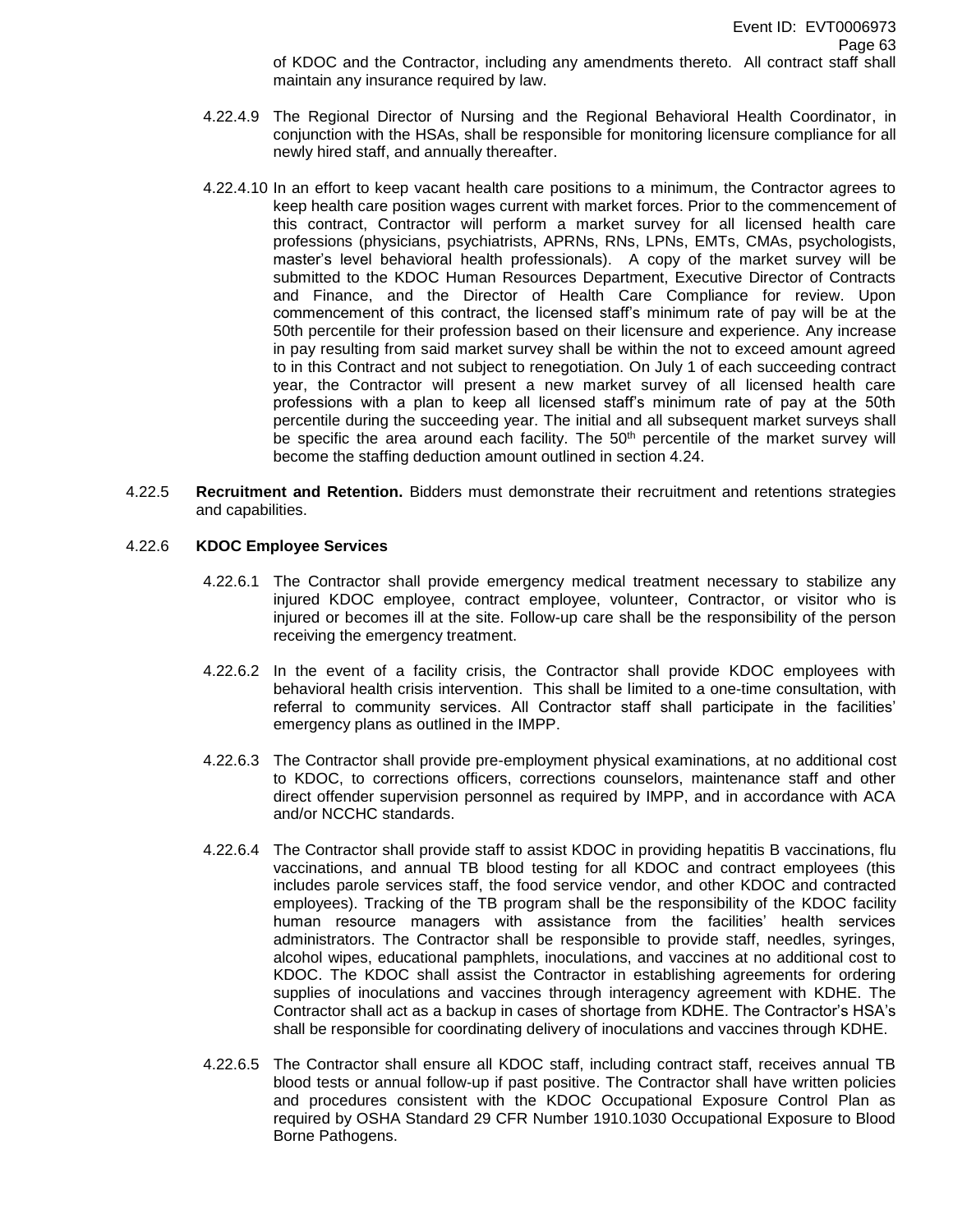#### **4.23 Payment**

- 4.23.1 The basis for the monthly payment shall be the annual not to exceed amount, less the amount identified in the Health Care Service Category Identification Table located in the cost proposal section of this RFP for hepatitis C direct acting antiviral (DAA) medications, to establish the adjusted base contract amount.
- 4.23.2 Contractor shall submit to KDOC an invoice each month for 1/12 the adjusted base contract amount to include any additions or subtractions for per capita adjustments as described in Cost Proposal section for the previous month.
- 4.23.3 Contractor shall include the amount expended on hepatitis C DAA during the preceding month and a list of each offender for whom DAA treatment was provided for. This list shall include, at a minimum, offender name, number, facility, DAA prescribed, and cost.
- 4.23.4 Any adjustments, to include staffing deductions (section 4.24), clinical performance guarantees (section 4.25), and liquidated damages (section 4.26), from the preceding month(s) shall be applied to the base payment.

#### **4.24 Staffing Deductions**

- 4.24.1 KDOC shall deduct from the 1/12 payment one hundred percent (125%) of the actual cost of staff positions, which are unfilled from the initial date of the vacancy. The cost for licensed staff shall adjusted annually to correspond with pay adjustments made as a result of the annual market survey described in section 4.22.4.10.
- 4.24.2 The Contractor shall provide, at a minimum, the staffing levels established by this contract. Weekly status reports on each staff position shall be reported to KDOC each month as required by KDOC. Calculations for staffing deductions from the 1/12 payment to the Contractor shall be based on the following terms:
	- 4.24.2.1 Authorized paid absence: Authorized paid absences, to include sick, vacation, holiday, bereavement leave, and approved education/training for all non-essential employees shall not be deducted from the 1/12 payments. Non-Essential employees are identified as all employees working for the Contractor to fulfill the requirements of this contract that are not listed as essential employees in this section.
	- 4.24.2.2 Unauthorized absence: All absences that are not paid by the Contractor shall be considered unfilled position hours for all non-essential employees and shall be deducted at 100% from the 1/12 payment.
	- 4.24.2.3 The Contractor shall be required to backfill for all essential employees. Employee's positions classified as essential are; physicians, mid-level practitioners, registered nurses, licensed practical nurses, certified medical aides, psychiatrists. All essential employee hours shall be considered "unfilled" when the employee is absent from the work place during regularly scheduled hours regardless if it is an authorized paid absence or not. Essential hours may be backfilled by overtime, PRN staff, or agency staff. Unfilled essential hours shall be recognized as vacancies and shall be deducted from the 1/12 payments.
	- 4.24.2.4 KDOC shall require the Contractor's employees working for the KDOC contract to observe and maintain the same holiday schedule as set forth by the State of Kansas for state employees. Staffing penalties shall not be deducted for non-essential or essential employees holiday hours, except for those hours minimally required to maintain a level of staff at each facility as would normally be required to staff on a weekend day. The Contractor shall provide in the proposal a normal weekend staffing plan for each unit within each facility.
- 4.24.3 Staffing deductions shall be collected in the form of an offset against the monthly payment to the Contractor. Such offsets shall occur until assessed deductions are fully recouped.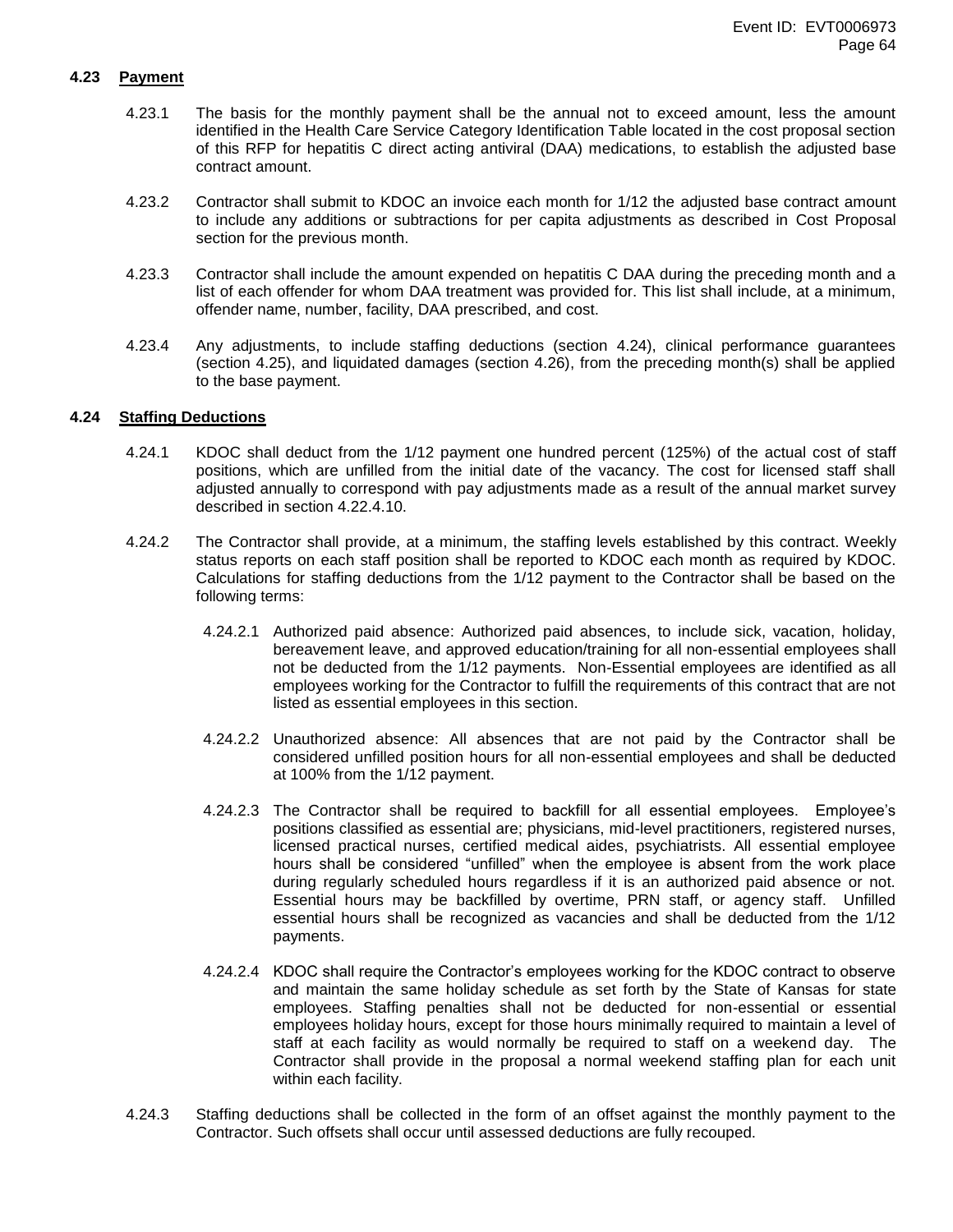#### **4.25 Clinical Performance Guarantees**

- 4.25.1 KDOC will monitor the health care services provided as outlined in this contract. Thirteen (13) specific measures shall be monitored each month in accordance with the minimum standard set forth in this RFP. Those specific standards include:
	- 4.25.1.1 Initial Health Assessment (4.3.7).
	- 4.25.1.2 Periodic Health Assessment (4.3.8).
	- 4.25.1.3 Non-Emergency Health Care Services/Sick Call (4.3.10).
	- 4.25.1.4 Restrictive Housing Medical Services (4.3.11).
	- 4.25.1.5 Special Needs Clinics/Chronic Care/Special Needs Treatment Planning (4.3.12).
	- 4.25.1.6 Specialty Services (4.3.25).
	- 4.25.1.7 Timeliness of RDU Reports (4.8.2).
	- 4.25.1.8 Mental Health Screens (4.6.8).
	- 4.25.1.9 Intra-system Transfers and Receiving (4.6.9).
	- 4.25.1.10 Mental Health Special Needs Clinic and Treatment Planning (4.6.16).
	- 4.25.1.11 Mental Health Sick Call (4.6.13).
	- 4.25.1.12 Behavioral Health Restrictive Housing Rounds (4.6.17.1(b)).
	- 4.25.1.13 Mental Health Group Sessions (4.6.19.1).
- 4.25.2 If performance falls below 90%, the Contractor shall, pay to KDOC as fixed, agreed, and performance guarantees, \$100.00 times the number of noncompliant occurrences identified during the review period.
- 4.25.3 Any subsequent review resulting in performance falling below 90% of this standard within six (6) months of the latest review requiring performance guarantees as described in this section, shall be considered a lack of resolution to the substandard performance and shall result in performance guarantees of \$125.00 times the number of noncompliant occurrences. A third substandard performance lower than 90%, within six (6) months of the latest review requiring performance guarantees as described in this section shall be taken at \$150.00 per occurrence. Any continued substandard findings within six (6) months from the latest review period resulting in penalty, will result in further penalties in increases of \$25 per occurrence, i.e. \$175, \$200, \$225, etc., until the substandard performance is resolved.
- 4.25.4 If the Contractor's performance remains above a 90% compliance threshold for a period of six (6) consecutive months without penalty, following an imposition of a penalty, then any substandard performance begins a new penalty cycle as described above.
- 4.25.5 During the life of the contract, health care processes may be identified that are of more importance then thirteen (13) standards identified above. With 90 days' notice to the Contractor, KDOC and the OHCC reserves the right to substitute one of the outlined standards with a new standard more indicative of new health care areas of emphasis. At no time will there be more than thirteen (13) standards reviewed per month.
- 4.25.6 As far as possible, the OHCC will seek to review these standards on a statewide basis using reports from the EHR that both the OHCC and the Contractor can use to monitor and improve performance. The Contractor agrees to make every effort to maintain accurate EHR reports and will work with the OHCC to immediately correct any errors detected when monitoring these standards.
- 4.25.7 KDOC shall have final authority over calculation method and determination of the number of noncompliant occurrences requiring payment of such performance guarantees.
- 4.25.8 Performance guarantees shall be collected in the form of an offset against the monthly payment to the Contractor. Such offsets shall occur until assessed performance guarantees are fully recouped.

#### **4.26 Liquidated Damages**

4.26.1 KDOC may impose liquidated damages if it is determined that the Contractor is found to be non-compliant with any term of this contract not covered by sections 4.24 and 4.25. Liquidated damages shall be assessed on a per occurrence, per day basis. The amount of the liquidated damages shall increase after every 30 days that the item of non-compliance remains unresolved.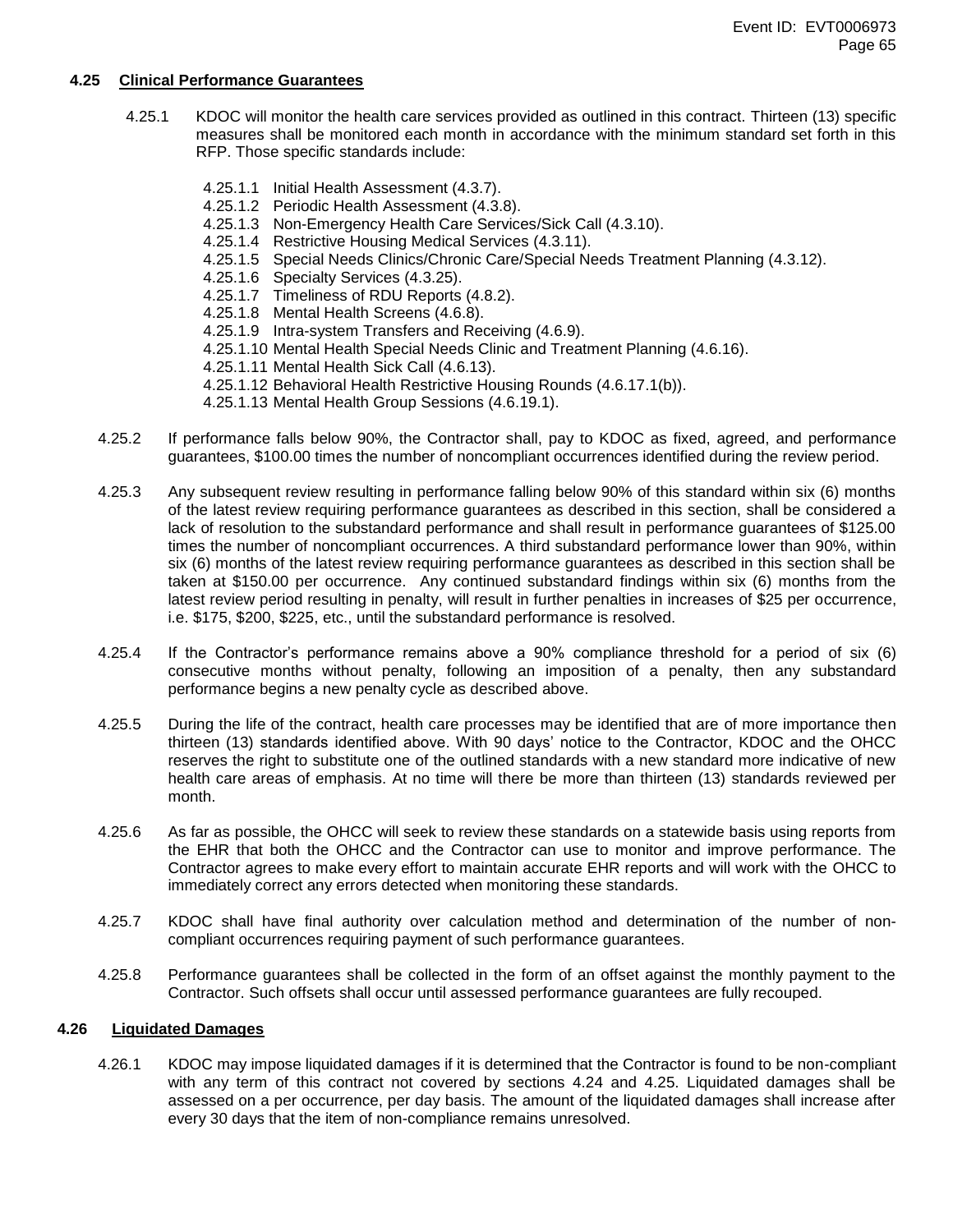- 4.26.2 The Director of Health Care Compliance shall provide written cure notice to the Contractor's Regional Vice President when it is determined that the Contractor is found to be in non-compliance. Such written cure notice shall specify a cure period of at least 30 days. Should the Contractor fail to address the deficiency within the cure period, liquidated damages shall be assessed starting the first day following the end of the cure period. KDOC and the OHCC may extend the cure period if the Contractor has not fully resolved the issue of non-compliance but has shown improvement during the cure period. Liquidated damages shall accrue until the Contractor has addressed the deficiency to the satisfaction of the KDOC and OHCC.
- 4.26.3 Liquidated damages shall be collected in the form of an offset against the monthly payment to the Contractor. Such offsets shall occur until assessed liquidated damages are fully recouped.
- 4.26.4 Liquidated damages for the first 30 days following the expiration of the cure period shall be \$125 per occurrence, per day. For each subsequent 30-day period, the amount shall increase by \$25 per occurrence, per day, (i.e., \$125 for days 31 – 60, \$150 for days 61-90, etc.) until the deficiency is resolved.

# **4.27 Per Capita Adjustments**

- 4.27.1 To account for fluctuations in the inmate population, adjustments to monthly payment shall as the actual average daily population (ADP) for that month at each facility increases or decreases. The per capita rate will be applied to difference between the contract capacity and actual ADP.
- 4.27.2 No adjustments shall be made until the monthly ADP is 10% above or below the contract capacity as shown in Appendix F. The adjustments shall continue until the monthly ADP returns to within 10% of the contract capacity. Further adjustments may be made when the monthly ADP increases/decreases in increments of 10%, consistent with the per capita rates included in the cost proposal.
- 4.27.3 Per capita adjustment shall be considered full compensation and the only payment for all offender services for those offenders over the facility capacity and are in no way related to monies owed for offenders counted within the facility capacity. Per capita payments by KDOC to the Contractor are considered comprehensive and shall include all costs to provide health care needs to the population, including, but not limited to:
	- 4.27.3.1 Staffing.
	- 4.27.3.2 Supplies.
	- 4.27.3.3 Pharmaceutical costs.
	- 4.27.3.4 Administrative overhead costs.
	- 4.27.3.5 Treatment and related services.
	- 4.27.3.6 On-site specialty services.
	- 4.27.3.7 Off-site specialty services.
	- 4.27.3.8 Any hospitalizations covered under this contract.
- 4.27.4 In the event KDOC elects to open or close facilities, both parties shall negotiate the compensation and staffing levels for that facility providing KDOC elects to contract for health care services at any such facility.
- 4.27.5 Any future consolidation or separation of any current facility shall not affect the duty of the Contractor to provide services pursuant to this contract in the same manner as though the consolidation or separation had not occurred. Capacity expansion at existing facilities shall not be interpreted as a new facility.

# **4.28 Criminal Background Investigations**

Contractor agrees to provide personnel information, including fingerprints, as may be required by the Secretary of Corrections and to allow criminal justice agencies to perform background checks and investigations on any of its personnel.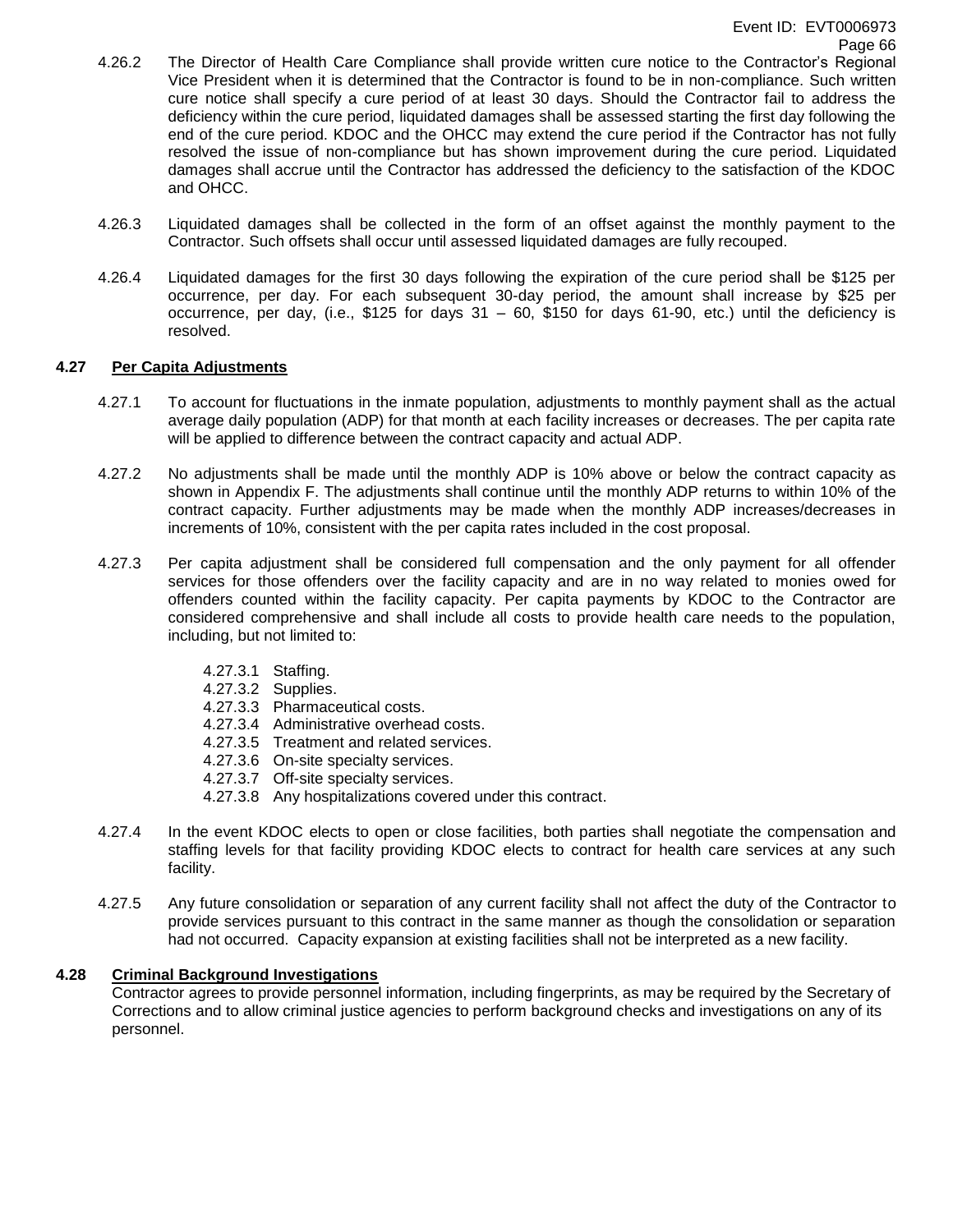# **5. COST SHEET**

Contractor Name:

# **COST PROPOSAL**

- a. Bidders shall submit cost proposals which meet all the specifications outlined in this RFP and based on the staffing plan shown in Appendix F.
- b. Cost proposal shall include total cost to provide services (not to exceed amount) for each fiscal year for the initial term and each year of the renewal options (Comprehensive Health Care Services – Not to Exceed Amount form). The not to exceed amounts should represent the total cost with no deductions for clinical performance guarantees, staffing deductions, and/or liquidated damages.
- c. Cost proposals shall include the per capita cost by facility, by fiscal year (Comprehensive Health Care Cost Proposal by Facility form). As this contract will be for comprehensive health care services in which the Contractor will be responsible for all costs of care, the amounts shown are not intended to be caps but a measure by which the Procurement Negotiation Committee may compare and evaluate cost proposals.
- d. Cost proposals shall itemize the anticipated cost of specific services outlined in the KDOC Comprehensive Cost Proposal Health Care Service Category Identification form. As this contract will be for comprehensive health care services in which the Contractor will be responsible for all costs of care, the amounts shown are not intended to be caps but a measure by which the Procurement Negotiation Committee may compare and evaluate cost proposals.
- e. Hepatitis C alternate Bidders shall include a base cost proposal and an alternate cost proposal in which KDOC would be responsible for procuring hepatitis C direct acting antiviral (DAA) drugs directly. The alternative proposal must be clearly separated and identified as the Hepatitis C alternate proposal.
- f. Staffing plan alternate Bidders may submit an alternate staffing plan with corresponding alternate cost proposal in addition to the base cost proposal. Alternate staffing proposals shall clearly discuss how the alternate staffing plan deliver quality health care which meets the community standard of care, ACA/NCCHC standards, and the specifications of this RFP. The alternative proposal must be clearly separated and identified as a staffing plan alternate proposal.
- g. Alternative services Bidders may submit more than one cost proposal for that reduce cost while maintaining quality health care standards. Proposals may be in an abbreviated form following the same format as the primary proposal, providing only that information that differs from the primary proposal. Each alternative proposal must be clearly separated and identified as an alternate services proposal.
- h. The Facility Population, Infirmary, and Acuity Report (Appendix B) identifies both facility population as of August 31, 2019, and facility capacities. Bidders shall use the facility capacity numbers to determine the firm, fixed per-offender-per-day costs by facility, and when figuring population revenue adjustments.
- i. Per capita adjustments are described in section 4.27 of this RFP. Using a separate sheet for each facility, identify per capita adjustments, by facility, based on the current population capacities identified in this RFP, for each year of the contract (included renewal options). Winfield Correctional Facility shall be bid separately from the Wichita Work Release Facility and El Dorado Correctional Facility shall be bid separately from the Oswego Correctional Facility. Per capita adjustments shall begin at ten percent (10%) over or under the facility capacity established in this RFP and shall identify any increased or decreased per-capita costs incrementally by ten percent (10%) up to one hundred (100%).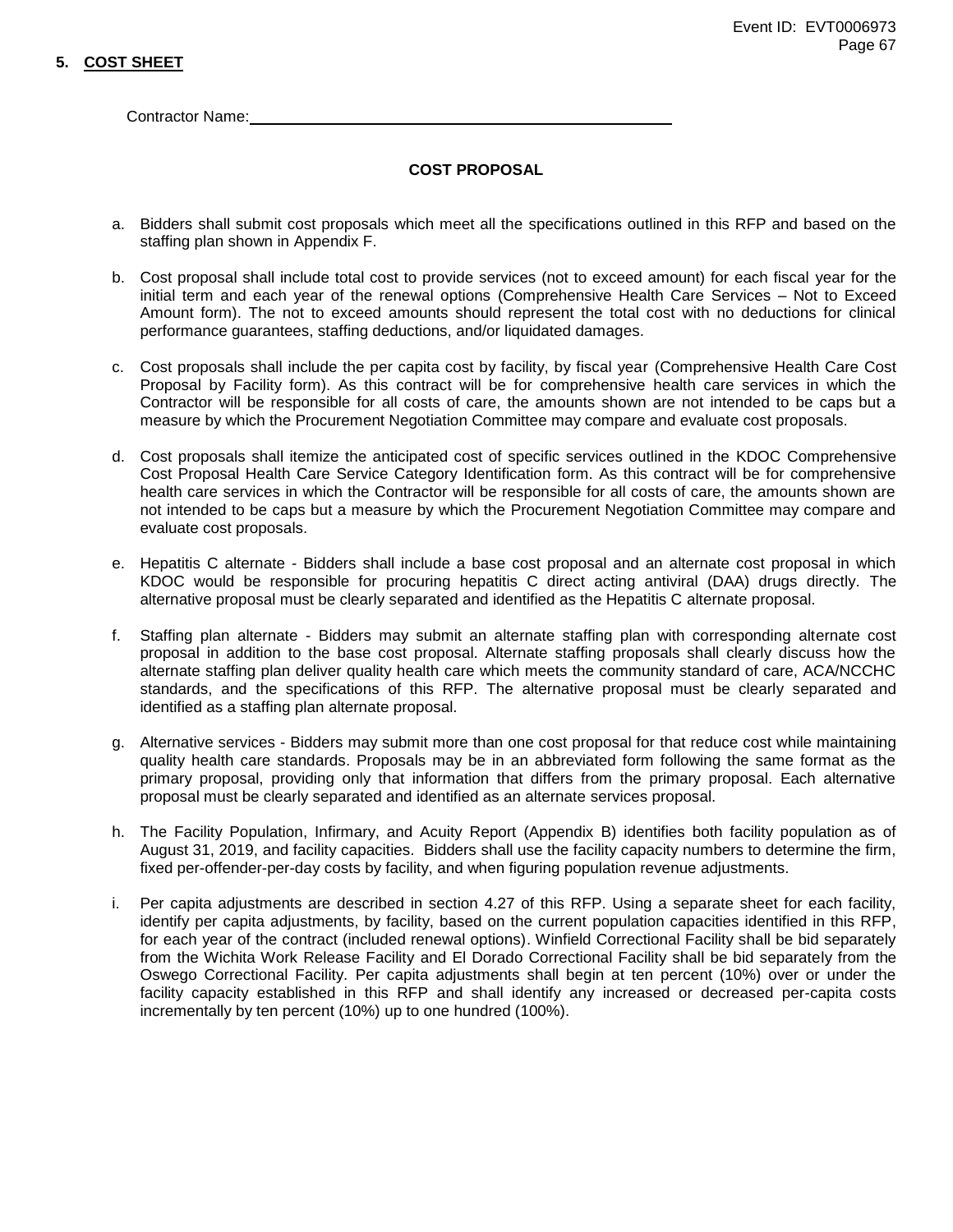# **Comprehensive Health Care Cost Proposal Not to Exceed Amount**

Bidders shall present the total cost of services for each year of the contract. As this is a full-risk contract for comprehensive health care services, KDOC will not be responsible for costs incurred above the amount bid.

| FY 2021 | \$. |
|---------|-----|
| FY 2022 | \$  |
| FY 2023 | \$. |
| FY 2024 | \$  |
| FY 2025 | \$  |
| FY 2026 |     |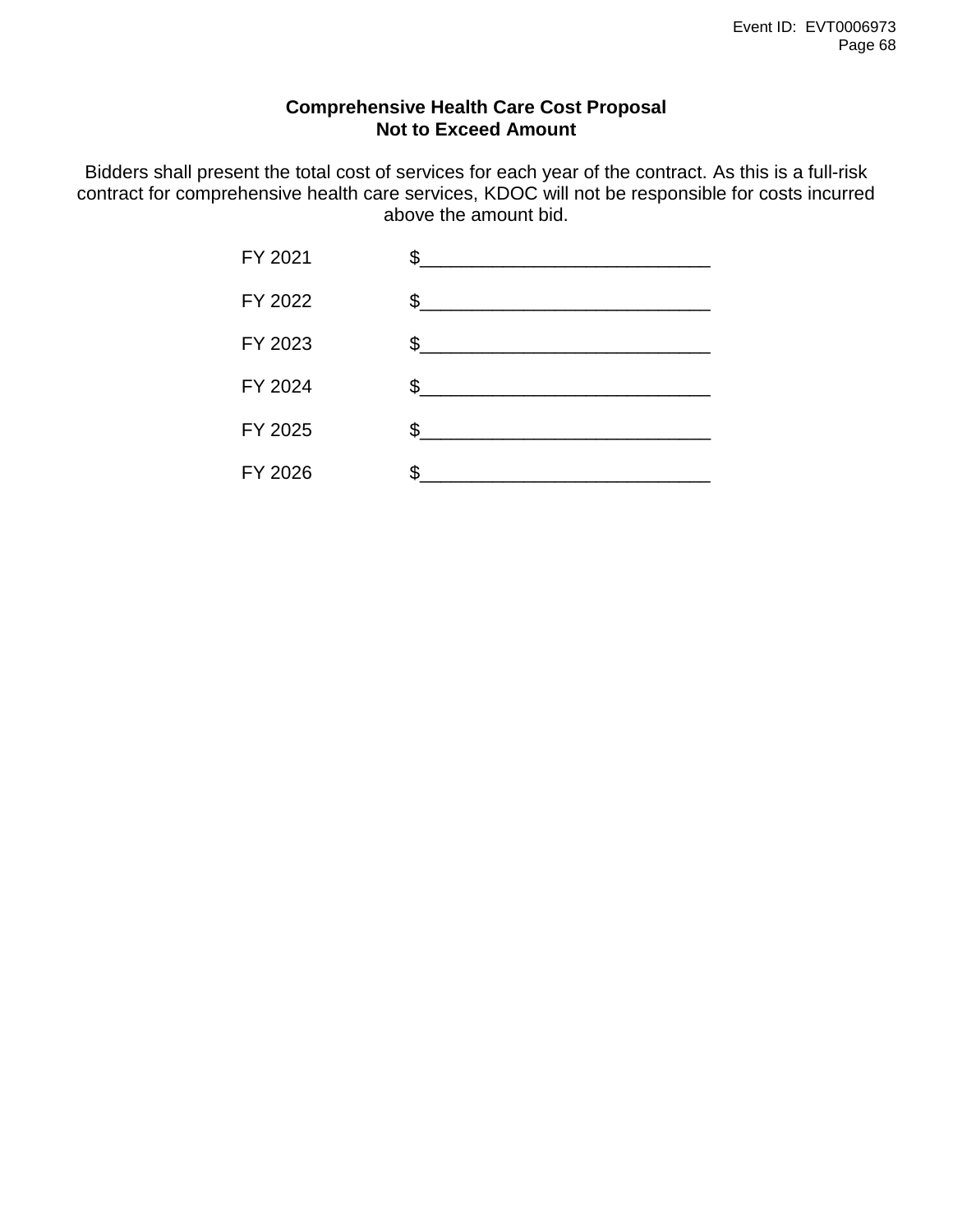# **Comprehensive Health Care Cost Proposal by Facility**

| Facility                                | FY 2021           | FY 2022           | FY 2023           | FY 2024           | FY 2025           | FY 2026           |
|-----------------------------------------|-------------------|-------------------|-------------------|-------------------|-------------------|-------------------|
| Lansing -<br>Medium/Maximum             | Per Capita        | Per Capita        | Per Capita        | Per Capita        | Per Capita        | Per Capita        |
| Minimum                                 | <b>Total Cost</b> | Total Cost        | <b>Total Cost</b> | <b>Total Cost</b> | Total Cost        | Total Cost        |
| Hutchinson -<br>Central, South,<br>East | Per Capita        | Per Capita        | Per Capita        | Per Capita        | Per Capita        | Per Capita        |
|                                         | Total Cost        | Total Cost        | Total Cost        | Total Cost        | Total Cost        | <b>Total Cost</b> |
| El Dorado -<br>Central, RDU             | Per Capita        | Per Capita        | Per Capita        | Per Capita        | Per Capita        | Per Capita        |
|                                         | <b>Total Cost</b> | <b>Total Cost</b> | <b>Total Cost</b> | <b>Total Cost</b> | <b>Total Cost</b> | <b>Total Cost</b> |
| El Dorado - SE<br>(Oswego CF)           | Per Capita        | Per Capita        | Per Capita        | Per Capita        | Per Capita        | Per Capita        |
|                                         | Total Cost        | Total Cost        | <b>Total Cost</b> | <b>Total Cost</b> | Total Cost        | Total Cost        |
| Norton - Cenrtral,<br>East (Stockton)   | Per Capita        | Per Capita        | Per Capita        | Per Capita        | Per Capita        | Per Capita        |
|                                         | <b>Total Cost</b> | Total Cost        | <b>Total Cost</b> | <b>Total Cost</b> | Total Cost        | Total Cost        |
| Ellsw orth -<br>Central, East           | Per Capita        | Per Capita        | Per Capita        | Per Capita        | Per Capita        | Per Capita        |
|                                         | Total Cost        | Total Cost        | Total Cost        | <b>Total Cost</b> | Total Cost        | Total Cost        |
| Topeka - Central,<br>VJ, RDU, North     | Per Capita        | Per Capita        | Per Capita        | Per Capita        | Per Capita        | Per Capita        |
|                                         | <b>Total Cost</b> | <b>Total Cost</b> | <b>Total Cost</b> | <b>Total Cost</b> | <b>Total Cost</b> | <b>Total Cost</b> |
| Larned                                  | Per Capita        | Per Capita        | Per Capita        | Per Capita        | Per Capita        | Per Capita        |
|                                         | <b>Total Cost</b> | <b>Total Cost</b> | Total Cost        | <b>Total Cost</b> | <b>Total Cost</b> | <b>Total Cost</b> |
| Winfield                                | Per Capita        | Per Capita        | Per Capita        | Per Capita        | Per Capita        | Per Capita        |
|                                         | <b>Total Cost</b> | <b>Total Cost</b> | <b>Total Cost</b> | <b>Total Cost</b> | <b>Total Cost</b> | <b>Total Cost</b> |
| Wichita Work<br>Release                 | Per Capita        | Per Capita        | Per Capita        | Per Capita        | Per Capita        | Per Capita        |
|                                         | <b>Total Cost</b> | <b>Total Cost</b> | <b>Total Cost</b> | <b>Total Cost</b> | <b>Total Cost</b> | <b>Total Cost</b> |
| Kansas Juvenile<br>Corr. Complex        | Per Capita        | Per Capita        | Per Capita        | Per Capita        | Per Capita        | Per Capita        |
|                                         | <b>Total Cost</b> | <b>Total Cost</b> | <b>Total Cost</b> | <b>Total Cost</b> | <b>Total Cost</b> | <b>Total Cost</b> |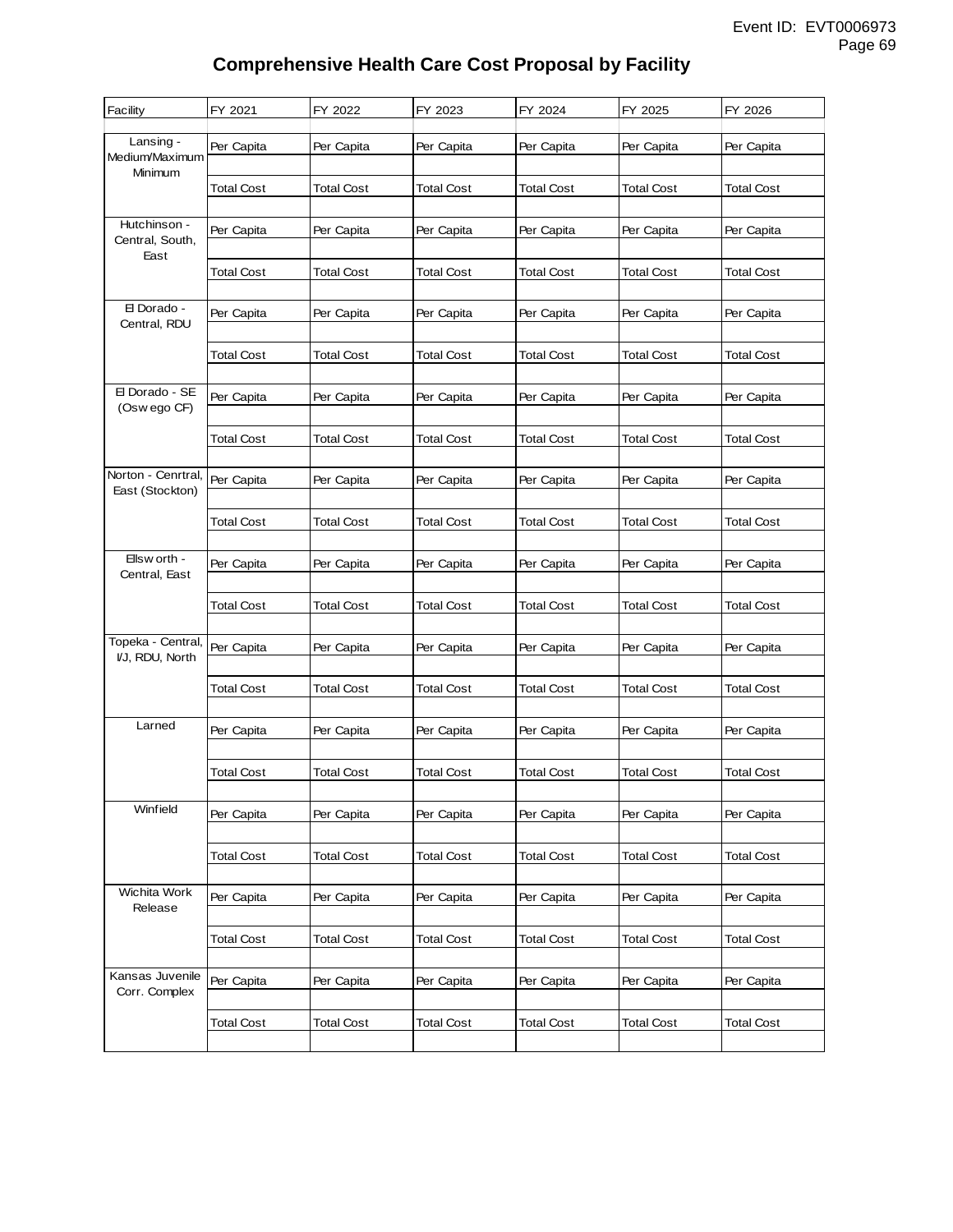# **Comprehensive Health Care Cost Proposal Health Care Services Category Identification**

**Each of these health care service categories shall be included in the comprehensive bid price. Project the total cost for each health care service category:**

| Service                         | FY 2021 | FY 2022 | FY 2023 | FY 2024 | FY 2025 | FY 2026 |
|---------------------------------|---------|---------|---------|---------|---------|---------|
|                                 |         |         |         |         |         |         |
| Offsite Hospital Care           |         |         |         |         |         |         |
| Outpatient Surgury/Site Ambul.  |         |         |         |         |         |         |
| <b>Services</b>                 |         |         |         |         |         |         |
|                                 |         |         |         |         |         |         |
| Pharmacy (excluding hep c DAA)  |         |         |         |         |         |         |
|                                 |         |         |         |         |         |         |
| <b>RDU</b>                      |         |         |         |         |         |         |
| Behavioral Health & Forensic    |         |         |         |         |         |         |
| <b>Services</b>                 |         |         |         |         |         |         |
|                                 |         |         |         |         |         |         |
| Hepatitis C DAA Treatment       |         |         |         |         |         |         |
|                                 |         |         |         |         |         |         |
| Electronic Heatlh Record System |         |         |         |         |         |         |
|                                 |         |         |         |         |         |         |
| Overhead                        |         |         |         |         |         |         |
|                                 |         |         |         |         |         |         |
| Profit                          |         |         |         |         |         |         |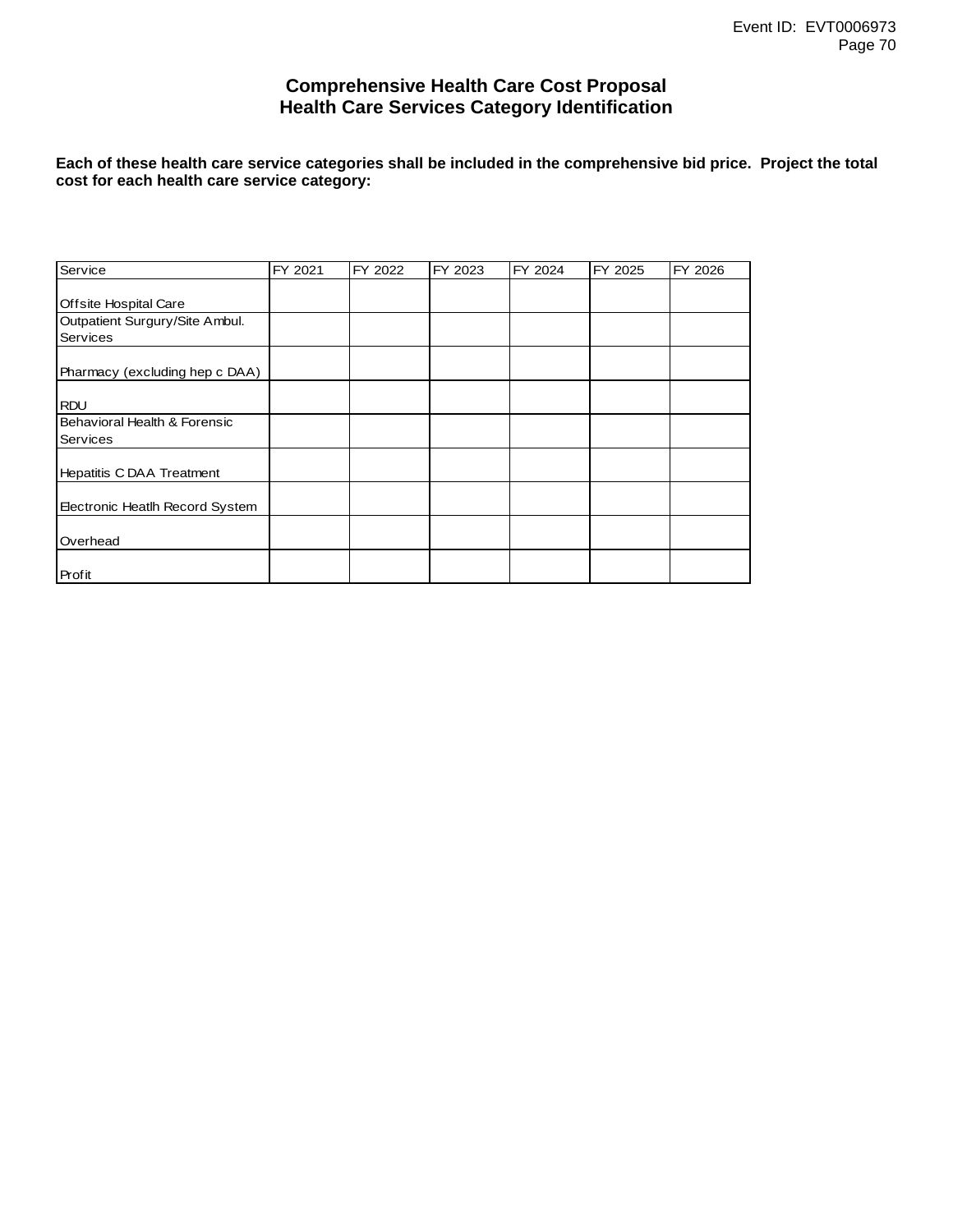# **Comprehensive Health Care Cost Proposal Per Capita Adjustment - by Facility Increase**

|                                                                                                                                                                                                                                      | (Bidders will need to include this page separately for each facility and each fiscal year)                                                                                                                                                                                                                          |
|--------------------------------------------------------------------------------------------------------------------------------------------------------------------------------------------------------------------------------------|---------------------------------------------------------------------------------------------------------------------------------------------------------------------------------------------------------------------------------------------------------------------------------------------------------------------|
|                                                                                                                                                                                                                                      | FY:                                                                                                                                                                                                                                                                                                                 |
|                                                                                                                                                                                                                                      |                                                                                                                                                                                                                                                                                                                     |
| Per-Offender-Per-Day Base Cost: ______________________                                                                                                                                                                               |                                                                                                                                                                                                                                                                                                                     |
| <b>POPULATION INCREASE %</b>                                                                                                                                                                                                         | <b>INCREASE PER CAPITA AMOUNT</b>                                                                                                                                                                                                                                                                                   |
| $10\%$                                                                                                                                                                                                                               | $\frac{1}{2}$                                                                                                                                                                                                                                                                                                       |
| $20\%$                                                                                                                                                                                                                               | $\sim$                                                                                                                                                                                                                                                                                                              |
| $30\%$                                                                                                                                                                                                                               | $\frac{1}{2}$                                                                                                                                                                                                                                                                                                       |
| <u>40% and the set of the set of the set of the set of the set of the set of the set of the set of the set of the set of the set of the set of the set of the set of the set of the set of the set of the set of the set of the </u> | $\frac{1}{2}$                                                                                                                                                                                                                                                                                                       |
| 50%                                                                                                                                                                                                                                  | $\frac{1}{2}$                                                                                                                                                                                                                                                                                                       |
| $60\%$                                                                                                                                                                                                                               | $\frac{1}{2}$                                                                                                                                                                                                                                                                                                       |
| $70\%$                                                                                                                                                                                                                               | $\sim$ $\sim$                                                                                                                                                                                                                                                                                                       |
| 80%                                                                                                                                                                                                                                  | $\frac{1}{2}$ $\frac{1}{2}$ $\frac{1}{2}$ $\frac{1}{2}$ $\frac{1}{2}$ $\frac{1}{2}$ $\frac{1}{2}$ $\frac{1}{2}$ $\frac{1}{2}$ $\frac{1}{2}$ $\frac{1}{2}$ $\frac{1}{2}$ $\frac{1}{2}$ $\frac{1}{2}$ $\frac{1}{2}$ $\frac{1}{2}$ $\frac{1}{2}$ $\frac{1}{2}$ $\frac{1}{2}$ $\frac{1}{2}$ $\frac{1}{2}$ $\frac{1}{2}$ |
| $90\%$                                                                                                                                                                                                                               | $\sim$ $\sim$                                                                                                                                                                                                                                                                                                       |
| 100%                                                                                                                                                                                                                                 | \$                                                                                                                                                                                                                                                                                                                  |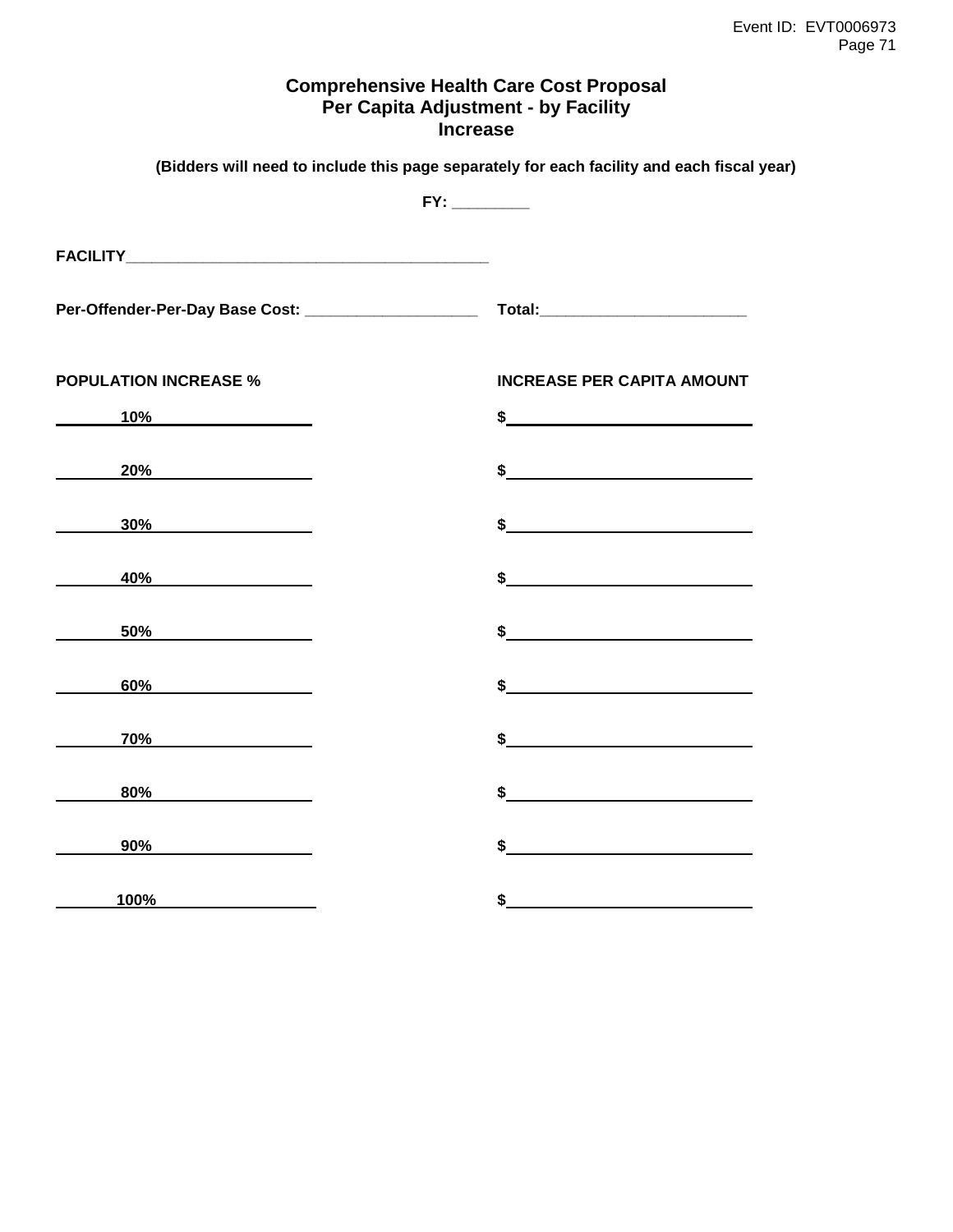# **Comprehensive Health Care Cost Proposal Per Capita Adjustment - by Facility Decrease**

|                                 | (Bidders will need to include this page separately for each facility and each fiscal year)                                                                                                                                                                                                                                                                                                                           |
|---------------------------------|----------------------------------------------------------------------------------------------------------------------------------------------------------------------------------------------------------------------------------------------------------------------------------------------------------------------------------------------------------------------------------------------------------------------|
|                                 | FY                                                                                                                                                                                                                                                                                                                                                                                                                   |
|                                 |                                                                                                                                                                                                                                                                                                                                                                                                                      |
|                                 |                                                                                                                                                                                                                                                                                                                                                                                                                      |
| <b>POPULATION DECREASE %</b>    | DECREASE PER CAPITA AMOUNT                                                                                                                                                                                                                                                                                                                                                                                           |
| $10\%$                          | $\sim$                                                                                                                                                                                                                                                                                                                                                                                                               |
| 20%                             |                                                                                                                                                                                                                                                                                                                                                                                                                      |
| $30\%$                          | $\sim$                                                                                                                                                                                                                                                                                                                                                                                                               |
| 40%                             |                                                                                                                                                                                                                                                                                                                                                                                                                      |
| $50\%$                          |                                                                                                                                                                                                                                                                                                                                                                                                                      |
| 6 <u>0%____________________</u> | $\sim$                                                                                                                                                                                                                                                                                                                                                                                                               |
| $70\%$                          | $\sim$                                                                                                                                                                                                                                                                                                                                                                                                               |
| $80\%$                          | $\frac{1}{\sqrt{1-\frac{1}{2}}\sqrt{1-\frac{1}{2}}\sqrt{1-\frac{1}{2}}\sqrt{1-\frac{1}{2}}\sqrt{1-\frac{1}{2}}\sqrt{1-\frac{1}{2}}\sqrt{1-\frac{1}{2}}\sqrt{1-\frac{1}{2}}\sqrt{1-\frac{1}{2}}\sqrt{1-\frac{1}{2}}\sqrt{1-\frac{1}{2}}\sqrt{1-\frac{1}{2}}\sqrt{1-\frac{1}{2}}\sqrt{1-\frac{1}{2}}\sqrt{1-\frac{1}{2}}\sqrt{1-\frac{1}{2}}\sqrt{1-\frac{1}{2}}\sqrt{1-\frac{1}{2}}\sqrt{1-\frac{1}{2}}\sqrt{1-\frac$ |
|                                 | $\frac{1}{2}$                                                                                                                                                                                                                                                                                                                                                                                                        |
| 100%                            | \$                                                                                                                                                                                                                                                                                                                                                                                                                   |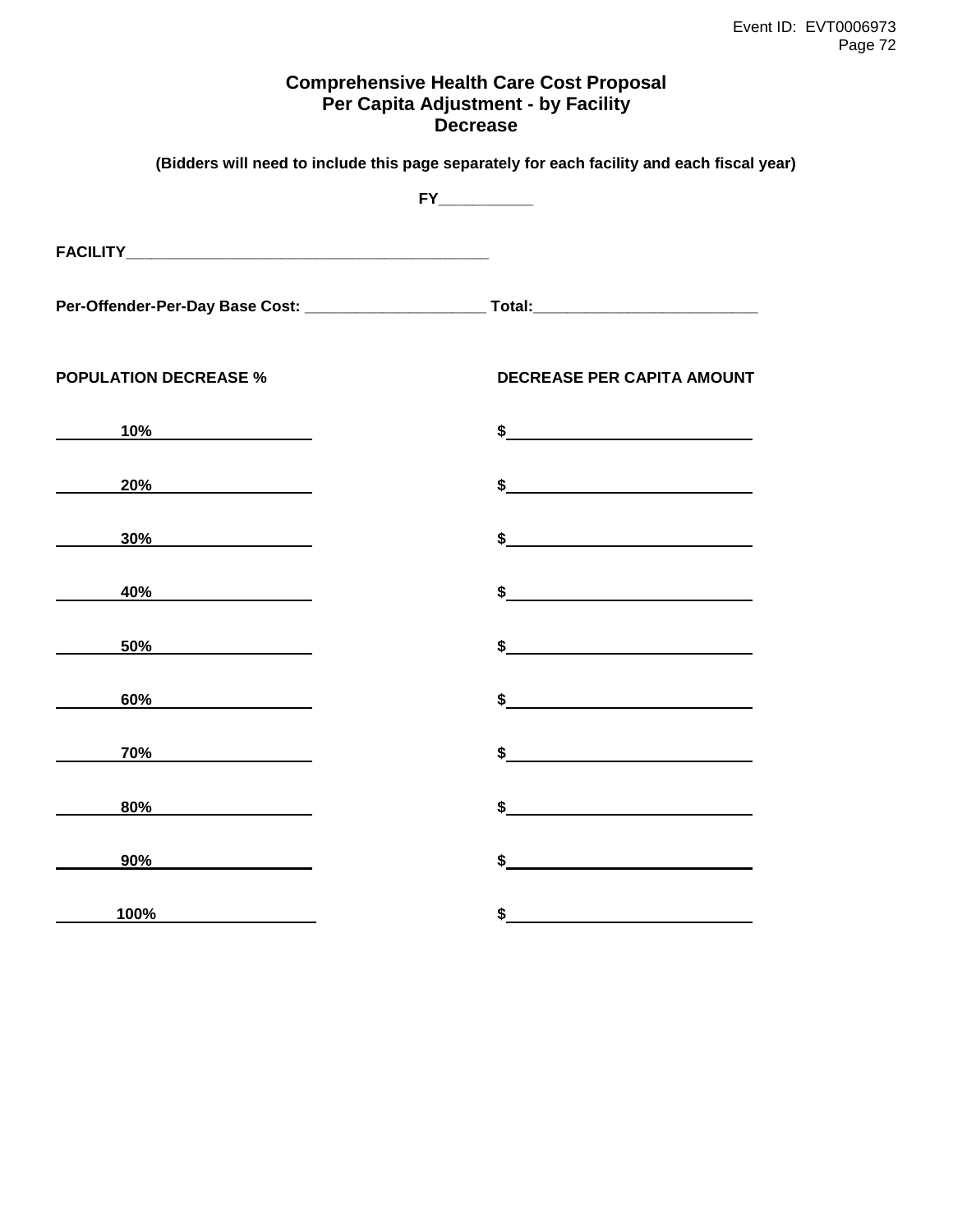#### **6. Contractual Provisions Attachment**

DA-146a Rev. 07/19

### **6.1. Important**

This form contains mandatory contract provisions and must be attached to or incorporated in all copies of any contractual agreement. If it is attached to the vendor/contractor's standard contract form, then that form must be altered to contain the following provision: The Provisions found in Contractual Provisions Attachment (Form DA-146a, Rev. 07-19), which is attached hereto, are hereby incorporated in this contract and made a part thereof. The parties agree that the following provisions are hereby incorporated into the contract to which it is attached and made a part thereof, said contract being the day of  $\qquad \qquad$ , 20

## **6.2. Terms Herein Controlling Provisions**

It is expressly agreed that the terms of each and every provision in this attachment shall prevail and control over the terms of any other conflicting provision in any other document relating to and a part of the contract in which this attachment is incorporated. Any terms that conflict or could be interpreted to conflict with this attachment are nullified.

## **6.3. Kansas Law and Venue**

This contract shall be subject to, governed by, and construed according to the laws of the State of Kansas, and jurisdiction and venue of any suit in connection with this contract shall reside only in courts located in the State of Kansas.

# **6.4. Termination Due to Lack of Funding Appropriation**

If, in the judgment of the Director of Accounts and Reports, Department of Administration, sufficient funds are not appropriated to continue the function performed in this agreement and for the payment of the charges hereunder, State may terminate this agreement at the end of its current fiscal year. State agrees to give written notice of termination to contractor at least thirty (30) days prior to the end of its current fiscal year and shall give such notice for a greater period prior to the end of such fiscal year as may be provided in this contract, except that such notice shall not be required prior to ninety (90) days before the end of such fiscal year. Contractor shall have the right, at the end of such fiscal year, to take possession of any equipment provided State under the contract. State will pay to the contractor all regular contractual payments incurred through the end of such fiscal year, plus contractual charges incidental to the return of any such equipment. Upon termination of the agreement by State, title to any such equipment shall revert to contractor at the end of the State's current fiscal year. The termination of the contract pursuant to this paragraph shall not cause any penalty to be charged to the agency or the contractor.

## **6.5. Disclaimer of Liability**

No provision of this contract will be given effect that attempts to require the State of Kansas or its agencies to defend, hold harmless, or indemnify any contractor or third party for any acts or omissions. The liability of the State of Kansas is defined under the Kansas Tort Claims Act (K.S.A. 75-6101, et seq.).

## **6.6. Anti-Discrimination Clause**

The contractor agrees: (a) to comply with the Kansas Act Against Discrimination (K.S.A. 44 1001, et seq.) and the Kansas Age Discrimination in Employment Act (K.S.A. 44-1111, et seq.) and the applicable provisions of the Americans With Disabilities Act (42 U.S.C. 12101, et seq.) (ADA), and Kansas Executive Order No. 19-02, and to not discriminate against any person because of race, color, gender, sexual orientation, gender identity or expression, religion, national origin, ancestry, age, military or veteran status, disability status, marital or family status, genetic information, or political affiliation that is unrelated to the person's ability to reasonably perform the duties of a particular job or position; (b) to include in all solicitations or advertisements for employees, the phrase "equal opportunity employer"; (c) to comply with the reporting requirements set out at K.S.A. 44-1031 and K.S.A. 44-1116; (d) to include those provisions in every subcontract or purchase order so that they are binding upon such subcontractor or vendor; (e) that a failure to comply with the reporting requirements of (c) above or if the contractor is found guilty of any violation of such acts by the Kansas Human Rights Commission, such violation shall constitute a breach of contract and the contract may be cancelled, terminated or suspended, in whole or in part, by the contracting state agency or the Kansas Department of Administration; (f) Contractor agrees to comply with all applicable state and federal anti-discrimination laws and regulations; (g) Contractor agrees all hiring must be on the basis of individual merit and qualifications, and discrimination or harassment of persons for the reasons stated above is prohibited; and (h) if it is determined that the contractor has violated the provisions of any portion of this paragraph, such violation shall constitute a breach of contract